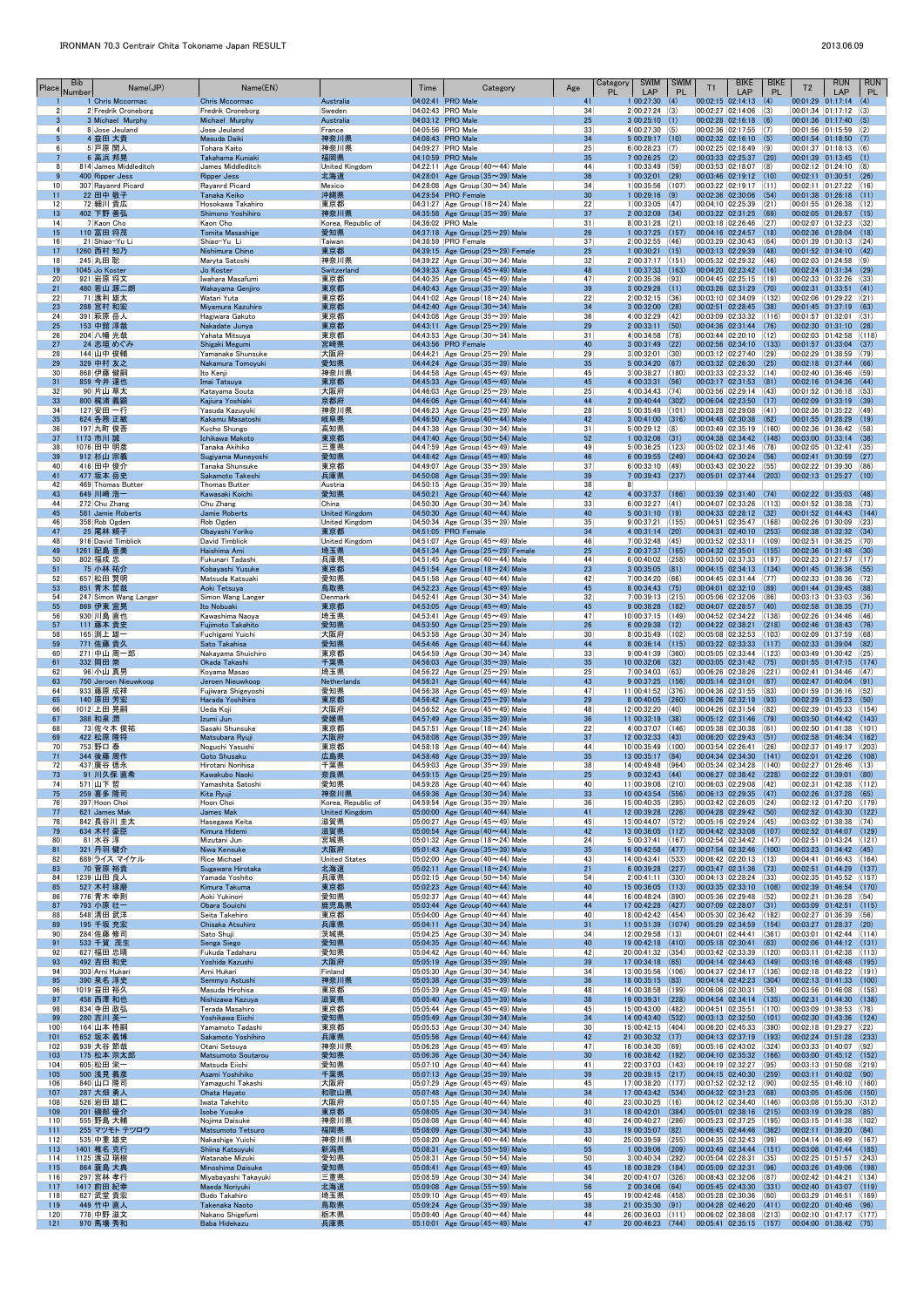| Place      | <b>Bib</b><br>Number | Name(JP)                        | Name(EN)                                  |                               | Time | Category                                                                               | Age                   | <b>SWIM</b><br>Category<br>PL<br>LAP         | <b>SWIM</b><br><b>PL</b> | T1                                     | <b>BIKE</b><br>LAP                                           | <b>BIKE</b><br><b>PL</b> | T <sub>2</sub>                                                         | <b>RUN</b><br>LAP | <b>RUN</b><br><b>PL</b> |
|------------|----------------------|---------------------------------|-------------------------------------------|-------------------------------|------|----------------------------------------------------------------------------------------|-----------------------|----------------------------------------------|--------------------------|----------------------------------------|--------------------------------------------------------------|--------------------------|------------------------------------------------------------------------|-------------------|-------------------------|
| 122<br>123 |                      | 1126 山川 雅之<br>365 徳永 雄次郎        | Yamakawa Masayuki<br>Tokunaga Yujiro      | 東京都<br>東京都                    |      | $ 05:10:16 $ Age Group (50 $\sim$ 54) Male<br>05:10:29 Age Group $(35 \sim 39)$ Male   | 50<br>36              | 4 00:36:52<br>22 00:46:43                    | (136)<br>(767)           | 00:04:00 02:30:35<br>00:03:32 02:33:21 |                                                              | (59)<br>(112)            | 00:02:50 01:55:59<br>00:03:23 01:43:30                                 |                   | (320)<br>(123)          |
| 124<br>125 |                      | 1025 Geoff Mayer<br>1086 植木 泰貴  | Geoff Mayer<br>Ueki Yasutaka              | Australia<br>千葉県              |      | 05:10:48 Age Group (45~49) Male<br>05:10:52 Age Group $(45 \sim 49)$ Male              | 46<br>49              | 21 00:31:58<br>22 00:39:24 (223)             | (25)                     | 00:03:58 02:32:14                      | (91)<br>$[00:05:07]$ 02:29:41 (49)                           |                          | 00:03:23 01:59:15<br>00:04:05 01:52:35                                 |                   | (377)<br>(255)          |
| 126        |                      | 246 Youri Lavoine               | Youri Lavoine                             | France                        |      | $ 05:10:55 $ Age Group (30 $\sim$ 34) Male                                             | 32                    | 21 00:38:00 (173)                            |                          |                                        | 00:07:38 02:34:02 (128)                                      |                          | 00:06:33 01:44:42                                                      |                   | (142)                   |
| 127<br>128 |                      | 112 朝広 慎次郎<br>76 山本 哲也          | Asahiro Shinjiro<br>Yamamoto Tetsuya      | 千葉県<br> 埼玉県                   |      | 05:10:58 Age Group $(25 \sim 29)$ Male<br>05:11:17 Age Group (18~24) Male              | 26<br>23              | 10 00:36:46 (133)<br>7 00:46:52 (781)        |                          |                                        | $00:05:21$ 02:41:44 (284)<br> 00:05:19 02:38:36 (225)        |                          | 00:02:53 01:44:14<br>00:02:23 01:38:07                                 |                   | (132)<br>(69)           |
| 129<br>130 |                      | 532 衣笠 竜也<br>686 永森 收志          | Kinugasa Tatsuya<br>Nagamori Shushi       | 神奈川県<br> 大阪府                  |      | 05:11:29 Age Group $(40 \sim 44)$ Male<br>05:11:53 Age Group (40 $\sim$ 44) Male       | 40<br>43              | $27 00:27:50$ (6)<br>28 00:39:52 (243)       |                          |                                        | 00:06:45 02:41:54 (288)<br>$00:08:12$ 02:33:38 (119)         |                          | 00:03:07 01:51:53<br>00:02:45 01:47:26                                 |                   | (241)<br>(182)          |
| 131        |                      | 985 菅沼 通夫                       | Suganuma Michio                           | 東京都                           |      | 05:11:53 Age Group $(45 \sim 49)$ Male                                                 | 47                    | 23 00:46:20 (738)                            |                          |                                        | 00:07:49 02:37:54                                            | (205)                    | 00:03:39 01:36:11                                                      |                   | (51)                    |
| 132<br>133 |                      | 239 立野 貴浩<br>316 宮下 慶太郎         | Tatsuno Takahiro<br>Miyashita Keitarou    | 愛知県<br>長野県                    |      | 05:12:20 Age Group (30 $\sim$ 34) Male<br>05:12:26 Age Group $(35 \sim 39)$ Male       | 32<br>35              | 22 00:37:33 (162)<br>23 00:42:11 (400)       |                          |                                        | $ 00:05:25 02:39:53 $ (244)<br>$00:04:24$ 02:33:03 (105)     |                          | 00:02:52 01:46:37<br>00:02:52 01:49:56                                 |                   | (163)<br>(214)          |
| 134<br>135 |                      | 667 山口 仁<br>795 斉藤 岳            | Yamaguchi Hitoshi<br>Saito Gaku           | 東京都<br>神奈川県                   |      | 05:12:39 Age Group (40 $\sim$ 44) Male<br>05:12:48 Age Group $(40 \sim 44)$ Male       | 42<br>44              | 29 00:40:34 (294)<br>30 00:39:11             | (212)                    |                                        | 00:08:53 02:42:20 (302)<br>$ 00:06:07 02:41:24$ (276)        |                          | 00:03:46 01:37:06<br>00:03:09 01:42:57                                 |                   | (62)<br>(117)           |
| 136        |                      | 451 青木 紀暁                       | Aoki Noriaki                              | 愛知県                           |      | $ 05:12:51 $ Age Group (35 $\sim$ 39) Male                                             | 38                    | 24 00:38:55 (198)                            |                          |                                        | $00:05:14$ 02:41:09 (273)                                    |                          | 00:02:36 01:44:57                                                      |                   | (149)                   |
| 137<br>138 |                      | 1477 安川 立朗<br>84 Beale Liu      | Yasukawa Tatsurou<br>Beale Liu            | 神奈川県<br>Singapore             |      | 05:12:56 Age Group $(60 \sim 64)$ Male<br>05:13:00 Age Group (18 $\sim$ 24) Male       | 60<br>24              | 1 00:41:43<br>$8 00:40:10 $ (269)            | (364)                    |                                        | 00:06:08 02:38:24 (220)<br> 00:04:21 02:38:14 (214)          |                          | 00:02:34 01:44:07<br>00:02:35 01:47:40                                 |                   | (128)<br>(184)          |
| 139<br>140 |                      | 632 稲 寛彰<br>148 平田 征之           | Ine Hiroaki<br>Hirata Seishi              | 東京都<br> 広島県                   |      | 05:13:06 Age Group $(40 \sim 44)$ Male<br>05:13:27 Age Group (25 $\sim$ 29) Male       | 42<br>29              | 31 00:42:28 (428)<br>11 00:43:00 (479)       |                          |                                        | $00:04:37$ 02:25:51 (23)<br>$00:04:09$ 02:32:37 (98)         |                          | 00:03:05 01:57:05<br>00:02:10 01:51:31                                 |                   | (344)<br>(234)          |
| 141<br>142 |                      | 1496 鈴木 教之                      | Suzuki Noriyuki                           | 愛知県                           |      | 05:13:29 Age Group $(60 \sim 64)$ Male                                                 | 62<br>23              | $2 00:43:59 $ (564)<br>9 00:40:13 (272)      |                          | 00:05:10 02:36:40                      | 00:07:48 02:38:38                                            | (227)<br>(180)           | 00:02:53 01:40:11<br>00:02:53 01:48:35                                 |                   | (93)<br>(192)           |
| 143        |                      | 78 中鉢 達也<br>249 Roman Hofmann   | Chubachi Tatsuya<br>Roman Hofmann         | 滋賀県<br><b>Hong Kong</b>       |      | 05:13:31 Age Group (18 $\sim$ 24) Male<br>05:13:36 Age Group $(30 \sim 34)$ Male       | 32                    | 23 00:43:00                                  | (480)                    | 00:04:37 02:40:30                      |                                                              | (261)                    | 00:02:57 01:42:32                                                      |                   | (110)                   |
| 144<br>145 |                      | 784 木本 進<br>1161 西野 勝彦          | Kimoto Susumu<br>Nishino Katuhiko         | 和歌山県<br>大阪府                   |      | 05:14:15 Age Group (40 $\sim$ 44) Male<br>05:14:16 Age Group $(50 \sim 54)$ Male       | 44<br>51              | 32 00:43:24 (510)<br>$5$ 00:42:04 (389)      |                          |                                        | $ 00:09:55 02:47:40 $ (440)<br> 00:06:51 02:35:16 (158)      |                          | 00:06:19 01:26:57<br>00:01:59 01:48:06                                 |                   | (14)<br>(189)           |
| 146<br>147 |                      | 121 谷口 滋彦<br>260 橋本 和浩          | Taniguchi Shigehiko<br>Hashimoto Kazuhiro | 千葉県                           |      | 05:14:19 Age Group (25 $\sim$ 29) Male                                                 | 27<br>33              | 12 00:44:56 (626)<br>24 00:37:02 (141)       |                          |                                        | $00:04:32$ 02:35:23 (162)<br>$00:06:08$ 02:32:06 (85)        |                          | 00:01:57 01:47:31<br>00:02:43 01:56:28                                 |                   | (183)<br>(331)          |
| 148        |                      | 69 平野 和貴                        | Hirano Kazutaka                           | 大阪府<br> 北海道                   |      | 05:14:27 Age Group $(30 \sim 34)$ Male<br>05:14:35 Age Group (18 $\sim$ 24) Male       | 21                    | 10 00:36:25 (122)                            |                          |                                        | 00:03:43 02:43:56 (345)                                      |                          | 00:03:06 01:47:25                                                      |                   | (181)                   |
| 149<br>150 |                      | 1065 清水 哲也<br>711 奈良 仁克         | Shimizu Tetsuya<br>Nara Masayoshi         | 長野県<br> 神奈川県                  |      | 05:14:41 Age Group $(45 \sim 49)$ Male<br>$ 05:14:42 $ Age Group (40 $\sim$ 44) Male   | 49<br>43              | 24 00:41:01<br>33 00:41:55                   | (319)<br>(379)           |                                        | 00:06:59 02:39:22 (234)<br> 00:04:59 02:31:32 (72)           |                          | 00:03:39 01:43:40<br>00:03:15 01:53:01                                 |                   | (125)<br>(266)          |
| 151<br>152 |                      | 773 神野 茂<br>674 石川 幸篤           | Kamino Shigeru<br>Ishikawa Yukiatsu       | 愛知県<br> 東京都                   |      | 05:14:45 Age Group $(40 \sim 44)$ Male<br>05:14:47 Age Group (40 $\sim$ 44) Male       | 44<br>42              | 34 00:46:13 (722)<br>$35 00:39:53$ (245)     |                          |                                        | $00:04:23$ 02:37:02 (187)<br> 00:06:07 01:16:28 2            |                          | 00:02:13 01:44:54<br>01:17:50 01:54:29                                 |                   | (148)<br>(293)          |
| 153        |                      | 748 Federico Masin              | <b>Federico Masin</b>                     | Italy                         |      | 05:14:55 Age Group $(40 \sim 44)$ Male                                                 | 43                    | 36 00:38:46 (195)                            |                          |                                        | 00:05:23 02:34:03 (129)                                      |                          | 00:04:01 01:52:42                                                      |                   | (259)                   |
| 154<br>155 |                      | 728 瀬河 実<br>898 中井 俊光           | Segawa Minoru<br>Nakai Toshimitsu         | 東京都<br>大阪府                    |      | $ 05:14:55 $ Age Group (40 $\sim$ 44) Male<br>05:14:55 Age Group $(45 \sim 49)$ Male   | 43<br>46              | $37 00:41:04$ (323)<br>25 00:36:12 (114)     |                          | 00:05:36 02:40:01                      | $00:05:15$ 02:38:02 (209)                                    | (246)                    | 00:03:38 01:44:36<br>00:02:43 01:52:43                                 |                   | (139)<br>(260)          |
| 156        |                      | 957 待田 正                        | Machida Masashi                           | 栃木県                           |      | 05:14:58 Age Group (45 $\sim$ 49) Male                                                 | 47                    | 26 00:37:21 (154)                            |                          |                                        | 00:07:04 02:45:52 (398)                                      |                          | 00:03:41  01:41:00                                                     |                   | (97)                    |
| 157<br>158 |                      | 393 曲木 義信<br>712 牟田 浩之          | Magaki Yoshinobu<br>Muta Hiroyuki         | 東京都<br> 千葉県                   |      | 05:15:14 Age Group $(35 \sim 39)$ Male<br>$ 05:15:24 $ Age Group (40 $\sim$ 44) Male   | 36<br>43              | 25 00:45:33 (670)<br>38 00:46:54 (785)       |                          |                                        | 00:06:00 02:32:07 (88)<br> 00:05:26 02:36:24 (175)           |                          | 00:03:39 01:47:55<br>00:02:18 01:44:22                                 |                   | (187)<br>(135)          |
| 159<br>160 |                      | 191 遠藤 慧<br>276 Coley Dale      | Endo Kei<br>Coley Dale                    | 愛知県<br><b>United States</b>   |      | 05:15:25 Age Group $(30 \sim 34)$ Male<br>$ 05:15:29 $ Age Group (30 $\sim$ 34) Male   | 30<br>33              | 25 00:37:06 (145)<br>$26 00:33:56 61\rangle$ |                          |                                        | 00:04:58 02:41:35 (277)<br> 00:05:49 02:36:33 (177)          |                          | 00:02:24 01:49:22<br>00:03:39 01:55:32                                 |                   | (205)<br>(313)          |
| 161        |                      | 1079 梨本 高之                      | Nashimoto Takayuki                        | 長野県                           |      | 05:15:40 Age Group $(45 \sim 49)$ Male                                                 | 49                    | 27 00:39:09                                  | (211)                    | 00:05:40 02:42:39                      |                                                              | (312)                    | 00:03:34 01:44:38                                                      |                   | (140)                   |
| 162<br>163 |                      | 1357 川上 雅子<br>1426 山口 裕         | Kawakami Masako<br>Yamaguchi Hiroshi      | 長野県<br>佐賀県                    |      | 05:15:43 Age Group (50~54) Female<br>05:15:52 Age Group ( $55 \sim 59$ ) Male          | 50<br>56              | $1 00:35:44 06\rangle$<br>$3 00:34:35 $ (71) |                          | 00:04:17 02:48:33                      | $00:06:19$ 02:44:22 (353)                                    | (477)                    | 00:02:23 01:44:46<br>00:03:12 01:47:24                                 |                   | (146)<br>(180)          |
| 164<br>165 |                      | 562 梅原 猛<br>1336 天方 美和          | Umehara Takeshi<br>Amagata Miwa           | 大阪府<br>東京都                    |      | 05:15:55 Age Group $(40 \sim 44)$ Male<br>05:16:04 Age Group $(40 \sim 44)$ Female     | 40<br>44              | 39 00:41:31<br>1 00:43:12 (497)              | (349)                    |                                        | 00:04:52 02:46:16 (408)<br>00:05:52 02:46:51                 | (425)                    | 00:02:35 01:40:41<br>$00:03:14$ 01:36:55 (61)                          |                   | (95)                    |
| 166        |                      | 601 平山 雅幸                       | Hirayama Masayuki                         | 神奈川県                          |      | $ 05:16:04 $ Age Group (40 $\sim$ 44) Male                                             | 41                    | 40 00:42:17 (407)                            |                          | 00:04:05 02:47:52                      |                                                              | (448)                    | 00:02:47 01:39:03                                                      |                   | (81)                    |
| 167<br>168 |                      | 863 林原 誠<br>1111 井上 英明          | Havashibara Makoto<br>Inoue Hideaki       | 大阪府<br>東京都                    |      | 05:16:06 Age Group $(45 \sim 49)$ Male<br>05:16:52 Age Group (50 $\sim$ 54) Male       | 45<br>51              | 28 00:52:44 (1119)<br>6 00:40:58             | (313)                    |                                        | 00:04:22 02:34:52 (153) <br> 00:06:43 02:38:26 (222)         |                          | 00:03:02 01:41:06<br>00:03:30 01:47:15                                 |                   | (98)<br>(175)           |
| 169<br>170 |                      | 455 内田 育海<br>754 平松 敬人          | Uchida Ikumi<br>Hiramatsu Takahito        | 長野県<br> 愛知県                   |      | 05:16:55 Age Group $(35 \sim 39)$ Male<br>$ 05:17:01 $ Age Group (40 $\sim$ 44) Male   | 38<br>44              | 26 00:31:58<br>41 00:50:01 (975)             | (24)                     | 00:05:08 02:37:18<br>00:04:46 02:38:37 |                                                              | (191)<br>(226)           | 00:02:15 02:00:16<br>00:03:03 01:40:34                                 |                   | (403)<br>(94)           |
| 171        |                      | 323 二階堂 源太                      | Nikaidou Genta                            | 大阪府                           |      | 05:17:12 Age Group $(35 \sim 39)$ Male                                                 | 35                    | 27 00:43:34 (521)                            |                          |                                        | 00:06:33 02:31:29 (71)                                       |                          | $00:02:56$ 01:52:40 (257)                                              |                   |                         |
| 172<br>173 |                      | 1460 茂利 隆俊<br>277 Thomas Batt   | Mori Takatoshi<br><b>Thomas Batt</b>      | 三重県<br><b>United Kingdom</b>  |      | $ 05:17:16 $ Age Group (55 $\sim$ 59) Male<br>05:17:19 Age Group (30~34) Male          | 59<br>33              | $4 00:37:43 $ (168)<br>27 00:43:46           | (539)                    | 00:05:05 02:33:43                      | 00:07:05 02:40:27 (258)                                      | (122)                    | 00:04:00 01:48:01<br>00:02:27 01:52:18                                 |                   | (188)<br>(251)          |
| 174<br>175 |                      | 234 杉山 洋平<br>1162 濱田 智一         | Sugiiyama Yohei<br>Hamada Tomokazu        | 愛知県<br>高知県                    |      | 05:17:25 Age Group ( $30 \sim 34$ ) Male<br>05:17:25 Age Group $(50 \sim 54)$ Male     | 32<br>51              | 28 00:41:42 (363)<br>$7 00:43:29 $ (516)     |                          | 00:04:26 02:48:10                      | 00:06:04 02:47:42 (442)                                      | (461)                    | 00:03:14 01:39:53<br>00:03:21 01:36:49                                 |                   | (89)<br>(60)            |
| 176        |                      | 304 Ian Lee                     | Ian Lee                                   | Singapore                     |      | $ 05:17:36 $ Age Group (30 $\sim$ 34) Male                                             | 34                    | 29 00:40:58 (311)                            |                          |                                        | 00:04:50 02:43:28 (330)                                      |                          | 00:02:44 01:45:36                                                      |                   | (155)                   |
| 177<br>178 |                      | 80 大山 純<br>491 長谷川 雄樹           | Oyama Jun<br>Hasegawa Yuki                | 神奈川県<br> 愛知県                  |      | 05:17:46 Age Group ( $18 \sim 24$ ) Male<br>$ 05:18:11 $ Age Group (35 $\sim$ 39) Male | 24<br>39              | 11 00:46:08 (714)<br>28 00:47:26             | (829)                    |                                        | 00:07:46 02:38:47 (230)<br>$ 00:05:24 02:45:14 379\rangle$   |                          | 00:02:35 01:42:30 (109)<br>00:02:46 01:37:21                           |                   | (64)                    |
| 179<br>180 |                      | 1259 高橋 夏美<br>209 渡邉 慶          | Takahashi Natsumi<br>Watanabe Kei         | 東京都<br>愛知県                    |      | 05:18:21 Age Group $(18 \sim 24)$ Female<br>05:18:32   Age Group (30 $\sim$ 34) Male   | 24<br>31              | $1 00:38:08$ (175)<br>30 00:38:59            | (201)                    |                                        | 00:04:10 02:49:50 (522)<br>00:05:31 02:37:38                 | (198)                    | 00:03:19 01:42:54<br>00:04:15 01:52:09                                 |                   | (116)<br>(248)          |
| 181        |                      | 180 岩崎 俊介                       | Iwasaki Shunsuke                          | 東京都                           |      | 05:18:38 Age Group $(30 \sim 34)$ Male                                                 | 30 <sup>°</sup>       | 31 00:32:19                                  | (39)                     |                                        | 00:04:55 02:45:49                                            | (397)                    | 00:03:03 01:52:32                                                      |                   | (254)                   |
| 182<br>183 |                      | 182 瀧 敬士<br>1476 山田 直則          | Taki Keishi<br>Yamada Naonori             | 広島県<br>三重県                    |      | 05:18:46 Age Group (30 $\sim$ 34) Male<br>05:18:48 Age Group $(60 \sim 64)$ Male       | 30 <sup>°</sup><br>60 | 32 00:44:28 (598)<br>$3 00:42:51 $ (468)     |                          | 00:05:54 02:43:01                      | 00:04:52 02:33:28 (114)                                      | (322)                    | 00:03:42 01:52:16<br>00:02:17 01:44:45                                 |                   | (250)<br>(145)          |
| 184<br>185 |                      | 745 Murray Bremner<br>705 斉藤 忠司 | Murray Bremner<br>Saitou Tadashi          | <b>United Kingdom</b><br>神奈川県 |      | 05:18:56 Age Group (40 $\sim$ 44) Male<br>05:19:01 Age Group $(40 \sim 44)$ Male       | 43<br>43              | 42 00:41:12 (331)<br>43 00:42:18 (412)       |                          |                                        | 00:04:51 02:33:06 (106)<br> 00:08:13 02:41:54 (287)          |                          | 00:02:17 01:57:30<br>00:02:49 01:43:47                                 |                   | (351)<br>(126)          |
| 186        |                      | 721 杉浦 誠                        | Makoto Sugiura                            | 大阪府                           |      | $ 05:19:11 $ Age Group (40 $\sim$ 44) Male                                             | 43                    | 44 00:37:05 (144)                            |                          |                                        | $ 00:04:18 02:32:20 04\rangle$                               |                          | 00:03:02 02:02:26                                                      |                   | (447)                   |
| 187<br>188 |                      | 205 川合 尚<br>905 関博              | Kawai Hisashi<br>Seki Hiroshi             | 富山県<br> 東京都                   |      | 05:19:14 Age Group (30~34) Male<br>05:19:21 Age Group (45 $\sim$ 49) Male              | 31<br>46              | 33 00:39:17 (219)<br>29 00:38:54 (197)       |                          | 00:08:15 02:42:28                      | 00:04:25 02:57:43 (752)                                      | (307)                    | 00:03:15 01:34:34<br>00:03:35 01:46:09                                 |                   | (43)<br>(159)           |
| 189<br>190 |                      | 673 藤本 耕司<br>683 上田 亥久雄         | Fujimoto Koji<br>Ueda Ikuo                | 新潟県<br> 神奈川県                  |      | 05:19:26 Age Group $(40 \sim 44)$ Male<br>05:19:46 Age Group (40 $\sim$ 44) Male       | 42<br>43              | 45 00:39:14 (216)<br>46 00:50:13 (983)       |                          | 00:06:37 02:35:31                      | $00:04:58$ 02:33:31 (115)                                    | (164)                    | $[00:03:01 \mid 01:58:42 \mid (369)]$<br>00:03:07 01:44:18             |                   | (133)                   |
| 191        |                      | 499 高橋 賢治                       | Takahashi Kenji                           | 三重県                           |      | 05:19:59 Age Group (35~39) Male                                                        | 39                    | 29 00:46:01 (703)                            |                          |                                        | 00:05:45 02:44:57                                            | (366)                    | 00:03:44 01:39:32                                                      |                   | (87)                    |
| 192<br>193 |                      | 264 田中 博章<br>506 山口 聡一          | Tanaka Hiroaki<br>Yamaguchi Soichi        | 静岡県<br>東京都                    |      | $ 05:19:59 $ Age Group (30 $\sim$ 34) Male<br>05:20:11 Age Group $(35 \sim 39)$ Male   | 33<br>39              | 34 00:43:51<br>30 00:43:35 (526)             | (551)                    |                                        | 00:05:04 02:37:42 (202)<br>$00:05:07$ 02:34:34 (143)         |                          | 00:02:35 01:50:47<br>00:02:31 01:54:24                                 |                   | (227)<br>(288)          |
| 194<br>195 |                      | 1331 山中 妙華子<br>706 吉田 寛         | Yamanaka Takako<br>Yoshida Hiroshi        | 東京都<br>東京都                    |      | $ 05:20:18 $ Age Group (40 $\sim$ 44) Female<br>05:20:31 Age Group $(40 \sim 44)$ Male | 43<br>43              | 2 00:43:02 (487)<br>47 00:41:15 (339)        |                          | 00:08:12 02:43:38                      | $ 00:10:14$ 02:35:56 (172)                                   | (336)                    | 00:04:15 01:41:11<br>00:02:58 01:50:08                                 |                   | (99)<br>(220)           |
| 196<br>197 |                      | 334 遠藤 聡<br>1129 丸茂 敏幸          | Endo Satoshi<br>Marumo Toshiyuki          | 愛知県<br>千葉県                    |      | 05:20:33 Age Group (35 $\sim$ 39) Male<br>05:20:48 Age Group $(50 \sim 54)$ Male       | 35<br>50              | $31 00:41:01$ (317)<br>$8 00:40:18$ (277)    |                          | 00:04:12 02:39:01                      | 00:04:30 02:40:30 (260)                                      | (232)                    | 00:03:09 01:53:10<br>00:02:41 01:52:49                                 |                   | (269)<br>(263)          |
| 198        |                      | 845 長島 太郎                       | Nagashima Taro                            | 東京都                           |      | 05:20:59 Age Group (45 $\sim$ 49) Male                                                 | 45                    | 30 00:35:17 (85)                             |                          |                                        | $00:05:47$ 02:50:29 (545)                                    |                          | 00:05:15 01:44:11                                                      |                   | (130)                   |
| 199<br>200 |                      | 282 多田 康人<br>956 伯耆 徳之          | Tada Yasuhito<br>Hoki Noriyuki            | 東京都<br>奈良県                    |      | 05:21:06 Age Group $(30 \sim 34)$ Male<br>05:21:11 Age Group (45 $\sim$ 49) Male       | 34<br>47              | 35 00:37:27 (160)<br>$31 00:34:35$ (70)      |                          | 00:03:26 02:35:50<br>00:04:49 02:32:03 |                                                              | (169)<br>(84)            | 00:03:20 02:01:03<br>00:02:41 02:07:03                                 |                   | (420)<br>(521)          |
| 201<br>202 |                      | 1295 伊藤 尚代<br>1008 伊藤 俊朗        | Ito Naoyo<br>Ito Toshiro                  | 愛知県<br> 長野県                   |      | 05:21:41 Age Group $(35 \sim 39)$ Female<br>05:21:48 Age Group (45 $\sim$ 49) Male     | 37<br>48              | $1 00:38:40$ (191)<br>32 00:46:19 (735)      |                          |                                        | $ 00:05:11 \t 02:48:03 \t (454)$<br> 00:06:40 02:48:47 (488) |                          | 00:02:36 01:47:11<br>00:03:22 01:36:40                                 |                   | (173)<br>(57)           |
| 203        |                      | 598 若山 泰介                       | Wakayama Taisuke                          | 東京都                           |      | 05:21:55 Age Group $(40 \sim 44)$ Male                                                 | 41                    | 48 00:34:36 (72)                             |                          |                                        | 00:04:58 02:44:23 (355)                                      |                          | 00:02:42 01:55:16                                                      |                   | (306)                   |
| 204<br>205 |                      | 576 山口 孝司<br>517 Jun Ho Chang   | Yamaguchi Koji<br>Jun Ho Chang            | 茨城県<br>Korea, Republic of     |      | $ 05:22:00 $ Age Group (40 $\sim$ 44) Male<br>05:22:08 Age Group $(35 \sim 39)$ Male   | 40<br>39              | 49 00:46:22 (743)<br>32 00:46:36 (761)       |                          | 00:09:05 02:36:40                      | $ 00:06:15 \t02:35:20 \t(161)$                               | (179)                    | 00:02:48 01:47:05<br>00:02:36 01:51:21                                 |                   | (172)<br>(230)          |
| 206<br>207 |                      | 870 徳光 芳文<br>911 本田 直之          | Tokumitsu Yoshifumi<br>Honda Naoyuki      | 東京都<br>東京都                    |      | 05:22:10 Age Group (45 $\sim$ 49) Male<br>05:22:13 Age Group $(45 \sim 49)$ Male       | 45<br>46              | 33 00:39:05<br>34 00:38:29 (185)             | (206)                    |                                        | 00:06:49 02:48:53 (490)<br>$00:05:47$ 02:39:30 (238)         |                          | 00:04:48 01:42:35<br>00:03:37 01:54:50                                 |                   | (111)<br>(302)          |
| 208        |                      | 315 山田 俊介                       | Yamada Shunsuke                           | 愛知県                           |      | $ 05:22:18 $ Age Group (35 $\sim$ 39) Male                                             | 35                    | 33 00:39:06 (207)                            |                          |                                        | 00:06:37 02:42:04 (295)                                      |                          | 00:02:36 01:51:55                                                      |                   | (242)                   |
| 209<br>210 |                      | 1144 近藤 均<br>243 宮田 秋津          | Kondo Hitoshi<br>Miyata Akitsu            | 静岡県<br> 埼玉県                   |      | $05:22:18$ Age Group (50 $\sim$ 54) Male<br>05:22:47 Age Group (30~34) Male            | 51<br>32              | 9 00:41:48<br>36 00:52:11 (1097)             | (374)                    |                                        | 00:07:33 02:37:38 (199)<br> 00:05:08 02:40:22 (256)          |                          | 00:03:46 01:51:33<br>$ 00:03:19$ $ 01:41:47$ $ (104)$                  |                   | (237)                   |
| 211<br>212 |                      | 489 高橋 潔<br>539 船木 静一           | Takahashi Kiyoshi<br>Funaki Seiichi       | 東京都<br> 東京都                   |      | 05:22:50 Age Group $(35 \sim 39)$ Male<br>05:22:50 Age Group $(40 \sim 44)$ Male       | 39<br>40              | 34 00:44:22 (592)<br>50 00:46:01             | (704)                    | 00:08:37 02:37:39                      | 00:05:40 02:32:57 (104)                                      | (200)                    | 00:03:25 01:56:26<br>00:03:45 01:46:48                                 |                   | (329)<br>(166)          |
| 213        |                      | 179 岸本 雄                        | Kishimoto Yu                              | 愛知県                           |      | 05:22:53 Age Group $(30 \sim 34)$ Male                                                 | 30                    | $37 00:45:11 $ (641)                         |                          |                                        | 00:05:53 02:36:24 (176)                                      |                          | 00:03:19 01:52:06                                                      |                   | (247)                   |
| 214<br>215 |                      | 1075 阿竹 伸二<br>1051 安田 光司        | Atake Shinji<br>Yasuda Koji               | 静岡県<br>東京都                    |      | 05:22:53 Age Group (45 $\sim$ 49) Male<br>05:23:02 Age Group $(45 \sim 49)$ Male       | 49<br>49              | 35 00:47:57<br>36 00:40:06                   | (856)<br>(261)           |                                        | 00:05:44 02:37:10 (189)<br>$00:04:33$ 02:28:36 (37)          |                          | 00:02:34 01:49:28<br>00:03:42 02:06:05                                 |                   | (206)<br>(502)          |
| 216<br>217 |                      | 155 西村 健太郎<br>796 森田 康二         | Nishimura Kentaro<br>Morita Koji          | 東京都<br>千葉県                    |      | $ 05:23:12 $ Age Group (25 $\sim$ 29) Male<br>05:23:32 Age Group $(40 \sim 44)$ Male   | 29<br>44              | 13 00:45:04<br>$51 00:33:16$ (52)            | (633)                    | 00:07:22 02:36:51                      | 00:08:20 02:43:50 (342)                                      | (184)                    | 00:02:39 01:51:16<br>00:06:41 01:51:25                                 |                   | (229)<br>(232)          |
| 218        |                      | 472 佐藤 道人                       | Sato Michito                              | 東京都                           |      | 05:23:33 Age Group (35 $\sim$ 39) Male                                                 | 39                    | 35 00:38:34 (187)                            |                          |                                        | 00:06:19 02:41:42 (280)                                      |                          | 00:02:35 01:54:23                                                      |                   | (286)                   |
| 219<br>220 |                      | 1446 古平 善人<br>638 岩名 大樹         | Kodaira Yoshito<br>Iwana Daiki            | 静岡県<br> 大阪府                   |      | 05:23:43 Age Group ( $55 \sim 59$ ) Male<br>05:23:46 Age Group (40 $\sim$ 44) Male     | 58<br>42              | 5 00:37:08<br>52 00:40:13 (271)              | (147)                    |                                        | 00:06:43 02:43:22 (329)<br> 00:08:00 02:37:02 (186)          |                          | 00:04:50 01:51:40<br>00:04:59 01:53:32                                 |                   | (239)<br>(272)          |
| 221<br>222 |                      | 411 堀江 直行<br>740 下地 直輝          | Horie Naoyuki<br>Shimoji Naoki            | 滋賀県<br> 奈良県                   |      | 05:23:51 Age Group (35 $\sim$ 39) Male<br>$ 05:24:40 $ Age Group (40 $\sim$ 44) Male   | 37<br>43              | 36 00:40:04<br>53 00:44:51                   | (259)<br>(622)           | 00:04:54 02:40:31                      | $00:06:47$ 02:41:49 (285)                                    | (263)                    | 00:03:27 01:54:55<br>00:03:57 01:47:16                                 |                   | (303)<br>(176)          |
| 223<br>224 |                      | 436 柿本 卓二<br>968 梶原 隆徳          | Kakimoto Takuji<br>Kajiwara Takanori      | 大阪府<br> 千葉県                   |      | 05:24:45 Age Group $(35 \sim 39)$ Male<br>05:24:45 Age Group (45 $\sim$ 49) Male       | 38<br>47              | 37 00:39:58<br>37 00:49:01 (928)             | (254)                    |                                        | 00:07:19 02:34:18 (137)<br> 00:07:00 02:43:36 (333)          |                          | 00:03:00 02:00:10<br> 00:03:04 01:42:04 (107)                          |                   | (397)                   |
| 225        |                      | 938 藤井 克人                       | Fujii Katsuhito                           | 愛知県                           |      | 05:24:51 Age Group (45~49) Male                                                        | 47                    | 38 00:51:20 (1057) 00:04:22 02:41:43 (283)   |                          |                                        |                                                              |                          | $ 00:02:34$ $ 01:44:52$ (147)                                          |                   |                         |
| 226<br>227 |                      | 1080 南原 俊雄<br>103 藤本 翔          | Nambara Toshio<br>Fujimoto Sho            | 愛知県<br>神奈川県                   |      | 05:24:54 Age Group (45 $\sim$ 49) Male<br>05:24:57 Age Group $(25 \sim 29)$ Male       | 49<br>26              | 39 00:36:57 (137)<br>$14$ 00:43:46 (541)     |                          |                                        | 00:05:42 02:43:37 (335) <br>$ 00:05:39 \t02:39:10 \t(233) $  |                          | 00:03:20 01:55:18 (307)<br>$ 00:03:42 01:52:40$ (256)                  |                   |                         |
| 228<br>229 |                      | 1150 数本 雅幸<br>920 和山 正則         | Kazumoto Masayuki<br>Wayama Masanori      | 神奈川県<br>神奈川県                  |      | 05:24:59 Age Group (50 $\sim$ 54) Male<br>05:25:00 Age Group $(45 \sim 49)$ Male       | 51<br>47              | $10 00:41:14$ (336)<br>40 00:39:49 (242)     |                          |                                        | 00:05:09 02:37:03 (188)<br>$00:07:15$ 02:42:06 (297)         |                          | $00:03:20$ 01:58:13 (363)<br>$00:03:40$ 01:52:10 (249)                 |                   |                         |
| 230        |                      | 1193 清水 浩企                      | Shimizu Hiroki                            | 大阪府                           |      | 05:25:10 Age Group (50 $\sim$ 54) Male                                                 | 52                    | $11 00:38:27$ (181)                          |                          |                                        | 00:06:17 02:48:08 (459)                                      |                          | $00:04:24$ 01:47:54 (186)                                              |                   |                         |
| 231<br>232 |                      | 534 西岡 輝寿<br>1113 藤原 章彦         | Nishioka Terutoshi<br>Fujiwara Akihiko    | 滋賀県<br>大阪府                    |      | 05:25:17 Age Group $(40 \sim 44)$ Male<br>05:25:18 Age Group (50 $\sim$ 54) Male       | 40<br>50              | 54 00:41:09 (328)<br>$12 00:41:05$ (324)     |                          |                                        | 00:05:36 02:34:44 (150)<br> 00:07:31 02:42:00 (293)          |                          | 00:04:08 01:59:40<br>$ 00:02:39 \t  01:52:03 \t  (246)$                |                   | (384)                   |
| 233<br>234 |                      | 172 佐々山 浩<br>1344 本田 弓子         | Sasayama Hiroshi<br>Honda Yumiko          | 大阪府<br>東京都                    |      | 05:25:20 Age Group $(30 \sim 34)$ Male<br>$ 05:25:22 $ Age Group (45 $\sim$ 49) Female | 30<br>47              | 38 00:36:46 (134)<br>$1 00:42:04$ (390)      |                          |                                        | $ 00:06:42 02:38:32 $ (224)<br> 00:04:58 02:44:52 (364)      |                          | 00:03:59 01:59:21<br>$00:03:28$ 01:50:00 (215)                         |                   | (378)                   |
| 235        |                      | 950 藤根 友広                       | Tomohiro Fujine                           | 神奈川県                          |      | 05:26:24 Age Group $(45 \sim 49)$ Male                                                 | 47                    | 41 00:43:02 (486)                            |                          |                                        | 00:09:32 02:33:18 (111)                                      |                          | 00:03:51 01:56:41                                                      |                   | (336)                   |
| 236<br>237 |                      | 844 桐谷 豊嘉<br>947 古橋 裕通          | Kiriya Yutaka<br>Furuhashi Hiromichi      | 神奈川県<br>千葉県                   |      | 05:26:27 Age Group (45 $\sim$ 49) Male<br>05:26:47 Age Group $(45 \sim 49)$ Male       | 45<br>47              | 42 00:41:44 (366)<br>43 00:42:41 (451)       |                          |                                        | 00:05:58 02:46:02 (403)<br> 00:06:23 02:40:12 (254)          |                          | 00:03:27 01:49:16<br>00:02:31 01:55:00                                 |                   | (202)<br>(304)          |
| 238<br>239 |                      | 972 中川 貴臣<br>560 高田 明彦          | Nakagawa Takanori<br>Takada Akihiko       | 奈良県<br>神奈川県                   |      | 05:26:51 Age Group (45 $\sim$ 49) Male<br>05:26:54 Age Group $(40 \sim 44)$ Male       | 47<br>40              | 44 00:42:25 (423)<br>55 00:41:09 (327)       |                          |                                        | 00:06:43 02:45:20 (384)<br>$ 00:05:04 \t02:44:08 \t(350) $   |                          | $ 00:03:16$ $ 01:49:07$ $ (199)$<br>$ 00:04:30 \t   01:52:03 \t (245)$ |                   |                         |
| 240        |                      | 1062 杉村 敏夫                      | Sugimura Toshio                           | 愛知県                           |      | 05:26:58 Age Group (45 $\sim$ 49) Male                                                 | 49                    | 45 00:39:11 (213)                            |                          |                                        | 00:05:26 02:42:59 (320)                                      |                          | $00:02:29$ 01:56:53 (341)                                              |                   |                         |
| 241<br>242 |                      | 1071 大根 和則<br>883 寺田 武史         | One Kazunori<br>Terada Takeshi            | 東京都<br>東京都                    |      | 05:27:11 Age Group $(45 \sim 49)$ Male<br>05:27:18 Age Group (45 $\sim$ 49) Male       | 49<br>46              | 46 00:35:56 (105)<br>47 00:41:01 (318)       |                          |                                        | $00:08:33$ 02:48:53 (489)<br> 00:07:11 02:34:36 (144)        |                          | $00:04:35$ 01:49:14 (200)<br> 00:03:32 02:00:58 (417)                  |                   |                         |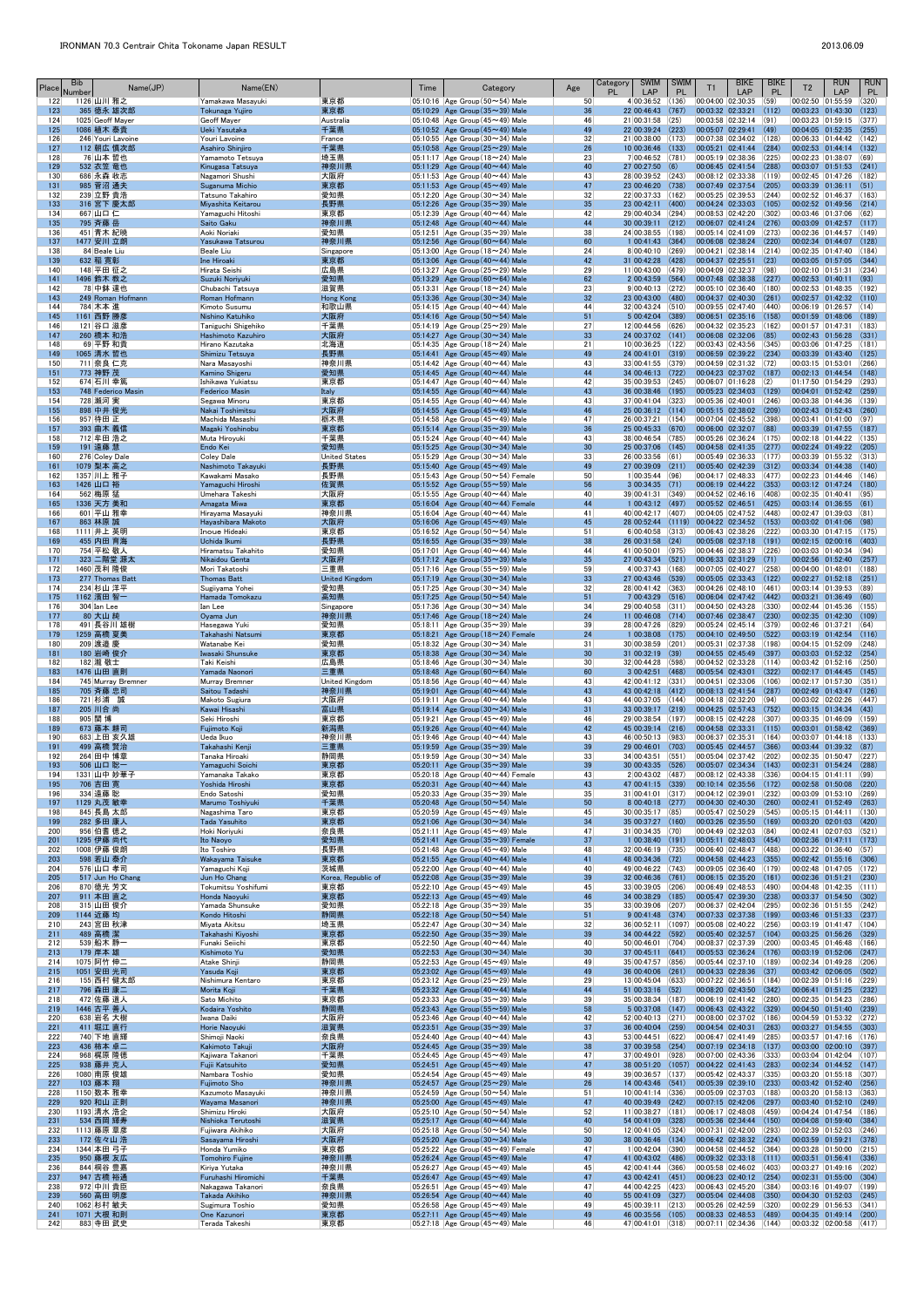| Place      | <b>Bib</b><br>Number | Name(JP)                           | Name(EN)                                   |                             | Time | Category                                                                               | Age                   | <b>SWIM</b><br>Category<br><b>PL</b><br>LAP                            | <b>SWIM</b><br><b>PL</b> | T1                                      | <b>BIKE</b><br>LAP                                           | <b>BIKE</b><br><b>PL</b> | T <sub>2</sub>                                                       | <b>RUN</b><br>LAP | <b>RUN</b><br>PL |
|------------|----------------------|------------------------------------|--------------------------------------------|-----------------------------|------|----------------------------------------------------------------------------------------|-----------------------|------------------------------------------------------------------------|--------------------------|-----------------------------------------|--------------------------------------------------------------|--------------------------|----------------------------------------------------------------------|-------------------|------------------|
| 243<br>244 |                      | 1151 阿部 元紀<br>735   藤田 芳人          | Abe Motonori<br>Hujita Yoshihito           | 東京都<br>愛知県                  |      | 05:27:30 Age Group $(50 \sim 54)$ Male<br>05:27:46 Age Group (40 $\sim$ 44) Male       | 51<br>43              | 13 00:41:54<br>56 00:46:04                                             | (377)<br>(711)           | 00:08:03 02:49:37<br> 00:05:24 02:54:13 |                                                              | (517)<br>(641)           | 00:03:56 01:44:00<br>00:03:18 01:38:47                               |                   | (127)<br>(77)    |
| 245        |                      | 1115 松田 健二                         | Matsuda Kenji                              | 神奈川県                        |      | 05:27:52 Age Group (50~54) Male                                                        | 50                    | 14 00:40:33                                                            | (291)                    |                                         | 00:05:40 02:41:50                                            | (286)                    | 00:02:41 01:57:08                                                    |                   | (346)            |
| 246<br>247 |                      | 129 大和田 昇<br>583 松本 卓              | Ohwada Noboru<br>Matsumoto Taku            | 神奈川県<br>神奈川県                |      | 05:27:52 Age Group (25 $\sim$ 29) Male<br>05:27:54 Age Group $(40 \sim 44)$ Male       | 28<br>41              | 15 00:44:05<br>57 00:42:53                                             | (571)<br>(469)           |                                         | 00:05:36 02:38:24 (219)<br>00:04:26 02:46:17                 | (409)                    | 00:05:55 01:53:52<br>00:02:30 01:51:48                               |                   | (278)<br>(240)   |
| 248        |                      | 855 市川 智昭                          | Ichikawa Tomoaki                           | 東京都                         |      | 05:27:56 Age Group (45 $\sim$ 49) Male                                                 | 45                    | 48 00:42:25 (420)                                                      |                          |                                         | 00:05:23 02:38:56 (231)                                      |                          | 00:04:04 01:57:08                                                    |                   | (345)            |
| 249<br>250 |                      | 1203 森 信吾<br>1046 長坂 武久            | Mori Shingo<br>Nagasaka Takehisa           | 愛知県<br>愛知県                  |      | 05:28:00 Age Group $(50 \sim 54)$ Male<br>$ 05:28:10 $ Age Group (45 $\sim$ 49) Male   | 52<br>49              | 15 00:46:58<br>49 00:41:01 (321)                                       | (789)                    |                                         | $00:03:54$ 02:39:40 (243)<br> 00:05:22 02:45:15 (380)        |                          | 00:03:30 01:53:58<br>00:02:54 01:53:38                               |                   | (282)<br>(273)   |
| 251<br>252 |                      | 192 都木 航<br>439 喜多 智彦              | Takagi Wataru<br>Kita Tomohiko             | 大阪府<br> 大阪府                 |      | 05:28:19 Age Group $(30 \sim 34)$ Male<br>$ 05:28:42 $ Age Group (35 $\sim$ 39) Male   | 30<br>38              | 39 00:36:40<br>38 00:45:04                                             | (131)<br>(631)           |                                         | 00:05:31 02:42:15 (300)<br> 00:06:01 02:42:37 (311)          |                          | 00:03:18 02:00:35<br>00:02:41  01:52:19                              |                   | (408)<br>(253)   |
| 253        |                      | 631 松田 雅也                          | Matsuda Masaya                             | 愛知県                         |      | 05:28:48 Age Group $(40 \sim 44)$ Male                                                 | 42                    | 58 00:39:13 (214)                                                      |                          |                                         | $ 00:11:32 02:39:40 $ (242)                                  |                          | $[00:04:07 \t 01:54:16 \t (284)]$                                    |                   |                  |
| 254<br>255 |                      | 345 高橋 翼<br>977 井崎 邦昭              | Takahashi Tsubasa<br>Izaki Kuniaki         | 茨城県<br>神奈川県                 |      | 05:28:53 Age Group (35 $\sim$ 39) Male<br>05:28:57 Age Group (45~49) Male              | 35<br>47              | 39 00:41:59 (383)<br>50 00:42:20 (414)                                 |                          |                                         | 00:08:49 02:45:42 (394)<br>00:06:49 02:45:17 (382)           |                          | 00:05:23 01:47:00<br>00:04:39 01:49:52                               |                   | (171)<br>(212)   |
| 256        |                      | 474 高橋 信也                          | Takahashi Shinya                           | 静岡県                         |      | 05:28:59 Age Group (35 $\sim$ 39) Male                                                 | 39                    | 40 00:38:39 (190)                                                      |                          | 00:05:12 02:45:03                       |                                                              | (369)                    | 00:03:12 01:56:53                                                    |                   | (342)            |
| 257<br>258 |                      | 218 Garrett Omohundro<br>849 池田 博久 | Garrett Omohundro<br>Ikeda Hirohisa        | <b>United States</b><br>静岡県 |      | 05:29:04 Age Group $(30 \sim 34)$ Male<br>05:29:06 Age Group (45 $\sim$ 49) Male       | 31<br>45              | 40 00:36:29<br>51 00:39:56                                             | (125)<br>(251)           | 00:05:30 02:43:51                       | 00:05:02 02:45:07 (375)                                      | (343)                    | 00:03:41 01:59:33<br>00:02:44  01:56:17                              |                   | (380)<br>(327)   |
| 259<br>260 |                      | 762 鎌田 敏弘<br>734 宗前 匠              | Kamata Toshihiro<br>Sozen Takumi           | 愛知県<br> 千葉県                 |      | 05:29:10 Age Group $(40 \sim 44)$ Male<br>05:29:12 Age Group (40 $\sim$ 44) Male       | 44<br>43              | 59 00:35:03 (79)<br>60 00:42:09 (397)                                  |                          |                                         | $00:06:41$ 02:45:12 (377)<br> 00:07:38 02:44:38 (359)        |                          | 00:04:08 01:58:06<br>00:03:11 01:51:36                               |                   | (362)<br>(238)   |
| 261        |                      | 1455 大波 久男                         | Onami Hisao                                | 埼玉県                         |      | 05:29:17 Age Group ( $55 \sim 59$ ) Male                                               | 59                    | 6 00:43:09                                                             | (493)                    |                                         | $00:05:54$ 02:41:04 (272)                                    |                          | 00:03:07 01:56:03                                                    |                   | (322)            |
| 262<br>263 |                      | 1506 斉藤 明<br>828 李 秀幸              | Saito Akira<br>Lee Suhaeng                 | 静岡県<br>Korea, Republic of   |      | $ 05:29:23 $ Age Group (60 $\sim$ 64) Male<br>05:29:24 Age Group (45~49) Male          | 63<br>45              | $4 00:37:43 $ (169)<br>52 00:39:31                                     | (229)                    |                                         | 00:08:26 02:50:05 (530)<br>$ 00:06:05 02:39:25 $ (236)       |                          | 00:03:36 01:49:33<br>00:03:35 02:00:48                               |                   | (209)<br>(412)   |
| 264        |                      | 826 神本 博勝                          | Kamimoto Hiromasa                          | 兵庫県                         |      | 05:29:27 Age Group (45 $\sim$ 49) Male                                                 | 45                    | 53 00:38:38                                                            | (189)                    |                                         | 00:06:36 02:45:05 (372)                                      |                          | 00:04:29 01:54:39                                                    |                   | (296)            |
| 265<br>266 |                      | 587 辻川 元庸<br>545 山崎 武範             | Tsujikawa Motonobu<br>Yamazaki Takenori    | 大阪府<br> 埼玉県                 |      | 05:29:32 Age Group $(40 \sim 44)$ Male<br>05:29:37 Age Group (40 $\sim$ 44) Male       | 41<br>40              | $61 00:35:04$ (80)<br>$62 00:36:16$ (116)                              |                          |                                         | 00:09:06 02:43:40 (339)<br> 00:04:46 02:36:09 (173)          |                          | 00:04:31 01:57:11<br>00:04:57 02:07:29                               |                   | (348)<br>(532)   |
| 267        |                      | 650 波多野 昌泰                         | Hatano Masayasu                            | 奈良県                         |      | 05:29:43 Age Group $(40 \sim 44)$ Male                                                 | 42                    | 63 00:43:28 (514)                                                      |                          |                                         | $00:05:06$ 02:34:49 (152)                                    |                          | 00:03:56 02:02:24                                                    |                   | (446)            |
| 268<br>269 |                      | 193 Cheng-Hsien Hsu<br>268 大石 賢弥   | Cheng-Hsien Hsu<br>Oishi Masahiro          | Taiwan<br>大阪府               |      | $ 05:29:46 $ Age Group (30 $\sim$ 34) Male<br>05:29:57 Age Group $(30 \sim 34)$ Male   | 30 <sup>°</sup><br>33 | 41 00:51:47 (1079)<br>42 00:48:40 (905)                                |                          | 00:07:01 02:33:35<br>00:09:06 02:46:31  |                                                              | (118)<br>(419)           | 00:02:58 01:54:25<br>00:03:46 01:41:54                               |                   | (290)<br>(106)   |
| 270<br>271 |                      | 738 赤枝 朋嘉<br>217 Kevin Anderson    | Akaeda Tomoyoshi<br><b>Kevin Anderson</b>  | 東京都<br><b>United States</b> |      | 05:30:03 Age Group (40 $\sim$ 44) Male<br>05:30:18 Age Group $(30 \sim 34)$ Male       | 43<br>31              | 64 00:40:19<br>43 00:41:35 (355)                                       | (280)                    |                                         | 00:05:22 02:38:17 (216)<br>$00:05:13$ 02:44:28 (358)         |                          | 00:02:59 02:03:06<br>00:05:34 01:53:28                               |                   | (457)<br>(270)   |
| 272        |                      | 456 筒井 正和                          | Tsutsui Masakazu                           | 愛知県                         |      | $ 05:30:25 $ Age Group (35 $\sim$ 39) Male                                             | 38                    | $41 00:33:22 $ (54)                                                    |                          |                                         | 00:05:40 02:53:42 (630)                                      |                          | 00:03:03 01:54:38                                                    |                   | (295)            |
| 273<br>274 |                      | 996 清水 卓爾<br>1349 柴田 小百合           | Shimizu Takuji<br>Shibata Sayuri           | 静岡県<br> 東京都                 |      | 05:30:28 Age Group $(45 \sim 49)$ Male<br>$ 05:30:32 $ Age Group (45 $\sim$ 49) Female | 48<br>49              | 54 00:40:21<br>2 00:40:54 (309)                                        | (283)                    |                                         | 00:05:40 02:43:33 (332)<br>$ 00:05:48 02:45:04 371\rangle$   |                          | 00:03:22 01:57:32<br>00:03:07 01:55:39                               |                   | (352)<br>(314)   |
| 275<br>276 |                      | 729 中嶋 一博                          | Nakashima Kazuhiro                         | 愛知県                         |      | 05:30:49 Age Group $(40 \sim 44)$ Male                                                 | 43                    | 65 00:47:29                                                            | (831)                    |                                         | 00:06:42 02:33:48 (124)                                      |                          | 00:02:49 02:00:01                                                    |                   | (389)            |
| 277        |                      | 917 伊藤 正美<br>1492 原田 英介            | Ito Masami<br>Harada Eisuke                | 神奈川県<br>熊本県                 |      | 05:30:52 Age Group (45 $\sim$ 49) Male<br>05:30:58 Age Group $(60 \sim 64)$ Male       | 47<br>61              | 55 00:43:52 (553)<br>5 00:40:35                                        | (296)                    | 00:05:45 02:42:21                       | $00:06:20$ 02:47:57 (450)                                    | (303)                    | 00:03:26 01:55:28<br>00:03:24 01:52:42                               |                   | (310)<br>(258)   |
| 278<br>279 |                      | 267 杉山 和矢<br>92 福本 直晋              | Sugiyama Kazuya<br><b>Fukumoto Naoyuki</b> | 東京都<br>千葉県                  |      | $ 05:31:04 $ Age Group (30 $\sim$ 34) Male<br>05:31:29 Age Group $(25 \sim 29)$ Male   | 33<br>25              | 44 00:42:05 (392)<br>$16 00:35:34 $ (92)                               |                          |                                         | 00:04:29 02:35:34 (167)<br>$00:03:16$ 03:15:56 (1121)        |                          | 00:02:56 02:06:00<br>$ 00:03:15 \t 01:33:28$                         |                   | (500)<br>(40)    |
| 280        |                      | 630 冨松 正宏                          | Tomimatsu Masahiro                         | 愛知県                         |      | 05:31:42 Age Group (40 $\sim$ 44) Male                                                 | 42                    | 66 00:43:48 (545)                                                      |                          |                                         | 00:06:45 02:48:34 (478)                                      |                          | 00:03:53 01:48:42                                                    |                   | (193)            |
| 281<br>282 |                      | 341 垂石 圭悟<br>444 穴澤 亮司             | Taruishi Keigo<br>Anazawa Ryouzi           | 愛知県<br> 埼玉県                 |      | 05:31:42 Age Group $(35 \sim 39)$ Male<br>$ 05:31:56 $ Age Group (35 $\sim$ 39) Male   | 35<br>37              | 42 00:33:05 (48)<br>43 00:48:22 (884)                                  |                          |                                         | $00:07:26$ 02:38:20 (217)<br> 00:08:46 02:42:19 (301)        |                          | 00:04:56 02:07:55<br>00:04:16 01:48:13                               |                   | (542)<br>(190)   |
| 283        |                      | 343 伊藤 芳光                          | Ito Yoshimitsu                             | 愛知県                         |      | 05:31:57 Age Group ( $35 \sim 39$ ) Male                                               | 35                    | 44 00:42:39 (446)                                                      |                          |                                         | 00:06:00 02:45:08 (376)                                      |                          | 00:02:06 01:56:04                                                    |                   | (323)            |
| 284<br>285 |                      | 208 中戸 亮介<br>319 堀 健二              | Nakato Ryosuke<br>Hori Kenji               | 東京都<br>愛知県                  |      | 05:32:00 Age Group (30 $\sim$ 34) Male<br>05:32:04 Age Group $(35 \sim 39)$ Male       | 31<br>35              | 45 00:37:50 (170)<br>45 00:39:47 (240)                                 |                          |                                         | $ 00:07:48 02:48:05 $ (455)<br>$00:09:05$ 02:40:01 (247)     |                          | 00:04:20 01:53:57<br>00:03:01 02:00:10                               |                   | (280)<br>(399)   |
| 286<br>287 |                      | 430 Ashish Kapur<br>117 橋本 慎太郎     | Ashish Kapur<br>Hashimoto Shintaro         | India<br>大阪府                |      | 05:32:04 Age Group (35 $\sim$ 39) Male<br>05:32:11 Age Group $(25 \sim 29)$ Male       | 37<br>27              | 46 00:42:31 (431)<br>$17 00:37:18$ (152)                               |                          | 00:05:27 02:50:34                       | 00:05:07 02:35:29 (163)                                      | (551)                    | 00:02:51 02:06:06<br>00:03:06 01:55:46                               |                   | (503)<br>(316)   |
| 288        |                      | 791 宮田 應晃                          | Miyata Masaaki                             | 東京都                         |      | 05:32:14 Age Group (40 $\sim$ 44) Male                                                 | 44                    | 67 00:43:20 (507)                                                      |                          |                                         | 00:06:10 02:37:57 (207)                                      |                          | 00:03:45 02:01:02                                                    |                   | (418)            |
| 289<br>290 |                      | 722 山田 薫夫<br>378 河野 栄治             | Yamada Shigeo<br>Kouno Eiii                | 愛知県<br>静岡県                  |      | 05:32:25 Age Group $(40 \sim 44)$ Male<br>$ 05:32:36 $ Age Group (35 $\sim$ 39) Male   | 43<br>36              | 68 00:40:15 (274)<br>47 00:43:00 (483)                                 |                          |                                         | 00:08:37 02:49:24 (506)<br> 00:05:20 02:41:57 (291)          |                          | 00:04:03 01:50:06<br>00:02:52 01:59:27                               |                   | (218)<br>(379)   |
| 291        |                      | 682 新見 和彦                          | Niimi Kazuhiko                             | 兵庫県                         |      | 05:32:37 Age Group $(40 \sim 44)$ Male                                                 | 43                    | 69 00:45:32 (666)                                                      |                          |                                         | $00:11:16$ 02:44:38 (360)                                    |                          | 00:04:27 01:46:44                                                    |                   | (165)            |
| 292<br>293 |                      | 962 藤ノ井 誠司<br>417 井野口 誠            | Fujinoi Seiji<br>Inoguchi Makoto           | 京都府<br>群馬県                  |      | 05:32:43 Age Group (45 $\sim$ 49) Male<br>05:32:53 Age Group $(35 \sim 39)$ Male       | 47<br>37              | 56 00:36:23 (119)<br>48 00:41:38 (359)                                 |                          |                                         | 00:04:44 02:46:18 (410)<br>$00:04:35$ 02:32:19 (92)          |                          | 00:02:50 02:02:28<br>00:03:48 02:10:33 (582)                         |                   | (449)            |
| 294<br>295 |                      | 1480 福田 寿治<br>782 杉浦 啓二            | Fukuda Toshiharu<br>Sugiura Keiji          | 大阪府<br>愛知県                  |      | $ 05:33:16 $ Age Group (60 $\sim$ 64) Male<br>05:33:19 Age Group $(40 \sim 44)$ Male   | 60<br>44              | $6 00:42:55 $ (471)<br>70 00:36:41                                     | (132)                    | 00:06:16 02:42:51                       | 00:05:04 02:43:37                                            | (317)<br>(334)           | 00:03:08 01:58:06<br>00:02:39 02:05:18                               |                   | (361)<br>(490)   |
| 296        |                      | 591 古澤 新也                          | Furusawa Shinya                            | 東京都                         |      | 05:33:39 Age Group (40 $\sim$ 44) Male                                                 | 41                    | 71 00:44:01                                                            | (568)                    |                                         | 00:05:01 02:47:44 (443)                                      |                          | 00:02:30 01:54:23                                                    |                   | (287)            |
| 297<br>298 |                      | 1084 鎌田 幸一<br>327 友利 博道            | Kamata Kouichi<br>Tomori Hiromichi         | 東京都<br>愛知県                  |      | 05:33:50 Age Group $(45 \sim 49)$ Male<br>05:34:00 Age Group (35 $\sim$ 39) Male       | 49<br>35              | 57 00:41:57<br>49 00:45:32 (667)                                       | (381)                    |                                         | 00:11:27 02:51:37 (577)<br> 00:06:44 02:35:52 (171)          |                          | 00:04:21 01:44:28<br>00:03:52 02:02:00                               |                   | (136)<br>(434)   |
| 299        |                      | 448 岡田 好史                          | Okada Yoshifumi                            | 大阪府                         |      | 05:34:06 Age Group $(35 \sim 39)$ Male                                                 | 38                    | 50 00:50:45                                                            | (1020)                   | 00:06:32 02:40:07                       |                                                              | (251)                    | 00:02:45 01:53:57                                                    |                   | (281)            |
| 300<br>301 |                      | 1141 出竹 城司<br>_597 馬杉 秀昭           | Detake George<br>Masugi Hideaki            | 東京都<br>愛知県                  |      | $ 05:34:09 $ Age Group (50 $\sim$ 54) Male<br>05:34:12 Age Group $(40 \sim 44)$ Male   | 51<br>41              | 16 00:41:36 (356)<br>72 00:40:19                                       | (278)                    |                                         | 00:05:41 02:49:57 (525)<br>$00:08:15$ 02:47:49 (446)         |                          | 00:03:25 01:53:30<br>00:05:03 01:52:46                               |                   | (271)<br>(261)   |
| 302<br>303 |                      | 1377 宮 優子                          | Miya Yuko<br>Shimizu Toshio                | 東京都<br>宮城県                  |      | 05:34:23 Age Group (55~59) Female<br>05:34:46 Age Group (50~54) Male                   | 57<br>52              | 1 00:45:07<br>17 00:41:25 (346)                                        | (636)                    | 00:06:51 02:44:06                       | 00:05:44 03:01:21                                            | (349)<br>(838)           | 00:03:37 01:54:42<br>$ 00:04:24$ 01:41:52 (105)                      |                   | (297)            |
| 304        |                      | 1200 清水 俊夫<br>1027 小林 信高           | Kobayashi Nobutaka                         | 東京都                         |      | 05:34:59 Age Group (45 $\sim$ 49) Male                                                 | 48                    | 58 00:42:25 (421)                                                      |                          |                                         | $ 00:08:56 02:48:09 $ (460)                                  |                          | 00:04:49  01:50:40                                                   |                   | (225)            |
| 305<br>306 |                      | 1009 菅 英毅<br>1081 市川 尚             | Suga Hideki<br>Ichikawa Nao                | 長崎県<br> 新潟県                 |      | 05:35:01 Age Group $(45 \sim 49)$ Male<br>$ 05:35:05 $ Age Group (45 $\sim$ 49) Male   | 48<br>49              | 59 00:45:54<br>60 00:44:11 (576)                                       | (695)                    |                                         | $00:06:37$ 02:41:03 (271)<br> 00:07:49 02:45:20 (385)        |                          | 00:03:22 01:58:05<br>00:03:03 01:54:42                               |                   | (360)<br>(298)   |
| 307        |                      | 1286 丹羽 なほ子                        | Niwa Nahoko                                | 岐阜県                         |      | 05:35:08 Age Group $(35 \sim 39)$ Female                                               | 35                    | $2 00:42:39 $ (444)                                                    |                          |                                         | $ 00:05:32 02:48:56 $ (492)                                  |                          | 00:03:35 01:54:26                                                    |                   | (292)            |
| 308<br>309 |                      | 943 宮川 岳晴<br>113 内田 博之             | Miyagawa Takeharu<br>Uchida Hiroyuki       | 千葉県<br>東京都                  |      | 05:35:16 Age Group (45 $\sim$ 49) Male<br>05:35:22 Age Group $(25 \sim 29)$ Male       | 47<br>27              | 61 00:40:08<br>18 00:53:18 (1147)                                      | (267)                    | 00:06:30 02:39:40                       | $[00:08:40]$ 02:39:34 (239)                                  | (241)                    | 00:03:46 02:05:12<br>00:03:46 01:50:04                               |                   | (489)<br>(217)   |
| 310<br>311 |                      | 427 須田 晋行<br>1493 城戸 勉             | Suda Kuniyuki                              | 千葉県                         |      | $ 05:35:28 $ Age Group (35 $\sim$ 39) Male                                             | 37<br>62              | 51 00:41:58 (382)<br>7 00:39:06                                        | (208)                    |                                         | 00:05:21 02:34:40 (145)<br>$00:05:44$ 02:45:26 (387)         |                          | 00:03:15 02:10:14<br>00:03:17 02:02:05                               |                   | (577)<br>(440)   |
| 312        |                      | 1289 山田 由枝                         | Kido Tsutomu<br>Yamada Yoshie              | 石川県<br> 愛知県                 |      | 05:35:38 Age Group $(60 \sim 64)$ Male<br>$ 05:35:47 $ Age Group (35 $\sim$ 39) Female | 36                    | $3 00:35:47 $ (97)                                                     |                          |                                         | $00:06:36$ 02:57:01 (731)                                    |                          | 00:03:13 01:53:10                                                    |                   | (268)            |
| 313<br>314 |                      | 644 山下 昌毅<br>546 高嶋 勝              | Yamashita Masaki<br>Takashima Masaru       | 愛知県<br>静岡県                  |      | 05:36:02 Age Group (40~44) Male<br>05:36:10 Age Group (40 $\sim$ 44) Male              | 42<br>40              | 73 00:42:50 (465)<br>74 00:40:09                                       | (268)                    |                                         | $ 00:04:36 \t02:38:06 \t(212) $<br>$00:06:03$ 02:48:17 (468) |                          | 00:05:54 02:04:36<br>00:03:21 01:58:20                               |                   | (480)<br>(364)   |
| 315        |                      | 1439 Adrian Halkes                 | <b>Adrian Halkes</b>                       | <b>United Kingdom</b>       |      | 05:36:18 Age Group ( $55 \sim 59$ ) Male                                               | 57                    | $7 00:52:37 $ (1115)                                                   |                          |                                         | 00:05:00 02:34:08 (131)                                      |                          | 00:04:12 02:00:21                                                    |                   | (404)            |
| 316<br>317 |                      | 953 宇佐美 雅人<br>1500 田中 信行           | Usami Masato<br>Tanaka Nobuyuki            | 愛知県<br>愛知県                  |      | 05:36:20 Age Group (45 $\sim$ 49) Male<br>05:36:25 Age Group $(60 \sim 64)$ Male       | 47<br>60              | $62 00:45:16$ (646)<br>8 00:35:58 (108)                                |                          |                                         | 00:05:15 02:28:33 (36)<br>00:05:10 02:36:49 (183)            |                          | 00:03:17 02:13:59<br>00:02:43 02:15:45                               |                   | (641)<br>(671)   |
| 318<br>319 |                      | 910 松浦 正裕<br>1483 中道 紀雄            | Matsuura Masahiro<br>Nakamichi Norio       | 神奈川県<br>冨山岸                 |      | 05:36:29 Age Group $(45 \sim 49)$ Male<br>05:36:44 Age Group $(60 \sim 64)$ Male       | 46<br>60              | 63 00:41:51 (375)<br>$9 00:39:46$ (239)                                |                          |                                         | 00:11:09 02:42:28 (308)<br>00:05:49 02:51:38 (578)           |                          | 00:05:15 01:55:46<br>00:03:43 01:55:48                               |                   | (315)<br>(317)   |
| 320        |                      | 291 浅井 大                           | Asai Hiroshi                               | 愛知県                         |      | $ 05:36:51 $ Age Group (30 $\sim$ 34) Male                                             | 34                    | 46 00:43:51                                                            | (552)                    |                                         | 00:04:05 02:42:25 (305)                                      |                          | 00:02:38 02:03:52                                                    |                   | (467)            |
| 321<br>322 |                      | 1050 植村 潤二<br>679 Borys Darmas     | Uemura Junji<br><b>Borys Darmas</b>        | 京都府<br>Poland               |      | 05:36:57 Age Group $(45 \sim 49)$ Male<br>$ 05:37:08 $ Age Group (40 $\sim$ 44) Male   | 49<br>42              | 64 00:43:28<br>75 00:37:00 (140)                                       | (515)                    |                                         | $00:06:19$ $02:44:17$ (351)<br> 00:05:16 02:57:00 (730)      |                          | 00:04:16 01:58:37<br>00:04:04 01:53:48                               |                   | (367)<br>(276)   |
| 323        |                      | 306 Mark Morgan                    | <b>Mark Morgan</b>                         | <b>United States</b>        |      | 05:37:11 Age Group $(30 \sim 34)$ Male                                                 | 34                    | 47 00:39:23 (222)                                                      |                          |                                         | $00:05:24$ 02:54:40 (657)                                    |                          | 00:03:19 01:54:25                                                    |                   | (289)<br>(244)   |
| 324<br>325 |                      | 690 石井 慶太<br>177 遠山 裕司             | Ishii Keita<br>Toyama Yuji                 | 神奈川県<br>愛知県                 |      | $ 05:37:24 $ Age Group (40 $\sim$ 44) Male<br>05:37:37 Age Group $(30 \sim 34)$ Male   | 43<br>30              | 76 00:33:48 (58)<br>48 00:43:48 (544)                                  |                          |                                         | 00:06:10 03:01:20 (837)<br>00:05:19 02:49:17                 | (505)                    | 00:04:04 01:52:02<br>00:03:00 01:56:13                               |                   | (326)            |
| 326<br>327 |                      | 812 海谷 博樹<br>1014 関 雅仁             | Kaiya Hiroki<br>Seki Masahito              | 埼玉県<br>愛知県                  |      | 05:37:44   Age Group (40 $\sim$ 44) Male<br>05:38:06 Age Group $(45 \sim 49)$ Male     | 44<br>48              | 77 00:36:36<br>65 00:41:41                                             | (129)<br>(362)           | 00:05:30 02:40:09                       | $00:06:30$ 02:37:16 (190)                                    | (252)                    | 00:02:45 02:14:37<br>00:03:14 02:07:32                               |                   | (652)<br>(533)   |
| 328        |                      | 1488 長谷川 正哉                        | Hasegawa Masaya                            | 千葉県                         |      | $ 05:38:15 $ Age Group (60 $\sim$ 64) Male                                             | 61                    | 10 00:36:24                                                            | (121)                    |                                         | $ 00:05:23 02:45:06 373\rangle$                              |                          | 00:03:19 02:08:03                                                    |                   | (543)            |
| 329<br>330 |                      | 1031 高橋 正<br>809 佐藤 公宣             | Takahashi Tadashi<br>Satou Masanobu        | 京都府<br>東京都                  |      | 05:38:24 Age Group $(45 \sim 49)$ Male<br>05:38:43 Age Group (40 $\sim$ 44) Male       | 48<br>44              | 66 00:42:37 (440)<br>78 00:46:25 (748)                                 |                          |                                         | $00:08:35$ 02:27:44 (30)<br> 00:05:47 02:54:23 (649)         |                          | 00:02:58 02:16:30<br>00:03:23 01:48:45                               |                   | (686)<br>(194)   |
| 331<br>332 |                      | 1145 鈴木 浩之<br>755 陳 幹              | Suzuki Hiroyuki<br>Chen Gan                | 北海道<br>China                |      | 05:38:47 Age Group $(50 \sim 54)$ Male<br>05:38:49 Age Group (40 $\sim$ 44) Male       | 51<br>44              | 18 00:41:32 (352)<br>79 00:36:59 (139)                                 |                          |                                         | 00:04:13 02:36:42 (181)<br>$ 00:07:22 02:49:07 $ (496)       |                          | 00:03:07 02:13:13<br>00:03:43 02:01:38                               |                   | (627)<br>(424)   |
| 333        |                      | 1489 小林 靖治                         | Kobayashi Yasuharu                         | 東京都                         |      | 05:38:52 Age Group $(60 \sim 64)$ Male                                                 | 61                    | 11 00:39:18                                                            | (220)                    |                                         | 00:05:48 02:46:58 (427)                                      |                          | 00:02:48 02:04:00                                                    |                   | (470)            |
| 334<br>335 |                      | 846 杉山 孝<br>1117 坂井 靖              | Sugiyama Takashi<br>Sakai Yasushi          | 愛知県<br>大阪府                  |      | 05:38:52 Age Group (45 $\sim$ 49) Male<br>05:38:58 Age Group $(50 \sim 54)$ Male       | 45<br>50              | $67 00:50:41 $ (1016)<br>$19$ 00:41:14 (335)                           |                          | 00:05:00 02:43:38 (337)                 | $ 00:09:24 02:53:08 $ (611)                                  |                          | 00:03:14 01:56:19<br>00:04:39 01:50:33                               |                   | (328)<br>(224)   |
| 336        |                      | 1038 江渕 泰久                         | Ebuchi Yasuhisa                            | 東京都                         |      | 05:39:03 Age Group $(45 \sim 49)$ Male                                                 | 48                    | 68 00:43:22 (509)                                                      |                          |                                         | $00:06:28$ 02:47:48 (445)                                    |                          | 00:03:27 01:57:58                                                    |                   | (357)            |
| 337<br>338 |                      | 613 笹原 克史<br>1364 鹿野 美保            | Sasahara Katsushi<br>Kano Miho             | 愛知県<br> 愛知県                 |      | 05:39:05 Age Group $(40 \sim 44)$ Male<br>$ 05:39:06 $ Age Group (50 $\sim$ 54) Female | 41<br>51              | 80 00:47:24 (828)<br>2 00:44:22 (591)                                  |                          | 00:06:17 02:48:37<br>00:07:40 02:49:36  |                                                              | (482)<br>(516)           | 00:03:05 01:53:42<br>00:03:42  01:53:46                              |                   | (274)<br>(275)   |
| 339<br>340 |                      | 187 大嶋 直樹<br>1052 永石 哲也            | Ohshima Naoki<br>Nagaishi Tetsuya          | 東京都<br> 東京都                 |      | 05:39:09 Age Group $(30 \sim 34)$ Male<br>$ 05:39:13 $ Age Group (45 $\sim$ 49) Male   | 30<br>49              | 49 00:45:16 (648)<br>69 00:42:47 (459)                                 |                          | 00:05:19 02:55:39<br>00:08:15 02:42:09  |                                                              | (688)<br>(298)           | 00:03:35 01:49:20<br>00:03:35 02:02:27                               |                   | (204)<br>(448)   |
| 341        |                      | 251  北荘 正人                         | Kitasho Masato                             | 石川県                         |      | 05:39:15 Age Group $(30 \sim 34)$ Male                                                 | 33                    | 50 00:40:18 (276)                                                      |                          |                                         | $ 00:07:08 02:50:32 $ (548)                                  |                          | 00:03:28 01:57:49                                                    |                   | (355)            |
| 342<br>343 |                      | 340 寺下 洋平<br>367 岡本 俊介             | Terashita Youhei<br>Okamoto Shunsuke       | 神奈川県<br>神奈川県                |      | $ 05:39:17 $ Age Group (35 $\sim$ 39) Male<br>05:39:17 Age Group $(35 \sim 39)$ Male   | 35<br>36              | 52 00:45:47<br>53 00:49:44                                             | (682)<br>(961)           |                                         | 00:09:44 02:45:16 (381)<br>00:06:20 02:52:27                 | (598)                    | 00:02:30 01:56:00<br>00:05:37 01:45:09                               |                   | (321)<br>(151)   |
| 344        |                      | 1514 石原 哲                          | Ishihara Satoshi                           | 埼玉県                         |      | $05:39:24$ Age Group (60 $\sim$ 64) Male                                               | 64                    | 12 00:43:33                                                            | (520)                    | 00:08:00 02:47:31                       |                                                              | (437)                    | 00:03:52 01:56:28                                                    |                   | (330)            |
| 345<br>346 |                      | 723 加納 英作<br>1074 仲秋 喜代志           | <b>Kano Eisaku</b><br>Nakaaki Kiyoshi      | 愛知県<br>静岡県                  |      | 05:39:38 Age Group $(40 \sim 44)$ Male<br>05:39:44 Age Group (45~49) Male              | 43<br>49              | 81 00:40:01<br>70 00:38:08 (174)                                       | (256)                    | 00:06:20 02:38:28                       | $00:07:53$ 02:43:03 (325)                                    | (223)                    | 00:02:19 02:06:22 (509)<br> 00:03:33 02:13:15 (629)                  |                   |                  |
| 347<br>348 |                      | 471 大塚 大<br>135  佐々木 智也            | Otsuka Tsuyoshi<br>Sasaki Tomoya           | 東京都<br> 神奈川県                |      | 05:39:48 Age Group $(35 \sim 39)$ Male<br>05:39:50 Age Group ( $25 \sim 29$ ) Male     | 39<br>28              | $54\,00:43:46\quad(540)$<br>19 00:51:15 (1049) 00:06:19 02:44:52 (363) |                          |                                         | 00:04:29 02:46:14 (407)                                      |                          | $ 00:03:19 \t  02:02:00 \t (436) $<br>$ 00:02:38 01:54:46 00\rangle$ |                   |                  |
| 349        |                      | 774 岡田 卓也                          | Okada Takuya                               | 千葉県                         |      | 05:39:53 Age Group $(40 \sim 44)$ Male                                                 | 44                    | 82 00:46:50 (779)                                                      |                          |                                         | $ 00:07:15 02:28:46 $ (39)                                   |                          | 00:03:46 02:13:16 (630)                                              |                   |                  |
| 350<br>351 |                      | 1139 Daniel Stakoe<br>984 稲本 健一    | Daniel Stakoe<br>Inamoto Kenichi           | United States<br>東京都        |      | 05:40:02 Age Group (50 $\sim$ 54) Male<br>05:40:02 Age Group $(45 \sim 49)$ Male       | 50<br>47              | 20 00:40:20 (281)<br>71 00:42:26 (424)                                 |                          |                                         | 00:11:18 02:43:59 (346)<br>$ 00:05:24 02:32:36 $ (97)        |                          | $ 00:07:16$ $ 01:57:09$ $ (347)$<br>$00:04:21$ 02:15:15 (666)        |                   |                  |
| 352        |                      | 1218 山本 篤司                         | Yamamoto Atsushi                           | 兵庫県                         |      | 05:40:07 Age Group (50 $\sim$ 54) Male                                                 | 53                    | 21 00:48:43 (909)                                                      |                          |                                         | 00:05:32 02:40:56 (269)                                      |                          | 00:02:48 02:02:08                                                    |                   | (443)            |
| 353<br>354 |                      | 1407 酒井 充久<br>68 阿部 真也             | Sakai Michihisa<br>Abe Shinya              | 愛知県<br> 愛知県                 |      | 05:40:20 Age Group ( $55 \sim 59$ ) Male<br>05:40:23 Age Group (18 $\sim$ 24) Male     | 55<br>21              | 8 00:39:05 (205)<br>$12 00:39:21$ (221)                                |                          |                                         | $ 00:07:10$ 02:39:23 (235)<br> 00:06:32 02:50:47 (560)       |                          | $ 00:05:16 \t  02:09:26 \t (566)$<br>$00:03:41$   02:00:02   (390)   |                   |                  |
| 355<br>356 |                      | 1222 安念 抱一<br>724 市川 陸郎            | Annen Morikazu<br>Ichikawa Rokurou         | 北海道<br> 東京都                 |      | 05:40:25 Age Group $(50 \sim 54)$ Male<br>05:40:42 Age Group $(40 \sim 44)$ Male       | 53<br>43              | 22 00:44:27 (595)<br>83 00:42:48 (463)                                 |                          |                                         | $00:08:38$ 02:48:08 (458)<br> 00:05:58 02:46:58 (428)        |                          | 00:04:26 01:54:46 (299)<br>$ 00:03:16$ $ 02:01:42$ $ (426)$          |                   |                  |
| 357        |                      | 433 笹野 正広                          | Sasano Masahiro                            | 大阪府                         |      | 05:40:47 Age Group $(35 \sim 39)$ Male                                                 | 38                    | $55$ 00:39:25 (224)                                                    |                          |                                         | $ 00:05:10$ $02:45:44$ (395)                                 |                          | 00:02:33 02:07:55 (541)                                              |                   |                  |
| 358<br>359 |                      | 114 長谷川 大輔<br>1180 牧 幸一郎           | Hasegawa Daisuke<br>Maki Koichiro          | 東京都<br>長野県                  |      | 05:40:51 Age Group ( $25 \sim 29$ ) Male<br>05:41:01 Age Group $(50 \sim 54)$ Male     | 27<br>52              | 20 00:41:03 (322)<br>23 00:43:01 (484)                                 |                          |                                         | 00:05:03 02:51:46 (581)<br>$[00:06:30 \t 02:42:11 \t (299)]$ |                          | $00:02:49$ 02:00:10 (400)<br>$ 00:05:19 02:04:00 $ (471)             |                   |                  |
| 360        |                      | 1109 小松 信男                         | Komatsu Nobuo                              | 長野県                         |      | 05:41:05 Age Group (50 $\sim$ 54) Male                                                 | 50                    | 24 00:42:56 (472)                                                      |                          |                                         | $ 00:08:11 02:43:39 $ (338)                                  |                          | 00:06:06 02:00:13 (402)                                              |                   |                  |
| 361<br>362 |                      | 626 坂田 篤<br>949 山本 晴大              | Sakata Atsushi<br>Yamamoto Haruo           | 愛知県<br>Korea                |      | 05:41:05 Age Group $(40 \sim 44)$ Male<br>05:41:17 Age Group (45 $\sim$ 49) Male       | 42<br>47              | 84 00:41:13 (333)<br>72 00:42:20 (413)                                 |                          |                                         | $00:08:55$ 02:36:34 (178)<br> 00:06:06 02:41:41 (279)        |                          | $ 00:06:41 \t 02:07:42 \t (535)$<br>$00:04:22$ 02:06:48 (515)        |                   |                  |
| 363        |                      | 988 Anthony Mullineaux             | <b>Anthony Mullineaux</b>                  | <b>United Kingdom</b>       |      | 05:41:31 Age Group $(45 \sim 49)$ Male                                                 | 47                    | 73 00:57:04 (1231) 00:06:00 02:43:16 (327)                             |                          |                                         |                                                              |                          | 00:04:43 01:50:28 (223)                                              |                   |                  |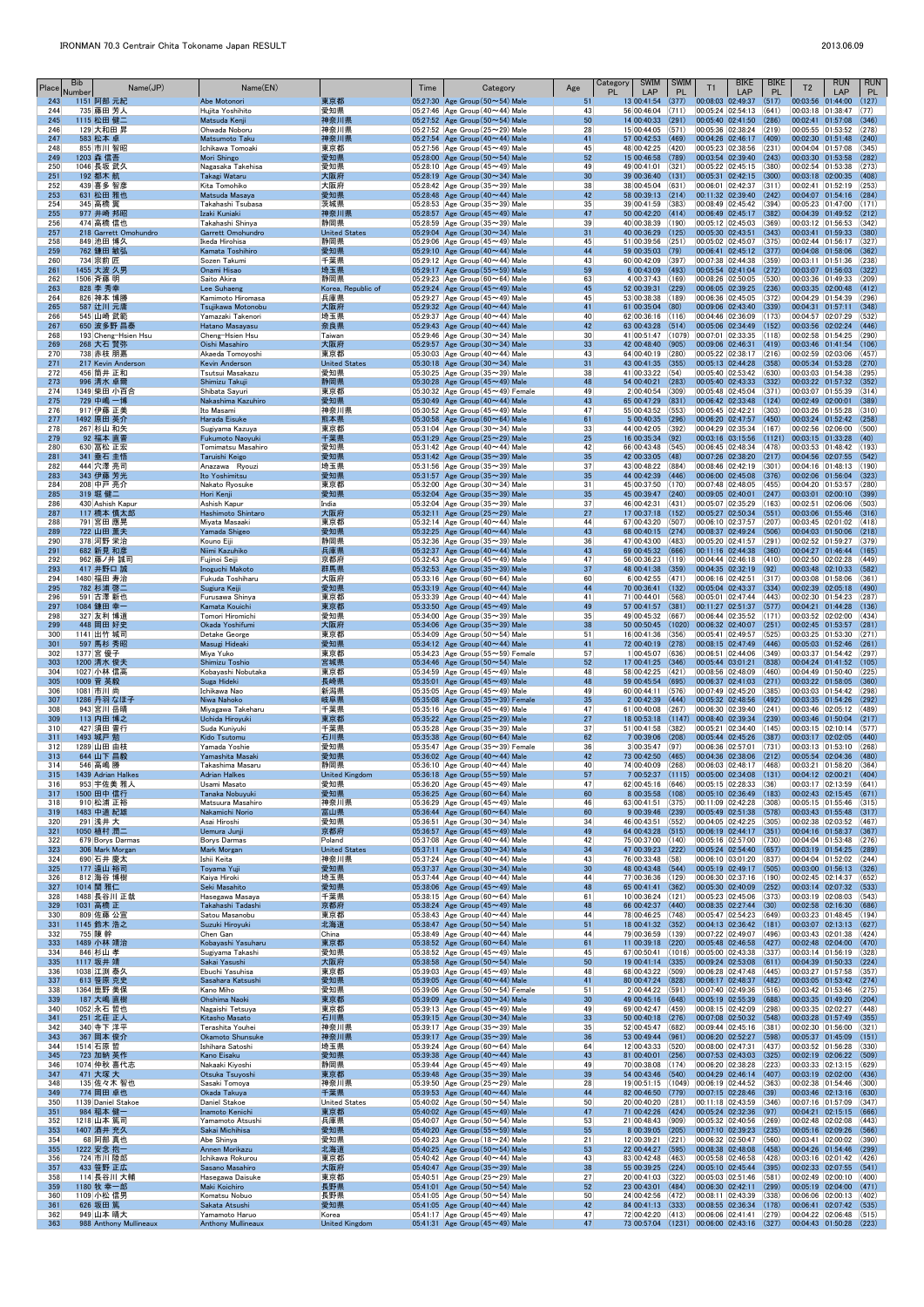| Place      | <b>Bib</b><br>Number | Name(JP)                            | Name(EN)                                        |                               | Time | Category                                                                             | Age                   | <b>SWIM</b><br>Category<br><b>PL</b><br>LAP                       | <b>SWIM</b><br><b>PL</b> | <b>T1</b>                                                              | <b>BIKE</b><br>LAP | <b>BIKE</b><br><b>PL</b> | T <sub>2</sub>                                     | <b>RUN</b><br>LAP         | <b>RUN</b><br><b>PL</b> |
|------------|----------------------|-------------------------------------|-------------------------------------------------|-------------------------------|------|--------------------------------------------------------------------------------------|-----------------------|-------------------------------------------------------------------|--------------------------|------------------------------------------------------------------------|--------------------|--------------------------|----------------------------------------------------|---------------------------|-------------------------|
| 364<br>365 |                      | 1028 野村 裕之<br>254 渡辺 庸介             | Nomura Hiroyuki<br>Watanabe Yousuke             | 北海道<br>長野県                    |      | $ 05:41:33 $ Age Group (45 $\sim$ 49) Male<br>05:41:35 Age Group $(30 \sim 34)$ Male | 48<br>33              | 74 00:43:30<br>51 00:45:42                                        | (519)<br>(679)           | 00:08:16 02:44:55<br>00:06:45 02:42:26                                 |                    | (365)<br>(306)           | 00:04:09 02:00:43<br>00:03:45 02:02:57             |                           | (410)<br>(453)          |
| 366        |                      | 1394 榊原 基博                          | Sakakibara Motohiro                             | 愛知県                           |      | 05:41:36 Age Group (55 $\sim$ 59) Male                                               | 55                    | 9 00:43:35                                                        | (525)                    | $ 00:06:06 02:42:55 $ (318)                                            |                    |                          | 00:02:57 02:06:03                                  |                           | (501)                   |
| 367<br>368 |                      | 960 大濱 徹<br>746 Ching-Chyi Yang     | Ohama Toru<br>Ching-Chyi Yang                   | 愛知県<br>Taiwan                 |      | 05:41:36 Age Group $(45 \sim 49)$ Male<br>$ 05:41:42 $ Age Group (40 $\sim$ 44) Male | 47<br>43              | 75 00:40:46<br>85 00:42:49 (464)                                  | (303)                    | 00:10:13 02:45:40<br> 00:06:33 02:42:59 (321)                          |                    | (392)                    | 00:04:51 02:00:06<br>00:02:56 02:06:25             |                           | (393)<br>(511)          |
| 369<br>370 |                      | 97 多田 光平<br>348 上田 眞                | <b>Tada Kouhei</b><br>Ueda Makoto               | 千葉県<br>神奈川県                   |      | 05:41:43 Age Group $(25 \sim 29)$ Male<br>05:41:50 Age Group (35 $\sim$ 39) Male     | 25<br>35              | 21 00:35:59 (109)<br>56 00:46:20 (740)                            |                          | 00:04:06 02:44:26 (357)<br>00:09:56 02:52:06                           |                    | (588)                    | 00:02:54 02:14:18<br>00:03:41  01:49:47            |                           | (647)<br> (211)         |
| 371        |                      | 678 Robert Daniels                  | <b>Robert Daniels</b>                           | <b>United States</b>          |      | 05:41:53 Age Group $(40 \sim 44)$ Male                                               | 42                    | 86 00:48:07                                                       | (870)                    | $[00:06:39 \mid 02:53:17 \mid (617)]$                                  |                    |                          | 00:02:28 01:51:22                                  |                           | (231)                   |
| 372<br>373 |                      | 903 草野 裕之<br>324 星谷 雄太              | Kusano Hiroyuki<br>Hoshiya Yuta                 | 三重県<br>神奈川県                   |      | 05:41:57 Age Group (45 $\sim$ 49) Male<br>05:41:58 Age Group $(35 \sim 39)$ Male     | 46<br>35              | 76 00:50:45<br>57 00:31:58                                        | (1019)<br>(26)           | 00:06:57 02:40:02<br>$00:06:26$ 02:51:27 (574)                         |                    | (248)                    | 00:02:22 02:01:51<br>00:05:53 02:06:14             |                           | (428)<br>(507)          |
| 374        |                      | 508 並川 周作                           | Namikawa Shusaku                                | 東京都                           |      | 05:42:13 Age Group (35 $\sim$ 39) Male                                               | 39                    | 58 00:42:44 (457)                                                 |                          | 00:06:36 02:49:11                                                      |                    | (497)                    | 00:04:03 01:59:39                                  |                           | (383)                   |
| 375<br>376 |                      | 797 中野 淳<br>1308 北吉 舞               | Nakano Jun<br>Kitayoshi Mai                     | 埼玉県<br> 奈良県                   |      | 05:42:14 Age Group $(40 \sim 44)$ Male<br>05:42:23 Age Group $(40 \sim 44)$ Female   | 44<br>40              | 87 00:47:51<br>3 00:36:22  (118)                                  | (850)                    | $00:08:49$ 02:55:20 (672)<br> 00:07:28 02:48:06 (456)                  |                    |                          | 00:02:57 01:47:17<br>00:03:20 02:07:07             |                           | (178)<br>(523)          |
| 377        |                      | 758 草野 努                            | Kusano Tsutomu                                  | 三重県                           |      | 05:42:25 Age Group $(40 \sim 44)$ Male                                               | 44                    | 88 00:45:56                                                       | (697)                    | 00:05:45 02:52:57                                                      |                    | (606)                    | 00:02:44 01:55:03                                  |                           | (305)                   |
| 378<br>379 |                      | 684 斎藤 一郎<br>105 茂崎 誠治              | Saito Ichiro<br>Mozaki Seiji                    | 滋賀県<br>大阪府                    |      | 05:42:28 Age Group $(40 \sim 44)$ Male<br>05:42:29 Age Group $(25 \sim 29)$ Male     | 43<br>26              | 89 00:46:50 (777)<br>22 00:43:35                                  | (524)                    | 00:04:00 02:49:25 (507)<br>00:05:17 02:41:18                           |                    | (275)                    | 00:03:30 01:58:43<br>00:02:41 02:09:38             |                           | (370)<br>(567)          |
| 380<br>381 |                      | 967 野寺 義典<br>1066 太田 伸一             | Nodera Yoshinori<br>Ota Shinichi                | 東京都<br>東京都                    |      | 05:42:34 Age Group (45 $\sim$ 49) Male<br>05:42:38 Age Group $(45 \sim 49)$ Male     | 47<br>49              | 77 00:40:34 (293)<br>78 00:47:21 (823)                            |                          | 00:08:45 02:49:12 (499)<br>$ 00:12:01 02:57:51 $ (758)                 |                    |                          | 00:05:31 01:58:32<br>00:03:39 01:41:46             |                           | (365)<br>(103)          |
| 382        |                      | 1284 豊田 しおり                         | Toyoda Shiori                                   | 福岡県                           |      | $05:42:58$ Age Group (35 $\sim$ 39) Female                                           | 35                    | 4 00:42:26 (425)                                                  |                          | $ 00:06:29 02:59:47 0805\rangle$                                       |                    |                          | 00:04:05  01:50:11                                 |                           | (221)                   |
| 383<br>384 |                      | 874 Mark Doel<br>580 松村 洋           | <b>Mark Doel</b><br>Matsumura Hiroshi           | <b>United Kingdom</b><br> 大阪府 |      | 05:43:08 Age Group (45~49) Male<br>05:43:11 Age Group (40 $\sim$ 44) Male            | 45<br>40              | 79 00:48:23<br>90 00:40:29                                        | (887)<br>(287)           | 00:04:48 02:52:23<br> 00:06:11 02:35:32 (165)                          |                    | (595)                    | 00:06:03 01:51:31<br>00:04:57 02:16:02             |                           | (235)<br>(679)          |
| 385        |                      | 1266 岩松 裕子                          | Iwamatsu Yuko                                   | 兵庫県                           |      | $05:43:11$ Age Group (30 $\sim$ 34) Female                                           | 31                    | $1 00:43:24$ (512)                                                |                          | $00:06:06$ 02:49:14 (502)                                              |                    |                          | 00:02:47 02:01:40                                  |                           | (425)                   |
| 386<br>387 |                      | 860 齊藤 芳徳<br>688 溝口 洋一              | Saito Yoshinori<br>Mizoguchi Yoichi             | 東京都<br>三重県                    |      | $05:43:20$ Age Group (45 $\sim$ 49) Male<br>05:43:22 Age Group $(40 \sim 44)$ Male   | 45<br>43              | 80 00:48:24 (889)<br>91 00:50:51                                  | (1024)                   | 00:07:47 03:00:25<br>$\big  00:06:06 \big  02:48:55 \big  (491)$       |                    | (816)                    | 00:03:26 01:43:18<br>00:03:31 01:53:59             |                           | (120)<br>(283)          |
| 388        |                      | 1504 稲岡 正己                          | Inaoka Masami                                   | 北海道                           |      | $ 05:43:24 $ Age Group (60 $\sim$ 64) Male                                           | 63                    | $13 00:48:45 $ (913)                                              |                          | 00:08:16 02:48:02 (453)                                                |                    |                          | 00:03:50 01:54:31                                  |                           | (294)                   |
| 389<br>390 |                      | 357 Michael Mattix<br>1033 橋本 利和    | <b>Michael Mattix</b><br>Hashimoto Toshikazu    | <b>United States</b><br> 埼玉県  |      | 05:43:27 Age Group ( $35 \sim 39$ ) Male<br>05:43:37 Age Group (45 $\sim$ 49) Male   | 35<br>48              | 59 00:40:08<br>81 00:42:30 (430)                                  | (266)                    | $[00:04:11 \mid 02:43:04 \mid (326)]$<br> 00:07:52 02:46:32 (420)      |                    |                          | 00:03:08 02:12:56<br>00:04:40 02:02:03             |                           | (622)<br>(438)          |
| 391<br>392 |                      | 36 前島 剛<br>946 金子 智隆                | Maezima Gou<br>Kaneko Tomotaka                  | 三重県<br>愛知県                    |      | 05:43:50 Age Group $(40 \sim 44)$ Male<br>05:43:52 Age Group (45 $\sim$ 49) Male     | 40<br>47              | 92 00:47:15 (815)<br>82 00:34:47 (76)                             |                          | 00:08:14 02:47:49<br>00:04:54 02:46:41                                 |                    | (447)<br>(423)           | 00:03:32 01:57:00<br>00:02:58 02:14:32             |                           | (343)<br>(651)          |
| 393        |                      | 392 竹村 宅司                           | Takemura Takuii                                 | 神奈川県                          |      | 05:44:04 Age Group $(35 \sim 39)$ Male                                               | 36                    | $60 00:33:29 $ (55)                                               |                          | $00:06:37$ $03:01:17$ (836)                                            |                    |                          | 00:02:56 01:59:45                                  |                           | (385)                   |
| 394<br>395 |                      | 615 高橋 和生<br>927 桑本 忠晃              | Takahashi Kazuo<br>Kuwamoto Tadaaki             | 京都府 <br>愛知県                   |      | 05:44:04 Age Group (40 $\sim$ 44) Male<br>05:44:07 Age Group $(45 \sim 49)$ Male     | 41<br>47              | 93 00:39:35 (232)<br>83 00:40:58 (312)                            |                          | 00:08:43 02:47:07 (431)<br>$00:06:11$ 02:33:15 (110)                   |                    |                          | 00:03:58 02:04:41<br>00:05:20 02:18:23             |                           | (481)<br>(717)          |
| 396        |                      | 384 橋本 修二                           | Hashimoto Syuji                                 | 神奈川県                          |      | $ 05:44:16 $ Age Group (35 $\sim$ 39) Male                                           | 36                    | $61 00:41:47 $ (372)                                              |                          | 00:08:18 03:03:46                                                      |                    | (894)                    | 00:03:35 01:46:50                                  |                           | (168)                   |
| 397<br>398 |                      | 101 田和 竜太<br>230 両角 秀勝              | Tawa Ryuta<br>Morozumi Hidekatsu                | 大阪府<br>愛知県                    |      | 05:44:18 Age Group $(25 \sim 29)$ Male<br>$ 05:44:36 $ Age Group (30 $\sim$ 34) Male | 26<br>32              | 23 00:47:58<br>52 00:55:02 (1186)                                 | (858)                    | 00:07:04 02:47:59 (451)<br> 00:05:08 02:31:49                          |                    | (80)                     | 00:04:27 01:56:50<br>00:02:56 02:09:41             |                           | (338)<br>(569)          |
| 399        |                      | 969 岩垣 俊憲                           | Iwagaki Toshinori                               | 愛知県                           |      | 05:44:37 Age Group $(45 \sim 49)$ Male                                               | 47                    | 84 00:46:50                                                       | (778)                    | $ 00:15:08 02:48:06$ (457)                                             |                    |                          | 00:05:00 01:49:33                                  |                           | (208)                   |
| 400<br>401 |                      | 183 浅井 信吾<br>694 渡部 克彦              | Asai Shingo<br>Watabe Katsuhiko                 | 愛知県<br>愛知県                    |      | $ 05:44:41 $ Age Group (30 $\sim$ 34) Male<br>05:44:44 Age Group $(40 \sim 44)$ Male | 30 <sup>°</sup><br>43 | 53 00:46:21 (741)<br>94 00:44:56                                  | (625)                    | 00:07:04 02:48:13 (463)<br>00:06:46 02:51:01                           |                    | (566)                    | 00:03:48 01:59:15<br>00:02:25 01:59:36             |                           | (376)<br>(381)          |
| 402<br>403 |                      | 281 丸井 禎之<br>161 竹籔 博規              | Marui Yoshiyuki<br>Takeyabu Hiroki              | 東京都<br>山口県                    |      | $ 05:44:59 $ Age Group (30 $\sim$ 34) Male<br>05:45:10 Age Group $(30 \sim 34)$ Male | 34<br>30 <sup>°</sup> | 54 00:47:36 (838)<br>55 00:51:52                                  | (1081)                   | 00:06:12 02:46:22 (413)<br>$\vert 00:10:01 \vert 02:35:18 \vert (159)$ |                    |                          | 00:02:57 02:01:52<br>00:05:25 02:02:34             |                           | (430)<br>(450)          |
| 404        |                      | 168 大野 晃裕                           | Ohno Akihiro                                    | 愛知県                           |      | 05:45:13 Age Group $(30 \sim 34)$ Male                                               | 30 <sup>°</sup>       | 56 00:36:34                                                       | (128)                    | 00:05:03 02:46:47 (424)                                                |                    |                          | 00:04:43 02:12:06                                  |                           | (611)                   |
| 405<br>406 |                      | 223 熊倉 貴志<br>139 寺井 涼祐              | Kumakura Takashi<br>Terai Ryosuke               | 東京都<br>愛知県                    |      | 05:45:25 Age Group $(30 \sim 34)$ Male<br>05:45:27 Age Group ( $25 \sim 29$ ) Male   | 32<br>29              | $57 00:42:21 $ (416)<br>24 00:46:03 (708)                         |                          | $ 00:05:39 03:01:47 $ (848)<br> 00:05:43 02:36:13 (174)                |                    |                          | 00:03:19 01:52:19<br>00:04:28 02:13:00             |                           | (252)<br>(625)          |
| 407        |                      | 841 中嶋 学                            | Nakajima Manabu                                 | 埼玉県                           |      | 05:45:27 Age Group $(45 \sim 49)$ Male                                               | 45                    | 85 00:45:08 (637)                                                 |                          | $[00:05:48 \mid 02:47:17 \mid (434)]$                                  |                    |                          | 00:03:34 02:03:40                                  |                           | (465)                   |
| 408<br>409 |                      | 811 和田 匡史<br>813 河田 寛人              | Wada Tadashi<br>Kawada Hiroto                   | 大阪府<br>愛知県                    |      | $ 05:45:36 $ Age Group (40 $\sim$ 44) Male<br>05:45:37 Age Group $(40 \sim 44)$ Male | 44<br>44              | 95 00:45:34 (671)<br>96 00:49:00 (926)                            |                          | 00:08:14 02:38:42<br>00:05:54 02:56:25 (709)                           |                    | (229)                    | 00:04:13 02:08:53<br>00:04:25 01:49:53             |                           | (553)<br>(213)          |
| 410        |                      | 32  五十畑 正信                          | Isohata Masanobu                                | 埼玉県                           |      | 05:45:42 Age Group (30 $\sim$ 34) Male                                               | 30 <sup>°</sup>       | 58 00:40:17 (275)                                                 |                          | 00:07:13 02:56:05                                                      |                    | (700)                    | 00:03:28 01:58:39                                  |                           | (368)                   |
| 411<br>412 |                      | 884 川崎 淳一<br>441 北島 豊               | Kawasaki Junichi<br>Kitajima Yutaka             | 愛知県<br> 神奈川県                  |      | 05:45:52 Age Group $(45 \sim 49)$ Male<br>05:45:54 Age Group (35 $\sim$ 39) Male     | 46<br>38              | 86 00:49:10 (937)<br>62 00:43:10 (495)                            |                          | 00:05:51 02:49:36<br>$ 00:09:10 02:46:02 $ (404)                       |                    | (515)                    | 00:04:23 01:56:52<br>00:02:03 02:05:29             |                           | (340)<br>(492)          |
| 413<br>414 |                      | 865 横内 雄一郎<br>386 吉村 栄三             | Yokouchi Yuichiro<br>Yoshimura Eizo             | 大阪府<br>愛知県                    |      | 05:45:56 Age Group $(45 \sim 49)$ Male<br>$ 05:46:05 $ Age Group (35 $\sim$ 39) Male | 45<br>36              | 87 00:47:15 (816)<br>63 00:47:59 (860)                            |                          | $ 00:10:43 02:48:30 $ (476)<br> 00:06:24 02:45:18 (383)                |                    |                          | 00:06:41 01:52:47<br>00:03:04 02:03:20             |                           | (262)<br>(459)          |
| 415        |                      | 317 村上 大輔                           | Murakami Daisuke                                | 大阪府                           |      | 05:46:08 Age Group (35~39) Male                                                      | 35                    | 64 00:56:56                                                       | (1226)                   | 00:10:36 02:49:27                                                      |                    | (508)                    | 00:03:30 01:45:39                                  |                           | (156)                   |
| 416<br>417 |                      | 1216 石川 厚司<br>693 中田 知紀             | Ishikwa Atsushi<br>Nakata Tomonori              | 愛知県<br>大阪府                    |      | 05:46:14 Age Group ( $50 \sim 54$ ) Male<br>05:46:15 Age Group $(40 \sim 44)$ Male   | 53<br>43              | 25 00:49:12<br>97 00:47:35                                        | (940)<br>(837)           | 00:07:12 02:40:32<br>00:05:29 02:49:34                                 |                    | (264)<br>(514)           | 00:04:20 02:04:58<br>00:03:13 02:00:24             |                           | (484)<br>(406)          |
| 418        |                      | 765 澤村 健太郎                          | Sawamura Kentaro                                | 愛知県                           |      | $ 05:46:19 $ Age Group (40 $\sim$ 44) Male                                           | 44                    | 98 00:43:18 (502)                                                 |                          | 00:08:47 02:40:06                                                      |                    | (249)                    | 00:05:04 02:09:04                                  |                           | (558)                   |
| 419<br>420 |                      | <b>565 小泉 隆司</b><br>382 渡辺 賢太郎      | Koizumi Takashi<br>Watanabe Kentaro             | 大阪府<br>栃木県                    |      | 05:46:20 Age Group $(40 \sim 44)$ Male<br>05:46:22 Age Group (35 $\sim$ 39) Male     | 40<br>36              | 99<br>65 00:40:42 (301)                                           |                          | 00:08:21 02:52:50                                                      |                    | (602)                    | 00:04:25 02:00:04                                  |                           | (392)                   |
| 421        |                      | 622 Jens Pottschul                  | Jens Pottschul                                  | Germany                       |      | 05:46:24 Age Group $(40 \sim 44)$ Male                                               | 41                    | 100 00:45:20 (651)                                                |                          | 00:07:53 02:30:48                                                      |                    | (65)                     | 00:03:19 02:19:04                                  |                           | (739)                   |
| 422<br>423 |                      | 877 國光 宏典<br>461 寺井 厚海              | Kunimitsu Hironori<br>Terai Atsumi              | 神奈川県<br>東京都                   |      | 05:46:27 Age Group (45 $\sim$ 49) Male<br>05:46:31 Age Group ( $35 \sim 39$ ) Male   | 46<br>38              | 88 00:42:22 (418)<br>66 00:41:15 (338)                            |                          | 00:04:24 02:40:45<br>$[00:08:15 \mid 02:58:30 \mid (773)]$             |                    | (267)                    | 00:03:53 02:15:03<br>00:02:43 01:55:48             |                           | (661)<br>(318)          |
| 424<br>425 |                      | 188 三原拓也<br>1167 藤倉 充裕              | Mihara Takuya<br>Fujikura Mitsuhiro             | 東京都<br>埼玉県                    |      | 05:46:38 Age Group (30 $\sim$ 34) Male<br>05:46:40 Age Group $(50 \sim 54)$ Male     | 30 <sup>°</sup><br>51 | 59 00:50:20 (991)<br>26 00:36:34 (127)                            |                          | 00:08:16 02:42:42 (313)<br>$00:05:22$ 02:40:30 (262)                   |                    |                          | 00:03:03 02:02:17<br>00:04:56 02:19:18             |                           | (444)<br>(743)          |
| 426        |                      | 82 寺門規                              | Terakado Tadashi                                | 富山県                           |      | 05:46:46 Age Group (18 $\sim$ 24) Male                                               | 24                    | $13 00:45:14$ (644)                                               |                          | 00:06:20 02:51:53 (585)                                                |                    |                          | 00:03:43 01:59:36                                  |                           | (382)                   |
| 427<br>428 |                      | 1235 後藤 邦彦<br>126 三浦 耕司             | <b>Goto Kunihiko</b><br>Miura Koji              | 愛知県<br> 兵庫県                   |      | 05:46:50 Age Group $(50 \sim 54)$ Male<br>05:47:08 Age Group ( $25 \sim 29$ ) Male   | 54<br>28              | 27 00:43:39<br>25 00:42:07 (395)                                  | (530)                    | 00:04:06 02:53:40<br> 00:04:36 02:32:53 (102)                          |                    | (629)                    | 00:03:31 02:01:54<br>00:02:14 02:25:18             |                           | (431)<br>(838)          |
| 429        |                      | 704 水野 達生                           | <b>Mizuno Tatsuo</b>                            | 大阪府                           |      | 05:47:24 Age Group $(40 \sim 44)$ Male                                               | 43                    | 101 00:42:51                                                      | (467)                    | 00:04:32 02:42:35                                                      |                    | (309)                    | 00:03:42 02:13:44                                  |                           | (639)                   |
| 430<br>431 |                      | 733 香川 昌規<br>1127 大多和 昌彦            | Kagawa Masanori<br>Ohtawa Masahiko              | 東京都<br>東京都                    |      | 05:47:25 Age Group $(40 \sim 44)$ Male<br>05:47:26 Age Group $(50 \sim 54)$ Male     | 43<br>50              | 102 00:58:02 (1250)<br>28 00:45:34 (672)                          |                          | 00:09:08 02:50:27 (543)<br>00:08:51 02:45:04 (370)                     |                    |                          | 00:04:18 01:45:30<br>00:05:53 02:02:04             |                           | (153)<br>(439)          |
| 432        |                      | 1023 石塚 朋樹                          | Ishizuka Tomoki                                 | 東京都                           |      | 05:47:26 Age Group (45 $\sim$ 49) Male                                               | 48                    | 89 00:48:51 (919)                                                 |                          | 00:07:24 02:44:23 (354)                                                |                    |                          | 00:04:56 02:01:52                                  |                           | (429)                   |
| 433<br>434 |                      | 585 今井 正樹<br>856 中川 亨               | Imai Masaki<br>Nakagawa Toru                    | 東京都<br> 滋賀県                   |      | 05:47:28 Age Group (40~44) Male<br>05:47:29 Age Group (45 $\sim$ 49) Male            | 41<br>45              | 103 00:49:50 (965)<br>90 00:47:21 (822)                           |                          | $00:06:08$ 02:48:24 (473)<br> 00:08:18 02:57:17 (738)                  |                    |                          | 00:05:03 01:58:03<br>00:03:48 01:50:45             |                           | (359)<br>(226)          |
| 435<br>436 |                      | 913 高田 一寛<br>240 岸原 裕也              | Takada Kazuhiro<br>Kishihara Yuya               | 北海道<br>東京都                    |      | 05:47:30 Age Group $(45 \sim 49)$ Male<br>$ 05:47:40 $ Age Group (30 $\sim$ 34) Male | 46<br>32              | $91$ 00:43:19 (504)<br>$60 00:32:10$ (35)                         |                          | 00:10:11 02:48:20<br>00:04:32 02:48:39                                 |                    | (469)<br>(484)           | 00:03:40 02:02:00<br>00:03:59 02:18:20             |                           | (435)<br>(716)          |
| 437        |                      | 1297 有澤 あゆみ                         | Arisawa Ayumi                                   | 高知県                           |      | $05:47:40$ Age Group (35 $\sim$ 39) Female                                           | 38                    | $5 00:38:43 $ (194)                                               |                          | $ 00:06:24 03:19:55 $ (1173)                                           |                    |                          | 00:04:41 01:37:57                                  |                           | (67)                    |
| 438<br>439 |                      | 760 高橋 直弘<br>154 菊池 綾介              | Takahashi Naohiro<br>Kikuchi Ryosuke            | 東京都<br>東京都                    |      | 05:47:42 Age Group (40 $\sim$ 44) Male<br>05:47:46 Age Group $(25 \sim 29)$ Male     | 44<br>29              | 104 00:42:17 (409)<br>26 00:31:55                                 | (23)                     | 00:10:40 02:49:11<br>$00:08:33$ 02:48:15 (465)                         |                    | (498)                    | 00:04:38 02:00:56<br>00:03:13 02:15:50             |                           | (416)<br>(674)          |
| 440        |                      | 961  鹿野 範雄                          | Shikano Norio                                   | 岐阜県                           |      | 05:47:50 Age Group (45 $\sim$ 49) Male                                               | 47                    | $92 00:43:20 $ (506)                                              |                          | 00:07:21 02:41:00                                                      |                    | (270)                    | 00:03:21 02:12:48                                  |                           | (619)                   |
| 441<br>442 |                      | 435 夫馬 英雄<br>1242 横溝 英俊             | <b>Fuma Hideo</b><br>Yokomizo Hidetoshi         | 愛知県<br>千葉県                    |      | 05:47:51 Age Group $(35 \sim 39)$ Male<br>05:47:51 Age Group (50 $\sim$ 54) Male     | 38<br>54              | 67 00:53:01<br>29 00:48:00                                        | (1133)<br>(861)          | $00:09:10$ 02:52:40<br>00:06:52 02:59:33                               |                    | (599)<br>(797)           | 00:04:10 01:48:50<br>00:04:11 01:49:15             |                           | (196)<br>(201)          |
| 443<br>444 |                      | 1237 谷川 浩隆<br>1067 竹迫 実             | Tanigawa Hirpotaka<br>Takesako Makoto           | 大阪府<br>東京都                    |      | 05:47:56 Age Group $(50 \sim 54)$ Male<br>05:47:56 Age Group $(45 \sim 49)$ Male     | 54<br>49              | 30 00:47:31<br>$93 00:39:16$ (218)                                | (832)                    | $00:06:23$ 02:45:30 (388)<br> 00:07:25 02:47:00 (429)                  |                    |                          | 00:04:22 02:04:10<br>00:05:46 02:08:29             |                           | (475)<br>(547)          |
| 445        |                      | 1530 早川 範良                          | Hayakawa Noriyoshi                              | 愛知県                           |      | 05:48:01 Age Group ( $65 \sim 69$ ) Male                                             | 67                    | 1 00:50:09                                                        | (980)                    | 00:08:53 02:40:23 (257)                                                |                    |                          | 00:05:32 02:03:04                                  |                           | (456)                   |
| 446<br>447 |                      | 775 百武 剛<br>468 Monteiro Cosme Jose | Momotake Tsuyoshi<br><b>Monteiro Cosme Jose</b> | 愛媛県<br><b>Brazil</b>          |      | $ 05:48:05 $ Age Group (40 $\sim$ 44) Male<br>05:48:09 Age Group $(35 \sim 39)$ Male | 44<br>38              | 105 00:44:27 (596)<br>68 00:43:49 (549)                           |                          | 00:08:20 02:54:44<br>$[00:04:41 \mid 02:47:41 \mid (441)]$             |                    | (660)                    | 00:03:58 01:56:36<br>00:04:40 02:07:18             |                           | (335)<br>(529)          |
| 448        |                      | 925 安部 洋志                           | Abe Hiroshi                                     | 東京都                           |      | 05:48:20 Age Group (45 $\sim$ 49) Male                                               | 47                    | $94 00:43:30$ (518)                                               |                          | 00:08:13 02:54:44                                                      |                    | (659)                    | 00:04:27 01:57:26                                  |                           | (349)                   |
| 449<br>450 |                      | 425 生田 泰啓<br>369 間瀬 啓介              | Ikuta Yasuhiro<br>Mase Keisuke                  | 愛知県<br>愛知県                    |      | 05:48:26 Age Group ( $35 \sim 39$ ) Male<br>05:48:28 Age Group (35 $\sim$ 39) Male   | 37<br>36              | 69 00:42:37 (439)<br>70 00:46:16 (728)                            |                          | $00:07:35$ 02:56:54 (722)<br> 00:06:28 02:45:48 (396)                  |                    |                          | 00:05:12 01:56:08<br>00:04:10 02:05:46             |                           | (324)<br>(494)          |
| 451<br>452 |                      | 1432 木村 敏郎<br>482 三浦 正道             | <b>Kimura Toshiro</b><br>Miura Masamichi        | 東京都<br> 福岡県                   |      | 05:48:42 Age Group $(55 \sim 59)$ Male<br>05:48:45 Age Group (35 $\sim$ 39) Male     | 57<br>39              | $10\,00:41:16\quad(340)$<br>71 00:54:58 (1185)                    |                          | $[00:09:21 \mid 02:49:04 \mid (495)]$<br> 00:10:36 02:50:38            |                    | (554)                    | 00:04:16 02:04:45<br>00:03:37  01:48:56            |                           | (482)<br>(197)          |
| 453        |                      | 147 溝口 真太朗                          | Mizoguchi Shintaro                              | 広島県                           |      | 05:48:49 Age Group (25~29) Male                                                      | 29                    | 27 00:50:34 (1007)                                                |                          | $00:06:21$ 02:37:31                                                    |                    | (196)                    | 00:02:58 02:11:25                                  |                           | (600)                   |
| 454<br>455 |                      | 924 天呑 英明<br>1234 菱川 一実             | Tennomi Hideaki<br>Hishikawa Kazumi             | 神奈川県<br>愛知県                   |      | 05:48:54 Age Group (45~49) Male<br>05:48:54 Age Group $(50 \sim 54)$ Male            | 47<br>54              | 95 00:45:25<br>31 00:44:11 (577)                                  | (657)                    | 00:05:49 02:41:42<br>00:09:37 02:45:41                                 |                    | (282)<br>(393)           | 00:02:44 02:13:14<br>00:02:29 02:06:56             |                           | (628)<br>(519)          |
| 456        |                      | 107 工藤 健一                           | Kudo Kenichi                                    | 東京都                           |      | 05:48:55 Age Group (25 $\sim$ 29) Male                                               | 26                    | 28 00:42:23 (419)                                                 |                          | 00:04:52 02:58:03 (761)                                                |                    |                          | 00:03:38 01:59:59                                  |                           | (388)                   |
| 457<br>458 |                      | 714 野島 善満<br>447 半田 淳一              | Nojima Yoshimitsu<br>Handa Junichi              | 高知県<br> 三重県                   |      | 05:48:55 Age Group $(40 \sim 44)$ Male<br>$ 05:48:56 $ Age Group (35 $\sim$ 39) Male | 43<br>38              | 106 00:43:03 (488)<br>72 00:32:07 (33)                            |                          | $00:06:58$ 02:54:34 (653)<br>00:06:20 02:51:18                         |                    | (572)                    | 00:02:59 02:01:21<br>00:04:07 02:15:04             |                           | (421)<br>(662)          |
| 459        |                      | 725 山羽 宏行                           | Yamaba Hiroyuki                                 | 愛知県                           |      | 05:49:00 Age Group $(40 \sim 44)$ Male                                               | 43                    | 107 00:39:58 (252)                                                |                          | 00:08:43 02:50:45 (559)                                                |                    |                          | 00:05:27 02:04:07                                  |                           | (472)                   |
| 460<br>461 |                      | 1140 土岐 全良<br>701 本多 善朗             | Toki Masayoshi<br>Honda Yoshio                  | 愛知県<br>大阪府                    |      | 05:49:00 Age Group (50 $\sim$ 54) Male<br>05:49:03 Age Group $(40 \sim 44)$ Male     | 51<br>43              | 32 00:49:07 (933)<br>108 00:35:36                                 | (94)                     | 00:06:35 02:41:42 (281)<br>00:06:22 02:49:31                           |                    | (512)                    | 00:03:52 02:07:44<br>00:05:22 02:12:12             |                           | (536)<br>(612)          |
| 462<br>463 |                      | 349 那須 匠<br>123 Adrian Aitor Torres | Nasu Takumi<br><b>Adrian Aitor Torres</b>       | 千葉県<br>Spain                  |      | 05:49:14 Age Group (35 $\sim$ 39) Male<br>05:49:16 Age Group $(25 \sim 29)$ Male     | 35<br>27              | 73 00:45:37 (675)<br>29 00:37:56 (172)                            |                          | $ 00:10:59 03:04:35 $ (925)<br>$00:05:31$ 03:02:18 (860)               |                    |                          | 00:03:21 01:44:42 (141)<br>00:06:58 01:56:33       |                           | (333)                   |
| 464        |                      | 1078 目次孝                            | Metsugi Takashi                                 | 東京都                           |      | $ 05:49:20 $ Age Group (45 $\sim$ 49) Male                                           | 49                    | 96 00:46:12 (720)                                                 |                          | 00:08:36 02:50:49 (561)                                                |                    |                          | 00:04:49  01:58:54                                 |                           | (372)                   |
| 465<br>466 |                      | 670 八木 周<br>666 竹内 賀規               | Yagi Shu<br>Takeuchi Yoshiki                    | 神奈川県<br>愛知県                   |      | 05:49:25 Age Group $(40 \sim 44)$ Male<br>05:49:26 Age Group (40 $\sim$ 44) Male     | 42<br>42              | $109$ 00:37:33 (161)<br>$110 00:42:59$ (478)                      |                          | 00:04:41 02:41:10<br> 00:08:32 02:33:48 (125)                          |                    | (274)                    | 00:03:00 02:23:01<br>00:03:58 02:20:09             |                           | (801)<br>(758)          |
| 467        |                      | 467 蔵本 浩一                           | Kuramoto Koichi                                 | 東京都                           |      | 05:49:31 Age Group (35~39) Male                                                      | 38                    | 74 00:41:47 (370) 00:07:50 02:39:29 (237)                         |                          |                                                                        |                    |                          | $ 00:07:35 02:12:50 $ (620)                        |                           |                         |
| 468<br>469 |                      | 1233 奥村 明彦<br>1444 相羽 昭二            | Okumura Akihiko<br>Aiba Shoji                   | 愛知県<br>愛知県                    |      | 05:49:35 Age Group (50 $\sim$ 54) Male<br>05:50:00 Age Group ( $55 \sim 59$ ) Male   | 54<br>58              | 33 00:52:24 (1106) 00:09:30 02:57:45 (754)<br>$11 00:46:46$ (772) |                          | $00:09:07$ $02:40:46$ (268)                                            |                    |                          | 00:03:37 01:46:19 (161)<br>00:04:20 02:09:01 (557) |                           |                         |
| 470        |                      | 551 池田 昌人                           | Ikeda Masato                                    | 神奈川県                          |      | 05:50:00 Age Group (40 $\sim$ 44) Male                                               | 40                    | $111 00:41:32$ (353)                                              |                          | 00:04:41 02:49:17 (504)                                                |                    |                          | 00:03:33 02:10:57 (591)                            |                           |                         |
| 471<br>472 |                      | 484 小栗 健嗣<br>466 西村 圭太              | Oguri Kenji<br>Nishimura Keita                  | 愛知県<br>愛知県                    |      | 05:50:09 Age Group $(35 \sim 39)$ Male<br>$ 05:50:10 $ Age Group (35 $\sim$ 39) Male | 39<br>38              | 75 00:33:15 (51)<br>76 00:32:19 (37)                              |                          | 00:04:44 02:50:06 (531)<br> 00:07:09 02:53:11 (613)                    |                    |                          | 00:03:09 02:18:55<br>00:03:10 02:14:21             |                           | (735)<br>(650)          |
| 473<br>474 |                      | 554 後藤 浩夫<br>1356 Elizabeth Wickham | <b>Gotou Hiroo</b><br>Elizabeth Wickham         | 愛知県<br>New Zealand            |      | 05:50:17 Age Group (40~44) Male<br>$ 05:50:19 $ Age Group (45 $\sim$ 49) Female      | 40<br>49              | 112 00:33:54 (60)<br>$3 00:38:29 $ (183)                          |                          | 00:05:48 02:37:55 (206)<br> 00:05:58 02:55:59 (699)                    |                    |                          | 00:03:17 02:29:23<br>00:02:58 02:06:55             |                           | (893)<br>(518)          |
| 475        |                      | 873 Claudio Ciceri                  | Claudio Ciceri                                  | Italy                         |      | 05:50:20 Age Group $(45 \sim 49)$ Male                                               | 45                    | 97 00:37:19 (153)                                                 |                          | 00:04:35 02:37:00 (185)                                                |                    |                          | 00:02:22 02:29:04 (888)                            |                           |                         |
| 476<br>477 |                      | 1083 古田 幸生<br>672 山元 正樹             | Furuta Yukio<br>Yamamoto Masaki                 | 岐阜県<br>静岡県                    |      | 05:50:26 Age Group (45 $\sim$ 49) Male<br>05:50:31 Age Group $(40 \sim 44)$ Male     | 49<br>42              | 98 00:42:57 (474)<br>113 00:35:26 (88)                            |                          | 00:08:39 02:47:06 (430)<br>00:04:39 02:39:37 (240)                     |                    |                          | 00:03:39 02:27:10                                  | $00:04:55$ 02:06:49 (516) | (864)                   |
| 478        |                      | 536 満田 圭介                           | Mitsuta Keisuke                                 | 東京都                           |      | 05:50:32 Age Group (40 $\sim$ 44) Male                                               | 40                    | $114 00:48:22$ (886)                                              |                          | 00:07:47 02:53:37 (628)                                                |                    |                          | 00:07:48 01:52:58                                  |                           | (265)                   |
| 479<br>480 |                      | 777 Azran Osman Rani<br>79 小池 哲也    | Azran Osman Rani<br>Koike Tetsuya               | <b>Malaysia</b><br>宮城県        |      | 05:50:32 Age Group $(40 \sim 44)$ Male<br>05:50:46 Age Group (18 $\sim$ 24) Male     | 43<br>24              | 115 00:46:08 (715)<br>14 00:42:09 (398)                           |                          | 00:05:32 02:47:12 (432)<br>$ 00:03:17 02:48:36 $ (479)                 |                    |                          | 00:03:48 02:07:52<br>00:03:45 02:12:59             |                           | (540)<br>(624)          |
| 481        |                      | 335 佐々木 健行                          | Sasaki Takeyuki                                 | 大阪府                           |      | 05:50:52 Age Group $(35 \sim 39)$ Male                                               | 35                    | 77 00:41:17 (342)                                                 |                          | $ 00:07:51 03:06:01 $ (952)                                            |                    |                          | $[00:04:10 \mid 01:51:33 \mid (236)]$              |                           |                         |
| 482<br>483 |                      | 1011 山村 敏之<br>351 宗吉 貞幸             | Yamamura Toshiyuki<br>Muneyoshi Sadayuki        | 愛知県<br>千葉県                    |      | 05:50:58 Age Group (45~49) Male<br>05:51:10 Age Group ( $35 \sim 39$ ) Male          | 48<br>35              | 99 00:38:25 (179)<br>78 00:46:08 (713)                            |                          | 00:08:13 02:50:39 (555)<br>$00:08:58$ 02:33:40 (121)                   |                    |                          | 00:03:31 02:10:10 (576)                            | 00:04:15 02:18:09 (713)   |                         |
| 484        |                      | 974 三浦 健一                           | Miura Kenichi                                   | 東京都                           |      | 05:51:38 Age Group (45 $\sim$ 49) Male                                               | 47                    | 100 00:52:15 (1101) 00:05:54 02:42:51 (316)                       |                          |                                                                        |                    |                          | 00:03:31 02:07:07 (524)                            |                           |                         |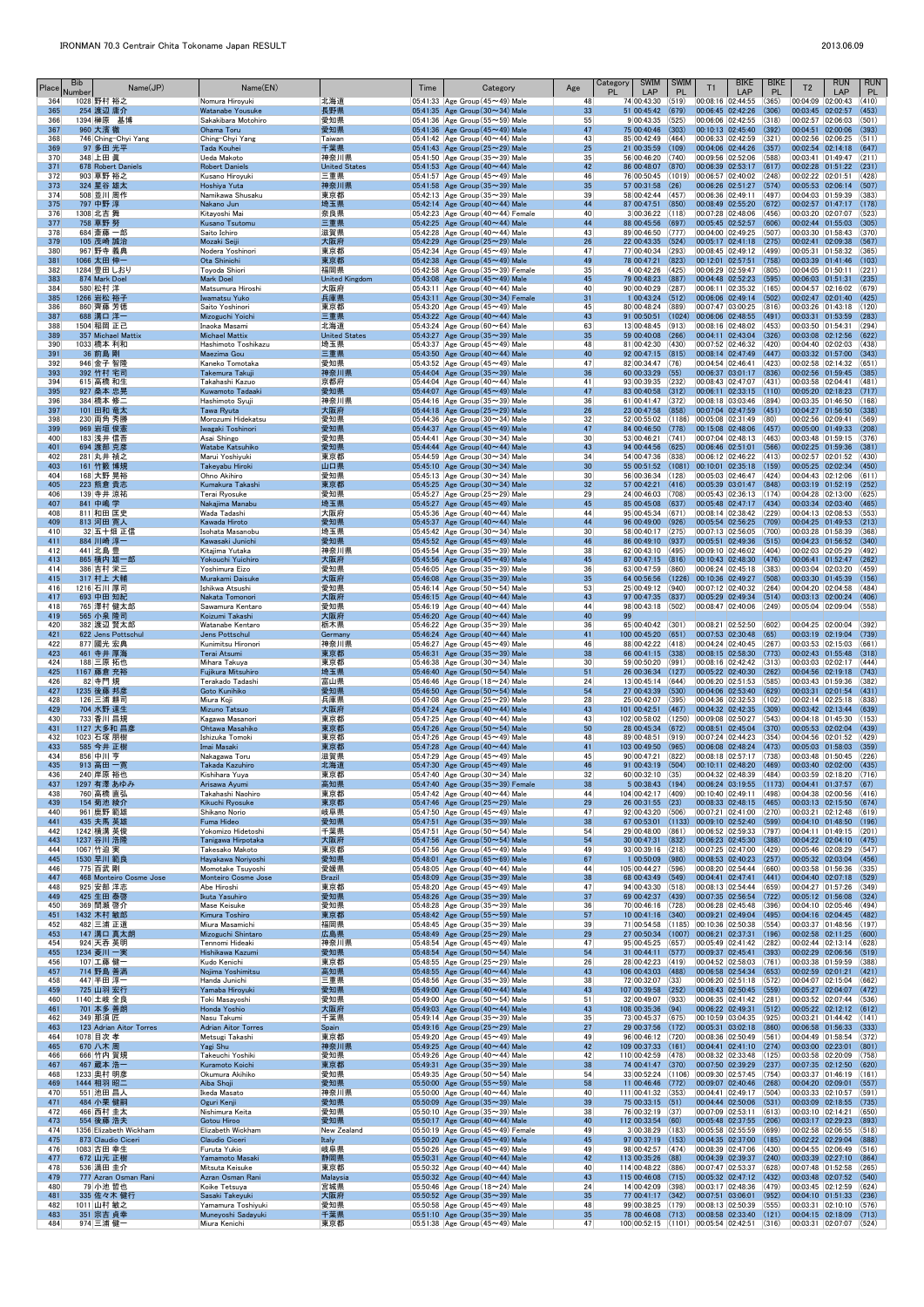| Place      | <b>Bib</b><br>Number | Name(JP)                      | Name(EN)                                      |                              | Time | Category                                                                                   | Age                   | <b>SWIM</b><br>Category<br><b>PL</b><br>LAP                      | <b>SWIM</b><br><b>PL</b> | T1                                                                | <b>BIKE</b><br>LAP          | <b>BIKE</b><br><b>PL</b> | T <sub>2</sub>                          | <b>RUN</b><br>LAP                                         | <b>RUN</b><br><b>PL</b> |
|------------|----------------------|-------------------------------|-----------------------------------------------|------------------------------|------|--------------------------------------------------------------------------------------------|-----------------------|------------------------------------------------------------------|--------------------------|-------------------------------------------------------------------|-----------------------------|--------------------------|-----------------------------------------|-----------------------------------------------------------|-------------------------|
| 485<br>486 |                      | 635 米岡 賢太郎<br>167 金澤 聖士       | Yoneoka Kentaro<br>Kanazawa Satoshi           | 愛知県<br> 大阪府                  |      | 05:51:43 Age Group $(40 \sim 44)$ Male<br>$ 05:51:46 $ Age Group (30 $\sim$ 34) Male       | 42<br>30 <sup>°</sup> | 116 00:46:17<br>61 00:42:25                                      | (729)<br>(422)           | 00:07:58 02:52:08<br> 00:05:48 02:37:18                           |                             | (589)<br>(192)           | 00:06:09 01:59:11<br>00:03:27 02:22:48  |                                                           | (375)<br>(797)          |
| 487        |                      | 136 Zhen Hao Wan              | Zhen Hao Wan                                  | <b>Hong Kong</b>             |      | 05:51:53 Age Group ( $25 \sim 29$ ) Male                                                   | 28                    | 30 00:34:37                                                      | (73)                     | 00:03:29 02:29:48                                                 |                             | (53)                     | 00:01:50 02:42:09                       |                                                           | (1049)                  |
| 488<br>489 |                      | 66 泰地 均<br>715 近藤 敏           | Taiji Hitoshi<br>Kondo Satoshi                | 和歌山県<br>東京都                  |      | 05:52:12 Age Group (18 $\sim$ 24) Male<br>05:52:24 Age Group $(40 \sim 44)$ Male           | 19<br>43              | 15 00:43:18<br>117 00:47:28                                      | (503)<br>(830)           | 00:05:14 02:33:55 (127)                                           | $00:08:07$ 02:42:46 (315)   |                          | 00:02:50 02:26:55<br>00:04:18 02:09:45  |                                                           | (858)<br>(570)          |
| 490<br>491 |                      | 1318 近藤 裕子<br>1285 垂石 智重子     | Kondo Yuko<br>Taruishi Chieko                 | 千葉県<br>愛知県                   |      | $ 05:52:25 $ Age Group (40 $\sim$ 44) Female<br>$05:52:28$ Age Group (35 $\sim$ 39) Female | 42<br>35              | 4 00:46:58 (790)<br>6 00:37:35                                   | (164)                    | 00:07:15 03:00:48<br>00:06:59 02:58:11                            |                             | (826)<br>(764)           | 00:03:02 01:54:22<br>00:03:04 02:06:39  |                                                           | (285)<br>(513)          |
| 492        |                      | 442 佐伯 昌紀                     | Saiki Masatoshi                               | 愛媛県                          |      | $ 05:52:50 $ Age Group (35 $\sim$ 39) Male                                                 | 38                    | 79 00:43:48 (547)                                                |                          | 00:14:12 02:54:16 (643)                                           |                             |                          | 00:03:59 01:56:35                       |                                                           | (334)                   |
| 493<br>494 |                      | 900 小林 秀治<br>1290 檀野 裕美       | Kobayashi Shuji<br>Danno Hiromi               | 東京都<br>愛知県                   |      | $05:52:58$ Age Group (45 $\sim$ 49) Male<br>$ 05:53:13 $ Age Group (35 $\sim$ 39) Female   | 46<br>36              | 101 00:42:27<br>7 00:47:05                                       | (426)<br>(798)           | 00:07:07 02:37:21<br>00:09:22 03:02:01                            |                             | (194)<br>(852)           | 00:06:28 02:19:35<br>00:04:19 01:50:26  |                                                           | (750)<br>(222)          |
| 495        |                      | 763 高倉 秀穂                     | Takakura Hideho                               | 東京都                          |      | 05:53:31 Age Group (40~44) Male                                                            | 44                    | $118$ 00:51:26 (1061)                                            |                          | $[00:07:32]$ 02:46:29 (417)                                       |                             |                          | 00:07:37 02:00:27                       |                                                           | (407)                   |
| 496<br>497 |                      | 233 村山 大介<br>825 浅野 貴之        | Murayama Daisuke<br>Asano Takayuki            | 東京都<br>愛知県                   |      | $ 05:53:34 $ Age Group (30 $\sim$ 34) Male<br>05:53:47 Age Group $(45 \sim 49)$ Male       | 32<br>45              | 62 00:46:55 (787)<br>102 00:44:20 (588)                          |                          | 00:05:54 02:41:35 (278)                                           | 00:06:00 02:53:12 (615)     |                          | 00:03:22 02:15:48<br>00:05:20 02:04:55  |                                                           | (673)<br>(483)          |
| 498        |                      | 149 岡安 栄治                     | Okayasu Eiji                                  | 千葉県                          |      | 05:53:49 Age Group ( $25 \sim 29$ ) Male                                                   | 29                    | $31 00:51:31 $ (1066)                                            |                          | 00:05:35 02:48:40                                                 |                             | (485)                    | 00:04:31 02:03:32                       |                                                           | (462)                   |
| 499<br>500 |                      | 102 藏本 悠介<br>1190 畔柳 保彦       | <b>Kuramoto Yusuke</b><br>Kuroyanagi Yasuhiko | 神奈川県<br>愛知県                  |      | 05:53:56 Age Group $(25 \sim 29)$ Male<br>$ 05:53:58 $ Age Group (50 $\sim$ 54) Male       | 26<br>52              | 32 00:42:39<br>34 00:40:40 (300)                                 | (445)                    | 00:06:51 02:55:29<br>00:05:59 02:49:29                            |                             | (679)<br>(510)           | 00:03:56 02:05:01<br>00:04:21 02:13:29  |                                                           | (485)<br>(636)          |
| 501<br>502 |                      | 1384 福田 百合子<br>973 新野 正樹      | Fukuda Yuriko<br>Arano Masaki                 | 熊本県<br> 新潟県                  |      | $05:54:04$ Age Group (60 $\sim$ 64) Female<br>05:54:12 Age Group (45 $\sim$ 49) Male       | 63<br>47              | $1 00:49:33 $ (951)<br>103 00:43:02 (485)                        |                          | 00:06:15 02:58:51<br> 00:10:37 02:41:56 (289)                     |                             | (782)                    | 00:03:56 01:55:29<br>00:05:26 02:13:11  |                                                           | (311)<br>(626)          |
| 503        |                      | 186 上野 修平                     | Ueno Shuhei                                   | 愛知県                          |      | 05:54:14 Age Group $(30 \sim 34)$ Male                                                     | 30                    | 63 00:43:37                                                      | (528)                    |                                                                   | $00:08:03$ $02:42:42$ (314) |                          | 00:03:50 02:16:02                       |                                                           | (678)                   |
| 504<br>505 |                      | 470 竹本 功<br>1523 三木 慶一        | Takemoto Isao<br><b>Miki Keiichi</b>          | 愛知県<br>大阪府                   |      | $ 05:54:18 $ Age Group (35 $\sim$ 39) Male<br>05:54:27 Age Group ( $65 \sim 69$ ) Male     | 39<br>65              | 80 00:47:12 (812)<br>$2 00:42:40 $ (448)                         |                          | 00:09:35 02:52:15 (592)<br>00:07:34 02:57:17                      |                             | (737)                    | 00:05:28 01:59:48<br>00:04:55 02:02:01  |                                                           | (387)<br>(437)          |
| 506        |                      | 978 松本 正治                     | Matsumoto Masaharu                            | 東京都                          |      | 05:54:30 Age Group (45 $\sim$ 49) Male                                                     | 47                    | 104 00:51:58                                                     | (1086)                   | 00:08:42 02:39:59                                                 |                             | (245)                    | 00:04:41 02:09:10                       |                                                           | (562)                   |
| 507<br>508 |                      | 1526 井元 健一<br>405 西山 毅        | Imoto Kenichi<br>Nishiyama Tsuyoshi           | 滋賀県<br> 愛知県                  |      | 05:54:30 Age Group $(65 \sim 69)$ Male<br>$ 05:54:31 $ Age Group (35 $\sim$ 39) Male       | 66<br>37              | $3 00:43:54 $ (557)<br>81 00:44:05 (570)                         |                          | 00:06:18 02:56:26 (710)                                           | 00:09:58 02:53:16 (616)     |                          | 00:05:56 02:01:26<br>00:05:02 02:02:40  |                                                           | (422)<br>(451)          |
| 509        |                      | 612 青木 健                      | Aoki Ken                                      | 東京都                          |      | 05:54:33 Age Group $(40 \sim 44)$ Male                                                     | 41                    | $119$ 01:00:39 (1271)                                            |                          | $ 00:06:37 02:50:58 $ (565)                                       |                             |                          | 00:03:12 01:53:07                       |                                                           | (267)                   |
| 510<br>511 |                      | 899 三浦 弘喜<br>418 清水 紀孝        | Miura Hiroki<br>Shimizu Noritaka              | 福岡県<br>神奈川県                  |      | $ 05:54:37 $ Age Group (45 $\sim$ 49) Male<br>05:54:37 Age Group (35~39) Male              | 46<br>37              | 105 00:49:29<br>82 00:44:24 (593)                                | (947)                    | 00:07:26 02:45:00                                                 | 00:07:38 02:43:43 (340)     | (367)                    | 00:03:44 02:08:58<br>00:03:53 02:14:59  |                                                           | (555)<br>(658)          |
| 512<br>513 |                      | 1494 喜畑 龍生<br>242 宮澤 孝裕       | Kihata Tatuo<br>Miyazawa Takahiro             | 三重県<br>愛知県                   |      | $ 05:54:39 $ Age Group (60 $\sim$ 64) Male<br>05:54:44 Age Group $(30 \sim 34)$ Male       | 62<br>32              | 14 00:42:47 (460)<br>64 00:40:07                                 | (263)                    | 00:10:25 02:53:21                                                 | $00:03:54$ 02:29:18 (44)    | (619)                    | 00:04:37 02:03:29<br>00:03:10 02:38:15  |                                                           | (460)<br>(1015)         |
| 514        |                      | 1450 中島 由勝                    | Nakajima Yoshikatsu                           | 三重県                          |      | $ 05:54:46 $ Age Group (55 $\sim$ 59) Male                                                 | 58                    | 12 00:46:42 (766)                                                |                          | 00:06:33 02:50:10 (534)                                           |                             |                          | 00:04:27 02:06:54                       |                                                           | (517)                   |
| 515<br>516 |                      | 759 可児 誠二<br>516 Benny Mui    | Kani Seiji<br>Benny Mui                       | 愛知県<br>Hong Kong             |      | $05:54:54$ Age Group (40 $\sim$ 44) Male<br>$ 05:54:57 $ Age Group (35 $\sim$ 39) Male     | 44<br>39              | 120 00:47:13 (814)<br>83 00:45:04 (632)                          |                          | 00:07:11 02:38:01<br> 00:08:12 02:51:44 (580)                     |                             | (208)                    | 00:03:27 02:19:02<br>00:05:38 02:04:19  |                                                           | (738)<br>(476)          |
| 517        |                      | 256 佐藤 聖人                     | Sato Kiyoto                                   | 東京都                          |      | 05:54:59 Age Group $(30 \sim 34)$ Male                                                     | 33                    | 65 00:53:54                                                      | (1162)                   | 00:06:26 02:52:20                                                 |                             | (594)                    | 00:03:46 01:58:33                       |                                                           | (366)                   |
| 518<br>519 |                      | 1348 曽我 和恵<br>959 黄田 立文       | Soga Kazue<br>Koda Ritsubun                   | 愛知県<br>東京都                   |      | 05:55:01 Age Group $(45 \sim 49)$ Female<br>05:55:05 Age Group $(45 \sim 49)$ Male         | 48<br>47              | 4 00:49:34<br>106 00:42:40 (450)                                 | (954)                    | 00:04:16 02:54:15 (642)<br>00:07:23 03:04:16                      |                             | (911)                    | 00:03:20 02:03:36<br>00:04:50 01:55:56  |                                                           | (464)<br>(319)          |
| 520        |                      | 981 村上 啓二                     | Murakami Keiji                                | 東京都                          |      | 05:55:11 Age Group (45 $\sim$ 49) Male                                                     | 47                    | 107 00:42:42 (455)                                               |                          | 00:07:59 02:52:59                                                 |                             | (609)                    | 00:04:57 02:06:34                       |                                                           | (512)                   |
| 521<br>522 |                      | 878 井上 寿<br>756  野々村 新治       | <b>Inoue Hisashi</b><br>Nonomura Shinji       | 滋賀県<br> 滋賀県                  |      | 05:55:22 Age Group $(45 \sim 49)$ Male<br>05:55:41   Age Group (40 $\sim$ 44) Male         | 46<br>44              | 108 00:46:02 (705)<br>121 00:46:45 (771)                         |                          | $ 00:06:54 02:45:06 374\rangle$                                   | $00:06:25$ 02:42:00 (294)   |                          | 00:06:49 02:14:06<br>00:05:09 02:11:47  |                                                           | (644)<br>(604)          |
| 523<br>524 |                      | 1491 吉川 英行<br>639 佐藤 俊樹       | Yoshikawa Hideyuki<br>Sato Toshiki            | 愛知県<br> 東京都                  |      | 05:55:48 Age Group $(60 \sim 64)$ Male<br>$ 05:56:06 $ Age Group (40 $\sim$ 44) Male       | 61<br>42              | 15 00:45:32 (668)<br>122 00:43:12 (498)                          |                          | 00:07:48 02:45:56                                                 | 00:07:18 02:51:56 (586)     | (400)                    | 00:03:14 02:07:48<br>00:04:09 02:15:01  |                                                           | (539)<br>(660)          |
| 525        |                      | 1196 石川 義洋                    | Ishikawa Yoshihiro                            | 愛知県                          |      | 05:56:10 Age Group $(50 \sim 54)$ Male                                                     | 52                    | 35 00:52:15 (1100)                                               |                          | $[00:07:06 \t 02:40:33 \t (265)]$                                 |                             |                          | 00:04:56 02:11:20                       |                                                           | (597)                   |
| 526<br>527 |                      | 1445 鈴木 和寿<br>375 金平 卓巳       | Suzuki Kazuhisa<br>Kanehira Takumi            | 静岡県<br>富山県                   |      | 05:56:19 Age Group (55 $\sim$ 59) Male<br>05:56:28 Age Group ( $35 \sim 39$ ) Male         | 58<br>36              | $13 00:44:31 $ (603)<br>84 00:44:13 (579)                        |                          | 00:07:55 02:54:10 (639)<br>$ 00:10:40 \t02:47:57 \t(449)$         |                             |                          | 00:03:28 02:06:15<br>00:07:50 02:05:48  |                                                           | (508)<br>(495)          |
| 528        |                      | 1120 羽田野 潔                    | Hatano Kiyoshi                                | 東京都                          |      | 05:56:29 Age Group (50 $\sim$ 54) Male                                                     | 50                    | 36 00:44:53 (624)                                                |                          | 00:09:11 02:49:32 (513)                                           |                             |                          | 00:04:36 02:08:17                       |                                                           | (546)                   |
| 529<br>530 |                      | 544 小川 智之<br>958 新美 大         | Ogawa Tomoyuki<br>Niimi Masaru                | 東京都<br> 愛知県                  |      | $05:56:29$ Age Group (40 $\sim$ 44) Male<br>05:56:37 Age Group (45 $\sim$ 49) Male         | 40<br>47              | 123 00:50:00<br>109 00:39:54                                     | (972)<br>(247)           | 00:05:12 02:53:35<br> 00:07:25 02:30:52 (66)                      |                             | (625)                    | 00:04:13 02:03:29<br>00:05:26 02:33:00  |                                                           | (461)<br>(941)          |
| 531<br>532 |                      | 1254 揚妻 文隆                    | Agetsuma Fumitaka<br>Itou Kivoshi             | 茨城県                          |      | 05:56:49 Age Group ( $50 \sim 54$ ) Male                                                   | 53<br>46              | 37 00:48:07                                                      | (869)<br>(1042)          | 00:06:26 02:34:30                                                 |                             | (142)<br>(487)           | 00:04:00 02:23:46                       |                                                           | (816)<br>(505)          |
| 533        |                      | 902 伊藤 清<br>1313 人見 千恵        | <b>Hitomi Chie</b>                            | 愛知県<br>東京都                   |      | $ 05:56:50 $ Age Group (45 $\sim$ 49) Male<br>$05:56:52$ Age Group (40 $\sim$ 44) Female   | 41                    | 110 00:51:06<br>5 00:40:08                                       | (264)                    | 00:06:37 02:48:41                                                 | 00:09:26 02:56:45 (718)     |                          | 00:04:16 02:06:10<br>00:07:16 02:03:17  |                                                           | (458)                   |
| 534<br>535 |                      | 730 藤井 直幸<br>942 佐野 康治        | Fujii Naoyuki<br>Sano Yasuji                  | 東京都<br>三重県                   |      | 05:56:56 Age Group $(40 \sim 44)$ Male<br>05:56:58 Age Group $(45 \sim 49)$ Male           | 43<br>47              | 124 00:39:40 (236)<br>111 00:45:50                               | (686)                    | 00:08:50 02:46:34 (421)                                           | 00:05:51 02:50:31           | (547)                    | 00:02:59 02:18:53                       | 00:03:21 02:11:25 (599)                                   | (733)                   |
| 536        |                      | 964 酒谷 浩行                     | Sakatani Hiroyuki                             | 奈良県                          |      | $ 05:57:06 $ Age Group (45 $\sim$ 49) Male                                                 | 47                    | 112 01:06:46                                                     | (1293)                   | 00:05:54 02:45:13 (378)                                           |                             |                          | 00:04:25 01:54:48                       |                                                           | (301)                   |
| 537<br>538 |                      | 337 田上 純也<br>1022 水嶋 徹        | Junya Tanoue<br>Mizushima Toru                | 愛知県<br>愛知県                   |      | 05:57:12 Age Group $(35 \sim 39)$ Male<br>05:57:15 Age Group (45 $\sim$ 49) Male           | 35<br>48              | 85 00:46:11<br>113 00:42:38                                      | (718)<br>(442)           | $ 00:05:51 02:48:23 $ (472)<br> 00:07:35 02:43:53 (344)           |                             |                          | 00:02:44 02:14:03<br>00:04:16 02:18:53  |                                                           | (643)<br>(734)          |
| 539        |                      | 495 中谷 康晃                     | Nakaya Yasuaki                                | 東京都                          |      | 05:57:17 Age Group $(35 \sim 39)$ Male                                                     | 39                    | 86 00:53:10 (1142) 00:08:48 03:12:26 (1061)                      |                          |                                                                   |                             |                          | 00:03:36 01:39:17                       |                                                           | (83)                    |
| 540<br>541 |                      | 1507 岡田 幸夫<br>681 加藤 洋介       | Okada Yukio<br><b>Kato Yousuke</b>            | 愛知県<br>東京都                   |      | $ 05:57:20 $ Age Group (60 $\sim$ 64) Male<br>05:57:21 Age Group $(40 \sim 44)$ Male       | 63<br>43              | 16 00:46:17 (731)<br>125 00:42:43                                | (456)                    | 00:10:16 02:55:42 (692)<br> 00:11:14 02:57:12 (736)               |                             |                          | 00:05:17 02:00:55                       | $00:03:19$ 02:01:46 (427)                                 | (415)                   |
| 542<br>543 |                      | 1156 古丸 哲生<br>1226 亀田 尚       | Komaru Tetsuo<br>Kameda Takashi               | 大阪府<br>東京都                   |      | $ 05:57:29 $ Age Group (50 $\sim$ 54) Male<br>05:57:34 Age Group $(50 \sim 54)$ Male       | 51<br>53              | 38 00:36:33 (126)<br>39 00:41:46                                 | (369)                    | 00:04:15 02:53:10 (612)<br>00:09:47 03:04:09                      |                             | (904)                    | 00:04:59 02:18:32<br>00:04:00 01:57:52  |                                                           | (721)<br>(356)          |
| 544        |                      | 339 岡田 大介                     | Okada Daisuke                                 | 東京都                          |      | 05:57:44   Age Group (35 $\sim$ 39) Male                                                   | 35                    | 87 00:44:15                                                      | (582)                    | 00:07:38 02:50:17 (538)                                           |                             |                          | 00:04:11 02:11:23                       |                                                           | (598)                   |
| 545<br>546 |                      | 1152 平田 一雄<br>559 赤尾 修        | Hirata Kazuo<br>Akao Osamu                    | 佐賀県<br> 京都府                  |      | 05:57:50 Age Group $(50 \sim 54)$ Male<br>05:57:54 Age Group (40 $\sim$ 44) Male           | 51<br>40              | 40 00:47:43 (845)<br>126 00:47:39                                | (842)                    | $ 00:06:44 \t02:50:16 \t(537) $<br>00:08:58 02:45:57              |                             | (401)                    | 00:03:19 02:09:48<br>00:04:40 02:10:40  |                                                           | (572)<br>(585)          |
| 547        |                      | 1464 服部 隆行                    | Hattori Takayuki                              | 滋賀県                          |      | 05:57:55 Age Group $(55 \sim 59)$ Male                                                     | 59                    | 14 00:45:21                                                      | (653)                    |                                                                   | 00:07:21 02:58:04 (762)     |                          | 00:03:00 02:04:09                       |                                                           | (473)                   |
| 548<br>549 |                      | 671 横川 正紀<br>94 野倉 健太郎        | Yokokawa Masaki<br>Nokura Kentaro             | 東京都<br>愛知県                   |      | $ 05:58:08 $ Age Group (40 $\sim$ 44) Male<br>05:58:23 Age Group $(25 \sim 29)$ Male       | 42<br>25              | 127 00:50:49<br>33 00:50:26                                      | (1022)<br>(994)          | 00:05:59 02:50:01                                                 | $00:08:52$ 02:48:40 (486)   | (529)                    | 00:03:13 02:08:06<br>00:04:37 02:05:48  |                                                           | (545)<br>(496)          |
| 550<br>551 |                      | 409 中垣内 敦詞<br>1243 高倉 秀充      | Nakagaito Atsushi<br>Takakura Hidemitsu       | 愛知県<br>愛知県                   |      | 05:58:27 Age Group (35 $\sim$ 39) Male<br>05:58:27 Age Group $(50 \sim 54)$ Male           | 37<br>54              | 88 00:47:12 (810)<br>41 00:45:14 (645)                           |                          | 00:10:54 02:50:33 (549)<br> 00:06:17 02:53:12 (614)               |                             |                          | 00:09:12 02:00:36<br>00:03:55 02:09:49  |                                                           | (409)<br>(573)          |
| 552        |                      | 717 須藤 政志                     | Suto Masashi                                  | 神奈川県                         |      | 05:58:41 Age Group (40 $\sim$ 44) Male                                                     | 43                    | 128 00:48:00 (862)                                               |                          | 00:08:53 02:48:15 (466)                                           |                             |                          | 00:04:38 02:08:55                       |                                                           | (554)                   |
| 553<br>554 |                      | 770 村本 明生<br>1302 中原 香        | <b>Muramoto Akio</b><br>Nakahara Kaori        | 愛知県<br> 大阪府                  |      | 05:58:44 Age Group $(40 \sim 44)$ Male<br>$ 05:58:45 $ Age Group (35 $\sim$ 39) Female     | 44<br>39              | 129 00:42:58<br>8 00:40:35 (297)                                 | (476)                    | $ 00:06:47 02:56:13$ (703)<br>$ 00:06:02 03:04:16 00\rangle$      |                             |                          | 00:05:34 02:07:12<br>00:03:59 02:03:53  |                                                           | (527)<br>(468)          |
| 555        |                      | 540 荒井 宏之                     | Arai Hiroyuki                                 | 東京都                          |      | 05:58:58 Age Group (40~44) Male                                                            | 40                    | 130 00:35:47                                                     | (99)                     |                                                                   | $00:08:01$ 02:54:16 (645)   |                          | 00:05:46 02:15:08                       |                                                           | (664)                   |
| 556<br>557 |                      | 648 村上 忠弘<br>420 大森守          | Murakami Tadahiro<br>Omori Mamoru             | 愛知県<br>神奈川県                  |      | 05:59:04 Age Group (40 $\sim$ 44) Male<br>05:59:27 Age Group $(35 \sim 39)$ Male           | 42<br>37              | 131 00:45:48<br>89 00:49:06                                      | (685)<br>(932)           | 00:10:37 02:49:46 (521)<br>$ 00:06:06 03:01:04 $ (833)            |                             |                          | 00:08:18 02:04:35<br>00:03:25 01:59:46  |                                                           | (479)<br>(386)          |
| 558<br>559 |                      | 320 阿部 稔彦<br>184 岡田 佑介        | Abe Toshihiko<br>Okada Yusuke                 | 愛知県<br>愛知県                   |      | 05:59:34 Age Group (35 $\sim$ 39) Male<br>05:59:38 Age Group $(30 \sim 34)$ Male           | 35<br>30              | $90 00:35:51 $ (103)<br>66 00:46:23 (745)                        |                          | 00:12:58 02:57:36 (748)                                           | 00:07:07 03:04:34 (923)     |                          | 00:08:47 02:04:22<br>00:05:24 01:56:10  |                                                           | (477)<br>(325)          |
| 560        |                      | 833 神村 幸治                     | Kamimura Koji                                 | 愛知県                          |      | 05:59:39 Age Group $(45 \sim 49)$ Male                                                     | 45                    | 114 00:51:32                                                     | (1070)                   | 00:09:21 02:45:39                                                 |                             | (391)                    | 00:07:18 02:05:49                       |                                                           | (497)                   |
| 561<br>562 |                      | 718 川田 日出夫<br>941 丸井 高蔵       | Kawada Hideo<br>Marui Kozo                    | 東京都<br> 東京都                  |      | 05:59:41 Age Group $(40 \sim 44)$ Male<br>05:59:45 Age Group (45 $\sim$ 49) Male           | 43<br>47              | 132 00:51:49 (1080)<br>115 00:44:31                              | (602)                    | 00:08:35 02:59:23 (792) <br>00:09:40 02:59:08                     |                             | (789)                    | 00:07:00 01:52:54<br>00:06:16 02:00:10  |                                                           | (264)<br>(398)          |
| 563        |                      | 1112 斎藤 安弘                    | Saito Yasuhiro                                | 東京都                          |      | 05:59:58 Age Group (50~54) Male                                                            | 50                    | 42 00:35:47                                                      | (98)                     |                                                                   | $00:12:53$ 02:48:13 (462)   |                          | 00:07:52 02:15:13                       |                                                           | (665)                   |
| 564<br>565 |                      | 412 若林 裕<br>1176 村山 和宏        | Wakabayashi Yutaka<br>Murayama Kazuhiro       | 千葉県<br>神奈川県                  |      | $ 06:00:13 $ Age Group (35 $\sim$ 39) Male<br>06:00:34 Age Group $(50 \sim 54)$ Male       | 37<br>52              | 91 00:47:37<br>43 00:46:21                                       | (839)<br>(742)           | 00:04:32 02:55:06 (668)<br>$ 00:06:56 \t02:52:59 \t(607) $        |                             |                          | 00:04:14 02:08:44<br>00:05:13 02:09:05  |                                                           | (551)<br>(559)          |
| 566<br>567 |                      | 229 水越 元気<br>628 齋藤 充弘        | Mizukoshi Genki<br>Saito Atsuhiro             | 東京都<br>東京都                   |      | $ 06:00:38 $ Age Group (30 $\sim$ 34) Male<br>06:00:40 Age Group $(40 \sim 44)$ Male       | 32<br>42              | 67 00:49:46 (962)<br>133 00:45:10                                | (640)                    | 00:07:06 02:54:31 (652)<br>00:05:41 02:48:20                      |                             | (470)                    | 00:03:49 02:05:26<br>00:04:01 02:17:28  |                                                           | (491)<br>(702)          |
| 568        |                      | 1213 遠山 晴一                    | Tohyama Harukazu                              | 北海道                          |      | 06:00:43 Age Group (50 $\sim$ 54) Male                                                     | 53                    | 44 00:50:30                                                      | (998)                    | 00:07:39  03:07:36                                                |                             | (984)                    | 00:05:29 01:49:29                       |                                                           | (207)                   |
| 569<br>570 |                      | 370 神戸 基臣<br>352  佐々木 賢       | Kambe Motomi<br>Sasaki Masaru                 | 神奈川県<br> 東京都                 |      | 06:00:43 Age Group $(35 \sim 39)$ Male<br>06:00:50 Age Group (35 $\sim$ 39) Male           | 36<br>35              | 92 00:39:26<br>93 00:39:37                                       | (225)<br>(234)           | 00:04:46 02:40:06<br>00:07:24 02:52:25                            |                             | (250)<br>(596)           | 00:02:57 02:33:28<br>00:04:55 02:16:29  |                                                           | (954)<br>(685)          |
| 571        |                      | 301 佐々木 淳                     | Sasaki Jun                                    | 東京都                          |      | 06:00:53 Age Group $(30 \sim 34)$ Male                                                     | 34                    | 68 00:40:08                                                      | (265)                    |                                                                   | $00:05:57$ 02:53:34 (623)   |                          | 00:03:25 02:17:49                       |                                                           | (707)                   |
| 572<br>573 |                      | 34 平井 宏満<br>561 細野 貴志         | Hirai Hiromitu<br>Hosono Takashi              | 愛知県<br>東京都                   |      | 06:00:57 Age Group (40 $\sim$ 44) Male<br>06:00:58 Age Group $(40 \sim 44)$ Male           | 43<br>40              | 134 00:39:36<br>135 00:41:17 (341)                               | (233)                    | 00:05:53 02:50:34 (550)                                           | 00:06:36 02:52:56 (604)     |                          | 00:03:03 02:21:51<br>00:04:09 02:16:00  |                                                           | (788)<br>(677)          |
| 574<br>575 |                      | 1217 宇田川 敦志<br>383 岡本 善道      | Udagawa Atsushi<br>Okamoto Yoshimichi         | 東京都<br>静岡県                   |      | 06:01:06 Age Group (50 $\sim$ 54) Male<br>06:01:24 Age Group $(35 \sim 39)$ Male           | 53<br>36              | 45 00:47:07 (802)<br>94 00:48:42                                 | (908)                    | 00:12:24 02:57:41                                                 |                             | (751)<br>(481)           | 00:07:03 01:56:51                       |                                                           | (339)<br>(617)          |
| 576        |                      | 77 杉浦 大喜                      | Sugiura Daiki                                 | 東京都                          |      | 06:01:27 Age Group (18 $\sim$ 24) Male                                                     | 23                    | 16 00:35:53 (104)                                                |                          | 00:07:35 02:48:37<br> 00:04:34 03:18:05 (1150)                    |                             |                          | 00:03:55 02:12:35<br> 00:02:51 02:00:04 |                                                           | (391)                   |
| 577<br>578 |                      | 699 竹内 雅一<br>1520 草間 直樹       | Takeuchi Masaichi<br>Kusama Naoki             | 愛知県<br> 埼玉県                  |      | 06:01:48 Age Group $(40 \sim 44)$ Male<br>06:01:49 Age Group (65 $\sim$ 69) Male           | 43<br>65              | 136 00:48:36 (902)<br>4 00:48:22 (885)                           |                          | $ 00:11:00 \t02:46:52 \t(426)$<br>$ 00:10:54 02:55:43 093\rangle$ |                             |                          | 00:04:59 02:10:21<br>00:03:50 02:03:00  |                                                           | (578)<br>(454)          |
| 579        |                      | 599 澤田 卓巳                     | Sawada Takumi                                 | 愛知県                          |      | 06:01:49 Age Group $(40 \sim 44)$ Male                                                     | 41                    | 137                                                              |                          |                                                                   |                             |                          |                                         |                                                           |                         |
| 580<br>581 |                      | 286 小林 尚生<br>1195 水草 光二       | Kobayashi Hisaomi<br>Mizukusa Koji            | 東京都<br>愛知県                   |      | 06:02:01 Age Group (30 $\sim$ 34) Male<br>06:02:03 Age Group $(50 \sim 54)$ Male           | 34<br>52              | 69 00:43:35 (522)<br>46 00:50:21                                 | (992)                    | 00:06:26 03:02:19 (861)<br>00:07:52 02:54:41                      |                             | (658)                    | 00:04:34 02:05:07<br>00:05:35 02:03:34  |                                                           | (488)<br>(463)          |
| 582        |                      | 1365 加藤 陽子                    | Kato Yoko                                     | 千葉県                          |      | $06:02:15$ Age Group (50 $\sim$ 54) Female                                                 | 52                    | 3 00:45:12                                                       | (642)                    | 00:08:23 02:58:11                                                 |                             | (765)                    | 00:04:17 02:06:12                       |                                                           | (506)                   |
| 583<br>584 |                      | 116 角田 直哉<br>1143 萩原 登志夫      | Kakuda Naoya<br>Hagiwara Toshio               | 埼玉県<br> 兵庫県                  |      | 06:02:16 Age Group $(25 \sim 29)$ Male<br>06:02:28 Age Group (50 $\sim$ 54) Male           | 27<br>51              | 34 00:54:29 (1176)<br>47 00:43:00                                | (481)                    | 00:08:18 02:59:21<br>00:08:21 02:49:55                            |                             | (791)<br>(524)           | 00:03:24 01:56:44<br>00:05:33 02:15:39  |                                                           | (337)<br>(670)          |
| 585<br>586 |                      | 549 筒井 貴之<br>1405 今村 意仁       | Tsutsui Takayuki                              | 東京都<br> 滋賀県                  |      | 06:02:35 Age Group $(40 \sim 44)$ Male                                                     | 40<br>55              | 138 00:40:14 (273)<br>$15 00:48:16$ (878)                        |                          | 00:06:05 02:50:21<br>00:07:59 02:55:27                            |                             | (540)<br>(676)           | 00:05:55 02:20:00<br>00:05:23 02:05:31  |                                                           | (755)<br>(493)          |
| 587        |                      | 265 谷 俊介                      | Imamura Yoshimi<br><b>Tani Shunsuke</b>       | 富山県                          |      | $ 06:02:36 $ Age Group (55 $\sim$ 59) Male<br>06:02:44 Age Group $(30 \sim 34)$ Male       | 33                    | 70 00:42:32 (432)                                                |                          | 00:10:01 02:54:01                                                 |                             | (637)                    | 00:05:22 02:10:48                       |                                                           | (588)                   |
| 588<br>589 |                      | 326 藤村 大<br>852 加藤 丈晴         | Fujimura Hiroshi<br>Kato Takeharu             | 愛知県<br>愛知県                   |      | 06:03:05 Age Group $(35 \sim 39)$ Male<br>06:03:05 Age Group $(45 \sim 49)$ Male           | 35<br>45              | 95 00:33:47 (57)<br>$116$ 00:40:59 (314)                         |                          | 00:04:56 02:57:08<br> 00:07:13 02:49:38 (518)                     |                             | (733)                    |                                         | 00:03:59 02:23:15 (806)<br>$ 00:03:48 \t02:21:27 \t(779)$ |                         |
| 590        |                      | 1441 品野 俊治                    | Shinano Shunji                                | 福岡県                          |      | 06:03:09 Age Group (55 $\sim$ 59) Male                                                     | 58                    | $16 00:37:16$ (150)                                              |                          | 00:04:24 02:57:51 (757)                                           |                             |                          |                                         | $00:02:56$ 02:20:42 (767)                                 |                         |
| 591<br>592 |                      | 1063 後藤 英之<br>1309 三浦 智穂      | Goto Hideyuki<br>Miura Chiho                  | 愛知県<br> 東京都                  |      | 06:03:09 Age Group $(45 \sim 49)$ Male<br>$ 06:03:14 $ Age Group (40 $\sim$ 44) Female     | 49<br>40              | 117 00:38:59 (202)<br>$6 00:47:54 $ (851)                        |                          | $ 00:08:12 02:49:31 $ (511)<br> 00:07:41 02:48:59 (494)           |                             |                          |                                         | 00:05:00 02:21:27 (780)<br>$00:04:54$ 02:13:46 (640)      |                         |
| 593        |                      | 1175 与謝野 孝浩                   | Yosano Takahiro                               | 東京都                          |      | 06:03:17 Age Group $(50 \sim 54)$ Male                                                     | 52                    | 48 00:41:45 (368)                                                |                          | $ 00:10:11 02:52:17 $ (593)                                       |                             |                          | 00:04:56 02:14:08                       |                                                           | (646)                   |
| 594<br>595 |                      | 419 川崎 大幸<br>1212 伊藤 一弥       | Kawasaki Hiroyuki<br>Ito Kazuva               | 愛知県<br>東京都                   |      | 06:03:23 Age Group (35 $\sim$ 39) Male<br>06:03:27 Age Group $(50 \sim 54)$ Male           | 37<br>53              | 96 00:45:27 (659)<br>49 00:40:06 (262)                           |                          | 00:05:44 02:54:22 (648)<br> 00:05:48 02:58:10 (763)               |                             |                          | 00:04:21 02:13:29                       | 00:03:03 02:16:20 (683)                                   | (637)                   |
| 596<br>597 |                      | 1440 相澤 直彦<br>1228 Mike Ellis | Aizawa Naohiko<br><b>Mike Ellis</b>           | 東京都<br><b>United Kingdom</b> |      | 06:03:36 Age Group ( $55 \sim 59$ ) Male<br>06:03:36 Age Group $(50 \sim 54)$ Male         | 58<br>53              | 17 00:44:30 (600)<br>50 00:47:07 (803)                           |                          | 00:09:35 02:56:54 (723)                                           | $00:04:45$ 02:40:14 (255)   |                          |                                         | 00:05:29 02:07:08 (526)<br>00:03:06 02:28:24 (881)        |                         |
| 598        |                      | 253 小林 真輔                     | Kobayashi Shinsuke                            | 兵庫県                          |      | 06:03:57 Age Group (30 $\sim$ 34) Male                                                     | 33                    | 71 00:41:48 (373)                                                |                          | $ 00:06:10 03:05:08 034\rangle$                                   |                             |                          |                                         | $ 00:03:46$ $ 02:07:05$ $ (522)$                          |                         |
| 599<br>600 |                      | 1475 関 守<br>145 木全 崇人         | Seki Mamoru<br>Kimata Takahito                | 愛知県<br> 愛知県                  |      | 06:04:19 Age Group $(60 \sim 64)$ Male<br>06:04:20 Age Group ( $25 \sim 29$ ) Male         | 60<br>29              | 17 00:37:26 (159)<br>35 00:51:38 (1073)                          |                          | $ 00:10:08 \t02:50:22 \t(541)$<br> 00:06:02 02:53:32 (622)        |                             |                          |                                         | 00:07:23 02:19:00<br>$00:02:58$ 02:10:10 (575)            | (736)                   |
| 601        |                      | 664 林田 拓史                     | Hayashida Takuji                              | 神奈川県                         |      | 06:04:33 Age Group $(40 \sim 44)$ Male                                                     | 42                    | 139 00:48:54 (921)                                               |                          | $[00:07:44 \mid 02:53:04 \mid (610)]$                             |                             |                          | 00:05:50 02:09:01                       |                                                           | (556)                   |
| 602<br>603 |                      | 726 羽澄 良太<br>509 福田 昌三        | Hazumi Ryouta<br><b>Fukuda Shouzou</b>        | 愛知県<br>大阪府                   |      | 06:04:41 Age Group (40 $\sim$ 44) Male<br>06:04:44 Age Group $(35 \sim 39)$ Male           | 43<br>39              | 140 01:06:17 (1291) 00:09:32 02:47:37 (439)<br>97 00:44:32 (605) |                          |                                                                   | $00:09:26$ 02:57:41 (750)   |                          |                                         | 00:03:42 01:57:33 (353)<br>00:04:33 02:08:32 (548)        |                         |
| 604        |                      | 1360 岡林 純賀子                   | Okabayashi Sugako                             | 高知県                          |      | $ 06:04:47 $ Age Group (50 $\sim$ 54) Female                                               | 50                    | 4 00:48:30 (897)                                                 |                          | 00:08:47 02:57:11 (735)                                           |                             |                          |                                         | $00:06:20$ 02:03:59 (469)                                 |                         |
| 605        |                      | 108 法貴 博光                     | Hoki Hiromitsu                                | 香川県                          |      | 06:05:04 Age Group $(25 \sim 29)$ Male                                                     | 26                    | 36 00:43:52 (554)                                                |                          | 00:05:31 02:46:01                                                 |                             | (402)                    |                                         | $ 00:02:45 \t 02:26:55 \t (859)$                          |                         |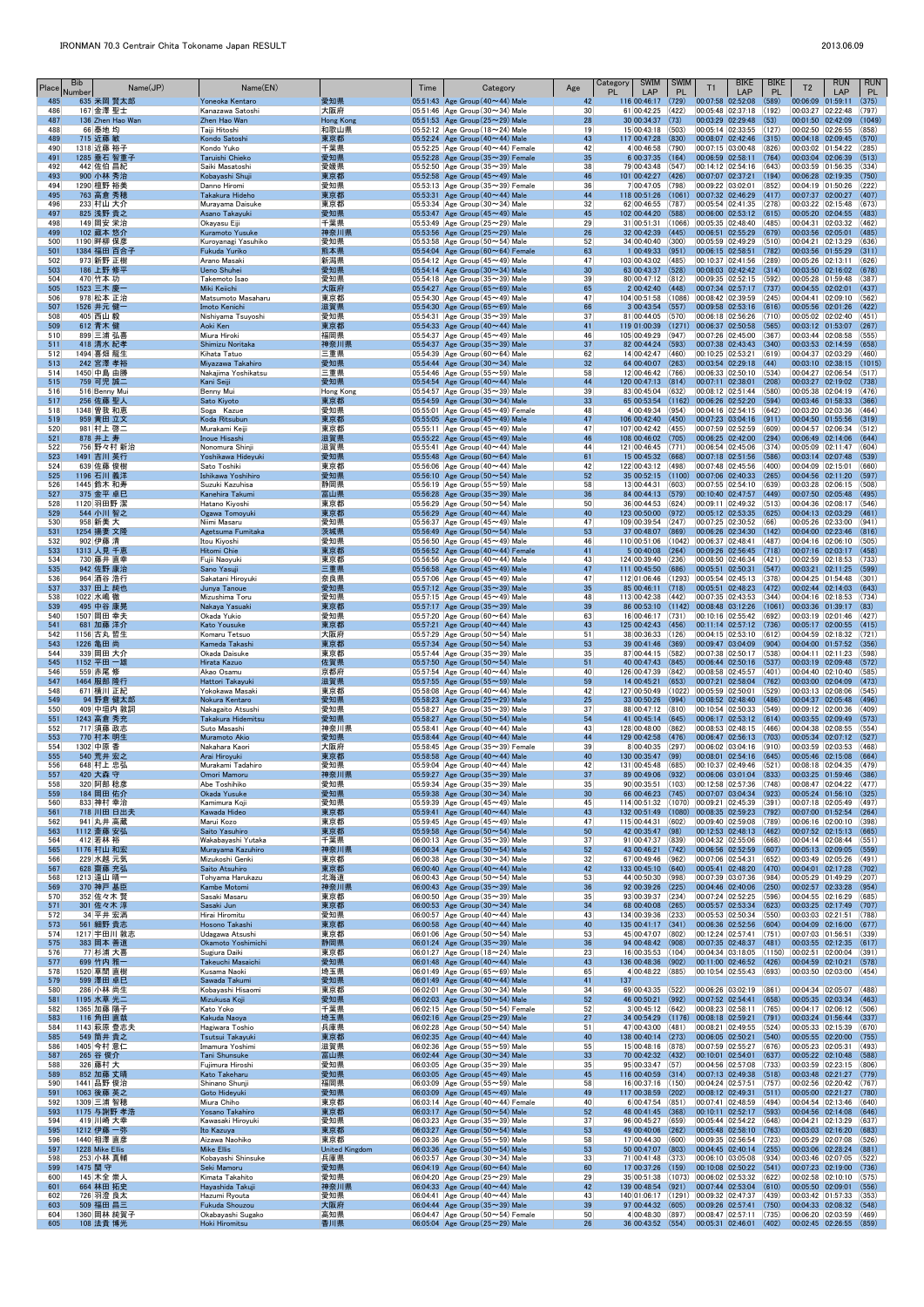| Place      | <b>Bib</b><br>Name(JP)<br>Number      | Name(EN)                                  |                             | Time | Category                                                                                     | Age                   | <b>SWIM</b><br>Category<br><b>PL</b><br>LAP                         | <b>SWIM</b><br><b>PL</b> | T1                                     | <b>BIKE</b><br>LAP                                                             | <b>BIKE</b><br><b>PL</b> | T <sub>2</sub>                            | <b>RUN</b><br>LAP                                               | <b>RUN</b><br>PL. |
|------------|---------------------------------------|-------------------------------------------|-----------------------------|------|----------------------------------------------------------------------------------------------|-----------------------|---------------------------------------------------------------------|--------------------------|----------------------------------------|--------------------------------------------------------------------------------|--------------------------|-------------------------------------------|-----------------------------------------------------------------|-------------------|
| 606<br>607 | 1001 栗原 陽次郎<br>279 Adam Macfarland    | Kurihara Yojiro<br><b>Adam Macfarland</b> | 大阪府<br><b>United States</b> |      | $ 06:05:07 $ Age Group (45 $\sim$ 49) Male<br>06:05:12 Age Group $(30 \sim 34)$ Male         | 48<br>33              | 118 00:43:43<br>72 00:50:16                                         | (538)<br>(986)           | 00:16:37 02:57:28                      | 00:07:51 02:55:24                                                              | (674)<br>(741)           | 00:04:46 02:13:23<br>00:09:42 01:51:09    |                                                                 | (634)<br>(228)    |
| 608<br>609 | 1007 菱井 義之<br>838 内山 公仁               | Hishii Yoshivuki<br>Uchiyama Kimihito     | 兵庫県<br>東京都                  |      | 06:05:20 Age Group (45~49) Male<br>06:05:23 Age Group $(45 \sim 49)$ Male                    | 48<br>45              | 119 00:44:51<br>120 00:41:43                                        | (623)<br>(365)           |                                        | 00:08:27 02:48:13 (464)<br>00:06:01 02:52:46                                   | (601)                    | 00:04:59 02:18:50<br>00:04:09 02:20:44    |                                                                 | (731)<br>(769)    |
| 610        | 104 目黒 亮                              | Meguro Ryo                                | 東京都                         |      | $ 06:05:31 $ Age Group (25 $\sim$ 29) Male                                                   | 26                    | 37 00:49:37                                                         | (956)                    | 00:07:42 02:54:37                      |                                                                                | (655)                    | 00:04:10 02:09:25                         |                                                                 | (565)             |
| 611<br>612 | 1121 明石 竜彦<br>979 柳本 徹                | Akashi Tatuhiko<br>Yanagimoto Toru        | 愛知県<br>大阪府                  |      | 06:05:31 Age Group $(50 \sim 54)$ Male<br>$ 06:05:39 $ Age Group (45 $\sim$ 49) Male         | 50<br>47              | 51 00:47:09 (807)<br>121 00:42:17 (406)                             |                          | 00:09:10 02:50:01<br>00:08:04 02:50:31 |                                                                                | (528)<br>(546)           | 00:06:37 02:12:34<br>00:04:26 02:20:21    |                                                                 | (616)<br>(760)    |
| 613        | 577 大城 範久                             | Ooshiro Norihisa                          | 京都府                         |      | 06:05:48 Age Group $(40 \sim 44)$ Male                                                       | 40                    | 141 00:38:43 (193)                                                  |                          |                                        | $[00:07:00]$ $[02:47:27]$ $(436)$                                              |                          | 00:08:11 02:24:27                         |                                                                 | (827)             |
| 614<br>615 | 263 安井 真一郎<br>1521 浜崎 勇               | Yasui Shinichiro<br>Hamazaki Isamu        | 愛知県<br>東京都                  |      | 06:05:49 Age Group (30 $\sim$ 34) Male<br>06:05:51 Age Group ( $65 \sim 69$ ) Male           | 33<br>65              | 73 00:42:17 (405)<br>$5 00:45:17 $ (650)                            |                          |                                        | 00:05:15 02:55:07<br>$00:10:22$ 03:00:34 (818)                                 | (669)                    | 00:03:42 02:19:28<br>00:03:46 02:05:52    |                                                                 | (747)<br>(499)    |
| 616        | 1301 永井 忍                             | Nagai Shinobu                             | 大阪府                         |      | $ 06:06:01 $ Age Group (35 $\sim$ 39) Female                                                 | 38                    | 9 00:36:02 (110)                                                    |                          |                                        | 00:05:41 02:57:23 (739)                                                        |                          | 00:04:04 02:22:51                         |                                                                 | (798)             |
| 617<br>618 | 792 金沢 智裕<br>1118 小嶋 俊久               | Kanazawa Tomohiro<br>Kojima Toshihisa     | 神奈川県<br>愛知県                 |      | 06:06:06 Age Group $(40 \sim 44)$ Male<br>06:06:09 Age Group ( $50 \sim 54$ ) Male           | 44<br>50              | 142 00:43:50 (550)<br>52 00:46:12 (721)                             |                          |                                        | $00:06:45$ 03:04:16 (912)<br> 00:08:45 03:02:41 (872)                          |                          | 00:03:10 02:08:05<br>00:04:44 02:03:47    |                                                                 | (544)<br>(466)    |
| 619        | 300 河原 勇一                             | Kawahara Yuichi                           | 東京都                         |      | 06:06:10 Age Group $(30 \sim 34)$ Male                                                       | 34                    | 74 00:48:20 (882)                                                   |                          |                                        | 00:16:45 02:57:44 (753)                                                        |                          | 00:13:20 01:50:01                         |                                                                 | (216)             |
| 620<br>621 | 163 小倉 章<br>1253 飯室 茂                 | Ogura Akira<br>Iimuro Shigeru             | 埼玉県<br>北海道                  |      | 06:06:19 Age Group (30 $\sim$ 34) Male<br>06:06:20 Age Group ( $50 \sim 54$ ) Male           | 30 <sup>°</sup><br>54 | 75 00:48:45 (911)<br>53 00:51:18                                    | (1055)                   |                                        | $ 00:07:29 03:02:15 $ (856)<br> 00:08:02 02:56:14 (704)                        |                          | 00:05:43 02:02:07<br>00:05:39 02:05:07    |                                                                 | (441)<br>(486)    |
| 622        | 1090 日江井 昭宏                           | Hiei Akihiro                              | 東京都                         |      | 06:06:25 Age Group $(45 \sim 49)$ Male                                                       | 49                    | 122 00:39:44 (238)                                                  |                          |                                        | 00:08:53 03:09:20 (1011)                                                       |                          | 00:04:19 02:04:09                         |                                                                 | (474)             |
| 623<br>624 | 35 車田 卓宏<br>488 桑原 良和                 | Kurumada Takahiro<br>Kuwahara Yoshikazu   | 千葉県<br> 神奈川県                |      | 06:06:27 Age Group $(45 \sim 49)$ Male<br>06:06:28 Age Group ( $35 \sim 39$ ) Male           | 47<br>39              | 123 00:50:27 (995)<br>98 00:54:37 (1179)                            |                          |                                        | $ 00:05:36 \t02:50:12 \t(535) $<br> 00:07:15 02:50:37 (553)                    |                          | 00:05:21 02:14:51<br>00:05:16 02:08:43    |                                                                 | (656)<br>(550)    |
| 625        | 394 勝山 蔵                              | Katsuyama Masashi                         | 東京都                         |      | 06:06:29 Age Group $(35 \sim 39)$ Male                                                       | 36                    | 99 00:43:48 (546)                                                   |                          |                                        | $00:08:52$ 02:33:53 (126)                                                      |                          | 00:03:33 02:36:23                         |                                                                 | (1000)            |
| 626<br>627 | 1149 石川 敦士<br>262 児玉 佳亮               | Ishikawa Atsushi<br>Kodama Yoshiaki       | 兵庫県<br>東京都                  |      | 06:06:31 Age Group (50 $\sim$ 54) Male<br>06:06:46 Age Group $(30 \sim 34)$ Male             | 51<br>33              | 54 00:40:32 (289)<br>76 00:45:31                                    | (664)                    |                                        | 00:10:09 02:55:28<br>00:06:24 02:49:12 (500)                                   | (677)                    | 00:05:22 02:15:00<br>00:02:43 02:22:56    |                                                                 | (659)<br>(799)    |
| 628        | 202 吉本 勇                              | Yoshimoto Isamu                           | 神奈川県                        |      | $06:06:47$ Age Group (30 $\sim$ 34) Male                                                     | 31                    | 77 00:50:23 (993)                                                   |                          |                                        | $ 00:08:20 03:04:26 018\rangle$                                                |                          | 00:07:06 01:56:32                         |                                                                 | (332)             |
| 629<br>630 | 1419 南原 好和<br>731 五條 喜一朗              | Minamihara Yosikazu<br>Gojo Kiichiro      | 東京都<br>京都府                  |      | 06:06:56 Age Group $(55 \sim 59)$ Male<br>06:07:07 Age Group $(40 \sim 44)$ Male             | 56<br>43              | 18 00:42:32 (433)<br>143 00:39:56 (250)                             |                          |                                        | $ 00:08:00 02:59:48$ (806)<br>00:09:15 02:50:00                                | (526)                    | 00:03:40 02:12:56<br>00:04:24 02:23:32    |                                                                 | (621)<br>(807)    |
| 631<br>632 | 1423 塩谷 浩二<br>891 水谷 秀忠               | Shiotani Koji                             | 福岡県<br>愛知県                  |      | 06:07:07 Age Group $(55 \sim 59)$ Male<br>06:07:07 Age Group $(45 \sim 49)$ Male             | 56<br>46              | 19 00:36:21<br>124 00:40:53 (308)                                   | (117)                    |                                        | $[00:07:04 \mid 03:19:58 \mid (1174)]$<br> 00:08:02 03:02:12 (855)             |                          | 00:04:53 01:58:51<br>00:05:21 02:10:39    |                                                                 | (371)<br>(583)    |
| 633        | 655 江戸 勇雄                             | Mizutani Hidetada<br>Edo Isao             | 東京都                         |      | 06:07:09 Age Group $(40 \sim 44)$ Male                                                       | 42                    | 144 00:48:08                                                        | (871)                    |                                        | 00:05:30 02:49:14 (503)                                                        |                          | 00:04:56 02:19:21                         |                                                                 | (744)             |
| 634<br>635 | 199 佐藤 慧伍<br>843 加藤 竜                 | Sato Keigo<br>Kato Ryo                    | 愛知県<br>千葉県                  |      | $ 06:07:11 $ Age Group (30 $\sim$ 34) Male<br>06:07:19 Age Group $(45 \sim 49)$ Male         | 31<br>45              | 78 00:48:23<br>125 00:48:37 (904)                                   | (888)                    |                                        | 00:11:15 02:57:23 (740)<br>00:10:29 02:41:57                                   | (292)                    | 00:03:30 02:06:40<br>00:04:28 02:21:48    |                                                                 | (514)<br>(787)    |
| 636        | 331 濱田 省吾                             | Hamada Shogo                              | 愛知県                         |      | $ 06:07:22 $ Age Group (35 $\sim$ 39) Male                                                   | 35                    | 100 00:53:52 (1159)                                                 |                          |                                        | 00:08:44 03:11:36                                                              | (1050)                   | 00:03:34 01:49:36                         |                                                                 | (210)             |
| 637<br>638 | 1380 小川 好子<br>1310 正木 純子              | Ogawa Yoshiko<br>Masaki Junko             | 岡山県<br>千葉県                  |      | $06:07:31$ Age Group ( $60 \sim 64$ ) Female<br>$ 06:07:36 $ Age Group (40 $\sim$ 44) Female | 60<br>40              | 2 00:45:51<br>$7 00:42:18$ (411)                                    | (689)                    |                                        | $00:09:45$ 03:06:23 (963)<br>00:08:18 02:57:30                                 | (744)                    | 00:03:25 02:02:07<br>00:04:07 02:15:23    |                                                                 | (442)<br>(667)    |
| 639        | 625 石井 彌行                             | Ishii Hisauyki                            | 東京都                         |      | 06:07:39 Age Group $(40 \sim 44)$ Male                                                       | 42                    | 145 00:46:59                                                        | (791)                    | 00:10:34 02:51:11                      |                                                                                | (569)                    | 00:07:27 02:11:28                         |                                                                 | (602)             |
| 640<br>641 | 424 吉村 正機<br>361 篠原 大輔                | Yoshimura Masaki<br>Shinohara Daisuke     | 東京都<br>神奈川県                 |      | $ 06:07:47 $ Age Group (35 $\sim$ 39) Male<br>06:07:50 Age Group $(35 \sim 39)$ Male         | 37<br>36              | 101 00:50:01<br>102 00:40:10 (270)                                  | (974)                    |                                        | 00:09:22 02:48:27 (475)<br> 00:06:45 02:50:39 (556)                            |                          | 00:04:18 02:15:39<br>00:03:56 02:26:20    |                                                                 | (669)<br>(849)    |
| 642        | 336 浅野 貴生                             | Asano Takaki                              | 愛知県                         |      | $ 06:07:51 $ Age Group (35 $\sim$ 39) Male                                                   | 35                    | 103 00:56:05 (1211) 00:05:49 03:07:32 (981)                         |                          |                                        |                                                                                |                          | 00:04:33 01:53:52                         |                                                                 | (277)             |
| 643<br>644 | 1375 岸本 裕子<br>476 座間 陽一郎              | Kishimoto Hiroko<br>Zama Yoichiro         | 京都府<br> 神奈川県                |      | 06:07:57 Age Group $(55 \sim 59)$ Female<br>$ 06:07:57 $ Age Group (35 $\sim$ 39) Male       | 55<br>39              | 2 00:41:06<br>104 00:46:34 (758)                                    | (325)                    |                                        | $ 00:07:06$ $ 03:12:40$ (1065)<br>00:07:30 02:50:09                            | (533)                    | 00:04:16 02:02:49<br>00:05:40 02:18:04    |                                                                 | (452)<br>(711)    |
| 645        | 1485 岩井 浩一                            | Iwai Koichi                               | 兵庫県                         |      | 06:08:00 Age Group $(60 \sim 64)$ Male                                                       | 60                    | 18 00:43:11                                                         | (496)                    |                                        | 00:08:42 02:55:17                                                              | (671)                    | 00:07:29 02:13:21                         |                                                                 | (633)             |
| 646<br>647 | 1114 宇治田 利夫<br>1135 杉浦 弘昌             | Ujita Toshio<br>Sugiura Hiromasa          | 和歌山県<br>愛知県                 |      | 06:08:02 Age Group ( $50 \sim 54$ ) Male<br>06:08:05 Age Group (50~54) Male                  | 50<br>50              | 55 00:42:34<br>56 00:43:05 (490)                                    | (435)                    | 00:06:52 02:58:29                      | $ 00:08:05 02:52:59 $ (608)                                                    | (771)                    | 00:03:36 02:16:31<br>00:07:39 02:16:17    |                                                                 | (688)<br>(682)    |
| 648<br>649 | 596 松本 直仁<br>966 稲本 剛士                | Matsumoto Naohito<br>Inamoto Takeshi      | 神奈川県<br>三重県                 |      | 06:08:18 Age Group (40 $\sim$ 44) Male<br>06:08:22 Age Group $(45 \sim 49)$ Male             | 41<br>47              | 146 00:44:36<br>126 01:00:27                                        | (608)                    |                                        | 00:07:58 02:55:32 (685)<br>$(1269)$ 00:09:59 02:55:27 (675)                    |                          | 00:05:06 02:15:06<br>00:07:07 01:55:22    |                                                                 | (663)<br>(308)    |
| 650        | 980 辻井 隆                              | Tsujii Takashi                            | 奈良県                         |      | $ 06:08:24 $ Age Group (45 $\sim$ 49) Male                                                   | 47                    | 127 00:52:59 (1130)                                                 |                          | 00:09:00 02:42:36                      |                                                                                | (310)                    | 00:06:06 02:17:43                         |                                                                 | (704)             |
| 651<br>652 | 1029 近井 昭夫<br>815 Paul Allen          | Chikai Akio<br>Paul Allen                 | 神奈川県<br>United Kingdom      |      | 06:08:28 Age Group $(45 \sim 49)$ Male<br>06:09:04 Age Group $(40 \sim 44)$ Male             | 48<br>44              | 128 00:48:35 (901)<br>147 00:44:20 (589)                            |                          |                                        | 00:08:22 03:03:50<br>00:06:22 02:55:28                                         | (897)<br>(678)           | 00:07:28 02:00:13<br>00:04:12 02:18:42    |                                                                 | (401)<br>(727)    |
| 653        | 739 寺本 大輔                             | <b>Teramoto Daisuke</b>                   | 大阪府                         |      | 06:09:18 Age Group $(40 \sim 44)$ Male                                                       | 43                    | 148 00:52:45                                                        | (1121)                   |                                        | 00:06:46 03:01:14                                                              | (835)                    | 00:06:16 02:02:17                         |                                                                 | (445)             |
| 654<br>655 | 1411 上條 和久<br>807 吉﨑 英司               | Kamijo Kazuhisa<br>Yoshizaki Eiji         | 愛知県<br>東京都                  |      | 06:09:32 Age Group ( $55 \sim 59$ ) Male<br>06:09:38 Age Group $(40 \sim 44)$ Male           | 55<br>44              | 20 00:45:09 (638)<br>149 00:44:08 (574)                             |                          |                                        | $ 00:10:28 03:01:43 $ (846)<br>$ 00:06:32 02:41:56 $ (290)                     |                          | 00:06:21 02:05:51                         | 00:04:10 02:32:52                                               | (498)<br>(939)    |
| 656        | 1482  奥井 潤                            | Okui Jun                                  | 大阪府                         |      | $ 06:09:49 $ Age Group (60 $\sim$ 64) Male                                                   | 60                    | 19 00:50:44 (1018)                                                  |                          |                                        | 00:09:38 02:51:30 (575)                                                        |                          | 00:06:51 02:11:06                         |                                                                 | (594)             |
| 657<br>658 | 1402 具志堅 勉<br>685 野中 俊哉               | <b>Gushiken Tsutomu</b><br>Nonaka Shunya  | 東京都<br>愛知県                  |      | 06:09:52 Age Group (55~59) Male<br>06:09:59 Age Group $(40 \sim 44)$ Male                    | 55<br>43              | 21 00:37:54<br>150 00:48:53                                         | (171)<br>(920)           |                                        | 00:07:03 02:45:32<br>00:07:58 02:44:02                                         | (389)<br>(348)           | 00:04:46 02:34:37<br>00:03:43 02:25:23    |                                                                 | (976)<br>(840)    |
| 659        | 781 神奴 隆之                             | Kamiyakko Takayuki                        | 千葉県                         |      | 06:10:09 Age Group $(40 \sim 44)$ Male                                                       | 44                    | 151 00:42:08                                                        | (396)                    |                                        | 00:14:13 03:07:07 (975)                                                        |                          | 00:09:14 01:57:27                         |                                                                 | (350)             |
| 660<br>661 | 642 外山 裕<br>513 國光 剛                  | Sotoyama Yutaka<br>Kunimitsu Go           | 東京都<br>東京都                  |      | $ 06:10:15 $ Age Group (40 $\sim$ 44) Male<br>06:10:19 Age Group $(35 \sim 39)$ Male         | 42<br>39              | 152 00:40:31<br>105 00:44:18 (585)                                  | (288)                    |                                        | 00:08:57 02:53:25<br>$00:06:45$ 02:51:04 (567)                                 | (620)                    | 00:06:17 02:21:05<br>00:03:59 02:24:13    |                                                                 | (774)<br>(822)    |
| 662<br>663 | 250 長野 庄貴<br>1300 萩原 加奈子              | Nagano Shoki<br>Hagihara Kanako           | 神奈川県<br>東京都                 |      | $ 06:10:20 $ Age Group (30 $\sim$ 34) Male<br>06:10:31 Age Group $(35 \sim 39)$ Female       | 33<br>38              | 79 00:43:30 (517)<br>10 00:46:32 (756)                              |                          |                                        | 00:06:35 03:16:51<br>00:07:14 02:56:58                                         | (1132)<br>(727)          | $ 00:04:19$ 01:59:05<br>00:05:26 02:14:21 |                                                                 | (374)<br>(649)    |
| 664        | 109 福永 和豊                             | Fukunaga Kazutoyo                         | 千葉県                         |      | 06:10:38 Age Group ( $25 \sim 29$ ) Male                                                     | 26                    | 38 00:51:17                                                         | (1051)                   | 00:07:00 02:52:10                      |                                                                                | (590)                    | 00:05:15 02:14:56                         |                                                                 | (657)             |
| 665<br>666 | 847 磯部 稔<br>999 横瀬 武夫                 | <b>Isobe Minoru</b><br>Yokose Takeo       | 愛知県<br>愛知県                  |      | 06:10:39 Age Group $(45 \sim 49)$ Male<br>06:10:55 Age Group (45 $\sim$ 49) Male             | 45<br>46              | 129 00:54:35<br>130 00:42:33 (434)                                  | (1178)                   |                                        | $00:06:21$ 02:54:48<br>00:06:56 02:38:06                                       | (662)<br>(211)           | 00:03:47 02:11:08<br>00:04:15 02:39:05    |                                                                 | (595)<br>(1020)   |
| 667        | 749 Dong Fu                           | Dong Fu                                   | China                       |      | 06:10:56 Age Group $(40 \sim 44)$ Male                                                       | 43                    | 153 00:45:58 (702)                                                  |                          |                                        | $00:13:09$ 02:48:59 (493)                                                      |                          | 00:06:12 02:16:38                         |                                                                 | (689)             |
| 668<br>669 | 236 相原 雄大<br>566 平野 徹                 | Aihara Takehiro<br>Hirano Tooru           | 東京都<br>愛知県                  |      | $ 06:10:58 $ Age Group (30 $\sim$ 34) Male<br>06:11:01 Age Group $(40 \sim 44)$ Male         | 32<br>40              | 80 00:41:54 (378)<br>154 00:49:05                                   | (930)                    |                                        | $ 00:04:10 02:55:48 $ (694)<br>00:06:18 02:47:14                               | (433)                    | 00:04:05 02:25:01<br>00:04:32 02:23:52    |                                                                 | (836)<br>(819)    |
| 670        | 557 杉原 正規                             | Sugihara Masanori                         | 兵庫県                         |      | 06:11:13 Age Group (40 $\sim$ 44) Male<br>06:11:15 Age Group $(30 \sim 34)$ Male             | 40                    | 155 00:49:23 (943)                                                  |                          |                                        | 00:06:50 02:54:39 (656)                                                        |                          | 00:06:48 02:13:33<br>00:06:01 02:16:11    |                                                                 | (638)             |
| 671<br>672 | 194 Justin Dhingra<br>487 上久保 大輔      | Justin Dhingra<br>Kamikubo Daisuke        | Japan<br>東京都                |      | $ 06:11:19 $ Age Group (35 $\sim$ 39) Male                                                   | 30 <sup>°</sup><br>39 | 81 00:48:28 (894)<br>106 00:46:27 (749)                             |                          |                                        | 00:10:11 02:50:24<br> 00:09:54 03:09:45                                        | (542)<br>(1019)          | 00:04:19 02:00:54                         |                                                                 | (681)<br> (414)   |
| 673<br>674 | 1189 有賀 一徳<br>503 松本 学                | Ariga Kazunori<br>Matsumoto Manabau       | 東京都<br>沖縄県                  |      | 06:11:20 Age Group $(50 \sim 54)$ Male<br>06:11:25 Age Group (35 $\sim$ 39) Male             | 52<br>39              | 57 00:41:29 (348)<br>107 00:46:23 (746)                             |                          |                                        | 00:06:43 02:50:27<br>00:06:45 03:12:49                                         | (544)<br>(1067)          | 00:04:26 02:01:02                         | 00:04:57 02:27:44                                               | (870)<br> (419)   |
| 675        | 1124 成宮 千浩                            | Narumiya Chihiro                          | 愛知県                         |      | 06:11:37 Age Group $(50 \sim 54)$ Male                                                       | 50                    | 58 00:45:58 (701)                                                   |                          |                                        | 00:07:25 02:47:59                                                              | (452)                    | 00:03:01 02:27:14                         |                                                                 | (866)             |
| 676<br>677 | 687 武本 泰造<br>783 鈴木 慶                 | Takemoto Taizou<br>Suzuki Kei             | 愛知県<br>東京都                  |      | 06:11:38 Age Group (40 $\sim$ 44) Male<br>06:12:01 Age Group $(40 \sim 44)$ Male             | 43<br>44              | 156 00:52:00<br>157 00:43:22 (508)                                  | (1087)                   | 00:08:22 02:48:21                      | $00:09:31$ 02:53:44 (631)                                                      | (471)                    | 00:03:32 02:19:23<br>00:04:24 02:21:00    |                                                                 | (745)<br>(772)    |
| 678        | 1194 正岡 佳典                            | Masaoka Yoshimichi                        | 福島県                         |      | $ 06:12:02 $ Age Group (50 $\sim$ 54) Male                                                   | 52                    | 59 00:42:47 (461)                                                   |                          | 00:09:28 03:04:06                      |                                                                                | (900)                    | 00:03:39 02:12:02                         |                                                                 | (610)             |
| 679<br>680 | 1462 村山 一栄<br>889 宮崎 幸宏               | Murayama Kazuei<br>Miyzaki Yukihiro       | 新潟県<br>東京都                  |      | 06:12:08 Age Group ( $55 \sim 59$ ) Male<br>06:12:10 Age Group (45 $\sim$ 49) Male           | 59<br>46              | 22 00:43:57 (561)<br>131 00:45:56 (696)                             |                          |                                        | $ 00:08:52 03:02:08 $ (853)<br> 00:08:33 02:52:25 (597)                        |                          | 00:03:51 02:13:20<br>00:06:44 02:18:32    |                                                                 | (632)<br>(720)    |
| 681<br>682 | 220 Christopher Charron               | Christopher Charron                       | <b>United States</b>        |      | 06:12:10 Age Group $(30 \sim 34)$ Male                                                       | 31<br>36              | 82 00:44:13 (578)<br>108 00:47:51 (849)                             |                          |                                        | $00:05:20$ 02:46:08 (406)<br> 00:09:27 02:49:12 (501)                          |                          | 00:04:06 02:32:23                         |                                                                 | (934)<br>(775)    |
| 683        | 371 岡城 良太<br>189 須藤 祐哉                | Okashiro Ryota<br>Suto Yuya               | 沖縄県<br>東京都                  |      | 06:12:17 Age Group (35 $\sim$ 39) Male<br>06:12:23 Age Group $(30 \sim 34)$ Male             | 30 <sup>°</sup>       | 83 00:43:13 (499)                                                   |                          |                                        | 00:09:57 02:50:14 (536)                                                        |                          | 00:04:39 02:21:08<br>00:05:08 02:23:51    |                                                                 | (818)             |
| 684<br>685 | 751 長谷部 吉紀<br>1181 柴田 慎一郎             | Hasebe Yoshinori<br>Shibata Shinichirou   | 東京都<br>愛知県                  |      | 06:12:30 Age Group (40 $\sim$ 44) Male<br>06:12:31 Age Group $(50 \sim 54)$ Male             | 44<br>52              | 158 00:41:32 (350)<br>60 00:40:32 (290)                             |                          | 00:07:01 02:53:56<br>00:06:35 02:46:41 |                                                                                | (636)<br>(422)           | 00:03:01 02:27:00<br>00:05:18 02:33:25    |                                                                 | (861)<br>(951)    |
| 686        | 853 片岡 正人                             | Kataoka Masahito                          | 兵庫県                         |      | 06:12:34 Age Group (45 $\sim$ 49) Male                                                       | 45                    | 132 00:42:36 (436)                                                  |                          |                                        | 00:05:42 02:59:26 (794)                                                        |                          | 00:06:03 02:18:47                         |                                                                 | (730)             |
| 687<br>688 | 241 永井 浩樹<br>1536 青木 昌隆               | Nagai Hiroki<br>Aoki Masataka             | 東京都<br>茨城県                  |      | 06:12:37 Age Group $(30 \sim 34)$ Male<br>$ 06:12:44 $ Age Group (65 $\sim$ 69) Male         | 32<br>68              | 84 00:46:43<br>6 00:45:25                                           | (768)<br>(656)           | 00:09:41 02:53:30                      | 00:09:25 02:51:26 (573)                                                        | (621)                    | 00:07:32 02:17:31<br>00:04:34 02:19:34    |                                                                 | (703)<br>(749)    |
| 689        | 1304 渡辺 祐子                            | Watanabe Yuko                             | 愛知県                         |      | 06:12:48 Age Group $(35 \sim 39)$ Female                                                     | 39                    | 11 00:43:39                                                         | (529)                    |                                        | 00:06:05 02:53:36                                                              | (626)                    | 00:05:42 02:23:46                         |                                                                 | (815)             |
| 690<br>691 | 908 森本 将史<br>937 小林 清史                | Morimoto Masafumi<br>Kobayasi Kiyosi      | 神奈川県<br>山梨県                 |      | 06:12:51 Age Group (45 $\sim$ 49) Male<br>06:12:55 Age Group $(45 \sim 49)$ Male             | 46<br>47              | 133 00:53:20 (1148)<br>134 00:43:47                                 | (543)                    | 00:06:00 02:52:52<br>00:12:27 02:51:51 |                                                                                | (603)<br>(584)           | 00:04:53 02:15:46<br>00:05:10 02:19:40    |                                                                 | (672)<br>(751)    |
| 692        | 882 上田 憲一郎                            | Ueda Kenichiro                            | 長野県                         |      | 06:13:08 Age Group (45 $\sim$ 49) Male                                                       | 46                    | 135 00:50:31                                                        | (1000)                   |                                        | 00:08:10 02:51:18 (571)                                                        |                          | 00:05:23 02:17:46                         |                                                                 | (705)             |
| 693<br>694 | 387 竹内 尚弘<br>261 野村 一将                | Takeuchi Naohiro<br>Nomura Kazumasa       | 愛知県<br>愛知県                  |      | $06:13:15$ Age Group (35 $\sim$ 39) Male<br>$ 06:13:23 $ Age Group (30 $\sim$ 34) Male       | 36<br>33              | 109 00:47:42<br>85 00:42:41 (452)                                   | (844)                    |                                        | $ 00:10:35 03:13:40 $ (1082)<br> 00:08:17 02:57:08 (734)                       |                          | 00:05:53 01:55:25<br>00:05:11 02:20:06    |                                                                 | (309)<br>(757)    |
| 695        | 1282 福永 麻耶子                           | Fukunaga Mayako                           | 東京都                         |      | 06:13:26 Age Group $(35 \sim 39)$ Female                                                     | 35                    | 12 00:43:16 (501)                                                   |                          |                                        | 00:06:52 03:07:38                                                              | (986)                    | 00:06:28 02:09:12                         |                                                                 | (563)             |
| 696<br>697 | 1529 御代川 和寿<br>1498 船見 治夫             | Miyokawa Kazutoshi<br>Funami Haruo        | 東京都<br>愛知県                  |      | 06:13:30 Age Group (65 $\sim$ 69) Male<br>06:13:36 Age Group $(60 \sim 64)$ Male             | 67<br>62              | 7 00:41:37<br>20 00:40:48 (306)                                     | (358)                    |                                        | $ 00:08:16 03:00:37 $ (822)<br>$00:10:54$ 02:55:10 (670)                       |                          | 00:04:27 02:18:33<br>00:06:52 02:19:52    |                                                                 | (722)<br>(753)    |
| 698<br>699 | 993 水元 浩一<br>200 高山 雄介                | Mizumoto Kouichi<br>Takayama Yusuke       | 愛媛県<br>神奈川県                 |      | 06:13:40 Age Group (45 $\sim$ 49) Male<br>06:13:53 Age Group $(30 \sim 34)$ Male             | 48<br>31              | 136 00:40:59<br>86 00:43:56                                         | (315)<br>(560)           |                                        | 00:06:34 02:45:56 (399)<br>$00:07:44$ 03:06:02 (953)                           |                          | 00:04:56 02:35:15<br>00:03:12 02:12:59    |                                                                 | (989)<br>(623)    |
| 700        | 130 高橋 和哉                             | Takahashi Kazuya                          | 大阪府                         |      | $ 06:14:00 $ Age Group (25 $\sim$ 29) Male                                                   | 28                    | 39 00:39:31                                                         | (230)                    |                                        | $ 00:04:09 02:43:17 328\rangle$                                                |                          | 00:03:29 02:43:34                         |                                                                 | (1068)            |
| 701<br>702 | 1132 北田 光穂<br>1130 石澤 正志              | Kitada Mitsuho<br>Ishizawa Tadashi        | 東京都<br>東京都                  |      | 06:14:06 Age Group $(50 \sim 54)$ Male<br>$ 06:14:06 $ Age Group (50 $\sim$ 54) Male         | 50<br>50              | 61 00:44:09<br>62 00:52:49                                          | (575)<br>(1125)          | 00:07:05 03:08:50                      | $00:07:54$ 02:58:36 (777)                                                      | (1001)                   | 00:06:33 02:16:54<br>00:04:30 02:00:52    |                                                                 | (695)<br>(413)    |
| 703        | 274 Steve Goldsworthy                 | <b>Steve Goldsworthy</b>                  | Australia                   |      | 06:14:12 Age Group $(30 \sim 34)$ Male                                                       | 33                    | 87 00:43:19                                                         | (505)                    | 00:06:56 02:55:31                      |                                                                                | (682)                    | 00:03:38 02:24:48                         |                                                                 | (832)             |
| 704<br>705 | 876 浅川 誠一郎<br>1463 伊藤 芳夫              | Asakawa Seiichiro<br>Ito Yoshio           | 東京都<br>愛知県                  |      | 06:14:28 Age Group (45 $\sim$ 49) Male<br>06:14:31 Age Group ( $55 \sim 59$ ) Male           | 46<br>59              | 137 00:42:21 (415)<br>23 00:44:20 (587)                             |                          |                                        | $ 00:09:06 03:02:39 $ (871)<br> 00:11:25 02:59:02 (786)                        |                          | 00:04:47 02:15:35<br>00:03:46 02:15:58    |                                                                 | (668)<br>(676)    |
| 706        | 1328 宮川 順子                            | Miyagawa Yoriko                           | 千葉県                         |      | $ 06:14:42 $ Age Group (40 $\sim$ 44) Female                                                 | 43                    | 8 00:49:25 (944)                                                    |                          |                                        | 00:07:56 02:57:03 (732)                                                        |                          | 00:03:37 02:16:41                         |                                                                 | (691)             |
| 707<br>708 | 1378 草間 美穂子<br>1420 中村 哲也             | Kusama Mihoko<br>Nakamura Tetsuya         | 埼玉県<br>東京都                  |      | 06:14:49 Age Group $(55 \sim 59)$ Female<br>06:14:49 Age Group ( $55 \sim 59$ ) Male         | 58<br>56              | 3 00:44:37<br>24 00:48:21                                           | (610)<br>(883)           |                                        | 00:06:22 03:08:15<br> 00:08:05 02:50:50 (562)                                  | (993)                    | 00:03:21 02:12:14                         | $00:06:29$ 02:21:04 (773)                                       | (613)             |
| 709        | 171 弟子丸 篤                             | Deshimaru Atsushi                         | 神奈川県                        |      | 06:14:56 Age Group (30~34) Male                                                              | 30 <sub>2</sub>       | 88 00:44:14 (580)                                                   |                          |                                        | 00:05:52 02:55:53 (698)                                                        |                          |                                           | $[00:03:26 \t 02:25:31 \t (843)]$                               |                   |
| 710<br>711 | 541 近藤 希望<br>1424 阿部 秀司               | Kondo Kibo<br>Abe Hideshi                 | 東京都<br>神奈川県                 |      | 06:15:01 Age Group (40 $\sim$ 44) Male<br>06:15:04 Age Group $(55 \sim 59)$ Male             | 40<br>56              | 159 00:42:38 (443)<br>25 00:44:03 (569)                             |                          |                                        | 00:06:12 02:50:06 (532)<br>$00:10:42$ $02:54:12$ $(640)$                       |                          |                                           | $ 00:04:43 \t  02:31:22 \t  (921)$<br> 00:03:57 02:22:10 (790)  |                   |
| 712<br>713 | 1091 内藤 孝浩<br>1002 大石 哲士              | Naito Takahiro<br>Ooishi Norio            | 愛知県<br>神奈川県                 |      | 06:15:04 Age Group (45 $\sim$ 49) Male<br>06:15:04 Age Group $(45 \sim 49)$ Male             | 49<br>48              | 138 00:45:32 (669)<br>139 00:34:21 (68)                             |                          |                                        | $ 00:09:26 03:15:35 $ (1117) $ 00:04:25 02:00:06$<br>$00:08:04$ 02:56:05 (701) |                          |                                           | 00:04:39 02:31:55                                               | (394)<br>(926)    |
| 714        | 152 伊藤 真和                             | Itoh Masakazu                             | 愛知県                         |      | 06:15:15 Age Group ( $25 \sim 29$ ) Male                                                     | 29                    | 40 00:50:41 (1015)                                                  |                          |                                        | 00:08:16 03:17:06 (1137)                                                       |                          |                                           | $ 00:05:19$ 01:53:53 (279)                                      |                   |
| 715<br>716 | 1155 日下部 朋久<br>1307 比嘉 りつ子            | Kusakabe Tomohisa<br>Higa Ritsuko         | 千葉県<br>愛知県                  |      | 06:15:24 Age Group $(50 \sim 54)$ Male<br>$ 06:15:28 $ Age Group (40 $\sim$ 44) Female       | 51<br>40              | 63 00:39:48 (241)<br>$9 00:43:09 $ (494)                            |                          |                                        | 00:06:31 02:46:23 (415) <br> 00:11:25 02:56:54 (724)                           |                          |                                           | 00:04:30 02:38:12 (1013)<br> 00:06:02 02:17:58 (710)            |                   |
| 717        | 299 江川 政彦                             | Egawa Masahiko                            | 神奈川県                        |      | 06:15:30 Age Group $(30 \sim 34)$ Male                                                       | 34                    | 89 00:36:48 (135)                                                   |                          |                                        | 00:07:29 03:13:00 (1074)                                                       |                          |                                           | 00:04:07 02:14:06 (645)                                         |                   |
| 718<br>719 | 1346 川崎 牧江<br>1016 山本 康弘              | Kawasaki Makie<br>Yamamoto Yasuhiro       | 愛知県<br>愛知県                  |      | 06:15:31 Age Group $(45 \sim 49)$ Female<br>06:15:35 Age Group $(45 \sim 49)$ Male           | 48<br>48              | $5 00:45:51 $ (692)<br>140 00:49:16 (941)                           |                          |                                        | 00:10:43 02:54:45 (661)<br> 00:10:21 02:45:02 (368)                            |                          |                                           | $00:05:41$   02:18:31   (719)<br>00:06:37 02:24:19              | (825)             |
| 720        | 1501 山縣 喜和夫                           | Yamagata Kiwao                            | 福岡県                         |      | $ 06:15:40 $ Age Group (60 $\sim$ 64) Male                                                   | 62                    | $21 00:39:55 $ (248)                                                |                          |                                        | 00:09:53 02:57:53 (759)                                                        |                          |                                           | 00:04:13 02:23:46                                               | (814)             |
| 721<br>722 | 703 岡田 一希<br>1137 Karl Martin Gistren | Okada Kazuki<br>Karl Martin Gistren       | 愛知県<br>Sweden               |      | 06:15:42 Age Group $(40 \sim 44)$ Male<br>06:15:50 Age Group (50 $\sim$ 54) Male             | 43<br>50              | 160 00:44:44 (617)<br>64 00:42:22 (417)                             |                          |                                        | $ 00:05:54 \t02:51:31 \t(576) $<br>$ 00:11:37 02:59:58 $ (807)                 |                          |                                           | $ 00:04:51 02:28:42 $ (883)<br>$ 00:07:06$ $ 02:14:47$ $ (655)$ |                   |
| 723<br>724 | 493 水谷 貴志<br>295 四戸 亮太                | Mizutani Takashi<br>Shinohe Ryota         | 愛知県<br>愛知県                  |      | 06:15:58 Age Group $(35 \sim 39)$ Male<br>06:15:59 Age Group $(30 \sim 34)$ Male             | 39<br>34              | 110 01:00:54 (1273) 00:07:09 03:00:42 (823)<br>$90 00:45:53 $ (694) |                          |                                        | 00:08:10 02:56:43 (715)                                                        |                          |                                           | $ 00:06:51 02:00:22 $ (405)<br>$00:06:34$ 02:18:39 (725)        |                   |
| 725        | 768 笹渕 宏明                             | Sasabuchi Hiroaki                         | 東京都                         |      | 06:16:01 Age Group $(40 \sim 44)$ Male                                                       | 44                    | 161 00:43:06 (491)                                                  |                          |                                        | 00:08:22 03:07:41 (987)                                                        |                          |                                           | $00:04:52$ 02:12:00 (608)                                       |                   |
| 726        | 1108 尾崎 貴司                            | Ozaki Takashi                             | 愛知県                         |      | $ 06:16:15 $ Age Group (50 $\sim$ 54) Male                                                   | 50                    | 65 00:47:23 (826)                                                   |                          |                                        | 00:10:20 02:50:36 (552)                                                        |                          |                                           | 00:04:22 02:23:34 (808)                                         |                   |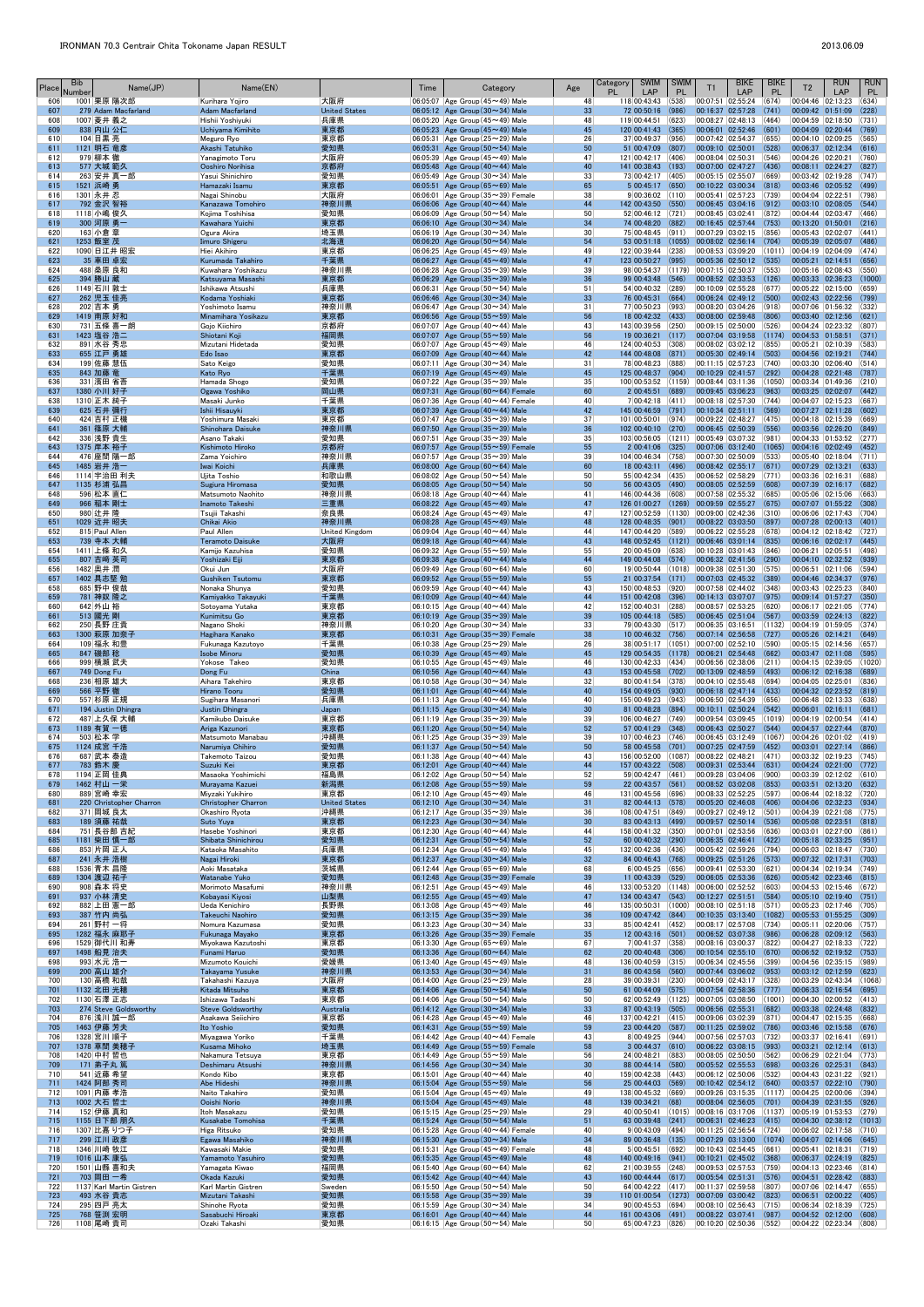| Place      | Bib<br>Number | Name(JP)                           | Name(EN)                                   |                               | Time | Category                                                                               | Age                   | <b>SWIM</b><br>Category<br><b>PL</b><br>LAP                         | <b>SWIM</b><br><b>PL</b> | T1                                                                                                                      | <b>BIKE</b><br>LAP | <b>BIKE</b><br><b>PL</b> | T <sub>2</sub>                          | <b>RUN</b><br>LAP                                              | <b>RUN</b><br><b>PL</b> |
|------------|---------------|------------------------------------|--------------------------------------------|-------------------------------|------|----------------------------------------------------------------------------------------|-----------------------|---------------------------------------------------------------------|--------------------------|-------------------------------------------------------------------------------------------------------------------------|--------------------|--------------------------|-----------------------------------------|----------------------------------------------------------------|-------------------------|
| 727<br>728 | 1030 上野 忍     | 278 Roy Wallace                    | <b>Roy Wallace</b><br>Ueno Shinobu         | Australia<br>愛知県              |      | 06:16:21 Age Group $(30 \sim 34)$ Male<br>06:16:23 Age Group (45 $\sim$ 49) Male       | 33<br>48              | 91 00:46:17<br>141 00:42:55                                         | (730)<br>(470)           | 00:06:43 03:00:09<br>00:09:10 03:00:34                                                                                  |                    | (808)<br> (819)          | 00:02:49 02:20:23<br>00:05:51 02:17:53  |                                                                | (762)<br>(708)          |
| 729        |               | 100 塩山 慶太                          | Shioyama Keita                             | 大阪府                           |      | 06:16:24 Age Group $(25 \sim 29)$ Male                                                 | 26                    | 41 00:46:35                                                         | (759)                    | 00:04:56 02:56:23 (708)                                                                                                 |                    |                          | 00:03:00 02:25:30                       |                                                                | (842)                   |
| 730<br>731 |               | 1359 福井 幸代<br>1264 Hila Levy       | Fukui Yukiyo<br><b>Hila Levy</b>           | 愛知県<br><b>United States</b>   |      | 06:16:30 Age Group ( $50 \sim 54$ ) Female<br>06:16:42 Age Group $(25 \sim 29)$ Female | 50<br>28              | 5 00:46:52 (782)<br>$3 00:44:47 $ (618)                             |                          | $ 00:07:07 03:03:45 $ (893)<br>$ 00:04:14 03:05:56 $ (949)                                                              |                    |                          | 00:04:25 02:14:21<br>00:03:18 02:18:27  |                                                                | (648)<br>(718)          |
| 732<br>733 |               | 1197 和沙 宗志<br>1366 竹内 みどり          | Wasa Hiroshi<br>Takeuchi Midori            | 愛知県<br>東京都                    |      | 06:16:55 Age Group (50 $\sim$ 54) Male<br>06:17:06 Age Group $(50 \sim 54)$ Female     | 52<br>52              | 66 00:42:28<br>6 00:47:06                                           | (429)<br>(800)           | $00:07:38$ 02:55:22 (673)<br>00:09:04 03:14:17 (1094)                                                                   |                    |                          | 00:05:44 02:25:43<br>00:04:43 02:01:56  |                                                                | (845)<br>(433)          |
| 734        |               | 1238 池田 和隆                         | Ikeda Kazutaka                             | 東京都                           |      | 06:17:21 Age Group ( $50 \sim 54$ ) Male                                               | 54                    | 67 00:41:26                                                         | (347)                    | 00:06:15 02:57:37 (749)                                                                                                 |                    |                          | 00:05:19 02:26:44                       |                                                                | (855)                   |
| 735<br>736 | 1204 森 隆弘     | 954 伊藤 尚真                          | Ito Naoto<br>Mori Takahiro                 | 東京都<br>宮城県                    |      | 06:17:23 Age Group $(45 \sim 49)$ Male<br>06:17:24 Age Group (50 $\sim$ 54) Male       | 47<br>52              | 142 00:38:58<br>68 00:46:04                                         | (200)<br>(709)           | 00:07:21 02:34:23<br> 00:09:36 02:47:36 (438)                                                                           |                    | (139)                    | 00:04:07 02:52:34<br>00:07:15 02:26:53  |                                                                | (1146)<br>(857)         |
| 737        |               | 677 Sang Mok Lee                   | Sang Mok Lee                               | Korea, Republic of            |      | 06:17:26 Age Group (40~44) Male                                                        | 42                    | 162 00:55:44 (1204)                                                 |                          | $[00:05:04] 02:43:44$ (341)                                                                                             |                    |                          | 00:03:25 02:29:29                       |                                                                | (894)                   |
| 738<br>739 | 1427 今井 久     | 452 坂部 義雄                          | Sakabe Yoshio<br>Imai Hisashi              | 愛知県<br>山梨県                    |      | 06:17:35 Age Group $(35 \sim 39)$ Male<br>06:17:39 Age Group ( $55 \sim 59$ ) Male     | 38<br>56              | $111 00:43:26$ (513)<br>26 00:47:06 (799)                           |                          | 00:09:03 02:52:56<br>00:09:16 03:04:31                                                                                  |                    | (605)<br>(921)           | 00:02:59 02:29:11<br>00:05:43 02:11:03  |                                                                | (891)<br>(593)          |
| 740<br>741 |               | 848 山本 邦夫                          | Yamamoto Kunio                             | 愛知県                           |      | 06:17:42 Age Group $(45 \sim 49)$ Male                                                 | 45<br>70              | 143 00:46:11 (719)                                                  |                          | 00:08:30 02:57:31                                                                                                       |                    | (745)                    | 00:04:44 02:20:46                       |                                                                | (770)<br>(885)          |
| 742        |               | 1539 猪浦 徹夫<br>1325 東一 圭子           | Inoura Tetsuo<br>Toichi Keiko              | 静岡県<br> 大阪府                   |      | 06:17:46 Age Group $(70 \sim 74)$ Male<br>06:17:50 Age Group $(40 \sim 44)$ Female     | 42                    | $1 00:38:23$ (178)<br>10 00:47:55                                   | (854)                    | 00:09:55 02:56:40 (714) <br> 00:09:58 03:14:44 (1102)                                                                   |                    |                          | 00:04:00 02:28:48<br>00:05:04 02:00:09  |                                                                | (395)                   |
| 743<br>744 |               | 1329 平川 真弓<br>1210 久野 幸信           | Hirakawa Mayumi<br>Kuno Koshin             | 東京都<br>愛知県                    |      | 06:17:51 Age Group (40~44) Female<br>$ 06:17:56 $ Age Group (50 $\sim$ 54) Male        | 43<br>53              | 11 00:47:08<br>69 00:45:51 (690)                                    | (805)                    | $[00:07:11 \mid 03:13:03 \mid (1075)]$<br> 00:11:43 02:42:04 (296)                                                      |                    |                          | 00:05:22 02:05:07<br>00:04:33 02:33:45  |                                                                | (487)<br>(959)          |
| 745        |               | 238 風間 雄亮                          | Kazama Yusuke                              | 愛知県                           |      | 06:17:57 Age Group $(30 \sim 34)$ Male                                                 | 32                    | 92 00:50:18                                                         | (987)                    | $ 00:07:14$ $ 03:01:29$ (840)                                                                                           |                    |                          | 00:04:11 02:14:45                       |                                                                | (654)                   |
| 746<br>747 |               | 1146 奥山 賛生<br>543 鈴木 弘充            | Okuyama Yoshio<br>Suzuki Hiromitsu         | 大阪府<br>愛知県                    |      | 06:18:01 Age Group (50 $\sim$ 54) Male<br>06:18:18 Age Group $(40 \sim 44)$ Male       | 51<br>40              | 70 00:42:37<br>163 00:56:24 (1216)                                  | (438)                    | 00:08:33 03:00:13 (810)<br>$ 00:07:52 02:56:18$ (706)                                                                   |                    |                          | 00:05:03 02:21:35<br>00:04:25 02:13:19  |                                                                | (784)<br>(631)          |
| 748        |               | 362   藤原 弘樹<br>1049 舟橋 優司          | Fujiwara Hiroki                            | 兵庫県<br>愛知県                    |      | 06:18:29 Age Group (35 $\sim$ 39) Male                                                 | 36<br>49              | 112 00:54:08<br>144 00:52:02 (1089)                                 |                          | $(1167)$ 00:12:29 02:43:02 (323)<br>$[00:09:08 \ 03:06:55 \ (971)]$                                                     |                    |                          | 00:04:30 02:24:20                       |                                                                | (826)<br>(455)          |
| 749<br>750 |               | 518 Chris Currie                   | Funahashi Yuji<br>Chris Currie             | <b>United Kingdom</b>         |      | 06:18:44 Age Group $(45 \sim 49)$ Male<br>06:18:45 Age Group (35 $\sim$ 39) Male       | 39                    | 113 00:45:07                                                        | (635)                    | 00:05:33 02:50:00 (527)                                                                                                 |                    |                          | 00:07:38 02:03:01<br>00:03:45 02:34:20  |                                                                | (970)                   |
| 751<br>752 |               | 314 小木曽 弘幸<br>1017 宮本 善章           | Ogiso Hiroyuki<br>Miyamoto Yoshiaki        | 東京都<br>埼玉県                    |      | 06:18:51 Age Group $(35 \sim 39)$ Male<br>06:18:53 Age Group $(45 \sim 49)$ Male       | 35<br>48              | 114 00:37:26 (158)<br>145 00:42:36                                  | (437)                    | $ 00:05:18$ $ 03:34:22$ (1251)<br>00:09:22 02:55:31                                                                     |                    | (681)                    | 00:04:49 02:26:35                       | 00:03:47 01:57:58                                              | (358)<br>(852)          |
| 753        |               | 906 堀尾 邦彦                          | Horio Kunihiko                             | 北海道                           |      | 06:19:01 Age Group $(45 \sim 49)$ Male                                                 | 46                    | 146 00:51:09 (1045)                                                 |                          | 00:11:06 02:55:32 (683)                                                                                                 |                    |                          | 00:09:14 02:12:00                       |                                                                | (609)                   |
| 754<br>755 |               | 350 若林 源吾<br>372 鎌田 哲治             | Wakabayashi Gengo<br>Kamada Tetsuharu      | 愛知県<br>大阪府                    |      | 06:19:24 Age Group $(35 \sim 39)$ Male<br>06:19:34 Age Group $(35 \sim 39)$ Male       | 35<br>36              | 115 00:45:39<br>116 00:35:21                                        | (678)<br>(87)            | 00:04:41 02:57:35 (747)<br>$00:04:41$ 02:53:56 (635)                                                                    |                    |                          | 00:04:03 02:27:26<br>00:04:11 02:41:25  |                                                                | (868)<br>(1043)         |
| 756<br>757 |               | 496 保村 良豪<br>142 音嶋 邦男             | Yasumura Yoshitake<br>Otoshima Kunio       | 東京都<br>埼玉県                    |      | 06:19:42 Age Group $(35 \sim 39)$ Male<br>06:20:03 Age Group $(25 \sim 29)$ Male       | 39<br>29              | 117 00:47:18<br>42 00:48:00                                         | (819)<br>(863)           | 00:07:25 02:51:16 (570)<br> 00:07:26 03:10:16 (1033)                                                                    |                    |                          | 00:04:58 02:28:45<br> 00:06:36 02:07:45 |                                                                | (884)<br>(537)          |
| 758        | 1395 田中 等     |                                    | Tanaka Hitoshi                             | 埼玉県                           |      | 06:20:14 Age Group ( $55 \sim 59$ ) Male                                               | 55                    | 27 00:44:08                                                         | (573)                    | 00:11:46 03:01:37 (844)                                                                                                 |                    |                          |                                         | 00:05:41 02:17:02                                              | (698)                   |
| 759<br>760 |               | 609 佐藤 圭<br>381 江川 聡               | Sato Kei<br>Ekawa Satoshi                  | 東京都<br> 和歌山県                  |      | 06:20:14 Age Group $(40 \sim 44)$ Male<br>06:20:23 Age Group $(35 \sim 39)$ Male       | 41<br>36              | 164 00:50:58<br>118 00:45:10                                        | (1032)<br>(639)          | 00:08:14 02:49:29<br> 00:09:40 03:16:24 (1129)                                                                          |                    | (509)                    | 00:04:27 02:27:06                       | 00:07:37 02:01:32                                              | (863)<br>(423)          |
| 761        |               | 1283 片山 奈央                         | Katayama Nao                               | 岡山県                           |      | 06:20:26 Age Group $(35 \sim 39)$ Female                                               | 35                    | 13 00:55:38                                                         | (1202)                   | 00:07:21 03:13:06                                                                                                       |                    | (1077)                   |                                         | 00:04:11 02:00:10                                              | (396)                   |
| 762<br>763 |               | 457 阿部 淳一<br>1321 大崎 りえ            | Abe Junichi<br>Osaki Rie                   | 愛知県<br>高知県                    |      | 06:20:46 Age Group $(35 \sim 39)$ Male<br>06:20:47 Age Group $(40 \sim 44)$ Female     | 38<br>42              | 119 00:46:32<br>12 00:57:49 (1247) 00:07:26 03:04:10 (905)          | (757)                    | 00:07:41 03:00:42 (824)                                                                                                 |                    |                          | 00:04:22 02:21:29<br>00:04:14 02:07:08  |                                                                | (781)<br>(525)          |
| 764<br>765 |               | 810 繁田 祐一<br>1093 Richard Bysouth  | Shigeta Hirokazu<br><b>Richard Bysouth</b> | 神奈川県<br><b>United Kingdom</b> |      | 06:20:48 Age Group (40 $\sim$ 44) Male<br>06:20:50 Age Group $(45 \sim 49)$ Male       | 44<br>49              | 165 00:46:20 (739)<br>147 00:48:14 (875)                            |                          | $ 00:08:58 03:02:36 $ (870)<br>$ 00:14:43 02:58:50 $ (781)                                                              |                    |                          | 00:04:07 02:18:47<br>00:10:16 02:08:47  |                                                                | (729)<br>(552)          |
| 766        |               | 616 撫養 潤一                          | Muya Junichi                               | 兵庫県                           |      | 06:20:50 Age Group $(40 \sim 44)$ Male                                                 | 41                    | 166 00:46:04 (710)                                                  |                          | 00:13:41 03:05:11                                                                                                       |                    | (935)                    | 00:05:10 02:10:44                       |                                                                | (587)                   |
| 767<br>768 |               | 1170 穴見 直人<br>227 立松 俊洋            | Anami Naoto<br>Tatematsu Toshihiro         | 愛知県<br>愛知県                    |      | 06:21:06 Age Group $(50 \sim 54)$ Male<br>06:21:12 Age Group (30 $\sim$ 34) Male       | 51<br>32              | 71 00:46:13 (723)<br>93 00:41:47 (371)                              |                          | $ 00:07:54 02:52:00 $ (587)<br> 00:04:42 03:06:06 (956)                                                                 |                    |                          | 00:07:13 02:27:46<br>00:04:50 02:23:47  |                                                                | (872)<br>(817)          |
| 769        | 330 中崎 雄      |                                    | Nakazaki Yu                                | 大阪府                           |      | 06:21:18 Age Group $(35 \sim 39)$ Male                                                 | 35                    | 120 00:47:20 (820)                                                  |                          | $ 00:11:26$ 03:05:05 (932)                                                                                              |                    |                          | 00:07:21 02:10:06                       |                                                                | (574)                   |
| 770<br>771 |               | 296 中山 幸久<br>232 太田 貴之             | Nakayama Yukihisa<br>Ota Takayuki          | 愛知県<br>愛知県                    |      | 06:21:24 Age Group (30 $\sim$ 34) Male<br>06:21:30 Age Group $(30 \sim 34)$ Male       | 34<br>32              | 94 00:42:07<br>95 00:46:59                                          | (394)<br>(792)           | $00:09:37$ 03:06:50 (968)<br>00:04:30 03:04:21                                                                          |                    | (916)                    | 00:03:18 02:19:32<br>00:07:06 02:18:34  |                                                                | (748)<br>(723)          |
| 772<br>773 |               | 707 杭田 浩輔<br>654 八重樫 真矢            | Kuita Kosuke<br>Yaegashi Shinya            | 東京都<br>千葉県                    |      | 06:21:43 Age Group (40 $\sim$ 44) Male<br>06:21:52 Age Group $(40 \sim 44)$ Male       | 43<br>42              | 167 00:46:49<br>168 00:45:50                                        | (776)<br>(688)           | 00:06:25 03:10:00<br>00:06:23 02:54:05                                                                                  |                    | (1028)<br>(638)          | 00:05:44 02:12:45<br>00:02:52 02:32:42  |                                                                | (618)<br>(937)          |
| 774        |               | 226 福地 聡司                          | Fukuchi Satoshi                            | 愛知県                           |      | $06:21:56$ Age Group (30 $\sim$ 34) Male                                               | 32                    | 96 00:50:53                                                         | (1027)                   | 00:07:33 03:12:55 (1070)                                                                                                |                    |                          | 00:02:57 02:07:38                       |                                                                | (534)                   |
| 775<br>776 |               | 923 永野 琢也<br>273 Norikazu Yokoyama | Nagano Takuya<br>Norikazu Yokoyama         | 東京都<br>Japan                  |      | 06:21:58 Age Group $(45 \sim 49)$ Male<br>06:21:59 Age Group (30 $\sim$ 34) Male       | 47<br>33              | 148 00:45:31<br>$97 01:02:11$ (1280)                                | (665)                    | $ 00:06:11 02:55:40 $ (689)<br> 00:05:37 02:59:26 (795)                                                                 |                    |                          | 00:05:39 02:09:06                       | 00:04:44 02:29:52                                              | (901)<br>(560)          |
| 777        |               | 1447 小岩健一                          | Koiwa Kenichi                              | 東京都                           |      | 06:22:01 Age Group $(55 \sim 59)$ Male                                                 | 58                    | $28$ 00:42:57 (473)                                                 |                          | 00:05:07 02:44:02 (347)                                                                                                 |                    |                          |                                         | $ 00:03:53 \t02:46:02 \t(1095)$                                |                         |
| 778<br>779 |               | 1533 山川 清一<br>872 森口 昌平            | Yamakawa Seiichi<br>Moriguchi Shohei       | 宮城県<br>大阪府                    |      | 06:22:03 Age Group ( $65 \sim 69$ ) Male<br>06:22:07 Age Group $(45 \sim 49)$ Male     | 67<br>45              | 8 00:52:23<br>149 00:42:40                                          | (1105)<br>(449)          | 00:08:46 03:04:32 (922)<br>$ 00:10:13 02:54:25 $ (650)                                                                  |                    |                          | 00:05:23 02:10:59<br>00:06:40 02:28:09  |                                                                | (592)<br>(877)          |
| 780<br>781 |               | 1230 渡邉 邦仁<br>862 前田 芳文            | Watanabe Kunihito<br>Maeda Yoshifumi       | 神奈川県<br>岐阜県                   |      | 06:22:10 Age Group (50 $\sim$ 54) Male<br>06:22:22 Age Group $(45 \sim 49)$ Male       | 54<br>45              | 72 00:48:27<br>150 00:45:42 (680)                                   | (893)                    | 00:10:39 03:09:14 (1009)<br>00:06:40 02:45:25                                                                           |                    | (386)                    | 00:03:23 02:10:27<br>00:04:52 02:39:43  |                                                                | (580)<br>(1023)         |
| 782        |               | 1085 田中 勝利                         | Tanaka Katsutoshi                          | 愛知県                           |      | 06:22:25 Age Group (45 $\sim$ 49) Male                                                 | 49                    | $151 00:45:16$ (647)                                                |                          | 00:05:03 03:08:54 (1003)                                                                                                |                    |                          | 00:05:51 02:17:21                       |                                                                | (700)                   |
| 783<br>784 |               | 1154 西城 泰朋<br>643 新谷 泰範            | Saijo Yasutomo<br>Shintani Yasunori        | 愛知県<br> 兵庫県                   |      | 06:22:27 Age Group $(50 \sim 54)$ Male<br>06:22:33 Age Group $(40 \sim 44)$ Male       | 51<br>42              | 73 00:53:56<br>169 00:49:39                                         | (1164)<br>(958)          | 00:05:55 03:09:59 (1027) <br> 00:12:05 03:03:03 (878)                                                                   |                    |                          | 00:05:19 02:07:18<br>00:03:46 02:14:00  |                                                                | (528)<br>(642)          |
| 785        | 440 稲木 巧      |                                    | Inagi Takumi                               | 愛知県                           |      | 06:22:38 Age Group $(35 \sim 39)$ Male                                                 | 38                    | 121 00:56:36                                                        | (1219)                   | $[00:07:26 \t 02:44:24 \t (356)]$                                                                                       |                    |                          |                                         | 00:04:30 02:29:42                                              | (897)                   |
| 786<br>787 | 971 中田 実      | 248 Jared Owen                     | Nakada Minoru<br><b>Jared Owen</b>         | 愛知県<br><b>United States</b>   |      | 06:22:41 Age Group (45 $\sim$ 49) Male<br>06:22:44 Age Group $(30 \sim 34)$ Male       | 47<br>32              | 152 00:36:40<br>98 00:48:51 (918)                                   | (130)                    | 00:06:59 03:02:43 (873)<br>$ 00:09:00 02:59:43$ (803)                                                                   |                    |                          | 00:05:03 02:31:16<br>00:07:13 02:17:57  |                                                                | (920)<br>(709)          |
| 788<br>789 |               | 124 Bryson Thomas<br>421 狭間 直樹     | <b>Bryson Thomas</b><br>Hazama Naoki       | <b>United States</b><br>福岡県   |      | 06:22:45 Age Group $(25 \sim 29)$ Male<br>06:22:49 Age Group $(35 \sim 39)$ Male       | 27<br>37              | 43 00:45:02 (629)<br>122 00:50:40 (1013) 00:08:34 02:48:25 (474)    |                          | 00:09:40 02:57:29 (742)                                                                                                 |                    |                          |                                         | 00:12:20 02:18:14<br>00:06:56 02:28:14                         | (714)<br>(878)          |
| 790        |               | 215 宮村 友輔                          | Miyamura Yusuke                            | 東京都                           |      | 06:22:52 Age Group $(30 \sim 34)$ Male                                                 | 31                    | 99 00:50:11                                                         | (981)                    | $ 00:11:19 03:04:34 024\rangle$                                                                                         |                    |                          | 00:05:59 02:10:49                       |                                                                | (589)                   |
| 791<br>792 |               | 640 大島 大五郎<br>1119 村尾 龍雄           | Oshima Daigoro<br>Murao Tatsuo             | 東京都<br> 東京都                   |      | 06:22:52 Age Group $(40 \sim 44)$ Male<br>06:22:54 Age Group (50 $\sim$ 54) Male       | 42<br>50              | 170 00:47:59<br>74 00:51:40                                         | (859)<br>(1076)          | 00:08:47 02:49:46 (520)<br>00:05:26 02:55:41                                                                            |                    | (691)                    | 00:06:26 02:23:41                       | 00:05:25 02:30:55                                              | (913)<br>(811)          |
| 793<br>794 |               | 231 舟山 幸秀<br>603 内藤 昭裕             | Funayama Yukihide<br>Akihiro Naitoh        | 神奈川県<br> 愛知県                  |      | 06:23:04 Age Group $(30 \sim 34)$ Male<br>06:23:06 Age Group $(40 \sim 44)$ Male       | 32<br>41              | 100 00:43:36 (527)<br>171 00:48:20 (881)                            |                          | 00:11:17 02:58:02 (760) <br> 00:08:11 02:58:30 (772)                                                                    |                    |                          |                                         | 00:04:51 02:25:18<br>00:06:45 02:21:20                         | (837)<br>(777)          |
| 795        |               | 1054 中村 浩史                         | Nakamura Hiroshi                           | 大阪府                           |      | 06:23:20 Age Group $(45 \sim 49)$ Male                                                 | 49                    | 153 00:42:10 (399)                                                  |                          | $ 00:06:40 \t03:03:48 \t(895)$                                                                                          |                    |                          | 00:04:13 02:26:29                       |                                                                | (850)                   |
| 796<br>797 |               | 857 井垣 秀人<br>1293 日下部 奈央子          | Igaki Hidehito<br>Kusakabe Naoko           | 千葉県<br>東京都                    |      | 06:23:28 Age Group $(45 \sim 49)$ Male<br>06:23:29 Age Group $(35 \sim 39)$ Female     | 45<br>36              | $154 00:47:12$ (811)<br>14 00:49:39                                 | (959)                    | $ 00:06:51 02:59:38 002\rangle$<br>$ 00:10:37 03:06:37 $ (965)                                                          |                    |                          | 00:04:40 02:11:56                       | 00:05:34 02:24:13                                              | (823)<br>(606)          |
| 798        |               | 1246 吉田 幸夫                         | Yoshida Yukio                              | 愛知県                           |      | 06:23:43 Age Group (50 $\sim$ 54) Male                                                 | 54                    | 75 00:57:31                                                         |                          | $\vert$ (1241) $\vert$ 00:10:12 02:34:08 $\vert$ (130)                                                                  |                    |                          | 00:11:25 02:30:27                       |                                                                | (908)                   |
| 799<br>800 |               | 839 内田 龍夫<br>1370 政田 由紀            | Uchida Tatsuo<br>Masada Yuki               | 愛知県<br> 大阪府                   |      | 06:24:00 Age Group $(45 \sim 49)$ Male<br>$06:24:01$ Age Group (50 $\sim$ 54) Female   | 45<br>53              | 155 00:46:45<br>7 00:37:12 (148)                                    | (769)                    | 00:08:33 03:05:29<br>$ 00:05:18 03:26:30 $ (1215) $ 00:03:26 02:11:35 $                                                 |                    | (943)                    | 00:03:58 02:19:15                       |                                                                | (742)<br>(603)          |
| 801<br>802 |               | 132 井原 康太<br>176 古西 敬之             | <b>Ihara Kota</b><br>Konishi Takayuki      | 青森県<br> 神奈川県                  |      | 06:24:08 Age Group $(25 \sim 29)$ Male<br>06:24:09 Age Group $(30 \sim 34)$ Male       | 28<br>30 <sup>°</sup> | 44 00:58:11 (1254) 00:07:55 02:54:25 (651)<br>101 00:51:02          | (1036)                   | 00:07:49 03:27:23 (1223)                                                                                                |                    |                          | 00:05:28 02:18:09<br> 00:03:29 01:54:26 |                                                                | (712)<br>(291)          |
| 803        |               | 483 後藤 康之                          | Goto Yasuyuki                              | 愛知県                           |      | 06:24:24 Age Group $(35 \sim 39)$ Male                                                 | 39                    | 123 00:44:01                                                        | (567)                    | 00:06:35 03:11:47 (1053)                                                                                                |                    |                          | 00:05:30 02:16:31                       |                                                                | (687)                   |
| 804<br>805 |               | 31 夏目 昌寿<br>1326 田中 由紀子            | Natsume Masatoshi<br>Tanaka Yukiko         | 愛知県<br>東京都                    |      | 06:24:24   Age Group (35 $\sim$ 39) Male<br>06:24:29 Age Group $(40 \sim 44)$ Female   | 36<br>42              | 124 00:39:54 (246)<br>13 00:46:47 (773)                             |                          | 00:06:34 02:56:14 (705)<br> 00:10:21 02:56:53 (721)                                                                     |                    |                          | 00:07:15 02:23:13                       | 00:03:59 02:37:43                                              | (1009)<br>(804)         |
| 806<br>807 |               | 1262 宇野 由希子<br>1429 Michael Marle  | Uno Yukiko<br><b>Michael Marle</b>         | 東京都<br>South Africa           |      | 06:24:41 Age Group $(25 \sim 29)$ Female<br>06:24:41 Age Group ( $55 \sim 59$ ) Male   | 26<br>56              | 4 00:48:45 (912)<br>29 00:35:21                                     | (86)                     | 00:07:01 03:02:16 (857)<br>$00:05:19$ $02:47:24$ (435)                                                                  |                    |                          | 00:04:09 02:22:30<br>00:04:26 02:52:11  |                                                                | (795)<br>(1143)         |
| 808        |               | 1322 穐村 그リ子                        | Akimura Yuriko                             | 東京都                           |      | 06:24:49 Age Group (40~44) Female                                                      | 42                    | 14 00:46:18 (733)                                                   |                          | 00:07:28 03:09:37 (1015)                                                                                                |                    |                          |                                         | 00:04:30 02:16:56                                              | (697)                   |
| 809<br>810 |               | 742 戸村 高行<br>1303 原 季実子            | Tomura Takayuki<br>Hara Kimiko             | 静岡県<br>東京都                    |      | 06:25:15 Age Group $(40 \sim 44)$ Male<br>06:25:19 Age Group (35~39) Female            | 43<br>39              | 172 00:47:58<br>15 00:45:57                                         | (857)<br>(699)           | 00:10:44 02:55:36<br>00:09:27 03:02:29                                                                                  |                    | (687)<br>(866)           | 00:10:22 02:20:35<br>00:06:32 02:20:54  |                                                                | (766)<br>(771)          |
| 811        |               | 426 飯島 正気                          | Iijima Masaki                              | 大阪府                           |      | 06:25:23 Age Group $(35 \sim 39)$ Male                                                 | 37<br>47              | 125 00:46:25                                                        | (747)                    | 00:05:27 02:55:51                                                                                                       |                    | (696)                    | 00:04:07 02:33:33                       |                                                                | (956)                   |
| 812<br>813 |               | 926   姉帯 恒<br>779 大嶋 秀樹            | Anetai Hitoshi<br>Oshima Hideki            | 千葉県<br>群馬県                    |      | 06:25:39 Age Group (45 $\sim$ 49) Male<br>06:25:42 Age Group $(40 \sim 44)$ Male       | 44                    | 156 00:46:53<br>173 00:42:50 (466)                                  | (783)                    | 00:13:20 02:55:52 (697)<br>$ 00:07:13 03:04:12 $ (907)                                                                  |                    |                          | 00:06:06 02:25:21                       | 00:06:22 02:23:12                                              | (803)<br>(839)          |
| 814<br>815 | 932 岡 洋史      | 33  佐藤 大輔                          | Satou Daisuke<br>Oka Hiroshi               | 埼玉県<br>愛知県                    |      | 06:25:48 Age Group (40 $\sim$ 44) Male<br>06:25:52 Age Group $(45 \sim 49)$ Male       | 41<br>47              | 174 00:50:31<br>157 00:52:42 (1118)                                 | (1002)                   | $ 00:08:43 03:01:40 $ (845)<br>$\begin{array}{ c c c c c c c c } \hline 00:06:49 & 03:03:10 & (883) \hline \end{array}$ |                    |                          | 00:06:11 02:18:43                       | 00:05:48 02:17:23                                              | (728)<br>(701)          |
| 816        |               | 1524 大森 千代雄                        | Ohmori Chiyoo                              | 大阪府                           |      | 06:25:58 Age Group (65 $\sim$ 69) Male                                                 | 65                    | 9 00:44:20                                                          | (586)                    | $ 00:09:20 03:03:33 $ (889)                                                                                             |                    |                          | 00:05:01 02:23:44                       |                                                                | (813)                   |
| 817<br>818 |               | 302 竹内 健二<br>1004 川村 清文            | Takeuchi Kenji<br>Kawamura Kiyofumi        | 愛知県<br>北海道                    |      | 06:25:59 Age Group $(30 \sim 34)$ Male<br>06:26:19 Age Group (45 $\sim$ 49) Male       | 34<br>48              | 102 00:57:31<br>158 00:48:18 (880)                                  | (1240)                   | $\begin{array}{ c c c c c c c c } \hline 00:08:39 & 02:46:24 & (416) \hline \end{array}$<br>$ 00:05:42 03:04:09 $ (901) |                    |                          | 00:06:21 02:27:04                       | 00:06:51 02:21:19                                              | (862)<br>(776)          |
| 819<br>820 | 608 松橋 亨      | 586 山田 康成                          | Matsuhashi Toru<br>Yamada Yasunari         | 静岡県<br>愛知県                    |      | 06:26:23 Age Group $(40 \sim 44)$ Male                                                 | 41<br>41              | 175 00:46:59 (793)<br>176 00:44:28                                  | (597)                    | $ 00:05:47 03:06:16 $ (961)                                                                                             |                    |                          |                                         | 00:05:18 02:22:03                                              | (789)<br>(886)          |
| 821        | 1057 野村 勇     |                                    | Nomura Yujin                               | 神奈川県                          |      | 06:26:25 Age Group $(40 \sim 44)$ Male<br>06:26:26 Age Group $(45 \sim 49)$ Male       | 49                    | 159 00:34:50 (77)                                                   |                          | $00:08:15$ 02:57:00 (728)<br>00:04:32 03:00:10 (809)                                                                    |                    |                          | 00:07:39 02:29:03<br>00:03:38 02:43:16  |                                                                | (1063)                  |
| 822<br>823 |               | 1414 三木 康彰<br>373 藤田 国彦            | Miki Yasuaki<br>Fujita Kunihiko            | 大阪府<br>愛知県                    |      | 06:26:26 Age Group (55 $\sim$ 59) Male<br>06:26:29 Age Group $(35 \sim 39)$ Male       | 55<br>36              | 30 00:44:39<br>126 00:47:35                                         | (616)<br>(836)           | 00:12:26 03:08:11<br>$ 00:11:08$ 02:56:43 (716)                                                                         |                    | (991)                    | 00:09:53 02:11:17<br>00:04:48 02:26:15  |                                                                | (596)<br>(848)          |
| 824        | 1102 辻 芳樹     |                                    | Tsuji Yoshiki                              | 大阪府                           |      | 06:26:33 Age Group ( $50 \sim 54$ ) Male                                               | 50                    | 76 00:39:52 (244)                                                   |                          | 00:06:02 02:56:55 (725)                                                                                                 |                    |                          | 00:03:48 02:39:56                       |                                                                | (1027)                  |
| 825<br>826 |               | 403 石川 浩介<br>837 二俣 素広             | Ishikawa Kosuke<br>Futamata Motohiro       | 愛知県<br>愛知県                    |      | 06:26:47 Age Group $(35 \sim 39)$ Male<br>06:26:51 Age Group (45 $\sim$ 49) Male       | 37<br>45              | 127 00:44:25 (594)<br>160 00:35:27                                  | (89)                     | $ 00:14:10$ 03:00:23 (815)<br>$00:08:08$ 02:55:00 (666)                                                                 |                    |                          | 00:11:02 02:16:47<br>00:03:25 02:44:51  |                                                                | (692)<br>(1083)         |
| 827<br>828 |               | 575 中原 洋一<br>1018 中田 博之            | Nakahara Yoichi<br>Nakata Hiroyuki         | 東京都<br> 奈良県                   |      | 06:26:52 Age Group $(40 \sim 44)$ Male<br>$06:27:11$ Age Group (45 $\sim$ 49) Male     | 40<br>48              | 177 00:41:14 (334)<br>161 00:53:03                                  | (1137)                   | $00:07:06$ 02:46:29 (418)<br>00:08:22 03:09:32                                                                          |                    | (1014)                   | 00:05:02 02:47:01<br>00:04:24 02:11:50  |                                                                | (1100)<br>(605)         |
| 829        |               | 594 田中 良次                          | Tanaka Ryoji                               | 埼玉県                           |      | 06:27:21 Age Group $(40 \sim 44)$ Male                                                 | 41                    | 178 00:46:37 (762)                                                  |                          | $ 00:08:05 02:57:00 $ (729)                                                                                             |                    |                          |                                         | $ 00:03:45 \t  02:31:54 \t (925)$                              |                         |
| 830<br>831 |               | 1434 江原 重和<br>1133 鈴木 眞治           | Ehara Shigekazu<br>Suzuki Shinji           | 大阪府<br>東京都                    |      | 06:27:22 Age Group (55 $\sim$ 59) Male<br>06:27:25 Age Group $(50 \sim 54)$ Male       | 57<br>50              | 31 01:00:01 (1266) 00:08:43 03:02:24 (864)<br>77 00:50:28 (996)     |                          | $ 00:10:56 \t03:03:37 \t(891)$                                                                                          |                    |                          |                                         | 00:05:49 02:10:25 (579)<br> 00:05:35 02:16:49 (693)            |                         |
| 832        |               | 290 山下 喜久                          | Yamshita Yoshihisa                         | 三重県                           |      | 06:27:28 Age Group $(30 \sim 34)$ Male                                                 | 34                    | $103 00:50:18$ (989)                                                |                          | 00:05:44 02:52:15 (591)                                                                                                 |                    |                          |                                         | $ 00:04:51 02:34:20 071\rangle$                                |                         |
| 833<br>834 |               | 1275 疋田 ちよ恵<br>478 原口 崇            | <b>Hikita Chiyoe</b><br>Haraguchi Takashi  | 神奈川県<br> 神奈川県                 |      | 06:27:35 Age Group $(30 \sim 34)$ Female<br>06:27:38 Age Group (35 $\sim$ 39) Male     | 33 <sup>°</sup><br>39 | 2 00:48:26 (892)<br>128 00:48:36 (903)                              |                          | $[00:11:18 \mid 02:58:54 \mid (784)]$<br>$ 00:06:32 03:10:51 $ (1040) $ 00:03:51 02:17:48 $ (706)                       |                    |                          |                                         | 00:08:26 02:20:31                                              | (763)                   |
| 835<br>836 |               | 695 鈴木 康雄<br>1408 中村 光孝            | Suzuki Yasuo<br>Nakamura Mitsutaka         | 東京都<br> 神奈川県                  |      | 06:27:49 Age Group $(40 \sim 44)$ Male<br>06:27:59 Age Group (55 $\sim$ 59) Male       | 43<br>55              | 179 00:38:53 (196)<br>32 00:43:24  (511)                            |                          | $ 00:10:58 \t03:02:17 \t(859) $<br> 00:09:15 03:13:41 (1083)                                                            |                    |                          |                                         | $ 00:07:15$ 02:28:26 (882)<br> 00:05:33 02:16:06               | (680)                   |
| 837        |               | 767 内田 忠夫                          | Uchida Tadao                               | 三重県                           |      | 06:27:59 Age Group $(40 \sim 44)$ Male                                                 | 44                    | 180 00:46:27 (751)                                                  |                          | $ 00:08:31 03:00:55 $ (829)                                                                                             |                    |                          |                                         | $ 00:02:56 02:29:10 $ (890)                                    |                         |
| 838<br>839 | 1094 嵐 信明     | 651 伊藤 慎一郎                         | Ito Shinichiro<br>Arashi Nobuaki           | 愛知県<br>神奈川県                   |      | 06:28:17 Age Group (40~44) Male<br>06:28:18 Age Group $(45 \sim 49)$ Male              | 42<br>47              | 181 00:52:33 (1114) 00:04:55 02:56:52 (720)<br>$162$ 00:44:15 (581) |                          | $ 00:05:42 02:42:59 $ (319)                                                                                             |                    |                          |                                         | $ 00:03:22 02:30:35 $ (909)<br>$ 00:03:29 \t02:51:53 \t(1141)$ |                         |
| 840        |               | 909 宮内 啓介                          | Miyauchi Keisuke                           | 愛知県                           |      | 06:28:23 Age Group (45 $\sim$ 49) Male                                                 | 46                    | 163 00:57:18 (1234) 00:08:19 03:00:23 (813)                         |                          |                                                                                                                         |                    |                          |                                         | $ 00:04:06$ $ 02:18:17$ $ (715)$                               |                         |
| 841<br>842 |               | 1353 目次 玲子<br>432 倉本 賀行            | Metsugi Reiko<br>Kuramoto Yoshiyuki        | 東京都<br> 神奈川県                  |      | 06:28:28 Age Group $(45 \sim 49)$ Female<br>06:28:37 Age Group ( $35 \sim 39$ ) Male   | 49<br>38              | $6 00:48:42 $ (907)<br>129 00:53:14 (1145) 00:11:56 02:48:17 (467)  |                          | 00:12:27 03:24:52 (1207)                                                                                                |                    |                          |                                         | $ 00:04:50 \t01:57:37 \t(354) $<br>$00:11:26$ 02:23:44 (812)   |                         |
| 843<br>844 |               | 292 鯉江 篤宏<br>940 岩崎 達志             | Koie Atsuhiro<br>Iwasaki Tatsushi          | 東京都<br> 愛知県                   |      | 06:28:47 Age Group $(30 \sim 34)$ Male<br>06:28:47 Age Group (45 $\sim$ 49) Male       | 34<br>47              | 104 00:43:43 (537)<br>164 00:48:08 (872)                            |                          | $ 00:07:40 03:05:17 $ (938)<br> 00:11:13 02:56:30 (712)                                                                 |                    |                          |                                         | $ 00:08:02 02:24:05 $ (821)<br>$ 00:04:51 02:28:05 $ (875)     |                         |
| 845        |               | 584 大西 健史                          | Onishi Takeshi                             | 東京都                           |      | 06:29:12 Age Group $(40 \sim 44)$ Male                                                 | 41                    | 182 00:51:32 (1069) 00:11:22 03:00:35 (821)                         |                          |                                                                                                                         |                    |                          |                                         | $ 00:03:16$ $ 02:22:27$ (793)                                  |                         |
| 846<br>847 |               | 588 新井 康祥<br>514 坂田 道亮             | Arai Yasuaki<br>Sakata Michiaki            | 愛知県<br>福岡県                    |      | 06:29:22 Age Group $(40 \sim 44)$ Male<br>06:29:22 Age Group $(35 \sim 39)$ Male       | 41<br>39              | 183 00:47:32 (833)<br>$130\ 00:45:17\ (649)$                        |                          | $ 00:11:05 02:54:16 044\rangle$<br>$ 00:10:03 03:05:14 $ (936)                                                          |                    |                          |                                         | 00:06:47 02:29:42 (898) <br> 00:07:21 02:21:27 (778)           |                         |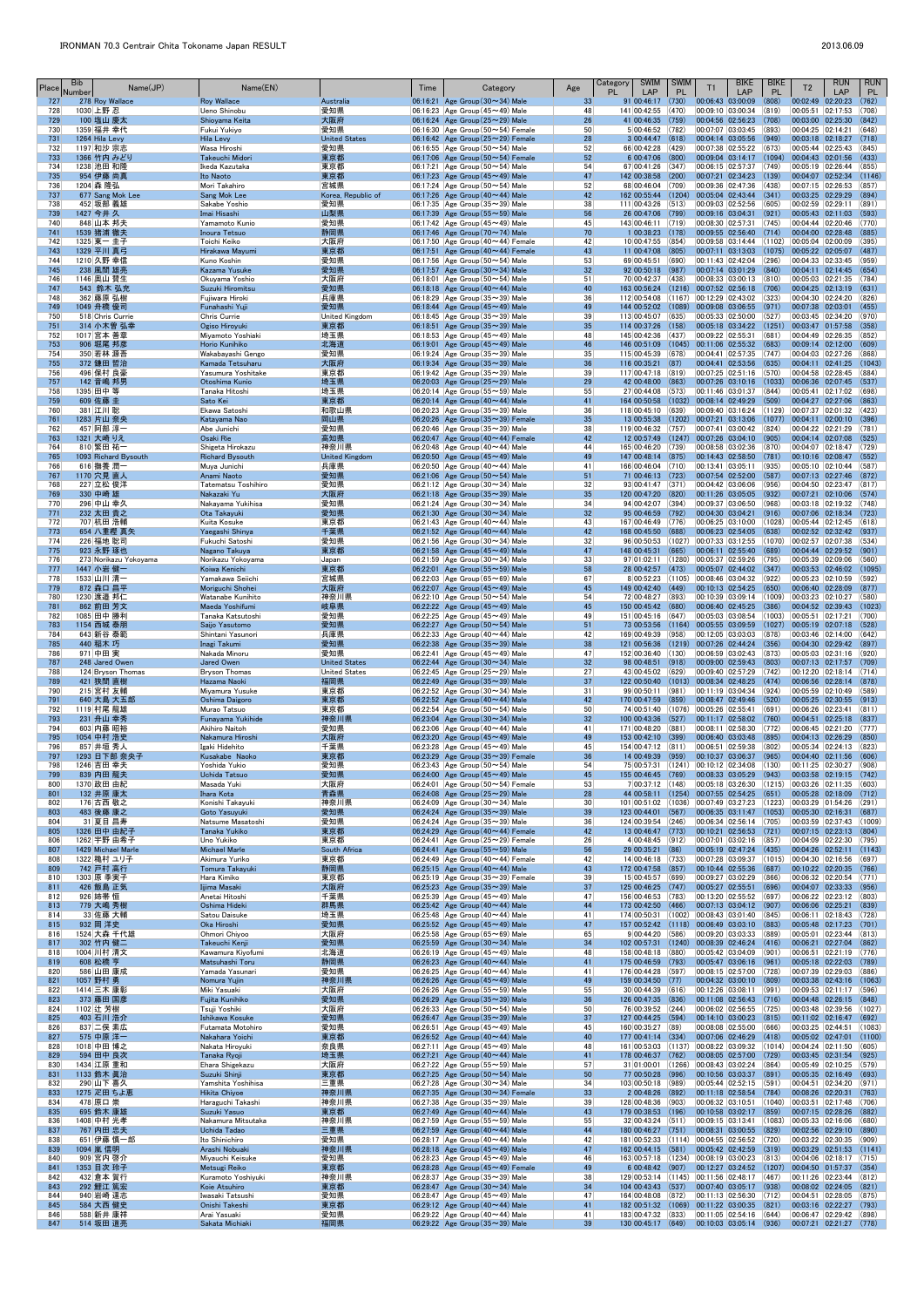| Place      | <b>Bib</b><br>Name(JP)<br>Number    | Name(EN)                                    |                             | Time | Category                                                                                 | Age                   | <b>SWIM</b><br>Category<br>PL<br>LAP                         | <b>SWIM</b><br><b>PL</b> | T1                                              | <b>BIKE</b><br><b>BIKE</b><br>LAP<br><b>PL</b>                                                                | T <sub>2</sub>                               | <b>RUN</b><br>LAP                                                | <b>RUN</b><br>PL. |
|------------|-------------------------------------|---------------------------------------------|-----------------------------|------|------------------------------------------------------------------------------------------|-----------------------|--------------------------------------------------------------|--------------------------|-------------------------------------------------|---------------------------------------------------------------------------------------------------------------|----------------------------------------------|------------------------------------------------------------------|-------------------|
| 848<br>849 | 836 下林 正大<br>983 入山 太郎              | Shimobayashi Masahiro<br>Iriyama Taro       | 和歌山県<br>愛知県                 |      | 06:29:23 Age Group $(45 \sim 49)$ Male<br>06:29:30 Age Group $(45 \sim 49)$ Male         | 45<br>47              | 165 00:36:57<br>166 00:43:46                                 | (138)<br>(542)           | 00:09:14 02:59:23                               | 00:08:25 03:12:52 (1069)<br>(793)                                                                             | $ 00:08:08$ $ 02:23:01$<br>00:07:04 02:30:03 |                                                                  | (800)<br>(902)    |
| 850        | 1471 中村 哲也                          | Nakamura Tetsuya                            | 愛知県                         |      | 06:29:39 Age Group ( $60 \sim 64$ ) Male                                                 | 60                    | 22 00:51:32                                                  | (1068)                   | 00:13:18 03:00:17                               | (812)                                                                                                         | 00:09:49 02:14:43                            |                                                                  | (653)             |
| 851<br>852 | 366 西口 和孝<br>1003 福原 敬太郎            | Nishiguchi Kazutaka<br>Fukuhara Keitaro     | 大阪府<br>茨城県                  |      | 06:29:47 Age Group $(35 \sim 39)$ Male<br>06:30:04 Age Group (45 $\sim$ 49) Male         | 36<br>48              | 131 00:44:37<br>167 00:44:48                                 | (611)<br>(620)           |                                                 | 00:06:22 02:50:53 (563)<br> 00:10:45 03:03:00 (877)                                                           |                                              | 00:05:41 02:42:14<br>00:04:59 02:26:32                           | (1050)<br>(851)   |
| 853<br>854 | 98 蛯谷 友哉<br>991 Boris Bourdin       | Ebitani Tomoya<br>Boris Bourdin             | 東京都<br>New Zealand          |      | 06:30:06 Age Group $(25 \sim 29)$ Male<br>06:30:11 Age Group (45 $\sim$ 49) Male         | 25<br>47              | 45 00:47:43 (846)<br>168 00:46:30                            | (753)                    | 00:06:32 02:55:41                               | 00:10:07 03:06:14 (960)<br>(690)                                                                              |                                              | 00:05:18 02:20:44<br>00:03:53 02:37:35                           | (768)<br>(1006)   |
| 855        | 1169 水谷 孝二                          | Mizutani Kouji                              | 愛知県                         |      | 06:30:27 Age Group $(50 \sim 54)$ Male                                                   | 51                    | 78 00:46:15 (724)                                            |                          |                                                 | $ 00:06:42 02:55:49 $ (695)                                                                                   |                                              | 00:04:49 02:36:52                                                | (1002)            |
| 856<br>857 | 914 古畑 壮一<br>1292 長柄 朋子             | Furuhata Sohichi<br>Nagae Tomoko            | 神奈川県<br>神奈川県                |      | 06:30:31 Age Group (45 $\sim$ 49) Male<br>06:30:41 Age Group $(35 \sim 39)$ Female       | 46<br>36              | 169 01:03:17<br>16 01:01:14 (1277) 00:05:15 03:08:30         | (1283)                   | 00:08:50 03:07:11                               | (977)<br>(998)                                                                                                | 00:04:15 02:11:27                            | 00:06:41 02:04:32                                                | (478)<br>(601)    |
| 858        | 716 立花 浩毅                           | Tachibana Hiroki                            | 東京都                         |      | 06:30:54 Age Group (40 $\sim$ 44) Male                                                   | 43                    |                                                              |                          |                                                 | 184 01:00:32 (1270) 00:11:09 03:14:25 (1098)                                                                  | 00:04:01 02:00:47                            |                                                                  | (411)             |
| 859<br>860 | 275 Robert Harvy<br>552 太田 秀昭       | <b>Robert Harvy</b><br>Ohta Hideaki         | Australia<br>大阪府            |      | 06:30:55 Age Group $(30 \sim 34)$ Male<br>06:31:03 Age Group (40 $\sim$ 44) Male         | 33<br>40              | 105 00:47:04<br>185 00:40:46                                 | (796)<br>(304)           |                                                 | 00:08:12 02:56:08 (702) <br> 00:07:17 02:46:23 (414)                                                          |                                              | 00:06:28 02:33:03<br>00:06:29 02:50:08                           | (943)<br>(1128)   |
| 861<br>862 | 166 古畑 輝英<br>1361 丹 三枝子             | <b>Furuhata Teruhide</b><br>Tan Mieko       | 東京都<br>神奈川県                 |      | 06:31:10 Age Group $(30 \sim 34)$ Male<br>$06:31:11$ Age Group (50 $\sim$ 54) Female     | 30 <sup>°</sup><br>50 | 106 00:51:07<br>8 00:44:47                                   | (1043)<br>(619)          | 00:13:39 03:05:07                               | $ 00:08:28 02:56:19$ (707)<br>(933)                                                                           |                                              | 00:04:12 02:31:04<br>00:05:56 02:21:42                           | (915)<br>(785)    |
| 863        | 298 林田 任史                           | Hayashida Hidefumi                          | 福岡県                         |      | 06:31:12 Age Group $(30 \sim 34)$ Male                                                   | 34                    | 107 00:53:11                                                 |                          | $(1144)$ 00:07:45 03:01:00                      | (831)                                                                                                         | 00:06:29 02:22:47                            |                                                                  | (796)             |
| 864<br>865 | 1330 殖栗 一枝<br>151 土井 基貴             | Uekuri Kazue<br>Doi Motoki                  | 愛知県<br>愛知県                  |      | $ 06:31:14 $ Age Group (40 $\sim$ 44) Female<br>06:31:17 Age Group $(25 \sim 29)$ Male   | 43<br>29              | 15 00:45:48                                                  | (684)                    |                                                 | $ 00:06:14 03:05:56 050\rangle$<br>46 00:52:21 (1103) 00:11:04 03:10:11 (1030)                                | 00:07:09 02:26:07<br>00:05:19 02:12:22       |                                                                  | (847)<br>(614)    |
| 866        | 1513 青柳 洋一                          | Aoyagi Yoichi                               | 北海道                         |      | 06:31:26 Age Group ( $60 \sim 64$ ) Male                                                 | 64                    | 23 00:54:49                                                  |                          | $(1181)$ 00:11:38 02:38:04                      | (210)                                                                                                         |                                              | 00:04:58 02:41:57                                                | (1048)            |
| 867<br>868 | 955 鈴木 信吉<br>481 龍頭 正明              | Suzuki Shinkichi<br>Ryuto Masaaki           | 東京都<br>愛知県                  |      | 06:31:33 Age Group $(45 \sim 49)$ Male<br>$ 06:31:43 $ Age Group (35 $\sim$ 39) Male     | 47<br>39              | 170 00:43:05<br>132 00:43:40 (531)                           | (489)                    | 00:09:11 03:06:07<br>00:09:10 02:59:33          | (957)<br>(798)                                                                                                |                                              | 00:06:32 02:26:38<br>00:05:04 02:34:16                           | (853)<br>(966)    |
| 869<br>870 | 333 Bleackley Richard<br>656 岸本 敦也  | <b>Bleackley Richard</b><br>Kishimoto Atuya | 東京都<br>広島県                  |      | 06:31:44 Age Group $(35 \sim 39)$ Male<br>06:32:16 Age Group (40~44) Male                | 36<br>42              | 133 00:38:32<br>186 00:43:35                                 | (186)<br>(523)           | 00:14:01 03:03:09                               | $00:06:17$ 03:12:43 (1066)<br>(882)                                                                           | 00:07:00 02:27:12                            | 00:08:19 02:23:12                                                | (865)<br>(802)    |
| 871        | 368 飯塚 大昌                           | Iitsuka Hiroaki                             | 東京都                         |      | 06:32:16 Age Group ( $35 \sim 39$ ) Male                                                 | 36                    | 134 00:46:19 (736)                                           |                          |                                                 | $ 00:08:38 \t02:58:37 \t(778) $                                                                               | 00:07:15 02:31:27                            |                                                                  | (922)             |
| 872<br>873 | 607   菊池 幸司<br>1351 青木 礼美           | Kikuchi Koji<br>Aoki Ayami                  | 愛知県<br>北海道                  |      | $ 06:32:18 $ Age Group (40 $\sim$ 44) Male<br>06:32:28 Age Group $(45 \sim 49)$ Female   | 41<br>49              | 187 00:53:35 (1154)<br>7 00:42:02                            | (386)                    |                                                 | 00:08:41 03:15:09 (1113)<br>$00:11:16$ 03:22:02 (1186)                                                        | 00:06:14 02:08:39                            | 00:07:29 02:09:39                                                | (549)<br>(568)    |
| 874        | 1323 久恒 佐知子                         | Hisatsune Sachiko                           | 愛知県                         |      | 06:32:43 Age Group $(40 \sim 44)$ Female                                                 | 42                    | 16 00:49:47 (963)                                            |                          |                                                 | $ 00:08:51 03:05:20 040\rangle$                                                                               |                                              | 00:04:28 02:24:17                                                | (824)             |
| 875<br>876 | 665 緒方 健太郎<br>1187 岸野 雅之            | Ogata Kentaro<br>Kishino Masayuki           | 兵庫県<br>千葉県                  |      | 06:33:00 Age Group $(40 \sim 44)$ Male<br>06:33:09 Age Group (50~54) Male                | 42<br>52              | 188 00:46:19 (734)<br>79 00:52:30 (1112)                     |                          | 00:06:39 03:10:40<br> 00:08:27 03:01:46         | (1036)<br>(847)                                                                                               | 00:04:54 02:24:28<br>00:04:48 02:25:38       |                                                                  | (829)<br>(844)    |
| 877<br>878 | 190 松原 亮介<br>137 Jeremy Blanco      | Matsubara Ryosuke<br>Jeremy Blanco          | 東京都<br>United States        |      | 06:33:13 Age Group $(30 \sim 34)$ Male<br>06:33:30 Age Group ( $25 \sim 29$ ) Male       | 30 <sup>°</sup><br>28 | 108 00:56:13 (1214) 00:08:59 02:50:41<br>47 00:51:18         |                          | $(1054)$ 00:09:30 03:14:49                      | (558)<br>(1105)                                                                                               | 00:04:53 02:32:27                            | 00:08:08 02:09:45                                                | (935)<br>(571)    |
| 879        | 379 長谷川 幸央                          | Hasegawa Yukio                              | 千葉県                         |      | 06:33:32 Age Group ( $35 \sim 39$ ) Male                                                 | 36                    | 135 00:43:58                                                 | (563)                    |                                                 | 00:07:58 02:51:47 (582)                                                                                       |                                              | 00:03:43 02:46:06                                                | (1096)            |
| 880<br>881 | 641 田口 光<br>346 木田 理仁               | Taguchi Hikaru<br>Kida Rihito               | 愛知県<br>三重県                  |      | $ 06:33:37 $ Age Group (40 $\sim$ 44) Male<br>06:33:39 Age Group $(35 \sim 39)$ Male     | 42<br>35              | 189 00:52:03<br>136 00:50:14                                 | (1090)<br>(985)          | 00:06:26 02:48:37                               | (483)<br>$[00:10:55 \mid 03:09:52 \mid (1022)]$                                                               | 00:09:09 02:13:29                            | 00:06:04 02:40:27                                                | (1034)<br>(635)   |
| 882        | 614 土屋 学                            | Tsuchiya Manabu                             | 愛知県                         |      | $ 06:33:57 $ Age Group (40 $\sim$ 44) Male                                               | 41                    | 190 00:53:26                                                 | (1152)                   |                                                 | 00:07:07 02:57:50 (756)                                                                                       |                                              | 00:04:50 02:30:44                                                | (911)             |
| 883<br>884 | 289 久保 護<br>1379 針馬 里江              | Kubo Mamoru<br>Harima Norie                 | 愛知県<br>熊本県                  |      | 06:34:00 Age Group $(30 \sim 34)$ Male<br>$ 06:34:10 $ Age Group (55 $\sim$ 59) Female   | 34<br>58              | 109 00:49:01<br>4 00:47:17 (818)                             | (927)                    |                                                 | 00:10:21 03:09:38 (1016) <br> 00:07:52 03:23:48 (1198)                                                        | 00:04:26 02:20:34<br>00:04:46 02:10:27       |                                                                  | (765)<br>(581)    |
| 885<br>886 | 708 今井 敦<br>376 小磯 進太郎              | Imai Atsushi<br>Koiso Shintaro              | 静岡県<br>東京都                  |      | $06:34:17$ Age Group (40 $\sim$ 44) Male<br>$ 06:34:21 $ Age Group (35 $\sim$ 39) Male   | 43<br>36              | 191 00:50:34<br>137 00:35:36                                 | (1006)<br>(95)           |                                                 | $\vert$ 00:11:56 03:04:54 (928)<br> 00:11:45 02:54:49 (663)                                                   |                                              | 00:07:29 02:19:24<br>00:06:37 02:45:34                           | (746)<br>(1090)   |
| 887        | 507 高橋 宏明                           | Takahashi Hiroaki                           | 東京都                         |      | 06:34:32 Age Group $(35 \sim 39)$ Male                                                   | 39                    | 138 00:43:42                                                 | (536)                    | 00:06:32 03:06:20                               | (962)                                                                                                         |                                              | 00:04:12 02:33:46                                                | (960)             |
| 888<br>889 | 691 小林 恒夫<br>115 畠 昂平               | Kobayashi Tsuneo<br>Hata Kouhei             | 東京都<br>愛知県                  |      | 06:34:39 Age Group (40~44) Male<br>06:35:06 Age Group $(25 \sim 29)$ Male                | 43<br>27              | 192 00:55:15<br>48 00:50:55                                  | (1192)<br>(1029)         |                                                 | 00:09:17 03:14:12 (1090)<br>$ 00:07:13 03:03:06 $ (880)                                                       |                                              | 00:06:45 02:09:10<br>00:04:43 02:29:09                           | (561)<br>(889)    |
| 890        | 579 丸山 陽介                           | Maruyama Yousuke                            | 千葉県                         |      | 06:35:15 Age Group (40 $\sim$ 44) Male                                                   | 40                    | 193 00:46:56                                                 | (788)                    | 00:08:46 03:05:26                               | (942)                                                                                                         |                                              | 00:06:12 02:27:55<br>00:04:32 02:43:08                           | (873)             |
| 891<br>892 | 318 小田内 雅和<br>214 井手迫 吉律            | Odauchi Masakazu<br>Idesako Yoshinori       | 岡山県<br>東京都                  |      | 06:35:17 Age Group ( $35 \sim 39$ ) Male<br>$ 06:35:17 $ Age Group (30 $\sim$ 34) Male   | 35<br>31              | 139 00:53:07<br>110 00:45:04                                 | (630)                    | $(1140)$ 00:08:09 02:46:21<br>00:07:21 02:54:21 | (412)<br>(646)                                                                                                |                                              | 00:06:45 02:41:46                                                | (1060)<br>(1046)  |
| 893<br>894 | 1363 細川 栄子<br>459 土屋 雅史             | Hosokawa Eiko<br>Tsuchiya Masafumi          | 愛知県<br> 神奈川県                |      | 06:35:37 Age Group $(50 \sim 54)$ Female<br>06:35:45 Age Group (35 $\sim$ 39) Male       | 51<br>38              | 140 00:51:30                                                 | (1065)                   | 00:07:02 02:53:36                               | 9 00:55:19 (1194) 00:06:00 02:59:26 (796)<br>(627)                                                            |                                              | 00:04:13 02:30:39<br>00:05:04 02:38:33                           | (910)<br>(1016)   |
| 895        | 1528 平 仁司                           | Taira Hitosi                                | 島根県                         |      | 06:35:58 Age Group ( $65 \sim 69$ ) Male                                                 | 67                    | 10 00:49:51                                                  | (967)                    |                                                 | 00:09:34 03:15:18 (1115)                                                                                      | 00:04:24 02:16:51                            |                                                                  | (694)             |
| 896<br>897 | 353 山口 玄士良<br>95 東田 翔平              | Yamaguti Gennsirou<br>Higashida Shohei      | 宮城県<br>東京都                  |      | $ 06:36:03 $ Age Group (35 $\sim$ 39) Male<br>06:36:04 Age Group $(25 \sim 29)$ Male     | 35<br>25              | 49 00:44:21                                                  | (590)                    |                                                 | 141 00:52:22 (1104) 00:08:03 02:59:02 (787)<br>$ 00:07:55 \t02:58:22 \t(769)$                                 |                                              | 00:05:22 02:31:14<br>00:04:26 02:41:00                           | (919)<br>(1039)   |
| 898<br>899 | 997 濱野 和久<br>473 小倉 一郎              | Hamano Kazuhisa<br>Ogura Ichiro             | 三重県<br>東京都                  |      | $ 06:36:12 $ Age Group (45 $\sim$ 49) Male<br>06:36:16 Age Group (35~39) Male            | 48<br>39              | 171 00:44:58<br>142 00:49:35                                 | (627)<br>(955)           | 00:12:55 02:51:07                               | 00:09:22 02:58:37 (779)<br>(568)                                                                              |                                              | 00:06:56 02:36:19<br>00:06:54 02:35:45                           | (997)<br>(993)    |
| 900        | 170 西川 浩明                           | Nishikawa Hiroaki                           | 千葉県                         |      | 06:36:19 Age Group (30 $\sim$ 34) Male                                                   | 30                    | 111 00:50:35                                                 | (1008)                   | 00:05:44 02:52:40                               | (600)                                                                                                         | 00:03:49 02:43:31                            |                                                                  | (1067)            |
| 901<br>902 | 1461 三木 健一<br>434 小西 伸弥             | Miki Kenichi<br>Konishi Shinya              | 東京都<br>奈良県                  |      | 06:36:28 Age Group ( $55 \sim 59$ ) Male<br>06:36:32 Age Group $(35 \sim 39)$ Male       | 59<br>38              | 33 00:54:55<br>143 00:42:14                                  | (402)                    | 00:05:58 02:55:30                               | $(1183)$ 00:11:34 03:15:48 (1119)<br>(680)                                                                    | 00:06:47 02:07:24                            | 00:03:03 02:49:47                                                | (531)<br>(1125)   |
| 903        | 173 岡本 晴彦                           | Okamoto Haruhiko                            | 愛知県                         |      | 06:36:37 Age Group $(30 \sim 34)$ Male                                                   | 30 <sup>°</sup>       |                                                              |                          |                                                 | 112 01:00:07 (1267) 00:10:08 02:48:37 (480)                                                                   | 00:04:44 02:33:01                            |                                                                  | (942)             |
| 904<br>905 | 494 岡田 哲<br>1047 石黒 和広              | Okada Satoshi<br>Ishiguro Kazuhiro          | 神奈川県<br>愛知県                 |      | 06:36:40 Age Group (35~39) Male<br>06:36:41 Age Group $(45 \sim 49)$ Male                | 39<br>49              | 144 01:06:41<br>172 00:48:12 (874)                           | (1292)                   | 00:07:35 03:00:35                               | 00:07:10 03:17:18 (1139)<br>(820)                                                                             | 00:06:33 01:58:58                            | 00:05:17 02:35:02                                                | (373)<br>(986)    |
| 906<br>907 | 1249 嶋村 忠志<br>1319 中部 直子            | Shimamura Tadashi<br>Nakabe Naoko           | 大阪府<br>愛知県                  |      | 06:36:42 Age Group (50 $\sim$ 54) Male<br>06:36:53 Age Group $(40 \sim 44)$ Female       | 54<br>42              | 80 00:42:40<br>17 00:51:06                                   | (447)<br>(1041)          | 00:12:43 03:04:06<br>00:10:38 03:16:05          | (899)<br>(1123)                                                                                               | 00:06:41 02:12:23                            | 00:05:03 02:32:10                                                | (929)<br>(615)    |
| 908        | 453 加納 武明                           | Kano Takeaki                                | 岐阜県                         |      | $ 06:37:03 $ Age Group (35 $\sim$ 39) Male                                               | 38                    | 145 00:48:29                                                 | (896)                    |                                                 | 00:13:20 03:08:55 (1004)                                                                                      | 00:07:05 02:19:14                            |                                                                  | (741)             |
| 909<br>910 | 1122 横溝 務<br>829 木村 憲司              | Yokomizo Tsutomu<br>Kimura Kenji            | 神奈川県<br>愛知県                 |      | 06:37:09 Age Group $(50 \sim 54)$ Male<br>06:37:27 Age Group (45 $\sim$ 49) Male         | 50<br>45              | 81 00:52:25<br>173 00:48:32 (899)                            | (1108)                   |                                                 | $ 00:08:52 03:04:13 $ (908)<br> 00:09:52 03:06:59 (972)                                                       | 00:09:43 02:22:21                            | 00:03:34 02:28:05                                                | (876)<br>(791)    |
| 911        | 1186 菊池 聡                           | Kikuchi Satoshi                             | 岩手県                         |      | 06:37:33 Age Group ( $50 \sim 54$ ) Male                                                 | 52                    | 82 00:47:55                                                  | (853)                    | 00:06:53 03:01:50                               | (849)                                                                                                         |                                              | 00:04:50 02:36:05                                                | (996)             |
| 912<br>913 | 1158 早瀬 雅明<br>1296 三輪 直子            | Hayase Masaaki<br><b>Miwa Naoko</b>         | 愛知県<br>東京都                  |      | $ 06:37:37 $ Age Group (50 $\sim$ 54) Male<br>06:37:43 Age Group $(35 \sim 39)$ Female   | 51<br>37              | 83 00:52:04<br>17 00:46:42                                   | (1092)<br>(765)          | 00:11:39 03:11:00                               | 00:10:40 03:19:05 (1166)<br>(1043)                                                                            | 00:05:05 02:10:43<br>00:11:59 02:16:23       |                                                                  | (586)<br>(684)    |
| 914<br>915 | 629 村川 康一<br>1337 石原 緑              | Murakawa Koichi<br>Ishihara Midori          | 大阪府<br>静岡県                  |      | 06:38:21 Age Group (40 $\sim$ 44) Male<br>06:38:27 Age Group (40~44) Female              | 42<br>44              | 194 00:51:26<br>18 00:43:59 (565)                            |                          | $(1060)$ 00:07:57 03:04:31                      | (920)<br>$ 00:11:52 03:01:01 $ (832)                                                                          | 00:10:29 02:31:06                            | 00:09:01 02:25:26                                                | (841)<br>(917)    |
| 916        | 1205 藤澤 滋                           | Fujisawa Shigeru                            | 東京都                         |      | 06:38:35 Age Group (50 $\sim$ 54) Male                                                   | 52                    | 84 00:42:03                                                  | (387)                    | 00:09:27 03:02:01                               | (851)                                                                                                         | 00:05:07 02:39:57                            |                                                                  | (1028)            |
| 917<br>918 | 589 藤原 秀<br>1509 小桑 清美              | Fujiwara Shu<br>Kokuwa Kiyomi               | 広島県<br>愛知県                  |      | 06:38:40 Age Group $(40 \sim 44)$ Male<br>$ 06:38:47 $ Age Group (60 $\sim$ 64) Male     | 41<br>64              | 195 00:57:27<br>24 00:44:16                                  | (1238)<br>(583)          | 00:06:27 02:50:40                               | 00:07:13 03:17:23 (1142) <br>(557)                                                                            | 00:04:39 02:11:58                            | 00:03:46 02:53:38                                                | (607)<br>(1153)   |
| 919<br>920 | 881 鈴木 哲馬<br>221 Chuck Compson      | Suzuki Tetsuma<br><b>Chuck Compson</b>      | 岐阜県<br><b>United States</b> |      | 06:38:50 Age Group $(45 \sim 49)$ Male<br>$ 06:38:57 $ Age Group (30 $\sim$ 34) Male     | 46<br>31              | 113 00:40:21                                                 | (282)                    | 00:12:15 03:06:47                               | 174 00:52:52 (1126) 00:08:51 03:00:29 (817)<br>(966)                                                          |                                              | 00:05:34 02:31:04<br>00:06:25 02:33:09                           | (914)<br>(946)    |
| 921        | 995 小堀 政彦                           | Kobori Masahiko                             | 神奈川県                        |      | 06:39:09 Age Group $(45 \sim 49)$ Male                                                   | 48                    | 175 00:50:30                                                 | (999)                    |                                                 | 00:08:53 03:09:49 (1020)                                                                                      | 00:07:35 02:22:22                            |                                                                  | (792)             |
| 922<br>923 | 1403 伊藤 寿健<br>595 須賀 篤史             | Ito Toshitake<br>Suka Atsushi               | 東京都<br>埼玉県                  |      | 06:39:15 Age Group (55 $\sim$ 59) Male<br>06:39:24 Age Group $(40 \sim 44)$ Male         | 55<br>41              | 34 00:39:37<br>196 00:48:46                                  | (235)<br>(914)           |                                                 | $ 00:12:50 03:05:04 031\rangle$<br> 00:06:39 02:50:56 (564)                                                   |                                              | 00:08:19 02:33:25<br>00:03:50 02:49:13                           | (952)<br>(1120)   |
| 924        | 893 安積 功高                           | Azumi Yoshitaka                             | 神奈川県                        |      | 06:39:31 Age Group (45 $\sim$ 49) Male                                                   | 46                    | 176 00:48:15 (876)                                           |                          |                                                 | 00:10:10 03:11:02 (1044)                                                                                      | 00:05:13 02:24:51                            |                                                                  | (833)             |
| 925<br>926 | 475 岡崎 進一<br>501 稲垣 和彦              | Okazaki Shinichi<br>Inagki Kazuhiko         | 石川県<br>愛知県                  |      | 06:39:34 Age Group ( $35 \sim 39$ ) Male<br>06:39:43 Age Group (35 $\sim$ 39) Male       | 39<br>39              | 146 00:53:01<br>147 00:46:54                                 | (1132)<br>(784)          |                                                 | $[00:09:37 \mid 02:58:54 \mid (785)]$<br>$ 00:07:42 03:07:22 0979\rangle$                                     |                                              | 00:04:44 02:33:18<br>00:05:53 02:31:52                           | (949)<br>(924)    |
| 927<br>928 | 1409 宮脇 満<br>528 城尾 幸司              | Miyawaki Mitsuru<br>Shiroo Koji             | 愛知県<br>兵庫県                  |      | 06:39:43 Age Group ( $55 \sim 59$ ) Male<br>06:39:45 Age Group (40 $\sim$ 44) Male       | 55<br>40              | $35 00:41:14$ (337)<br>197 00:51:12 (1047) 00:08:16 03:03:26 |                          |                                                 | $[00:09:21 \ 02:57:33 \ (746)]$<br>(887)                                                                      |                                              | 00:06:03 02:45:32<br>00:04:55 02:31:56                           | (1089)<br>(927)   |
| 929        | 1345 Audrey Schroeder               | <b>Audrey Schroeder</b>                     | <b>United States</b>        |      | 06:39:51 Age Group $(45 \sim 49)$ Female                                                 | 47                    | 8 00:47:11                                                   | (809)                    |                                                 | $00:09:33$ $03:14:20$ (1096)                                                                                  |                                              | $[00:05:11]$ $[02:23:36]$                                        | (809)             |
| 930<br>931 | 1421 大野 直樹<br>1347 羽田 恵子            | Ohno Naoki<br>Haneda Keiko                  | 東京都<br>神奈川県                 |      | $ 06:40:02 $ Age Group (55 $\sim$ 59) Male<br>06:40:03 Age Group $(45 \sim 49)$ Female   | 56<br>48              | 36 00:45:29<br>9 00:48:29                                    | (662)<br>(895)           |                                                 | 00:08:52 03:09:54 (1024) <br> 00:10:04 03:18:19 (1154)                                                        | 00:06:00 02:29:47<br>00:06:31 02:16:40       |                                                                  | (900)<br>(690)    |
| 932<br>933 | 196 片山 直広<br>1032 中原 卓郎             | Katayama Naohiro<br>Nakahara Takurou        | 滋賀県<br>兵庫県                  |      | 06:40:29 Age Group (30 $\sim$ 34) Male<br>06:40:33 Age Group $(45 \sim 49)$ Male         | 31<br>48              | 114 00:56:23<br>$177$ 00:57:22 (1236)                        | (1215)                   |                                                 | 00:07:26 02:57:29 (743)<br>$[00:08:49]$ $03:04:19$ $(915)$                                                    | 00:05:12 02:24:51                            | 00:09:06 02:30:05                                                | (904)<br>(834)    |
| 934        | 213 寺澤 功朗                           | Terasawa Noriaki                            | 愛知県                         |      | $ 06:40:51 $ Age Group (30 $\sim$ 34) Male                                               | 31                    |                                                              |                          |                                                 | 115 00:57:00 (1230) 00:20:49 02:59:33 (799)                                                                   |                                              | 00:04:37 02:18:52                                                | (732)             |
| 935<br>936 | 428 Adams Zhao Ruifeng<br>1298 鈴木 忍 | <b>Adams Zhao Ruifeng</b><br>Suzuki Shinobu | China<br>千葉県                |      | $06:40:52$ Age Group (35 $\sim$ 39) Male<br>$ 06:41:07 $ Age Group (35 $\sim$ 39) Female | 37<br>38              | 148 00:58:07<br>18 00:54:29                                  |                          |                                                 | $(1253)$ 00:09:16 03:16:09 (1125)<br>$\vert$ (1174) $\vert$ 00:08:15 03:06:03 (955)                           | 00:06:40 02:10:40                            | 00:04:17 02:28:03                                                | (584)<br>(874)    |
| 937        | 178 澤村 章雄                           | Sawamura Akio                               | 東京都                         |      | 06:41:16 Age Group $(30 \sim 34)$ Male                                                   | 30 <sup>°</sup><br>39 | 116 00:49:50<br>149 00:45:38                                 | (966)                    | 00:06:28 03:03:28                               | (888)                                                                                                         |                                              | 00:03:53 02:37:37                                                | (1008)            |
| 938<br>939 | 505 今村 邦弘<br>1317 瀬田 真野             | Imamura Kunihiro<br>Seta Maya               | 愛知県<br>神奈川県                 |      | 06:41:23 Age Group (35 $\sim$ 39) Male<br>06:41:27 Age Group $(40 \sim 44)$ Female       | 42                    | 19 00:49:31                                                  | (677)<br>(950)           |                                                 | 00:09:08 03:14:16 (1093)<br>$ 00:08:04 03:02:16$ (858)                                                        | 00:06:14 02:35:22                            | 00:04:59 02:27:22                                                | (867)<br>(990)    |
| 940<br>941 | 819 村上 拡介<br>258 河村 真吾              | Murakami Kosuke<br>Kawamura Shingo          | 東京都<br>愛知県                  |      | $ 06:41:31 $ Age Group (40 $\sim$ 44) Male<br>06:41:40 Age Group $(30 \sim 34)$ Male     | 40<br>33              |                                                              |                          |                                                 | 198 00:53:52 (1158) 00:07:24 03:12:57 (1071) 00:08:16 02:19:02<br>117 00:50:32 (1004) 00:07:22 02:54:36 (654) |                                              | 00:03:27 02:45:43                                                | (737)<br>(1092)   |
| 942        | 990 Kyoya Kondo                     | Kyoya Kondo                                 | Japan                       |      | $ 06:41:47 $ Age Group (45 $\sim$ 49) Male                                               | 47                    | 178 00:54:29 (1175)                                          |                          | 00:07:10 02:59:37                               | (801)                                                                                                         |                                              | 00:05:21 02:35:10                                                | (988)             |
| 943<br>944 | 1088 江川 和宏<br>661 都筑 渉              | Egawa Kazuhiro<br>Tsuduki Wataru            | 東京都<br>愛知県                  |      | 06:42:00 Age Group $(45 \sim 49)$ Male<br>06:42:05 Age Group $(40 \sim 44)$ Male         | 49<br>42              | 179 00:48:32 (898)<br>199 00:41:23                           | (344)                    | 00:09:03 03:08:05                               | (989)<br> 00:07:17 03:11:10 (1048)                                                                            |                                              | 00:07:17 02:29:03<br>00:05:56 02:36:19                           | (887)<br>(998)    |
| 945<br>946 | 1105 服部 タカトシ<br>1039 畠中 靖浩          | Hattori Takatoshi<br>Hatakenaka Yasuhiro    | 三重県<br>東京都                  |      | 06:42:06 Age Group ( $50 \sim 54$ ) Male<br>06:42:08 Age Group $(45 \sim 49)$ Male       | 50<br>48              | 85 00:45:57                                                  | (698)                    | 00:08:44 03:01:52                               | (850)<br>180 00:51:18 (1056) 00:05:46 02:55:32 (684)                                                          |                                              | 00:05:39 02:39:54<br>00:06:34 02:42:58                           | (1026)<br>(1058)  |
| 947        | 490 野嵜 康博                           | Nozaki Yasuhiro                             | 東京都                         |      | 06:42:17 Age Group ( $35 \sim 39$ ) Male                                                 | 39                    | 150 01:03:28                                                 |                          |                                                 | $(1287)$ 00:06:16 03:16:54 (1133)                                                                             |                                              | 00:08:17 02:07:22                                                | (530)             |
| 948<br>949 | 1410 古川 正敏<br>1034 菅野 功             | Furukawa Masatoshi<br>Kanno Isao            | 東京都<br>大阪府                  |      | $ 06:42:28 $ Age Group (55 $\sim$ 59) Male<br>06:42:30 Age Group $(45 \sim 49)$ Male     | 55<br>48              | $37 00:41:13$ (332)<br>181 00:51:34 (1072)                   |                          | 00:08:15 03:02:35                               | 00:06:04 03:30:03 (1238)<br>(869)                                                                             |                                              | 00:00:32 02:24:36<br>00:07:24 02:32:42                           | (830)<br>(938)    |
| 950        | 1179 金子 道浩<br>904 佐藤 俊彦             | Kaneko Michihiro                            | 埼玉県                         |      | 06:42:34 Age Group (50 $\sim$ 54) Male                                                   | 52                    | 86 00:48:18 (879)                                            |                          |                                                 | $ 00:10:29 03:06:53 $ (970)                                                                                   |                                              | $00:04:38$ 02:32:16 (931)                                        |                   |
| 951<br>952 | 407 附田 国造                           | Sato Toshihiko<br>Tsukuda Kunizo            | 東京都<br>東京都                  |      | 06:42:36 Age Group (45~49) Male<br>06:42:40 Age Group (35 $\sim$ 39) Male                | 46<br>37              | 151 01:16:04 (1305) 00:07:43 02:23:41 (15)                   |                          |                                                 | 182 00:48:54 (922) 00:10:02 03:03:38 (892)                                                                    |                                              | $ 00:07:44 02:32:18 033\rangle$<br> 00:04:29 02:50:43 (1133)     |                   |
| 953<br>954 | 1061 土井 松美<br>486 松本 健太郎            | Doi Matsumi<br>Matsumoto Kentaro            | 愛知県<br>千葉県                  |      | 06:42:46 Age Group $(45 \sim 49)$ Male<br>06:42:58 Age Group (35 $\sim$ 39) Male         | 49<br>39              | 152 00:41:32 (351)                                           |                          |                                                 | 183 00:57:27 (1239) 00:05:38 03:00:53 (828)<br> 00:08:38 03:00:46 (825)                                       |                                              | $00:04:49$ 02:33:59 (964)<br>$ 00:03:45 \t  02:48:17 \t  (1112)$ |                   |
| 955        | 1223 岩井 健次                          | Iwai Kenji                                  | 東京都                         |      | 06:43:06 Age Group $(50 \sim 54)$ Male                                                   | 53                    | 87 00:50:08 (978)                                            |                          |                                                 | 00:10:27 03:31:45 (1244)                                                                                      |                                              | 00:08:52 02:01:54 (432)                                          |                   |
| 956<br>957 | 454 吉田 暁史<br>669 市原 謙哉              | Yoshida Satoshida<br>Ichihara Kenya         | 東京都<br>東京都                  |      | 06:43:09 Age Group $(35 \sim 39)$ Male<br>06:43:13 Age Group $(40 \sim 44)$ Male         | 38<br>42              |                                                              |                          |                                                 | 153 00:58:16 (1255) 00:07:22 02:56:56 (726)<br>200 00:51:58 (1084) 00:07:27 03:03:24 (886)                    |                                              | $00:05:51$ 02:34:44 (981)<br>00:06:37 02:33:47                   | (961)             |
| 958<br>959 | 1026 松本 裕則<br>359 菊地 孝行             | Matsumoto Yasunori<br>Kikuchi Takayuki      | 京都府<br>神奈川県                 |      | 06:43:22 Age Group (45 $\sim$ 49) Male<br>06:43:24 Age Group $(35 \sim 39)$ Male         | 48<br>36              |                                                              |                          |                                                 | 184 00:51:18 (1053) 00:07:40 02:53:52 (632)<br>154 00:51:28 (1063) 00:05:52 02:56:30 (711)                    |                                              | 00:04:42 02:45:50 (1094)<br>00:05:54 02:43:40 (1070)             |                   |
| 960        | 294 清田 良寛                           | Kiyota Yoshihiro                            | 愛知県                         |      | $ 06:43:25 $ Age Group (30 $\sim$ 34) Male                                               | 34                    | $118 00:44:50$ (621)                                         |                          |                                                 | 00:10:08 02:58:35 (775)                                                                                       |                                              | 00:06:56 02:42:56 (1056)                                         |                   |
| 961<br>962 | 1412 若林 昇<br>919 安沢 伸二              | Wkabayashi Noboru<br>Yasuzawa Shinji        | 京都府<br>東京都                  |      | 06:43:31 Age Group ( $55 \sim 59$ ) Male<br>06:43:50 Age Group (45 $\sim$ 49) Male       | 55<br>47              | 38 00:46:51 (780)<br>185 00:49:34 (953)                      |                          |                                                 | $ 00:07:22 02:53:34 $ (624)<br> 00:07:57 02:49:53 (523)                                                       |                                              | 00:04:04 02:51:40 (1139)<br> 00:08:12 02:48:14 (1111)            |                   |
| 963        | 568 片山 靖久                           | Katayama Yasuhisa<br>Nakagawa Yasushi       | 愛知県                         |      | 06:43:59 Age Group $(40 \sim 44)$ Male                                                   | 40                    |                                                              |                          |                                                 | 201 00:51:25 (1059) 00:12:13 03:03:14 (884)                                                                   |                                              | $00:07:22$ 02:29:45 (899)                                        |                   |
| 964<br>965 | 1433 中川 泰<br>901 一柳 次郎              | Ichiyanagi Jiro                             | 福岡県<br>愛知県                  |      | 06:44:01 Age Group ( $55 \sim 59$ ) Male<br>06:44:08 Age Group $(45 \sim 49)$ Male       | 57<br>46              | 39 00:45:12 (643)                                            |                          |                                                 | $ 00:08:04 03:03:23 $ (885)<br>186 00:56:38 (1220) 00:06:15 03:10:56 (1042)                                   |                                              | 00:04:57 02:42:25 (1052)<br>$ 00:06:14 \t 02:24:05 \t (820)$     |                   |
| 966<br>967 | 235 清水 一弘<br>1147 須田 洋之             | Shimizu Kazuhiro<br>Suda Hiroyuki           | 千葉県<br>東京都                  |      | 06:44:14 Age Group $(30 \sim 34)$ Male<br>06:44:30 Age Group $(50 \sim 54)$ Male         | 32<br>51              | 119 00:47:24 (827)<br>88 00:42:15 (403)                      |                          | 00:09:58 03:06:11                               | (958)<br>$00:07:59$ 02:58:38 (780)                                                                            |                                              | $00:05:14$   02:35:27   (991)<br>00:04:39 02:50:59 (1135)        |                   |
| 968        | 1165 近藤 重基                          | Kondo Shigeki                               | 愛知県                         |      | 06:44:38 Age Group ( $50 \sim 54$ ) Male                                                 | 51                    |                                                              |                          |                                                 | 89 00:50:34 (1005) 00:12:12 03:05:52 (948)                                                                    |                                              | $ 00:03:59 \t  02:32:01 \t  (928)$                               |                   |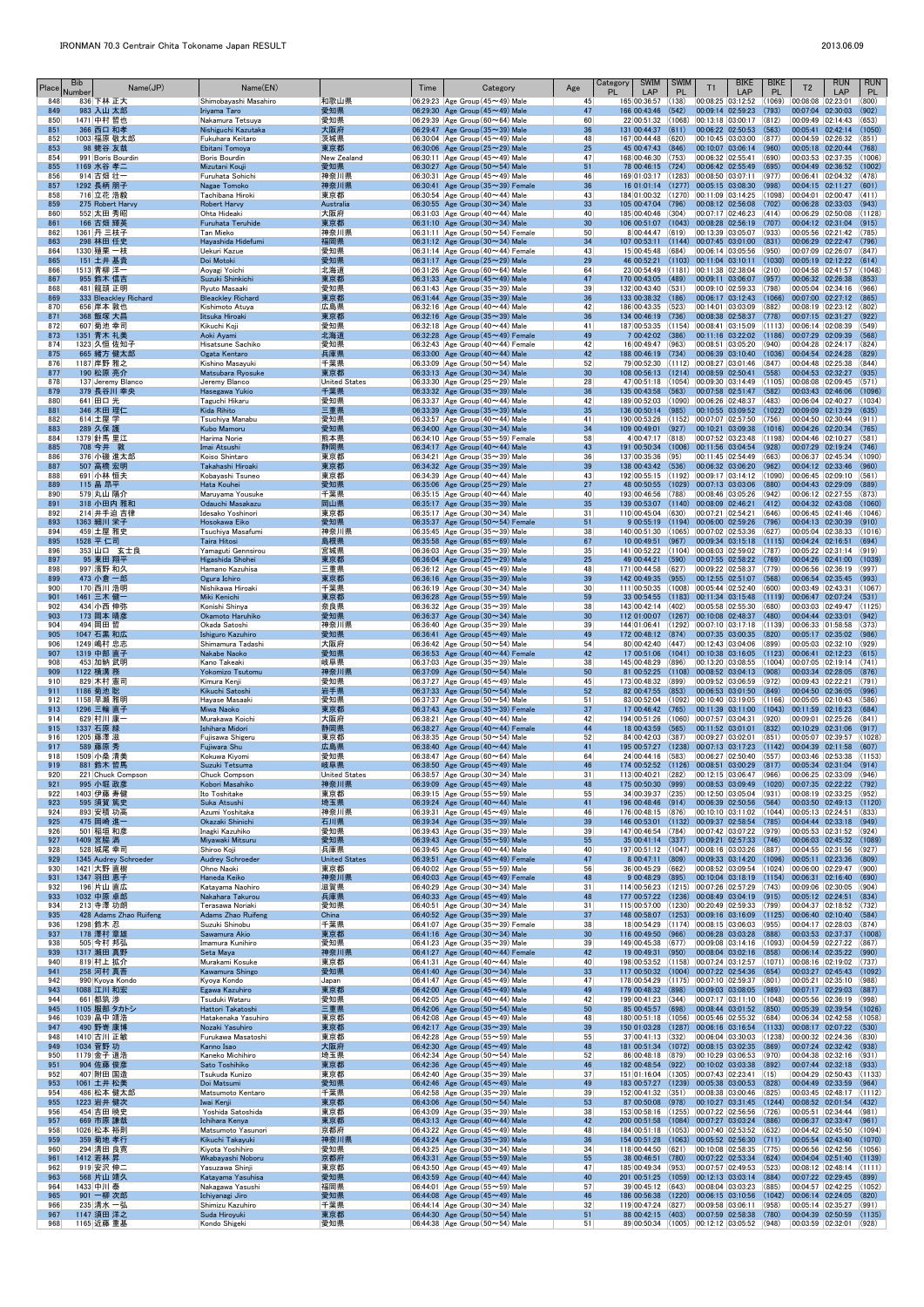| Place        | <b>Bib</b><br>Number     | Name(JP)               | Name(EN)                                    |                             | Time | Category                                                                             | Age             | Category<br><b>SWIM</b><br>PL<br>LAP                                                         | <b>SWIM</b><br>PL | T1                         | <b>BIKE</b><br>LAP                                                                                            | <b>BIKE</b><br><b>PL</b> | T <sub>2</sub>                                                                                        | <b>RUN</b><br>LAP | <b>RUN</b><br>PL |
|--------------|--------------------------|------------------------|---------------------------------------------|-----------------------------|------|--------------------------------------------------------------------------------------|-----------------|----------------------------------------------------------------------------------------------|-------------------|----------------------------|---------------------------------------------------------------------------------------------------------------|--------------------------|-------------------------------------------------------------------------------------------------------|-------------------|------------------|
| 969<br>970   | 1185 増田 泰彦<br>590 三輪 敏明  |                        | Masuda Yasuhiko<br>Miwa Toshiaki            | 愛知県<br>愛知県                  |      | 06:45:06 Age Group $(50 \sim 54)$ Male<br>06:45:10 Age Group $(40 \sim 44)$ Male     | 52<br>41        | 90 00:55:07<br>202 00:47:54                                                                  | (852)             | 00:12:15 03:07:06          | $(1189)$ 00:08:12 03:17:03                                                                                    | (1135)<br>(974)          | 00:04:52 02:19:52 <br>00:06:45 02:31:10                                                               |                   | (754)<br>(918)   |
| 971          |                          | 592 高見澤 茂達             | Takamisawa Shigetatsu                       | 神奈川県                        |      | 06:45:17 Age Group $(40 \sim 44)$ Male                                               | 41              | 203 00:47:33                                                                                 | (835)             |                            | 00:08:53 03:14:47                                                                                             | (1104)                   | 00:04:32 02:29:32                                                                                     |                   | (896)            |
| 972<br>973   | 1269 秋山 香<br>118 太田 旭    |                        | Akiyama Kaori<br>Ota Asahi                  | 神奈川県<br>神奈川県                |      | 06:45:25 Age Group (30~34) Female<br>06:45:35 Age Group $(25 \sim 29)$ Male          | 31<br>27        | $3 01:00:24$ (1268)<br>5000:47:13(813)                                                       |                   |                            | 00:08:50 03:24:04 (1200)<br> 00:05:20 02:54:22 (647)                                                          |                          | 00:06:00 02:06:07<br>00:04:50 02:53:50                                                                |                   | (504)<br>(1156)  |
| 974<br>975   | 138 土屋 宗周<br>1037 岩谷 直樹  |                        | Tsuchiya Munechika                          | 神奈川県                        |      | 06:45:50 Age Group ( $25 \sim 29$ ) Male<br>06:45:52 Age Group (45~49) Male          | 29<br>48        | 51 00:50:02                                                                                  | (976)             |                            | 00:07:39 03:14:52<br>$(1275)$ 00:08:00 03:03:34                                                               | (1108)<br>(890)          | 00:06:22 02:26:55<br>00:11:33 02:21:45                                                                |                   | (860)<br>(786)   |
| 976          | 951 上田 剛                 |                        | Iwatani Naoki<br>Ueda Tsuyoshi              | 東京都<br>東京都                  |      | 06:46:00 Age Group $(45 \sim 49)$ Male                                               | 47              | 187 01:01:00<br>188 00:55:51                                                                 |                   |                            | $(1206)$ 00:07:42 02:58:28                                                                                    | (770)                    | 00:05:24 02:38:35                                                                                     |                   | (1017)           |
| 977<br>978   | 564 船津 敦司<br>1343 大村 泰子  |                        | <b>Funatsu Atsushi</b><br>Ohmura Yasuko     | 愛知県<br>愛知県                  |      | 06:46:10 Age Group $(40 \sim 44)$ Male<br>06:46:12 Age Group $(45 \sim 49)$ Female   | 40<br>47        | 204 00:50:32<br>10 00:46:03                                                                  | (1003)<br>(707)   |                            | $00:09:05$ 02:58:34<br> 00:12:00 03:19:49                                                                     | (774)                    | 00:05:07 02:42:52<br>$(1171)$ 00:05:52 02:22:28                                                       |                   | (1055)<br>(794)  |
| 979          | 936 田中 純一                |                        | Tanaka Junichi                              | 愛知県                         |      | 06:46:15 Age Group $(45 \sim 49)$ Male                                               | 47              | 189 00:54:22 (1171) 00:12:53 02:46:05                                                        |                   |                            |                                                                                                               | (405)                    | 00:06:35 02:46:20                                                                                     |                   | (1097)           |
| 980<br>981   | 1103 水島 勝男<br>1073 吉村 篤  |                        | Mizushima Katsuo<br>Yoshimura Atsushi       | 東京都<br>愛知県                  |      | 06:46:23 Age Group (50 $\sim$ 54) Male<br>06:46:43 Age Group $(45 \sim 49)$ Male     | 50<br>49        | 91 00:50:35<br>190 00:48:33                                                                  | (900)             |                            | $(1009)$ 00:10:19 03:14:56<br>$ 00:08:19 03:06:49 $ (967)                                                     |                          | $(1111)$ 00:11:53 02:18:40<br>00:05:09 02:37:53                                                       |                   | (726)<br>(1011)  |
| 982          | 803 阿南 哲郎                |                        | Anan Tetsuro                                | 愛知県                         |      | 06:46:53 Age Group $(40 \sim 44)$ Male                                               | 44              | 205 00:47:37                                                                                 | (841)             |                            | 00:09:27 03:11:56                                                                                             | (1056)                   | 00:05:36 02:32:17                                                                                     |                   | (932)            |
| 983<br>984   | 450 高橋 洋行<br>1244 青木 孝   |                        | Takahashi Hirovuki<br>Aoki Takashi          | 栃木県<br>愛知県                  |      | 06:46:56 Age Group $(35 \sim 39)$ Male<br>06:46:58 Age Group (50 $\sim$ 54) Male     | 38<br>54        | 155 00:56:29<br>92 00:46:29                                                                  | (1217)<br>(752)   |                            | $00:08:10$ 03:18:03<br>00:10:32 03:07:08                                                                      | (1149)<br>(976)          | 00:04:12 02:20:02<br>00:06:11 02:36:38                                                                |                   | (756)<br>(1001)  |
| 985          | 216 菅沼 徹                 |                        | Suganuma Tohru                              | 愛知県                         |      | 06:47:13 Age Group $(30 \sim 34)$ Male                                               | 31              | 120 00:53:00                                                                                 |                   |                            |                                                                                                               |                          | $(1131)$ 00:14:43 03:19:42 (1170) 00:12:45 02:07:03                                                   |                   | (520)            |
| 986<br>987   | 653  古川 雅規<br>1184 山崎 高嗣 |                        | Furukawa Masanori<br>Yamazaki Takashi       | 愛知県<br>愛知県                  |      | $ 06:47:16 $ Age Group (40 $\sim$ 44) Male<br>06:47:16 Age Group $(50 \sim 54)$ Male | 42<br>52        | 206 00:49:56<br>$93 00:41:24 $ (345)                                                         | (970)             |                            | 00:10:40 02:58:13<br> 00:05:43 03:14:46 (1103)                                                                | (766)                    | 00:13:32 02:34:55<br>00:05:08 02:40:15                                                                |                   | (985)<br>(1033)  |
| 988<br>989   | 244 三好 裕介<br>1454 青木 哲也  |                        | Miyoshi Yusuke<br>Aoki Tetsuya              | 福岡県<br>北海道                  |      | 06:47:38 Age Group $(30 \sim 34)$ Male<br>06:47:43 Age Group ( $55 \sim 59$ ) Male   | 32<br>59        | 121 01:07:49<br>40 00:45:29                                                                  | (661)             |                            | $\vert$ (1295) $\vert$ 00:08:04 $\vert$ 03:14:31 $\vert$ (1099)<br>00:10:47 02:53:53                          | (633)                    | 00:06:20 02:10:54<br>00:05:47 02:51:47                                                                |                   | (590)<br>(1140)  |
| 990          | 1208 安藤 利光               |                        | Ando Toshimitsu                             | 神奈川県                        |      | 06:48:02 Age Group ( $50 \sim 54$ ) Male                                             | 53              | 94 00:53:07                                                                                  |                   |                            |                                                                                                               |                          | $\vert$ (1141) $\vert$ 00:08:09 $\vert$ 03:21:42 $\vert$ (1184) $\vert$ 00:05:54 $\vert$ 02:19:10     |                   | (740)            |
| 991<br>992   | 1142 成田 泰久<br>1053 細矢 則利 |                        | Narita Yasuhisa<br>Hosoya Noritoshi         | 埼玉県<br>愛知県                  |      | 06:48:10 Age Group $(50 \sim 54)$ Male<br>06:48:15 Age Group (45 $\sim$ 49) Male     | 51<br>49        | 95 00:56:31<br>191 00:51:01                                                                  |                   |                            | $(1218)$ 00:11:36 03:04:53<br>$\vert$ (1034) $\vert$ 00:07:21 $\vert$ 03:04:22 $\vert$ (917)                  | (927)                    | 00:05:41 02:29:29<br>00:05:03 02:40:28                                                                |                   | (895)<br>(1035)  |
| 993          | 1056 深沢 栄二               |                        | Fukasawa Eiji                               | 山梨県                         |      | 06:48:48 Age Group $(45 \sim 49)$ Male                                               | 49              | 192 00:51:01                                                                                 |                   |                            | $(1035)$ 00:10:39 03:08:07 (990)                                                                              |                          | 00:06:34 02:32:27                                                                                     |                   | (936)            |
| 994<br>995   | 1036 多田 明広<br>404 大野 悟   |                        | Tada Akihiro<br>Ohno Satoshi                | 富山県<br>神奈川県                 |      | 06:48:53 Age Group $(45 \sim 49)$ Male<br>06:48:54 Age Group $(35 \sim 39)$ Male     | 48<br>37        | 193 00:50:35<br>156 00:53:14 (1146) 00:08:47 03:01:24 (839)                                  |                   |                            | $(1010)$ 00:11:07 03:05:17                                                                                    | (939)                    | 00:10:49 02:31:05<br>00:03:48 02:41:41                                                                |                   | (916)<br>(1044)  |
| 996          | 1077 坂口 元一               |                        | Sakaguchi Genichi                           | 兵庫県                         |      | 06:49:00 Age Group (45 $\sim$ 49) Male                                               | 49              | 194 00:45:57                                                                                 | (700)             |                            | 00:12:07 03:19:24 (1168)                                                                                      |                          | 00:04:48 02:26:44                                                                                     |                   | (854)            |
| 997<br>998   | 431 日向 一仁<br>1422 丹羽 一輝  |                        | Hyuga Kazuhito<br>Niwa Kazuteru             | 東京都<br>愛知県                  |      | 06:49:02 Age Group $(35 \sim 39)$ Male<br>06:49:03 Age Group ( $55 \sim 59$ ) Male   | 38<br>56        | 157 01:04:29<br>41 00:42:57                                                                  | (1289)<br>(475)   |                            | $\vert$ 00:05:29 03:18:14 (1152)<br> 00:10:11 03:17:22                                                        |                          | 00:04:53 02:15:57<br>$(1141)$ 00:04:21 02:34:12                                                       |                   | (675)<br>(965)   |
| 999          | 799 廣田 徹                 |                        | <b>Hirota Toru</b>                          | 東京都                         |      | 06:49:53 Age Group $(40 \sim 44)$ Male                                               | 44              | 207 00:55:06                                                                                 |                   |                            | $(1188)$ 00:10:04 03:16:19 (1128)                                                                             |                          | $ 00:03:56$ 02:24:28                                                                                  |                   | (828)            |
| 1000<br>1001 | 1055 長妻 貴嗣<br>617 宮森 宏和  |                        | Nagatsuma Takatsugu<br>Miyamori Hirokazu    | 東京都<br>東京都                  |      | 06:49:56 Age Group $(45 \sim 49)$ Male<br>06:49:59 Age Group $(40 \sim 44)$ Male     | 49<br>41        | 195 00:55:39<br>208 00:57:33                                                                 |                   | $(1244)$ 00:11:36 03:08:21 | $(1203)$ 00:11:04 03:14:09                                                                                    | (1089)<br>(994)          | 00:05:50 02:23:14<br>00:12:14 02:20:15                                                                |                   | (805)<br>(759)   |
| 1002<br>1003 | 1338 田村 晃子               | 354 Ermelito Fernandez | Ermelito Fernandez<br><b>Tamura Akiko</b>   | Philippines                 |      | 06:50:03 Age Group ( $35 \sim 39$ ) Male<br>06:50:10 Age Group (45~49) Female        | 35<br>45        | 158 00:53:53<br>11 00:42:01                                                                  | (385)             |                            | $(1160)$ 00:08:34 03:12:58<br>00:07:34 03:08:39                                                               | (999)                    | $(1072)$ 00:06:17 02:28:21<br>00:08:42 02:43:14                                                       |                   | (880)<br>(1061)  |
| 1004         | 131 板倉 寛明                |                        | Itakura Hiroaki                             | 東京都<br>愛知県                  |      | 06:50:14 Age Group ( $25 \sim 29$ ) Male                                             | 28              | 52 01:32:17 (1308) 00:06:47 03:00:51                                                         |                   |                            |                                                                                                               | (827)                    | 00:03:57 02:06:22                                                                                     |                   | (510)            |
| 1005<br>1006 | 1505 冨田 宏<br>1457 桜庭 孝宏  |                        | Tomita Hiroshi<br>Sakuraba Takahiro         | 北海道<br>神奈川県                 |      | 06:50:33 Age Group $(60 \sim 64)$ Male<br>06:50:41 Age Group ( $55 \sim 59$ ) Male   | 63<br>59        | 25 00:58:31<br>42 00:53:33                                                                   |                   |                            | $(1257)$ 00:09:52 02:56:44 (717)<br>$(1153)$ $ 00:08:56$ $ 03:10:43$                                          | (1038)                   | 00:05:22 02:40:04<br> 00:05:15 02:32:14                                                               |                   | (1031)<br>(930)  |
| 1007         | 871 翁 永飆                 |                        | <b>Weng Yongbiao</b>                        | China                       |      | 06:50:49 Age Group $(45 \sim 49)$ Male                                               | 45              | 196 00:48:50                                                                                 | (916)             |                            | 00:07:00 02:59:47                                                                                             | (804)                    | 00:06:10 02:49:02                                                                                     |                   | (1119)           |
| 1008<br>1009 | 1495 森木 英司<br>1458 金澤 章  |                        | Moriki Hideshi<br>Kanazawa Akira            | 愛知県<br>東京都                  |      | 06:50:54 Age Group (60 $\sim$ 64) Male<br>06:50:55 Age Group ( $55 \sim 59$ ) Male   | 62<br>59        | 26 00:50:52<br>43 00:45:26                                                                   | (1026)<br>(658)   |                            | 00:12:15 03:08:49<br>00:11:03 03:12:00                                                                        | (1000)<br>(1057)         | 00:04:42 02:34:16<br>00:07:39 02:34:47                                                                |                   | (967)<br>(982)   |
| 1010         | 415 井上 孝之                |                        | Inoue Takayuki                              | 愛知県                         |      | 06:51:08 Age Group (35 $\sim$ 39) Male                                               | 37              | 159 00:51:58 (1085)                                                                          |                   |                            | 00:06:36 02:40:45 (266)                                                                                       |                          | 00:05:09 03:06:40 (1216)                                                                              |                   |                  |
| 1011<br>1012 | 1099 新井 誠                | 1316 Jennifer Brown    | Jennifer Brown<br>Arai Makoto               | <b>United States</b><br>東京都 |      | 06:51:12 Age Group $(40 \sim 44)$ Female<br>$06:51:17$ Age Group (50 $\sim$ 54) Male | 41<br>50        | 20 00:42:07 (393)<br>96 00:46:36                                                             | (760)             |                            | $ 00:06:24 03:04:05 $ (898)<br>00:09:19 03:06:27                                                              | (964)                    | 00:05:26 02:53:10<br>00:05:58 02:42:57                                                                |                   | (1151)<br>(1057) |
| 1013         | 377 岩崎 康宏                |                        | Iwazaki Yasuhiro                            | 埼玉県                         |      | 06:51:19 Age Group $(35 \sim 39)$ Male                                               | 36              | 160 00:50:09                                                                                 | (979)             |                            | 00:07:44 03:13:34                                                                                             | (1081)                   | $ 00:05:33 \t02:34:19$                                                                                |                   | (969)            |
| 1014<br>1015 | 604 穐村 英治<br>1174 浜田 信孝  |                        | Akimura Eiji<br>Hamada Nobutaka             | 東京都<br>愛知県                  |      | 06:51:24 Age Group (40 $\sim$ 44) Male<br>06:51:28 Age Group ( $50 \sim 54$ ) Male   | 41<br>52        | 209 00:47:01<br>97 00:41:45                                                                  | (794)<br>(367)    |                            | 00:10:11 02:57:49<br>00:07:28 03:13:47                                                                        | (755)<br>(1084)          | 00:05:58 02:50:25<br>$[00:04:42 \quad 02:43:46]$                                                      |                   | (1132)<br>(1072) |
| 1016         | 1481 畑中 泰二               |                        | Hatanaka Taiji                              | 埼玉県                         |      | $06:51:33$ Age Group (60 $\sim$ 64) Male                                             | 60              | 27 00:57:40                                                                                  | (1245)            |                            | 00:08:56 03:12:05                                                                                             | (1059)                   | 00:04:31 02:28:21                                                                                     |                   | (879)            |
| 1017<br>1018 | 880 藤岡 幸恭<br>1211 村橋 哲矢  |                        | Fujioka Yukiyasu<br>Murahashi Tetsuya       | 愛知県<br>東京都                  |      | 06:51:38 Age Group $(45 \sim 49)$ Male<br>06:52:10 Age Group (50 $\sim$ 54) Male     | 46<br>53        | 197 00:52:29<br>98 00:49:28                                                                  | (946)             |                            |                                                                                                               |                          | $(1111)$ 00:09:36 03:25:53 (1212) 00:03:59 02:19:41<br>$ 00:07:55 03:17:04 (1136) 00:04:45 02:32:58$  |                   | (752)<br>(940)   |
| 1019         |                          | 1383 槇本 美恵子            | Makimoto Mieko                              | 北海道                         |      | 06:52:11 Age Group (60~64) Female                                                    | 62              | 3 01:07:19 (1294) 00:08:28 03:14:32 (1100) 00:04:57 02:16:55                                 |                   |                            |                                                                                                               |                          | 00:06:55 02:24:40                                                                                     |                   | (696)            |
| 1020<br>1021 | 1397 林 元彦                | 556 竹野内 直毅             | Hayashi Motohiko<br>Takenouchi Naoki        | 愛知県<br>北海道                  |      | 06:52:16 Age Group (55 $\sim$ 59) Male<br>06:52:21 Age Group $(40 \sim 44)$ Male     | 55<br>40        | 44 00:55:51<br>210 00:54:17 (1169)                                                           | (1207)            |                            | 00:10:26 03:14:24 (1097)<br>$00:08:27$ 03:10:33                                                               | (1035)                   | $[00:04:11 \ 02:34:53]$                                                                               |                   | (831)<br>(984)   |
| 1022<br>1023 | 1148 西方 大作<br>858 石原 光博  |                        | Nishikata Daisaku<br>Ishihara Mitsuhiro     | 愛知県<br>愛知県                  |      | 06:52:21 Age Group ( $50 \sim 54$ ) Male<br>06:52:23 Age Group $(45 \sim 49)$ Male   | 51<br>45        | 99 00:46:18<br>198 00:52:47                                                                  | (732)<br>(1123)   |                            | 00:06:50 02:59:36                                                                                             | (800)                    | 00:00:49 02:58:48                                                                                     |                   | (1180)<br>(761)  |
| 1024         |                          | 1110 藤田 美知男            | Fujita Michio                               | 北海道                         |      | 06:52:40 Age Group (50 $\sim$ 54) Male                                               | 50              | 100 00:47:41                                                                                 | (843)             |                            | 00:08:27 02:51:38                                                                                             | (579)                    | 00:05:26 02:59:28                                                                                     |                   | (1184)           |
| 1025<br>1026 | 1183 鈴見 純孝               | 553 井上 信一郎             | <b>Inoue Shinichiro</b><br>Suzumi Yoshitaka | 東京都<br>東京都                  |      | 06:52:41 Age Group $(40 \sim 44)$ Male<br>$ 06:52:47 $ Age Group (50 $\sim$ 54) Male | 40<br>52        | 211 00:41:39<br>101 00:50:50                                                                 | (361)             |                            | 00:09:21 03:16:29<br>$(1023)$ 00:06:35 03:15:56                                                               | (1130)<br>(1122)         | 00:07:10 02:38:02<br> 00:04:47 02:34:39                                                               |                   | (1012)<br>(977)  |
| 1027         |                          | 67 宮崎 寛典               | Miyazaki Hironori                           | 愛知県                         |      | 06:53:05 Age Group $(18 \sim 24)$ Male                                               | 21              | 17 00:39:32                                                                                  | (231)             |                            | 00:08:57 03:04:19                                                                                             | (914)                    | 00:04:57 02:55:20                                                                                     |                   | (1166)           |
| 1028<br>1029 | 1535 岡内 正夫<br>212 江口 優博  |                        | Okauti Masao<br>Eguchi Masahiro             | 愛知県<br>愛知県                  |      | 06:53:09 Age Group ( $65 \sim 69$ ) Male<br>06:53:15 Age Group $(30 \sim 34)$ Male   | 68<br>31        | $11 00:48:12$ (873)<br>122 00:47:57 (855)                                                    |                   |                            | 00:07:52 03:12:28                                                                                             |                          | $(1062)$ 00:04:07 02:40:30<br>00:10:06 03:37:43 (1262) 00:08:06 02:09:23                              |                   | (1036)<br>(564)  |
| 1030         | 185 竹中 孝行                |                        | Takenaka Takayuki                           | 神奈川県                        |      | 06:53:27 Age Group (30 $\sim$ 34) Male                                               | 30              | 123 01:09:46                                                                                 |                   |                            | $(1297)$ 00:07:55 03:14:49                                                                                    | (1107)                   | 00:03:40 02:17:17                                                                                     |                   | (699)            |
| 1031<br>1032 | 789 尼子 雅章<br>134 加藤 康之   |                        | Amako Masaaki<br>Katou Yasuyuki             | 千葉県<br>愛知県                  |      | 06:53:32 Age Group $(40 \sim 44)$ Male<br>$ 06:53:39 $ Age Group (25 $\sim$ 29) Male | 44<br>28        | 212 00:46:06<br>53 00:44:34                                                                  | (712)<br>(606)    |                            | $00:08:53$ 03:03:05 (879)<br> 00:10:01 03:18:58                                                               | (1165)                   | 00:07:25 02:48:03<br> 00:06:11 02:33:55                                                               |                   | (1109)<br>(963)  |
| 1033<br>1034 | 1358 一柳 裕子<br>1166 毛利 光博 |                        | Ichivanagi Yuko<br>Mori Mitsuhiro           | 愛知県<br>東京都                  |      | 06:53:46 Age Group $(50 \sim 54)$ Female<br>06:53:48 Age Group ( $50 \sim 54$ ) Male | 50<br>51        | 10 00:53:20<br>102 00:47:05                                                                  | (1149)<br>(797)   |                            | 00:07:49 03:23:57<br> 00:11:32 03:18:45                                                                       | (1199)<br>(1160)         | $[00:07:07]$ 02:21:33<br> 00:06:08 02:30:18                                                           |                   | (783)<br>(906)   |
| 1035         | 347 保科 栄文                |                        | Hoshina Hidefumi                            | 宮城県                         |      | 06:54:40 Age Group $(35 \sim 39)$ Male                                               | 35              | 161 00:56:56                                                                                 | (1227)            |                            | $\big  00:06:39 \big  03:14:06 \big $                                                                         |                          | $(1087)$ 00:05:14 02:31:45                                                                            |                   | (923)            |
| 1036<br>1037 | 1341 佐野 晴美               | 982 佐野 健二郎             | Sano Harumi<br>Sano Kenjiro                 | 北海道<br>東京都                  |      | 06:54:47 Age Group $(45 \sim 49)$ Female<br>06:55:14 Age Group $(45 \sim 49)$ Male   | 46<br>47        | 12 00:49:51<br>199 00:50:18 (988)                                                            | (968)             |                            | 00:06:17 03:22:57                                                                                             |                          | $ 00:11:48$ $ 03:17:34$ $ (1146)$ $ 00:07:57$ $ 02:27:37$<br>$(1192)$ 00:05:23 02:30:19               |                   | (869)<br>(907)   |
| 1038         |                          | 1352 久保田 恵子            | Kubota Keiko                                | 東京都                         |      | $06:55:16$ Age Group (45 $\sim$ 49) Female                                           | 49              | 13 00:47:09                                                                                  | (806)             |                            | 00:08:01 03:02:26                                                                                             | (865)                    | 00:03:33 02:54:07                                                                                     |                   | (1159)           |
| 1039<br>1040 | 1425 三浦 憲司<br>1540 尾藤 博文 |                        | Miura Kenji<br>Bito Hirofumi                | 東京都<br>和歌山県                 |      | 06:55:27 Age Group ( $55 \sim 59$ ) Male<br>06:55:32 Age Group (70 $\sim$ 74) Male   | 56<br>70        | 45 00:41:56<br>2 00:44:38                                                                    | (380)<br>(614)    |                            | 00:09:43 03:11:55<br>00:10:35 03:16:15                                                                        | (1055)                   | 00:07:37 02:44:16<br>$(1127)$ 00:06:20 02:37:44                                                       |                   | (1077)<br>(1010) |
| 1041         | 998 吉岡 謙二                |                        | Yoshioka Kenji                              | 東京都                         |      | 06:55:34 Age Group $(45 \sim 49)$ Male                                               | 48              | 200 00:44:36                                                                                 | (609)             |                            | 00:11:36 03:18:54                                                                                             | (1164)                   | 00:07:14 02:33:14                                                                                     |                   | (948)            |
| 1042<br>1043 | 766 林 伸宜<br>1198 小澤 宏明   |                        | Hayashi Nobuyoshi<br>Ozawa Hiroaki          | 兵庫県<br>宮城県                  |      | 06:55:42 Age Group (40 $\sim$ 44) Male<br>06:55:49 Age Group $(50 \sim 54)$ Male     | 44<br>52        | 213 00:42:03<br>103 00:50:11 (982)                                                           | (388)             |                            | 00:13:33 03:12:04<br>$\begin{array}{ c c c c c c c c } \hline 00:13:42 & 03:04:14 & (909) \hline \end{array}$ | (1058)                   | 00:06:12 02:41:50<br>00:07:52 02:39:50                                                                |                   | (1047)<br>(1025) |
| 1044<br>1045 | 530 三田 英二<br>119 塩原 將央   |                        | Mita Eiji<br>Shiobara Takahiro              | 神奈川県<br>東京都                 |      | 06:55:53 Age Group $(40 \sim 44)$ Male<br>06:55:53 Age Group $(25 \sim 29)$ Male     | 40<br>27        | 214 00:56:40<br>54 00:45:28                                                                  | (1221)<br>(660)   |                            | 00:06:10 03:11:24 (1049)<br> 00:12:52 03:15:12 (1114)                                                         |                          | 00:03:00 02:38:39<br>$\begin{array}{ c c c c c c c c } \hline 00:06:49 & 02:35:32 \hline \end{array}$ |                   | (1018)<br>(992)  |
| 1046         | 976 中村 一成                |                        | Nakamura Kazunari                           | 東京都                         |      | 06:55:57 Age Group (45~49) Male                                                      | 47              | 201 00:53:10                                                                                 | (1143)            |                            | 00:08:38 03:23:03                                                                                             | (1193)                   | 00:05:23 02:25:43                                                                                     |                   | (846)            |
| 1047<br>1048 | 563 福原 琢磨<br>1231 土屋 正   |                        | Fukuhara Takuma<br>Tsuchiya Tadashi         | 東京都<br>東京都                  |      | 06:56:01 Age Group $(40 \sim 44)$ Male<br>06:56:13 Age Group ( $50 \sim 54$ ) Male   | 40<br>54        | $215\,00:51:17$ (1052)<br>104 00:51:21                                                       |                   |                            | 00:10:52 02:58:35<br>$(1058)$ 00:09:55 03:11:52                                                               | (776)                    | 00:06:58 02:48:19<br>$(1054)$ 00:05:50 02:37:15                                                       |                   | (1113)<br>(1003) |
| 1049         | 169 鈴木 圭亮                |                        | Suzuki Keisuke                              | 千葉県                         |      | 06:56:18 Age Group $(30 \sim 34)$ Male                                               | 30 <sup>°</sup> | 124 00:40:19                                                                                 | (279)             |                            | 00:07:24 03:09:41                                                                                             |                          | $(1017)$ 00:05:16 02:53:38                                                                            |                   | (1154)           |
| 1050<br>1051 | 1100 辻本 春弘<br>141 坂口 将人  |                        | Tsujimoto Haruhiro<br>Sakaguchi Masato      | 東京都<br>神奈川県                 |      | $ 06:56:20 $ Age Group (50 $\sim$ 54) Male<br>06:56:22 Age Group $(25 \sim 29)$ Male | 50<br>29        | 105 00:56:56<br>55 00:45:53                                                                  | (693)             |                            | $(1229)$ 00:09:45 03:09:12 (1008)<br>00:07:51 03:13:04                                                        | (1076)                   | 00:07:23 02:33:04<br> 00:06:05 02:43:29                                                               |                   | (944)<br>(1066)  |
| 1052<br>1053 | 1178 北別府 誠               |                        | Kitabetsupu Makoto<br>Nakano Nobuhiro       | 愛知県<br>岐阜県                  |      | 06:56:23 Age Group (50~54) Male<br>06:56:35 Age Group (45~49) Male                   | 52<br>46        | 106 00:51:46<br>202 00:46:38                                                                 | (1078)<br>(764)   |                            | 00:08:33 03:02:22<br>00:11:42 03:17:31                                                                        | (862)<br>(1145)          | 00:04:03 02:49:39<br>$00:05:53$ 02:34:51                                                              |                   | (1124)<br>(983)  |
| 1054         | 897 中野 信博<br>1224 田中 剛   |                        | Tanaka Go                                   | 愛知県                         |      | 06:56:35 Age Group ( $50 \sim 54$ ) Male                                             | 53              | 107 00:41:36                                                                                 | (357)             |                            | 00:10:15 03:05:38                                                                                             | (946)                    | 00:04:52 02:54:14                                                                                     |                   | (1160)           |
| 1055<br>1056 | 1452 柏木 隆良<br>952 高場 雄治  |                        | Kashiwagi Takayoshi<br>Takaba Yuji          | 大阪府<br>東京都                  |      | 06:56:45 Age Group ( $55 \sim 59$ ) Male<br>06:56:48 Age Group (45 $\sim$ 49) Male   | 58<br>47        | 46 00:46:16 (726)<br>203 00:47:21                                                            | (821)             |                            | $ 00:15:04 03:04:10 006\rangle$                                                                               |                          | 00:12:44 03:11:08 (1047) 00:04:53 02:41:44<br>00:05:16 02:44:57                                       |                   | (1045)<br>(1084) |
| 1057         | 1192 田村 浩志               |                        | Tamura Hiroshi                              | 埼玉県                         |      | 06:57:17 Age Group $(50 \sim 54)$ Male                                               | 52              | 108 00:59:45                                                                                 | (1264)            |                            | $\vert$ 00:10:11 03:02:12 (854)                                                                               |                          | 00:08:47 02:36:22                                                                                     |                   | (999)            |
| 1058<br>1059 | 975 高水 徹                 | 1315 南部 亜紀子            | Nambu Akiko<br><b>Takamizu Toru</b>         | 東京都<br>東京都                  |      | $06:57:24$ Age Group (40 $\sim$ 44) Female<br>06:57:29 Age Group $(45 \sim 49)$ Male | 41<br>47        | 21 00:48:00<br>204 00:55:28                                                                  | (864)             |                            | 00:12:05 03:33:19<br>$(1196)$ 00:07:22 02:59:07                                                               | (788)                    | $(1247)$ 00:05:24 02:18:36<br>00:04:05 02:51:27                                                       |                   | (724)<br>(1137)  |
| 1060         | 485 竹内 敏彦                |                        | ∣Takeuchi Toshihiko                         | 愛知県                         |      | 06:57:29 Age Group (35 $\sim$ 39) Male                                               | 39              | 162 01:16:31                                                                                 |                   |                            | $(1306)$ $ 00:11:16$ $ 02:47:47$                                                                              | (444)                    | 00:04:35 02:37:20                                                                                     |                   | (1004)           |
| 1061<br>1062 | 806 築比地 修<br>1136 木村 佳隆  |                        | Tsuihiji Osamu<br>Yoshitaka Kimura          | 和歌山県<br> 滋賀県                |      | 06:57:31 Age Group $(40 \sim 44)$ Male<br>06:57:43 Age Group ( $50 \sim 54$ ) Male   | 44<br>50        | 216 01:11:25 (1299) 00:05:20 03:02:57<br>109 00:54:08                                        |                   |                            | $(1166)$ 00:10:16 03:26:00                                                                                    | (876)<br>(1213)          | 00:03:55 02:33:54<br> 00:06:47 02:20:32                                                               |                   | (962)<br>(764)   |
| 1063         |                          | 1263 江藤 理恵子            | Eto Rieko                                   | 東京都                         |      | 06:57:48 Age Group $(25 \sim 29)$ Female                                             | 28              | 5 00:40:25                                                                                   | (285)             |                            | 00:08:32 03:28:12                                                                                             | (1229)                   | 00:07:26 02:33:13                                                                                     |                   | (947)            |
| 1064<br>1065 | 1060 石川 栄孝<br>1502 長谷川 守 |                        | Ishikawa Eikou<br>Hasegawa Mamoru           | 愛知県<br>愛知県                  |      | 06:58:12 Age Group (45 $\sim$ 49) Male<br>06:58:14 Age Group $(60 \sim 64)$ Male     | 49<br>63        | 205 00:49:10<br>28 00:50:05                                                                  | (936)<br>(977)    |                            | 00:10:57 03:14:33<br>00:07:42 03:11:04                                                                        | (1101)<br>(1045)         | 00:03:32 02:40:00<br> 00:05:31 02:43:52                                                               |                   | (1029)<br>(1074) |
| 1066         | 446 吉川 尚孝                |                        | Yoshikawa Naotaka                           | 愛知県                         |      | 06:58:54 Age Group $(35 \sim 39)$ Male                                               | 38              | 163 00:44:16                                                                                 | (584)             |                            | 00:09:06 02:59:20                                                                                             | (790)                    | 00:04:30 03:01:42                                                                                     |                   | (1193)           |
| 1067<br>1068 | 1311 岡田 美奈               | 99 岡田 宜規               | Okada Yoshiki<br>Okada Mina                 | 愛知県<br>愛知県                  |      | 06:59:01 Age Group $(25 \sim 29)$ Male<br>06:59:05 Age Group $(40 \sim 44)$ Female   | 26<br>40        | 56 01:03:18 (1284)<br>22 00:49:09                                                            | (935)             |                            | $00:11:24$ 02:54:51<br>00:06:16 03:17:29                                                                      | (664)                    | 00:04:48 02:44:40<br>$(1144)$ 00:05:15 02:40:56                                                       |                   | (1082)<br>(1038) |
| 1069         | 406 加藤 友聡                |                        | Kato Tomoaki                                | 東京都                         |      | 06:59:24 Age Group $(35 \sim 39)$ Male                                               | 37              | 164 00:46:27                                                                                 | (750)             |                            | 00:07:01 03:10:40                                                                                             | (1037)                   | 00:05:39 02:49:37                                                                                     |                   | (1123)           |
| 1070<br>1071 | 574 澤 慎二郎<br>510 吉川 勲    |                        | Sawa Shinjiro<br>Yoshikawa Isao             | 東京都<br>東京都                  |      | 06:59:30 Age Group $(40 \sim 44)$ Male<br>06:59:33 Age Group (35~39) Male            | 40<br>39        | 217 00:57:53<br>165 00:57:06 (1232) 00:07:43 03:14:03 (1085) 00:06:13 02:34:28               | (1249)            |                            | 00:08:43 03:13:25                                                                                             | (1080)                   | 00:05:54 02:33:35                                                                                     |                   | (957)<br>(973)   |
| 1072<br>1073 | 1207 原 仁<br>1369 漆 紫穂子   |                        | Hara Hitoshi<br>Urushi Shihoko              | 東京都                         |      | 06:59:34 Age Group (50 $\sim$ 54) Male<br>07:00:07 Age Group (50~54) Female          | 53<br>53        | $110 00:50:13$ (984)<br>11 00:51:14 (1048) 00:08:48 03:09:25 (1012) 00:05:30 02:45:10 (1085) |                   |                            |                                                                                                               |                          | $ 00:08:40 03:15:20 $ $(1116)$ $ 00:04:49 02:40:32 $ $(1037)$                                         |                   |                  |
| 1074         | 1453 高島 郁夫               |                        | Takashima Fumio                             | 東京都<br> 東京都                 |      | 07:00:33 Age Group ( $55 \sim 59$ ) Male                                             | 58              | 47 00:45:06                                                                                  | (634)             |                            | 00:07:12 03:24:08                                                                                             | (1202)                   | 00:02:52 02:41:15 (1041)                                                                              |                   |                  |
| 1075<br>1076 | 1219 吉田 昌弘               | 1274 百瀬 芙美子            | Yoshida Masahiro<br>Momose Fumiko           | 愛知県<br>東京都                  |      | 07:00:48 Age Group $(50 \sim 54)$ Male<br>07:00:56 Age Group $(30 \sim 34)$ Female   | 53<br>33        | 111 00:49:33<br>4 00:55:48 (1205) 00:10:20 03:16:49 (1131) 00:04:53 02:33:06                 | (952)             |                            | $ 00:08:15 \t03:04:09 \t(902) $                                                                               |                          | 00:04:22 02:54:29                                                                                     |                   | (1162)<br>(945)  |
| 1077         | 808 坂元 直哉                |                        | Sakamoto Naoya                              | 宮崎県                         |      | 07:01:02 Age Group $(40 \sim 44)$ Male                                               | 44              | 218 00:51:44 (1077) 00:08:32 03:12:31 (1063)                                                 |                   |                            |                                                                                                               |                          | $\begin{array}{ c c c c c c c c } \hline 00:04:37 & 02:43:38 \hline \end{array}$                      |                   | (1069)           |
| 1078<br>1079 | 570 石丸 敦雄<br>1340 山口 直子  |                        | Ishimaru Atsuo<br>Yamaguchi Naoko           | 愛知県<br>神奈川県                 |      | 07:01:10 Age Group $(40 \sim 44)$ Male<br>07:01:11 Age Group $(45 \sim 49)$ Female   | 40<br>45        | 219 00:52:06 (1093) 00:08:15 03:25:42 (1210)<br>14 00:51:04 (1038) 00:13:28 03:17:13 (1138)  |                   |                            |                                                                                                               |                          | 00:05:49 02:29:18<br>$ 00:05:54 \t 02:33:32 \t (955)$                                                 |                   | (892)            |
| 1080         |                          | 106 川原田 明徳             | Kawaharada Akinori                          | 東京都                         |      | 07:01:14 Age Group (25~29) Male                                                      | 26              | 57 00:37:02 (142)                                                                            |                   |                            | 00:07:35 02:50:19 (539)                                                                                       |                          | $ 00:04:33 \t  03:21:45 \t  (1244)$                                                                   |                   |                  |
| 1081<br>1082 | 709 山田 耕司<br>1333 竹松 千華  |                        | Yamada Koji<br>Takematsu Chika              | 愛知県<br>愛知県                  |      | 07:01:55 Age Group $(40 \sim 44)$ Male<br>07:01:56 Age Group (40 $\sim$ 44) Female   | 43<br>44        | 220 00:44:29 (599)<br>23 00:55:32 (1199) 00:05:47 03:21:52 (1185)                            |                   |                            | $ 00:08:53 03:02:46 $ (875)                                                                                   |                          | $00:08:00$ 02:57:47 (1174)<br> 00:04:12 02:34:33                                                      |                   | (974)            |
| 1083         | 1499 小林 光則               |                        | Kobayashi Mitsunori                         | 埼玉県                         |      | 07:01:59 Age Group $(60 \sim 64)$ Male                                               | 62              | 29 00:55:52 (1208) 00:05:13 03:11:46 (1052)                                                  |                   |                            |                                                                                                               |                          | $ 00:05:19 \t  02:43:49 \t (1073)$                                                                    |                   |                  |
| 1084<br>1085 | 1416 服部 達郎<br>1393 西之辻 徹 |                        | Hattori Tatsuro<br>Nishinotsuji Toru        | 愛知県<br>大阪府                  |      | 07:02:02 Age Group (55~59) Male<br>07:02:02 Age Group $(55 \sim 59)$ Male            | 56<br>55        | 48 00:49:29<br>49 00:52:38 (1116) 00:06:25 03:09:28 (1013)                                   | (948)             |                            | 00:08:42 02:54:53                                                                                             | (665)                    | $ 00:04:44 \t  03:04:14 \t  (1202)$<br> 00:06:25 02:47:06 (1102)                                      |                   |                  |
| 1086         | 698 久田 生守<br>1273 平山 寛子  |                        | Hisada Ikumori<br>Hirayama Nobuko           | 愛知県                         |      | 07:02:04 Age Group $(40 \sim 44)$ Male<br>07:02:10 Age Group $(30 \sim 34)$ Female   | 43<br>32        | 221 00:52:49 (1124) 00:11:57 03:08:13 (992)<br>$5 00:47:16 $ (817)                           |                   |                            | $ 00:07:16$ 03:10:33 (1034)                                                                                   |                          | 00:09:22 02:39:43 (1024)<br> 00:04:23 02:52:42 (1148)                                                 |                   |                  |
| 1087<br>1088 | 720 鈴木 伸典                |                        | Suzuki Shinsuke                             | 東京都<br>東京都                  |      | $07:02:17$ Age Group (40 $\sim$ 44) Male                                             | 43              | 222 00:42:48 (462)                                                                           |                   |                            | 00:07:42 03:10:45 (1039)                                                                                      |                          | $ 00:03:38 \t  02:57:24 \t  (1173)$                                                                   |                   |                  |
| 1089         | 1013 伏木 俊道               |                        | Fushiki Toshimichi                          | 千葉県                         |      | 07:02:20 Age Group $(45 \sim 49)$ Male                                               | 48              | 206 00:55:14 (1190) 00:07:12 03:23:35 (1196)                                                 |                   |                            |                                                                                                               |                          | $ 00:06:03 02:30:16 $ (905)                                                                           |                   |                  |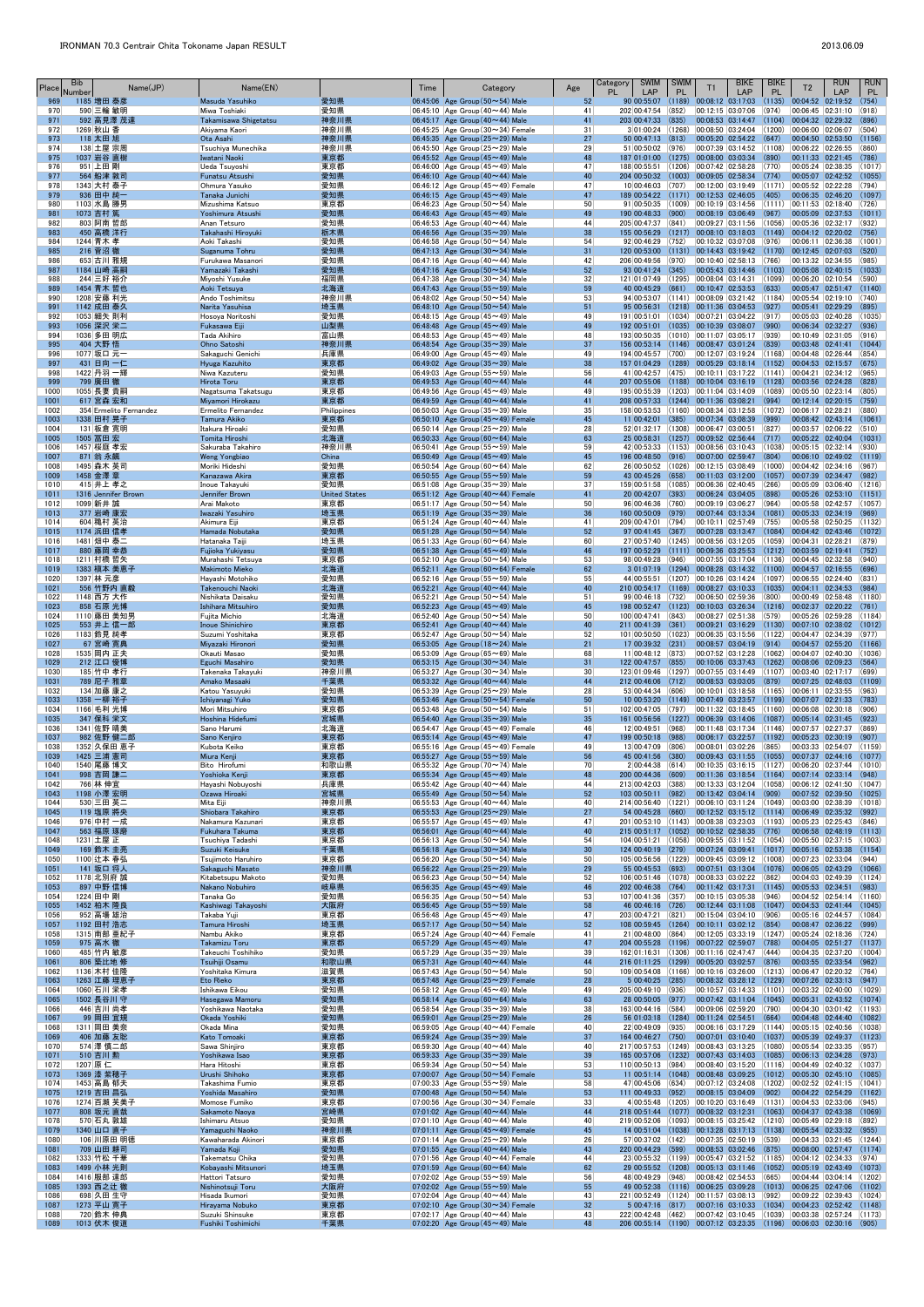| Place        | Bib<br>Name(JP)<br>Number     | Name(EN)                                   |                     | Time | Category                                                                             | Age      | <b>SWIM</b><br>Category<br>PL<br>LAP     | <b>SWIM</b><br><b>PL</b> | <b>BIKE</b><br>T1<br><b>LAP</b>                                                                  | <b>BIKE</b><br><b>PL</b> | <b>RUN</b><br>T <sub>2</sub><br>LAP                                                                | <b>RUN</b><br>PL. |
|--------------|-------------------------------|--------------------------------------------|---------------------|------|--------------------------------------------------------------------------------------|----------|------------------------------------------|--------------------------|--------------------------------------------------------------------------------------------------|--------------------------|----------------------------------------------------------------------------------------------------|-------------------|
| 1090<br>1091 | 1342 筒井 亜由美<br>1215 藤芳 徹      | Tsutsui Ayumi<br>Fujiyoshi Toru            | 神奈川県<br>千葉県         |      | 07:03:13 Age Group $(45 \sim 49)$ Female<br>07:03:26 Age Group $(50 \sim 54)$ Male   | 47<br>53 | 15 00:47:01<br>112 01:09:55              | (795)<br>(1298)          | 00:10:19 03:14:49<br>00:07:03 03:19:50                                                           | (1106)<br>(1172)         | 00:06:42 02:44:22<br>00:05:07 02:21:31                                                             | (1079)<br>(782)   |
| 1092         | 443 橋本 聡                      | Hashimoto Satoshi                          | 神奈川県                |      | 07:03:45 Age Group (35 $\sim$ 39) Male                                               | 38       | 166 00:58:29                             |                          | $(1256)$ 00:12:05 03:12:17                                                                       | (1060)                   | 00:06:17 02:34:37                                                                                  | (975)             |
| 1093<br>1094 | 1372 成瀬 芳子<br>879 池元 泰        | Naruse Yoshiko<br>Ikemoto Yasushi          | 愛知県<br>京都府          |      | 07:04:03 Age Group $(50 \sim 54)$ Female<br>07:04:05 Age Group $(45 \sim 49)$ Male   | 53<br>46 | 12 00:54:25<br>207 00:48:58              | (925)                    | $(1173)$ 00:07:50 03:29:59<br> 00:07:52 02:51:51                                                 | (1236)<br>(583)          | 00:04:05 02:27:44<br> 00:06:22 03:09:02                                                            | (871)<br>(1221)   |
| 1095<br>1096 | 1404 大塚 和男<br>934 沼崎 裕之       | Otsuka Kazuo<br>Numazaki Hiroyuki          | 大阪府<br>埼玉県          |      | 07:04:28 Age Group $(55 \sim 59)$ Male<br>07:04:34 Age Group (45~49) Male            | 55<br>47 | 208 00:58:32                             |                          | 50 00:57:32 (1242) 00:08:06 03:17:29 (1143)<br>$(1258)$ 00:06:56 03:08:28                        | (997)                    | 00:03:07 02:38:14<br>00:05:24 02:45:14                                                             | (1014)<br>(1087)  |
| 1097         | 1472 飯島 真                     | Iijima Makoto                              | 神奈川県                |      | 07:04:39 Age Group $(60 \sim 64)$ Male                                               | 60       | 30 00:49:06                              | (931)                    | 00:08:35 03:07:36                                                                                | (985)                    | 00:06:51 02:52:31                                                                                  | (1145)            |
| 1098<br>1099 | 1116 福留 一郎<br>1534 安藤 正       | Hukudome Ichirou<br>Ando Masashi           | 愛知県<br>愛知県          |      | 07:04:51 Age Group (50 $\sim$ 54) Male<br>07:04:57 Age Group $(65 \sim 69)$ Male     | 50<br>67 | 113 00:50:31<br>12 00:43:54              | (1001)<br>(555)          | 00:09:31 03:09:52<br> 00:11:27 02:58:15 (767)                                                    |                          | $(1021)$ 00:07:35 02:47:22<br>00:05:21 03:06:00                                                    | (1104)<br>(1214)  |
| 1100<br>1101 | 1512 山田 晴生<br>479 小澤 浩司       | Yamada Haruo<br>Ozawa Koii                 | 愛知県                 |      | 07:05:04   Age Group ( $60 \sim 64$ ) Male<br>07:05:08 Age Group $(35 \sim 39)$ Male | 64<br>39 | 31 00:47:11<br>167 00:52:53              | (808)                    | 00:10:23 03:09:08<br>$(1127)$ 00:09:28 03:08:28 (996)                                            |                          | $(1007)$ 00:04:53 02:53:29<br> 00:06:07 02:48:12 (1110)                                            | (1152)            |
| 1102         | 1387 川崎 綾子                    | Kawasaki Ayako                             | 東京都<br>千葉県          |      | 07:05:32 Age Group ( $65 \sim 69$ ) Female                                           | 68       | 1 00:53:03                               |                          | $(1136)$ $ 00:08:19$ $ 03:21:00$ $ (1182)$                                                       |                          |                                                                                                    |                   |
| 1103<br>1104 | 618 高下 泰幸<br>356 Barrie Swart | Koge Yasuyuki<br><b>Barrie Swart</b>       | 東京都<br>South Africa |      | 07:05:38 Age Group $(40 \sim 44)$ Male<br>07:05:43 Age Group $(35 \sim 39)$ Male     | 41<br>35 | 223 00:48:50<br>168 00:48:58             | (917)<br>(924)           | 00:09:04 03:23:03<br>00:07:45 03:23:38                                                           | (1194)                   | 00:08:50 02:35:51<br>$(1197)$ 00:07:50 02:37:32                                                    | (994)<br>(1005)   |
| 1105         | 1279 牧野 かおり                   | <b>Makino Kaori</b>                        | 愛知県                 |      | 07:05:44 Age Group $(30 \sim 34)$ Female                                             | 33       | 6 00:38:35                               | (188)                    | 00:06:41 03:14:12                                                                                | (1091)                   | 00:07:32 02:58:44                                                                                  | (1178)            |
| 1106<br>1107 | 719 佐々木 孝<br>328 亀谷 佳人        | Sasaki Takashi<br>Kametani Yoshihito       | 大分県<br>東京都          |      | 07:06:08 Age Group $(40 \sim 44)$ Male<br>07:06:15 Age Group $(35 \sim 39)$ Male     | 43<br>35 | 224 01:03:10<br>169 00:49:42 (960)       |                          | $(1282)$ $ 00:05:17$ $ 03:06:59$<br> 00:07:02 03:12:39 (1064)                                    | (973)                    | 00:06:25 02:44:17<br> 00:04:13 02:52:39                                                            | (1078)<br>(1147)  |
| 1108<br>1109 | 935 岩田 秀明<br>1437 塩田 厚        | Iwata Hideaki<br>Shiota Atsushi            | 大阪府<br>神奈川県         |      | 07:06:16 Age Group (45 $\sim$ 49) Male<br>07:06:24 Age Group (55~59) Male            | 47<br>57 | 209 00:46:16<br>51 00:52:25              | (727)<br>(1109)          | 00:09:51 03:05:33<br>$[00:09:47 \ 03:06:00 \ (951)]$                                             | (945)                    | 00:06:03 02:58:33<br>00:05:59 02:52:13                                                             | (1177)<br>(1144)  |
| 1110         | 270 竹内 昌平                     | Takeuchi Syohei                            | 愛知県                 |      | 07:06:33 Age Group (30 $\sim$ 34) Male                                               | 33       | 125 00:43:07                             | (492)                    | 00:08:53 03:07:34                                                                                | (982)                    | 00:09:10 02:57:49                                                                                  | (1175)            |
| 1111<br>1112 | 1355 堀口 紫<br>1291 飯塚 さおり      | Horiguchi Yukari<br>Iizuka Saori           | 東京都<br> 神奈川県        |      | 07:06:44 Age Group (45~49) Female<br>07:06:45 Age Group $(35 \sim 39)$ Female        | 49<br>36 | 16 00:48:44<br>19 00:55:35               | (910)                    | $00:08:28$ 03:16:14 (1126)<br>$(1200)$ 00:08:30 03:22:17                                         | (1188)                   | 00:08:07 02:45:11<br> 00:05:42 02:34:41                                                            | (1086)<br>(978)   |
| 1113<br>1114 | 1479 竹内 利親<br>283 桂田 陽一朗      | Takeuchi Toshichika<br>Katsurada Yoichiro  | 愛知県                 |      | 07:06:49 Age Group $(60 \sim 64)$ Male                                               | 60<br>34 | 32 00:52:09                              | (655)                    | $(1095)$ 00:10:59 03:14:08 (1088)<br> 00:12:51 03:05:23                                          | (941)                    | 00:05:35 02:43:58                                                                                  | (1075)<br>(1172)  |
| 1115         | 1087 大庭 晋一                    | Oba Shinichi                               | 香川県<br>静岡県          |      | 07:07:11   Age Group $(30 \sim 34)$ Male<br>07:07:17 Age Group $(45 \sim 49)$ Male   | 49       | 126 00:45:23<br>210 00:48:16             | (877)                    | 00:08:05 03:11:06                                                                                | (1046)                   | 00:06:30 02:57:04<br> 00:05:16 02:54:34                                                            | (1164)            |
| 1116<br>1117 | 662 村上 和明<br>1503 池上 博成       | Murakami Kazuaki<br>Ikegami Hiroshige      | 兵庫県<br>神奈川県         |      | 07:07:25 Age Group $(40 \sim 44)$ Male<br>07:07:30 Age Group $(60 \sim 64)$ Male     | 42<br>63 |                                          |                          | 225 00:56:54 (1225) 00:06:19 03:26:52 (1220)<br>33 00:52:44 (1120) 00:13:03 03:22:48             | (1191)                   | 00:07:16 02:30:04<br> 00:05:33 02:33:22                                                            | (903)<br>(950)    |
| 1118         | 1362 宮川 ゆり子                   | Miyakawa Yuriko                            | 東京都                 |      | 07:07:39 Age Group ( $50 \sim 54$ ) Female                                           | 50       | $13 00:42:42 $ (453)                     |                          | 00:09:21 02:53:21                                                                                | (618)                    | 00:12:33 03:09:42                                                                                  | (1225)            |
| 1119<br>1120 | 1532 佐賀 務<br>285 若林 恒好        | Saga Tsutomu<br>Wakabayashi Tsuneyoshi     | 石川県<br> 神奈川県        |      | 07:07:40 Age Group $(65 \sim 69)$ Male<br>07:07:43 Age Group $(30 \sim 34)$ Male     | 67<br>34 | 127 00:57:06                             |                          | 13 00:51:34 (1071) 00:09:32 03:06:03 (954)<br>$(1233)$ $ 00:07:09$ $ 03:18:51$                   | (1162)                   | 00:06:14 02:54:17<br> 00:05:54 02:38:43                                                            | (1161)<br>(1019)  |
| 1121<br>1122 | 1382 武藤 直美<br>1428 千原 寿一      | Mutou Naomi<br>Tihara Tosikazu             | 愛知県<br> 大阪府         |      | 07:07:50 Age Group $(60 \sim 64)$ Female<br>07:08:16 Age Group ( $55 \sim 59$ ) Male | 61<br>56 | 4 00:49:09<br>52 00:44:31                | (934)<br>(601)           | $[00:11:11 \ 03:55:44 \ (1287)]$<br> 00:08:17 02:53:55                                           | (634)                    | 00:04:00 02:07:46<br>$ 00:04:19$ $ 03:17:14$                                                       | (538)<br>(1238)   |
| 1123         | 1106 長谷川 龍貴                   | Hasegawa Tatsuki                           | 愛知県                 |      | 07:08:20 Age Group $(50 \sim 54)$ Male                                               | 50       | 114 00:53:02                             |                          | $(1134)$ 00:08:24 03:07:59                                                                       | (988)                    | 00:04:00 02:54:55                                                                                  | (1165)            |
| 1124<br>1125 | 610 宮下 剣一<br>922 飯塚 幸造        | Miyashita Kenichi<br>Iizuka Kozo           | 千葉県<br>東京都          |      | 07:08:49 Age Group $(40 \sim 44)$ Male<br>07:08:50 Age Group $(45 \sim 49)$ Male     | 41<br>47 | 226 00:44:39<br>211 00:50:52             | (615)                    | 00:11:20 03:00:13                                                                                | (811)                    | $ 00:12:48$ $ 02:59:49$<br>$(1025)$ 00:10:59 03:27:47 (1227) 00:05:27 02:33:45                     | (1185)<br>(958)   |
| 1126<br>1127 | 502 冨谷 浩二<br>835 佐藤 真基        | Fukaya Koji<br>Sato Masaki                 | 愛知県<br>愛知県          |      | 07:09:00 Age Group $(35 \sim 39)$ Male<br>07:09:13 Age Group $(45 \sim 49)$ Male     | 39<br>45 | 170 00:51:01<br>212 00:53:06             |                          | $(1033)$ $ 00:10:17$ $ 03:15:43$<br>$(1139)$ 00:09:21 03:17:57 (1148)                            | (1118)                   | 00:04:22 02:47:37<br>00:06:20 02:42:29                                                             | (1107)<br>(1053)  |
| 1128         | 713 正村 晃一                     | Masamura Koichi                            | 愛知県                 |      | 07:09:30 Age Group $(40 \sim 44)$ Male                                               | 43       |                                          |                          | 227 00:52:32 (1113) 00:08:12 02:55:33                                                            | (686)                    | 00:04:03 03:09:10                                                                                  | (1223)            |
| 1129<br>1130 | 1490 黒川 信一<br>1399 中山 英士      | Kurokawa Sinichi<br>Nakayama Hideshi       | 大阪府<br>愛知県          |      | 07:09:45 Age Group $(60 \sim 64)$ Male<br>07:09:48 Age Group ( $55 \sim 59$ ) Male   | 61<br>55 | 34 00:42:13<br>53 00:46:37               | (401)<br>(763)           | $ 00:13:28 03:05:42 $ (947)<br>$ 00:09:59 03:06:12 059\rangle$                                   |                          | 00:05:24 03:02:58<br>00:06:11 03:00:49                                                             | (1199)<br>(1191)  |
| 1131         | 1368 伊藤 理世                    | Ito Michiyo                                | 愛知県                 |      | 07:09:55 Age Group (50~54) Female                                                    | 52       | 14 00:52:58                              |                          | $(1129)$ 00:07:19 03:39:30 (1270)                                                                |                          | 00:03:18 02:26:50                                                                                  | (856)             |
| 1132<br>1133 | 668 鵜山 太一<br>1182 佐橋 健一郎      | Uyama Taichi<br>Sahashi Kenichiro          | 大阪府<br>愛知県          |      | 07:10:03 Age Group $(40 \sim 44)$ Male<br>07:10:06 Age Group $(50 \sim 54)$ Male     | 42<br>52 | 228 00:55:35<br>115 00:52:03             |                          | $\vert$ (1201) 00:10:35 03:00:55 (830)<br>$(1091)$ 00:10:49 03:09:58 (1026)                      |                          | 00:10:07 02:52:51<br> 00:06:05 02:51:11                                                            | (1150)<br>(1136)  |
| 1134<br>1135 | 1280 厚海 聖子<br>395 末宗 龍太郎      | Atsuumi Masako<br>Suemune Ryuutaroh        | 滋賀県<br>愛知県          |      | 07:10:11 Age Group $(30 \sim 34)$ Female<br>07:10:23 Age Group $(35 \sim 39)$ Male   | 34<br>36 | 7 00:46:02<br>171 00:43:13 (500)         | (706)                    | 00:08:46 03:23:25<br>00:10:45 03:03:09                                                           | (1195)<br>(881)          | 00:05:30 02:46:28<br>00:07:27 03:05:49                                                             | (1098)<br>(1212)  |
| 1136         | 463 板橋 真                      | Itabashi Makoto                            | 東京都                 |      | 07:10:24   Age Group (35 $\sim$ 39) Male                                             | 38       | $172 00:52:45$ (1122)                    |                          | 00:08:02 03:07:26                                                                                | (980)                    | 00:05:28 02:56:43                                                                                  | (1171)            |
| 1137<br>1138 | 1010 小林 正浩<br>1542 小林 達雄      | Kobavashi Masahiro<br>Kobayashi Tatuo      | 東京都<br>愛知県          |      | 07:10:40 Age Group $(45 \sim 49)$ Male<br>07:10:42 Age Group $(70 \sim 74)$ Male     | 48<br>74 | 213 00:48:05<br>$3 00:49:12 $ (939)      | (868)                    | 00:07:18 03:15:55<br> 00:10:23 03:14:53                                                          | (1120)<br>(1109)         | 00:05:19 02:54:03<br> 00:06:08 02:50:06                                                            | (1158)<br>(1127)  |
| 1139<br>1140 | 93 水浦 怜<br>1092 Ian Nash      | Mizuura Rei<br>Ian Nash                    | 神奈川県<br>Australia   |      | 07:10:54 Age Group $(25 \sim 29)$ Male<br>07:10:56 Age Group $(45 \sim 49)$ Male     | 25<br>49 | $214 00:45:45 $ (681)                    |                          | 00:10:35 03:14:17 (1095)                                                                         |                          | 58 01:07:58 (1296) 00:06:36 03:16:05 (1124) 00:05:32 02:34:43 (980)<br> 00:07:35 02:52:44 (1149)   |                   |
| 1141         | 805 嶋 裕之                      | Shima Hiroyuki                             | 新潟県                 |      | 07:11:11 Age Group $(40 \sim 44)$ Male                                               | 44       | 229 00:53:03                             | (1138)                   | 00:09:09 03:27:56                                                                                | (1228)                   | 00:05:10 02:35:53                                                                                  | (995)             |
| 1142<br>1143 | 1202 山田 康晴<br>538 逸見覚         | Yamada Yasuharu<br>Henmi Satoru            | 三重県<br>新潟県          |      | 07:11:22 Age Group $(50 \sim 54)$ Male<br>07:11:31 Age Group $(40 \sim 44)$ Male     | 52<br>40 | 116 00:45:20<br>230 00:48:04             | (652)<br>(867)           | 00:07:04 03:29:40<br>00:08:03 03:02:35                                                           | (1235)<br>(868)          | 00:03:38 02:45:40<br>00:06:50 03:05:59                                                             | (1091)<br>(1213)  |
| 1144         | 550 久高 将貴<br>364 野中 亮介        | Kudaka Masaki                              | 沖縄県<br>愛知県          |      | 07:11:34 Age Group $(40 \sim 44)$ Male<br>07:12:06 Age Group $(35 \sim 39)$ Male     | 40<br>36 | 231 00:52:09<br>173 00:41:10 (329)       |                          | $(1094)$ 00:09:34 03:13:00                                                                       |                          | $(1073)$ 00:05:13 02:51:38<br>00:05:12 03:08:59 (1005) 00:04:37 03:12:08                           | (1138)<br>(1231)  |
| 1145<br>1146 | 1431 澤瀬 勝宏                    | Nonaka Ryosuke<br>Sawase Katsuhiro         | 静岡県                 |      | 07:12:06 Age Group ( $55 \sim 59$ ) Male                                             | 57       | 54 00:48:03                              | (866)                    | 00:07:30 03:10:12 (1032)                                                                         |                          | 00:06:16 03:00:05                                                                                  | (1187)            |
| 1147<br>1148 | 1350 安藤 美貴<br>1201 倉茂 博之      | Ando Miki<br>Kurashige Hiroyuki            | 岐阜県<br> 新潟県         |      | 07:12:14 Age Group $(45 \sim 49)$ Female<br>07:12:21 Age Group (50 $\sim$ 54) Male   | 49<br>52 | 17 00:46:54<br>117 00:46:20              | (786)<br>(737)           | 00:09:31 03:30:28<br>00:09:43 03:34:50                                                           | (1241)<br>(1252)         | 00:05:12 02:40:09<br> 00:03:51 02:37:37                                                            | (1032)<br>(1007)  |
| 1149         | 645 竹内 広宣                     | Takeuchi Hironori                          | 岡山県                 |      | 07:12:30 Age Group $(40 \sim 44)$ Male                                               | 42       | 232 00:52:20                             | (1102)                   | $\big  00:07:19 \big  03:18:48 \big $                                                            | (1161)                   | 00:03:44 02:50:19                                                                                  | (1131)            |
| 1150<br>1151 | 325 吉本 和輝<br>1221 山口 潔        | Yoshimoto Kazuteru<br>Yamaguchi Kiyoshi    | 京都府<br>神奈川県         |      | 07:12:33 Age Group (35 $\sim$ 39) Male<br>07:12:55 Age Group $(50 \sim 54)$ Male     | 35<br>53 | 118 00:41:01                             | (320)                    | 174 00:54:34 (1177) 00:13:29 03:01:30<br> 00:15:34 03:20:22 (1179)                               | (841)                    | 00:03:48 02:59:12<br> 00:11:49 02:44:09                                                            | (1182)<br>(1076)  |
| 1152<br>1153 | 895 田中 広一<br>1035 石井 秀樹       | Tanaka Koichi<br>Ishii Hideki              | 神奈川県<br>愛知県         |      | 07:13:32 Age Group $(45 \sim 49)$ Male<br>07:13:39 Age Group $(45 \sim 49)$ Male     | 46<br>48 | 215 00:49:03<br>216 00:36:27             | (929)<br>(124)           | 00:09:14 03:20:54 (1180)<br>00:07:20 03:06:51                                                    | (969)                    | 00:04:55 02:49:26<br>00:05:23 03:17:38                                                             | (1122)<br>(1239)  |
| 1154         | 1473 竹内 学                     | Takeuchi Manabu                            | 愛知県                 |      | 07:13:40   Age Group (60 $\sim$ 64) Male                                             | 60       |                                          |                          | 35 00:54:45 (1180) 00:11:27 02:58:53                                                             | (783)                    | 00:09:49 02:58:46                                                                                  | (1179)            |
| 1155<br>1156 | 531 神谷 智之<br>606 今泉 景太        | Kamiya Tomoyuki<br>Imaizumi Keita          | 愛知県<br> 千葉県         |      | 07:13:43 Age Group $(40 \sim 44)$ Male<br>07:14:06 Age Group $(40 \sim 44)$ Male     | 40<br>41 | 233 00:47:45<br>234 00:55:24 (1195)      | (847)                    | 00:07:39 03:00:23<br>00:06:39 03:01:35                                                           | (814)<br>(842)           | 00:05:13 03:12:43<br> 00:05:46 03:04:42                                                            | (1232)<br>(1205)  |
| 1157<br>1158 | 1268 橋本 夏希<br>1252 成瀬 博之      | Hashimoto Natsuki<br>Naruse Hiroyuki       | 東京都<br>愛知県          |      | 07:14:12 Age Group (30~34) Female<br>07:14:14   Age Group (50 $\sim$ 54) Male        | 31<br>54 | $8 00:41:22 $ (343)<br>119 00:50:19      | (990)                    | 00:10:24 03:08:51                                                                                | (1002)                   | 00:08:15 03:25:44 (1211) 00:05:10 02:53:41<br> 00:10:10 02:54:30                                   | (1155)<br>(1163)  |
| 1159         | 198 原野 剛                      | Harano Tsuyoshi                            | 東京都                 |      | 07:14:57 Age Group $(30 \sim 34)$ Male                                               | 31       | 128 00:49:30                             | (949)                    | 00:08:41 03:07:35                                                                                | (983)                    | 00:06:32 03:02:39                                                                                  | (1198)            |
| 1160<br>1161 | 1171 西尾 進也<br>1191 滝本 正一郎     | Nishio Shinya<br><b>Takimoto Shoichiro</b> | 神奈川県<br>千葉県         |      | 07:14:57 Age Group (50 $\sim$ 54) Male<br>07:15:46 Age Group $(50 \sim 54)$ Male     | 51<br>52 | 121 00:45:22                             | (654)                    | 120 00:54:17 (1170) 00:06:36 03:24:04<br>$00:09:05$ $03:36:15$ (1258)                            |                          | $(1201)$ 00:07:02 02:42:58<br> 00:03:42 02:41:22                                                   | (1059)<br>(1042)  |
| 1162<br>1163 | 410 石川 哲<br>257 永田 誠          | Ishikawa Satoshi<br>Nagata Makoto          | 兵庫県<br>愛知県          |      | 07:15:56 Age Group (35 $\sim$ 39) Male<br>07:16:05 Age Group $(30 \sim 34)$ Male     | 37<br>33 | 175 00:45:37                             | (674)                    | 00:12:03 02:58:17<br>129 01:03:24 (1285) 00:07:09 03:17:20 (1140)                                | (768)                    | 00:04:34 03:15:25<br> 00:09:01 02:39:11                                                            | (1236)<br>(1021)  |
| 1164         | 363 荻 智博                      | Ogi Tomohiro                               | 愛知県                 |      | 07:16:23 Age Group (35 $\sim$ 39) Male                                               | 36       |                                          |                          | 176 01:11:47 (1302) 00:06:52 03:04:09                                                            | (903)                    | 00:06:33 02:47:02                                                                                  | (1101)            |
| 1165<br>1166 | 987 井上 毅彦<br>1371 加藤 眞紀子      | Inoue Takehiko<br>Kato Makiko              | 千葉県<br>愛知県          |      | 07:16:49 Age Group $(45 \sim 49)$ Male<br>07:16:52 Age Group (50 $\sim$ 54) Female   | 47<br>53 | 217 00:54:13<br>15 00:52:28              |                          | $(1168)$ 00:10:18 03:22:39<br>$(1110)$ $ 00:06:33$ $ 03:09:56$                                   | (1189)<br>(1025)         | 00:06:48 02:42:51<br> 00:03:13 03:04:42                                                            | (1054)<br>(1206)  |
| 1167         | 1020 村尾 嘉彦                    | Murao Yoshihiko                            | 愛知県                 |      | 07:17:08 Age Group $(45 \sim 49)$ Male                                               | 48<br>55 | 218 00:55:31                             | (1198)                   | 00:09:08 03:22:39                                                                                | (1190)                   | 00:06:35 02:43:15                                                                                  | (1062)            |
| 1168<br>1169 | 1374 佐々木 雅子<br>1206 中島 宣之     | Sasaki Masako<br>Nakashima Noriyuki        | 神奈川県<br>愛知県         |      | 07:17:26 Age Group $(55 \sim 59)$ Female<br>07:17:39 Age Group $(50 \sim 54)$ Male   | 53       | 5 01:03:25<br>122 00:45:37               | (1286)<br>(676)          | 00:07:35 03:34:55<br>$[00:10:29 \mid 03:02:44 \mid (874)]$                                       | (1253)                   | 00:06:35 02:24:56<br>00:09:45 03:09:04                                                             | (835)<br>(1222)   |
| 1170<br>1171 | 1396 竹下 宏太郎<br>143 島田 卓       | Takeshita Kotaro<br>Shimada Suguru         | 大阪府<br>岐阜県          |      | 07:17:48   Age Group (55 $\sim$ 59) Male<br>07:18:29 Age Group $(25 \sim 29)$ Male   | 55<br>29 | 55 00:40:38<br>59 01:14:05               | (299)                    | 00:11:43 03:37:28<br>$(1304)$ 00:07:18 03:13:16 (1078)                                           |                          | $(1261)$ 00:04:31 02:43:28<br>00:04:12 02:39:38                                                    | (1065)<br>(1022)  |
| 1172         | 150 植田 拓也                     | Ueda Takuya                                | 東京都                 |      | 07:18:52 Age Group $(25 \sim 29)$ Male                                               | 29       | 60 00:53:03                              | (1135)                   | 00:08:18 03:04:28                                                                                | (919)                    | 00:07:54 03:05:09                                                                                  | (1207)            |
| 1173<br>1174 | 875 中澤 克哉<br>203 水澤 翔一        | Nakazawa Katsuya<br>Mizusawa Shoichi       | 神奈川県<br> 東京都        |      | 07:18:54 Age Group $(45 \sim 49)$ Male<br>07:18:58 Age Group (30 $\sim$ 34) Male     | 46<br>31 | 219 00:50:30<br>130 00:50:45             | (997)<br>(1021)          | 00:15:29 03:29:30<br> 00:07:47 03:18:43                                                          | (1233)<br>(1159)         | $[00:08:44 \ 02:34:41]$<br> 00:05:08 02:56:35                                                      | (979)<br>(1170)   |
| 1175<br>1176 | 1248 松下 淳則<br>890 平工 善季       | Matsushita Atsunori<br>Hiraku Yoshiki      | 奈良県<br> 東京都         |      | 07:19:23 Age Group $(50 \sim 54)$ Male<br>07:19:37 Age Group (45 $\sim$ 49) Male     | 54<br>46 | 220 00:40:50                             | (307)                    | 123 00:52:24 (1107) 00:08:49 03:12:49 (1068)<br> 00:06:44 02:49:40 (519)                         |                          | 00:07:07 02:58:14<br>00:04:24 03:37:59                                                             | (1176)<br>(1252)  |
| 1177         | 780 今関 源規                     | Imaseki Motonori                           | 東京都                 |      | 07:19:47 Age Group $(40 \sim 44)$ Male                                               | 44       | 235 00:55:14                             |                          | $(1191)$ 00:07:58 03:27:23                                                                       | (1225)                   | 00:03:40 02:45:32                                                                                  | (1088)            |
| 1178<br>1179 | 1376 岩松 温子<br>1070 高木 敏夫      | Iwamatsu Atsuko<br>Takaki Toshio           | 兵庫県<br>東京都          |      | 07:19:58 Age Group (55 $\sim$ 59) Female<br>07:19:59 Age Group $(45 \sim 49)$ Male   | 57<br>49 | 6 00:58:06<br>221 00:59:48               |                          | $(1251)$ $ 00:08:11$ $ 03:29:21$<br>$(1265)$ 00:07:01 03:18:27                                   | (1232)<br>(1157)         | 00:03:17 02:41:03<br>00:04:26 02:50:17                                                             | (1040)<br>(1130)  |
| 1180<br>1181 | 986 定 昭彦<br>867 秋元 巳智雄        | Sada Akihiko<br><b>Akimoto Michio</b>      | 大阪府<br>東京都          |      | 07:20:33 Age Group $(45 \sim 49)$ Male<br>07:20:38 Age Group $(45 \sim 49)$ Male     | 47<br>45 | 222 00:54:22                             |                          | $\vert$ (1172) $\vert$ 00:13:10 $\vert$ 03:32:46<br>223 01:01:04 (1276) 00:07:12 03:18:24 (1156) | (1246)                   | 00:05:58 02:34:17<br>00:03:53 02:50:05                                                             | (968)<br>(1126)   |
| 1182         | 1041 原田 英治                    | Harada Eiii                                | 埼玉県                 |      | 07:20:48 Age Group (45 $\sim$ 49) Male                                               | 48       | 224 00:45:51                             | (691)                    |                                                                                                  |                          | $ 00:07:56 03:18:20 $ (1155) $ 00:04:06 03:04:35$                                                  | (1204)            |
| 1183<br>1184 | 445 園延 昌志<br>1229 浜村 素弘       | Sonobe Masashi<br>Hamamura Motohiro        | 東京都<br> 愛知県         |      | 07:21:03 Age Group $(35 \sim 39)$ Male<br>07:21:06 Age Group $(50 \sim 54)$ Male     | 38<br>54 | 177 00:42:05<br>124 00:46:15             | (391)<br>(725)           | 00:09:01 03:35:51<br> 00:09:10 03:36:38                                                          | (1254)<br>(1259)         | 00:05:31 02:48:35<br> 00:04:25 02:44:38                                                            | (1115)<br>(1081)  |
| 1185<br>1186 | 1320 清水 葉月<br>460 渡邊 尚道       | Shimizu Hatsuki<br>Watanabe Naomichi       | 愛知県<br> 東京都         |      | 07:21:11 Age Group $(40 \sim 44)$ Female<br>07:21:39 Age Group (35 $\sim$ 39) Male   | 42<br>38 | 178 00:46:45 (770)                       |                          | 24 01:02:45 (1281) 00:12:00 03:37:45<br>00:10:41 03:05:17                                        | (1263)<br>(937)          | 00:05:05 02:23:36<br> 00:09:03 03:09:53                                                            | (810)<br>(1226)   |
| 1187         | 798 明壁 直久                     | Asukabe Naohisa                            | 愛知県                 |      | 07:21:52 Age Group $(40 \sim 44)$ Male                                               | 44       | 236 00:52:01                             | (1088)                   | 00:07:21 03:15:03                                                                                | (1112)                   | 00:03:40 03:03:47                                                                                  | (1201)            |
| 1188<br>1189 | 647 安川 和秀<br>1177 牧浦 真司       | Yasukawa Kazuhide<br>Makiura Shinji        | 富山県<br>東京都          |      | 07:21:56 Age Group $(40 \sim 44)$ Male<br>07:22:02 Age Group $(50 \sim 54)$ Male     | 42<br>52 | 237 00:52:11<br>125 00:48:26             | (891)                    | $(1096)$ 00:08:49 03:29:08<br>$ 00:10:14$ $ 03:41:51$ (1274)                                     |                          | $(1231)$ 00:06:02 02:45:46<br>00:07:08 02:34:23                                                    | (1093)<br>(972)   |
| 1190<br>1191 | 1459 野村 友則<br>1538 佐藤 光政      | Nomura Tomonori<br>Mitsumasa Sato          | 大阪府<br>東京都          |      | 07:22:22 Age Group (55~59) Male<br>07:22:47 Age Group $(70 \sim 74)$ Male            | 59<br>70 | 56 00:51:28<br>4 00:49:22                | (942)                    | $(1062)$ $ 00:12:55$ $ 03:14:13$ $ (1092)$<br>$[00:08:21 \mid 03:24:22 \mid (1203)]$             |                          | $ 00:08:15$ $ 02:55:31$<br>00:04:25 02:56:17                                                       | (1167)<br>(1168)  |
| 1192         | 1245 小林 康一                    | Kobayashi Koichi                           | 千葉県                 |      | 07:23:05 Age Group (50 $\sim$ 54) Male                                               | 54       |                                          |                          |                                                                                                  |                          | 126 00:55:03 (1187) 00:12:28 03:10:08 (1029) 00:04:11 03:01:15 (1192)                              |                   |
| 1193<br>1194 | 1068 反町 秀樹<br>542 木村 宗一郎      | Sorimachi Hideki<br>Kimura Souichirou      | 新潟県<br>愛知県          |      | 07:23:22 Age Group (45~49) Male<br>07:24:18 Age Group (40 $\sim$ 44) Male            | 49<br>40 |                                          |                          | 238 00:56:44 (1222) 00:06:57 03:05:32 (944)                                                      |                          | 225 00:59:15 (1261) 00:08:53 03:07:21 (978) 00:03:37 03:04:16 (1203)<br> 00:04:29 03:10:36 (1227)  |                   |
| 1195         | 736 飯田 昌登                     | Iida Masato                                | 愛知県                 |      | 07:24:35 Age Group $(40 \sim 44)$ Male                                               | 43       |                                          |                          |                                                                                                  |                          | 239 00:59:14 (1260) 00:08:06 03:22:02 (1187) 00:06:18 02:48:55 (1118)                              |                   |
| 1196<br>1197 | 1089 二見 康弘<br>1107 中村 亮介      | Futami Yasuhiro<br>Nakamura Ryosuke        | 神奈川県<br>愛知県         |      | 07:24:38 Age Group (45 $\sim$ 49) Male<br>07:24:45 Age Group $(50 \sim 54)$ Male     | 49<br>50 | 226 00:44:00 (566)<br>127 00:47:07 (804) |                          | $[00:05:00]$ $[03:09:17]$ $(1010)$                                                               |                          | $ 00:15:10 03:35:52 (1255) 00:07:15 02:42:21 (1051)$<br>$\vert$ 00:05:08 03:18:13 (1241)           |                   |
| 1198<br>1199 | 989 Denis Wong<br>1015 楊 睦盛   | Denis Wong<br>Yo Mutsumori                 | Hong Kong<br>神奈川県   |      | 07:24:54 Age Group $(45 \sim 49)$ Male<br>07:25:05 Age Group $(45 \sim 49)$ Male     | 47<br>48 | 227 00:43:55 (558)                       |                          | 228 00:50:57 (1031) 00:11:55 03:43:07 (1276)                                                     |                          | $ 00:09:28 03:24:47 $ (1206) $ 00:04:27 03:02:17 $ (1195)<br> 00:08:22 02:30:44 (912)              |                   |
| 1200         | 1153 下村 庫三                    | Shimomura Kurazou                          | 兵庫県                 |      | 07:25:19 Age Group $(50 \sim 54)$ Male                                               | 51       |                                          |                          |                                                                                                  |                          | 128 00:57:45 (1246) 00:12:06 03:09:00 (1006) 00:06:30 02:59:58 (1186)                              |                   |
| 1201<br>1202 | 162 塚本 哲也<br>1314 竹内 奈加子      | Tsukamoto Tetsuva<br>Takeuchi Nagako       | 東京都<br>愛知県          |      | 07:25:29 Age Group $(30 \sim 34)$ Male<br>07:25:41 Age Group (40 $\sim$ 44) Female   | 30<br>41 |                                          |                          | 25 00:54:57 (1184) 00:11:23 03:30:05 (1239)                                                      |                          | 131 00:53:54 (1163) 00:07:04 03:39:34 (1271) 00:04:54 02:40:03 (1030)<br> 00:04:40 02:44:36 (1080) |                   |
| 1203<br>1204 | 1385 大熊 志保子<br>702   新美 貴士    | Okuma Shihoko<br>Niimi Takashi             | 千葉県<br> 愛知県         |      | 07:26:45 Age Group $(60 \sim 64)$ Female<br>07:27:03 Age Group $(40 \sim 44)$ Male   | 63<br>43 | $5 00:46:48 $ (775)                      |                          | 00:09:04 03:24:24 (1204) <br>240 00:56:56 (1228) 00:08:57 03:08:23 (995)                         |                          | 00:06:13 03:00:16 (1188)<br> 00:07:11 03:05:36                                                     | (1210)            |
| 1205         | 1430 柴田 輝一                    | Shibata Terukazu                           | 愛知県                 |      | 07:27:04 Age Group $(55 \sim 59)$ Male                                               | 57       |                                          |                          |                                                                                                  |                          | 57 00:57:51 (1248) 00:12:35 03:19:18 (1167) 00:06:27 02:50:53 (1134)                               |                   |
| 1206<br>1207 | 342 武尾 昭秀<br>619 岡村 光昭        | Takeo Akihide<br>Okamura Mitsuaki          | 神奈川県<br>神奈川県        |      | 07:27:14 Age Group $(35 \sim 39)$ Male<br>07:27:27 Age Group $(40 \sim 44)$ Male     | 35<br>41 | 179 00:44:32 (604)<br>241 00:45:35 (673) |                          | $ 00:06:25 03:02:22 $ (863)                                                                      |                          | $ 00:07:10 03:09:42 (1018) 00:06:11 03:19:39 (1243)$<br>$[00:05:54 \t 03:27:11 \t (1249)]$         |                   |
| 1208<br>1209 | 1172 得能 英利<br>1510 大村 慈郎      | Tokuno Hidetoshi<br>Ohmjura Jirou          | 神奈川県<br>愛知県         |      | 07:27:35 Age Group (50 $\sim$ 54) Male<br>07:28:08 Age Group $(60 \sim 64)$ Male     | 51<br>64 | $36 00:44:35 $ (607)                     |                          | 129 00:56:10 (1212) 00:09:03 03:04:55 (929)                                                      |                          | 00:06:00 03:11:27 (1229)<br>00:09:08 03:17:53 (1147) 00:07:07 03:09:25 (1224)                      |                   |
| 1210         | 659 中田 勉                      | Nakata Tsutomu                             | 大阪府                 |      | 07:28:08 Age Group $(40 \sim 44)$ Male                                               | 42       |                                          |                          |                                                                                                  |                          | 242 01:00:53 (1272) 00:14:27 03:10:11 (1031) 00:15:13 02:47:24 (1105)                              |                   |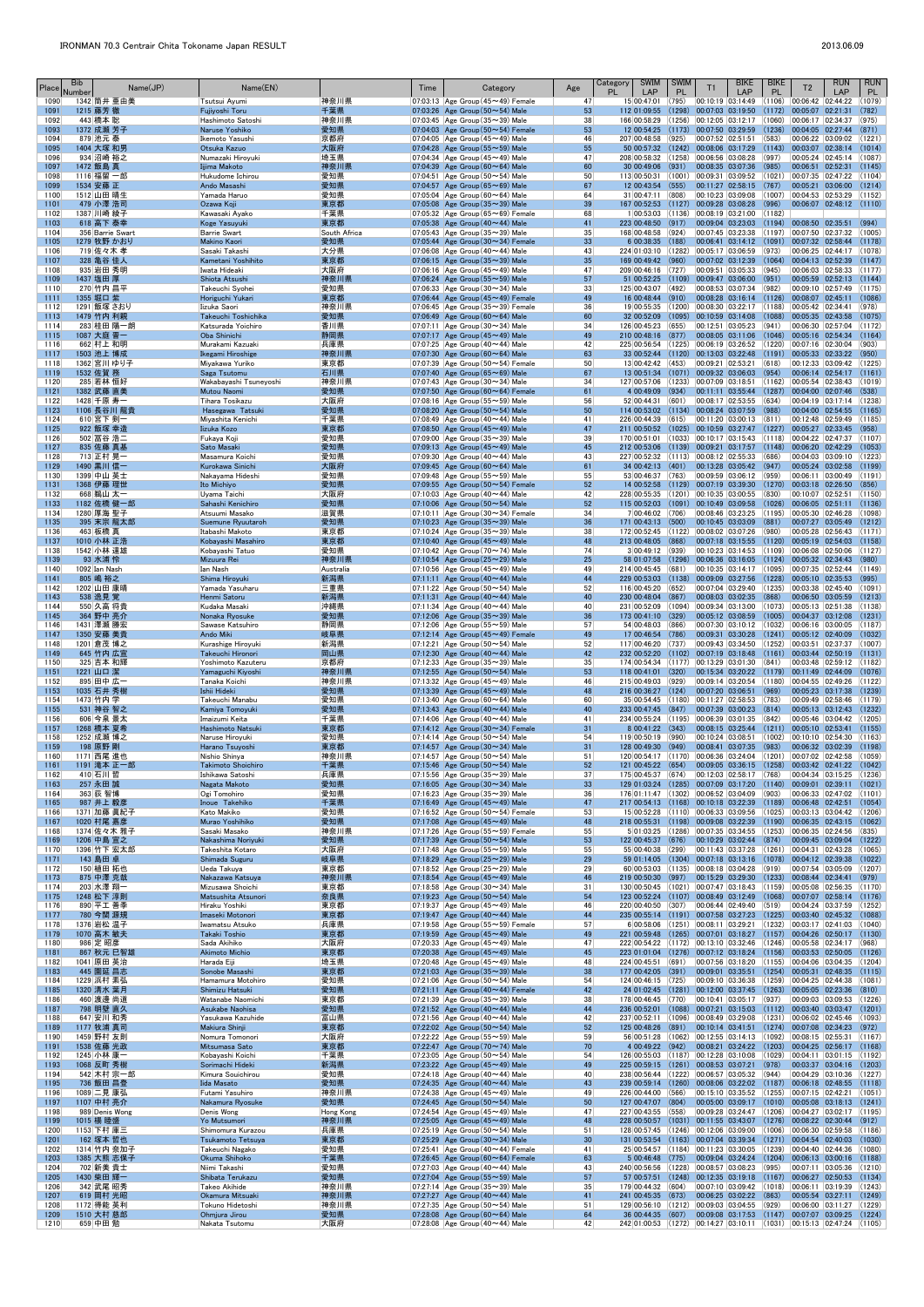| Place                    | Bib<br>Number | Name(JP)                              | Name(EN)                                  |                              | Time | Category                                                                                   | Age                   | <b>SWIM</b><br>Category<br>PL<br>LAP                                                          | <b>SWIM</b><br><b>PL</b> | T1                                       | <b>BIKE</b><br>LAP                                                                                                 | <b>BIKE</b><br>PL | T <sub>2</sub>                                         | <b>RUN</b><br>LAP                          | <b>RUN</b><br>PL |
|--------------------------|---------------|---------------------------------------|-------------------------------------------|------------------------------|------|--------------------------------------------------------------------------------------------|-----------------------|-----------------------------------------------------------------------------------------------|--------------------------|------------------------------------------|--------------------------------------------------------------------------------------------------------------------|-------------------|--------------------------------------------------------|--------------------------------------------|------------------|
| 1211<br>1212             |               | 854 丹羽 健太<br>994 高木 宏幸                | Niwa Kenta<br>Takaki Hiroyuki             | 愛知県<br>宮崎県                   |      | 07:28:31 Age Group $(45 \sim 49)$ Male<br>07:28:54 Age Group (45~49) Male                  | 45<br>48              | 229 00:58:06<br>230 00:38:14                                                                  | (1252)<br>(176)          | $00:08:34$ 03:28:47<br>00:07:18 03:10:55 |                                                                                                                    | (1230)<br>(1041)  | 00:05:09 02:47:55<br> 00:05:58 03:26:29                |                                            | (1108)<br>(1248) |
| 1213                     |               | 602 齋藤 寛之                             | Saito Hiroyuki                            | 東京都                          |      | 07:30:25 Age Group $(40 \sim 44)$ Male                                                     | 41                    | 243 00:56:11                                                                                  | (1213)                   | 00:12:38 03:16:59                        |                                                                                                                    |                   | $(1134)$ 00:10:38 02:53:59                             |                                            | (1157)           |
| 1214<br>1215             |               | 794 阿由葉 真司<br>1312 田所 珠美              | Ayuha Shinji<br>Tadokoro Tamami           | 東京都<br>神奈川県                  |      | $ 07:30:34 $ Age Group (40 $\sim$ 44) Male<br>07:30:54 Age Group $(40 \sim 44)$ Female     | 44<br>40              | 244 00:45:29<br>26 00:50:54 (1028)                                                            | (663)                    | 00:08:25 03:27:08<br>$00:10:45$ 03:36:44 |                                                                                                                    |                   | $(1222)$ 00:07:22 03:02:10                             | $(1260)$ 00:08:49 02:43:42 (1071)          | (1194)           |
| 1216                     |               | 1267 佐々木 瑞恵                           | Sasaki Mizue                              | 北海道                          |      | $ 07:32:11 $ Age Group (30 $\sim$ 34) Female                                               | 31                    | $9 01:06:03$ (1290)                                                                           |                          |                                          | 00:08:50 03:38:30                                                                                                  |                   | $(1266)$ $ 00:03:39$ $ 02:35:09$                       |                                            | (987)            |
| 1217                     |               | 1287 井邑 珠実                            | Imura Tamami                              | 静岡県                          |      | 07:32:28 Age Group $(35 \sim 39)$ Female                                                   | 35                    | 20 00:45:01                                                                                   | (628)                    | 00:14:13 03:18:17                        |                                                                                                                    | (1153)            | 00:06:53 03:08:04                                      |                                            | (1219)<br>(1117) |
| 1218<br>1219             |               | 945 渡辺 宣彦<br>355 Donald Ordinario     | Watanabe Nobuhiko<br>Donald Ordinario     | 東京都<br><b>United States</b>  |      | 07:32:57 Age Group $(45 \sim 49)$ Male<br>07:33:02 Age Group $(35 \sim 39)$ Male           | 47<br>35              | 231 00:43:56 (559)<br>180 00:50:00 (973)                                                      |                          | 00:10:39 03:27:07                        | 00:09:40 03:43:44                                                                                                  | (1221)            | $(1277)$ 00:06:49 02:48:48<br> 00:04:50 03:00:26       |                                            | (1189)           |
| 1220                     |               | 1214 登嶋 公                             | Toshima Ko                                | 岩手県                          |      | $ 07:34:12 $ Age Group (50 $\sim$ 54) Male                                                 | 53                    | 130 00:48:56 (923)                                                                            |                          | 00:05:14 03:30:17                        |                                                                                                                    |                   | $(1240)$ $ 00:04:19$ $ 03:05:26$                       |                                            | (1208)           |
| 1221<br>1222             |               | 399 Minbong Ryu<br>225 牧野 充宣          | <b>Minbong Ryu</b><br>Makino Mitsunobu    | Korea, Republic of<br>愛知県    |      | 07:34:15 Age Group $(35 \sim 39)$ Male<br>$ 07:34:40 $ Age Group (30 $\sim$ 34) Male       | 36<br>32              | 181 00:47:22 (825)<br>$132 00:33:18$ (53)                                                     |                          |                                          | $00:08:08$ $03:38:45$ (1267) 00:09:43 02:50:17 (1129)<br>$ 00:06:56 03:34:13 $ (1250) $ 00:07:27 03:12:46 $ (1233) |                   |                                                        |                                            |                  |
| 1223                     |               | 896 木村 陽一郎                            | Kimura Yoichiro                           | 島根県                          |      | 07:34:56 Age Group $(45 \sim 49)$ Male                                                     | 46                    | 232 00:52:39 (1117)                                                                           |                          |                                          | $00:09:14$ 03:11:43                                                                                                | (1051)            | 00:05:14 03:16:06                                      |                                            | (1237)           |
| 1224<br>1225             |               | 1497 穴田 文夫<br>413 菰田 佳明               | Anada Fumio<br>Komoda Yoshiaki            | 愛知県<br>東京都                   |      | $ 07:35:45 $ Age Group (60 $\sim$ 64) Male<br>07:37:06 Age Group $(35 \sim 39)$ Male       | 62<br>37              | 37 00:50:44 (1017) 00:10:14 03:25:04<br>182 00:50:39 (1012)                                   |                          | 00:10:06 03:32:01                        |                                                                                                                    | (1208)            | 00:04:17 03:05:26<br>$(1245)$ 00:03:51 03:00:29        |                                            | (1209)<br>(1190) |
| 1226                     |               | 525 松岡 優                              | Matsuoka Yu                               | 東京都                          |      | $ 07:37:08 $ Age Group (40 $\sim$ 44) Male                                                 | 40                    | 245 00:49:54                                                                                  | (969)                    | 00:11:30 03:30:02                        |                                                                                                                    |                   | $\vert$ (1237) $\vert$ 00:06:21 $\vert$ 02:59:21       |                                            | (1183)           |
| 1227<br>1228             |               | 1220 三澤 典正<br>1525 槇本 深               | Mitsuzawa Norimasa<br>Makimoto Fukashi    | 愛知県<br>北海道                   |      | 07:37:10 Age Group $(50 \sim 54)$ Male<br>$ 07:37:11 $ Age Group (65 $\sim$ 69) Male       | 53<br>66              | 131 00:46:31<br>14 00:48:40 (906)                                                             | (755)                    | 00:11:14 03:14:06                        | 00:09:39 03:04:59                                                                                                  | (930)             | $(1086)$ 00:05:59 03:19:20                             | $ 00:04:56 \t  03:28:57 \t  (1250)$        | (1242)           |
| 1229                     |               | 338 岩橋 潔                              | Iwahashi Kiyoshi                          | 大阪府                          |      | 07:37:23 Age Group $(35 \sim 39)$ Male                                                     | 35                    | 183 01:11:40 (1301)                                                                           |                          | 00:06:46 03:18:54                        |                                                                                                                    |                   | $(1163)$ 00:12:36 02:47:27                             |                                            | (1106)           |
| 1230<br>1231             |               | 1058 大塚 浩史<br>1042 須田 騎一郎             | Otsuka Hiroshi<br>Suda Kiichiro           | 愛知県<br>東京都                   |      | $ 07:37:33 $ Age Group (45 $\sim$ 49) Male<br>07:37:40 Age Group $(45 \sim 49)$ Male       | 49<br>48              | 233 00:56:47 (1224) 00:11:37 03:26:44<br>234 01:00:58 (1274) 00:08:27 03:19:25                |                          |                                          |                                                                                                                    | (1169)            | $(1219)$ 00:13:52 02:48:33<br> 00:05:40 03:03:10       |                                            | (1114)<br>(1200) |
| 1232                     |               | 1381 廣田 美代                            | Hirota Miyo                               | 大阪府                          |      | $ 07:38:42 $ Age Group (60 $\sim$ 64) Female                                               | 61                    | 6 00:55:30 (1197) 00:09:33 03:20:15                                                           |                          |                                          |                                                                                                                    |                   | $(1178)$ 00:06:05 03:07:19                             |                                            | (1217)           |
| 1233<br>1234             |               | 1413 中川 隆之<br>948 相澤 真徳               | Nakagawa Takayuki<br>Aizawa Masanori      | 埼玉県<br> 神奈川県                 |      | 07:39:12 Age Group ( $55 \sim 59$ ) Male<br>07:39:32 Age Group (45 $\sim$ 49) Male         | 55<br>47              | 58 00:49:26 (945)<br>235 00:51:54 (1082) 00:15:05 03:38:16 (1264) 00:07:42 02:46:35           |                          |                                          | 00:08:02 03:21:22 (1183)                                                                                           |                   | 00:06:18 03:14:04                                      |                                            | (1234)<br>(1099) |
| 1235                     | 1522 山口 清     |                                       | Yamaguchi Kiyoshi                         | 愛知県                          |      | 07:41:47 Age Group ( $65 \sim 69$ ) Male                                                   | 65                    | 15 00:43:58 (562)                                                                             |                          |                                          | $ 00:06:16 \t02:56:36 \t(713) $                                                                                    |                   | 00:05:05 03:49:52                                      |                                            | (1253)           |
| 1236<br>1237             |               | 1276 杉原 佳代子<br>1278 田代 莉沙             | Sugihara Kayoko<br><b>Tashiro Lisa</b>    | 兵庫県<br>沖縄県                   |      | $ 07:42:02 $ Age Group (30 $\sim$ 34) Female<br>$07:42:13$ Age Group (30 $\sim$ 34) Female | 33<br>33              | $10 00:53:21$ (1150)<br>$11$ 00:50:56 (1030)                                                  |                          |                                          | 00:09:00 03:51:20 (1284)<br> 00:08:57 03:51:02                                                                     | (1283)            | $[00:04:11 \quad 02:47:07]$                            | 00:05:04 02:43:17 (1064)                   | (1103)           |
| 1238                     |               | 1474 榊 正人                             | Sakaki Masato                             | 神奈川県                         |      | $ 07:42:18 $ Age Group (60 $\sim$ 64) Male                                                 | 60                    | 38 01:01:54 (1279)                                                                            |                          |                                          | $ 00:09:52 03:54:14 (1286) 00:02:51 02:33:27$                                                                      |                   |                                                        |                                            | (953)            |
| 1239<br>1240             |               | 219 Stephen Del Bagno<br>1270 田邉 好美   | Stephen Del Bagno<br>Tanabe Yoshimi       | <b>United States</b><br>愛知県  |      | 07:43:07 Age Group $(30 \sim 34)$ Male<br>$ 07:43:18$ Age Group $(30 \sim 34)$ Female      | 31<br>32              | 133 00:49:11<br>12 00:49:57 (971)                                                             | (938)                    | 00:10:30 03:40:07                        | $[00:11:19 \t 03:18:12 \t (1151) \t 00:10:04 \t 03:14:21]$                                                         |                   | $(1272)$ 00:06:09 02:56:35                             |                                            | (1235)<br>(1169) |
| 1241                     |               | 515 井手 秀雄                             | Ide Hideo                                 | 愛知県                          |      | 07:44:33 Age Group $(35 \sim 39)$ Male                                                     | 39                    | 184 00:54:52 (1182)                                                                           |                          | $00:08:41$ 03:04:46                      |                                                                                                                    | (926)             | $[00:10:09 \quad 03:26:05]$                            |                                            | (1247)           |
| 1242<br>1243             |               | 1277 加藤 弓子<br>462 平井 秀明               | Kato Yumiko<br>Hirai Hideaki              | 愛知県<br>愛知県                   |      | $ 07:44:35 $ Age Group (30 $\sim$ 34) Female<br>07:44:37 Age Group $(35 \sim 39)$ Male     | 33<br>38              | $13 00:52:55$ (1128) 00:09:46 03:46:02 (1282) 00:07:05 02:48:47 (1116)<br>185 00:53:53 (1161) |                          | 00:07:39 03:36:05                        |                                                                                                                    | (1257)            | 00:04:32 03:02:28                                      |                                            | (1196)           |
| 1244                     |               | 1327 村瀬 幸子                            | Murase Sachiko                            | 東京都                          |      | $ 07:44:46 $ Age Group (40 $\sim$ 44) Female                                               | 42                    | $27 00:55:18$ (1193)                                                                          |                          | 00:11:28 03:44:53                        |                                                                                                                    |                   |                                                        | $(1280)$ $ 00:03:43$ $ 02:49:24$ $ (1121)$ |                  |
| 1245<br>1246             |               | 1288 母利 まゆみ<br>1069 西村 信儀             | Mori Mayumi<br>Nishimura Nobuyoshi        | 東京都<br>愛知県                   |      | 07:45:07 Age Group (35~39) Female<br>$ 07:45:13 $ Age Group (45 $\sim$ 49) Male            | 36<br>49              | 21 00:47:48 (848)<br>236 00:46:09 (716)                                                       |                          | 00:16:17 03:35:58<br>00:20:56 03:09:53   |                                                                                                                    | (1256)            | 00:05:57 02:59:07<br>$(1023)$ 00:06:26 03:21:49        |                                            | (1181)<br>(1245) |
| 1247                     |               | 269 大田洋                               | Ohta Yo                                   | 東京都                          |      | 07:46:45 Age Group $(30 \sim 34)$ Male                                                     | 33                    | 134 00:51:29 (1064) 00:07:11 03:38:18 (1265) 00:04:05 03:05:42                                |                          |                                          |                                                                                                                    |                   |                                                        |                                            | (1211)           |
| 1248<br>1249             |               | 1040 大山 浩一<br>1541 飯田 恵一郎             | Oyama Koichi<br>Iida Keiichiro            | 栃木県<br>東京都                   |      | $ 07:46:55 $ Age Group (45 $\sim$ 49) Male<br>07:48:40 Age Group $(70 \sim 74)$ Male       | 48<br>73              | 237 00:51:56 (1083)<br>5 00:53:43 (1156) 00:14:43 03:26:43                                    |                          |                                          | 00:07:42 03:30:30                                                                                                  | (1218)            | $(1242)$ $ 00:05:41$ $ 03:11:06$<br> 00:05:53 03:07:38 |                                            | (1228)<br>(1218) |
| 1250                     |               | 1072 横山 岳彦                            | Yokoyama Takehiko                         | 愛知県                          |      | 07:49:06 Age Group $(45 \sim 49)$ Male                                                     | 49                    | 238 00:50:36                                                                                  |                          | $(1011)$ 00:13:04 03:01:36               |                                                                                                                    | (843)             | 00:08:53 03:34:57                                      |                                            | (1251)           |
| 1251<br>1252             |               | 646 岩崎 拓也<br>266   照井 智也              | Iwasaki Takuya<br>Terui Tomoya            | 奈良県<br>愛知県                   |      | 07:51:38 Age Group $(40 \sim 44)$ Male<br>$ 07:51:43 $ Age Group (30 $\sim$ 34) Male       | 42<br>33              | 246 00:53:51<br>135 00:56:02 (1210) 00:12:45 03:29:36                                         |                          | $(1157)$ 00:09:38 03:34:06               |                                                                                                                    | (1249)            | $00:05:24$ 03:08:39<br>$(1234)$ 00:10:43 03:02:37      |                                            | (1220)<br>(1197) |
| 1253                     |               | 894 毛利 次郎                             | Mohri Jiro                                | 神奈川県                         |      | 07:54:13 Age Group $(45 \sim 49)$ Male                                                     | 46                    | 239 00:58:33 (1259) 00:10:01 03:14:54 (1110) 00:07:50 03:22:55                                |                          |                                          |                                                                                                                    |                   |                                                        |                                            | (1246)           |
| 1254<br>1255             |               | 787 幸島 英城<br>1000 荒川 雅彦               | Koshima Hideki<br>Arakawa Masahiko        | 愛知県<br>愛知県                   |      | $ 07:54:48 $ Age Group (40 $\sim$ 44) Male<br>07:55:34 Age Group $(45 \sim 49)$ Male       | 44<br>49              | 247 00:51:05 (1040) 00:16:55 03:27:23<br>240 00:59:23                                         | (1263)                   | 00:12:32 03:44:17                        |                                                                                                                    | (1278)            | $(1226)$ 00:07:46 03:11:39<br> 00:07:21 02:52:01       |                                            | (1230)<br>(1142) |
| 1256                     |               | 963 羽物 俊樹                             | Habutsu Toshiki                           | 神奈川県                         |      | $ 07:57:28 $ Age Group (45 $\sim$ 49) Male                                                 | 47                    | 241 00:57:18                                                                                  |                          |                                          | $(1235)$ 00:10:48 03:24:35                                                                                         | (1205)            | 00:06:59 03:17:48                                      |                                            | (1240)           |
| 1257<br><b>DNF</b>       |               | 572 西村 尚祐<br>206 三澤 慶記                | Nishimura Takasuke<br>Misawa Yoshinori    | 愛知県<br>愛知県                   |      | 07:59:50 Age Group $(40 \sim 44)$ Male<br>Age Group $(30 \sim 34)$ Male                    | 40<br>31              | 248 00:57:23 (1237)<br>$00:31:05$ (18)                                                        |                          | 00:02:58                                 | $\big  00:08:41 \big  03:42:10 \big  (1275) \big $                                                                 |                   | 00:05:21 03:06:15                                      |                                            | (1215)           |
| <b>DNF</b>               |               | 211 松井 重人                             | Matsui Shigeto                            | 愛知県                          |      | Age Group $(30 \sim 34)$ Male                                                              | 31                    | $ 00:40:38 $ (298)                                                                            |                          |                                          | $[00:06:09 \t 02:35:14 \t (156)]$                                                                                  |                   | 00:03:59                                               |                                            |                  |
| DNF<br><b>DNF</b>        |               | 222 田中 雄介<br>224 山本 哲也                | Tanaka Yuusuke<br>Yamamoto Tetsuva        | 愛知県<br>愛知県                   |      | $ {\sf Age}$ Group (30 $\sim$ 34) Male<br>Age Group (30~34) Male                           | 32<br>32              | $ 00:33:58 $ (62)<br>$[00:51:09]$ $(1044)$                                                    |                          | 00:03:57                                 | 00:10:27 04:35:17 (1293)                                                                                           |                   |                                                        |                                            |                  |
| DNF                      |               | 228 辻 健太郎                             | Tuji Kentaro                              | 愛知県                          |      | Age Group $(30 \sim 34)$ Male                                                              | 32                    |                                                                                               |                          |                                          | $ 00:54:00 $ (1165) $ 00:06:08 03:20:10 $ (1177) $ 00:05:09 $                                                      |                   |                                                        |                                            |                  |
| <b>DNF</b><br>DNF        |               | 252 近藤 高弘<br>305 John Widmer          | Kondou Takahiro<br>John Widmer            | 愛知県<br><b>United States</b>  |      | Age Group $(30 \sim 34)$ Male<br>Age Group $(30 \sim 34)$ Male                             | 33<br>34              | $00:35:28$ (90)<br>$ 00:51:12 $ (1046)                                                        |                          |                                          | 00:03:29 03:18:35<br> 00:09:43 02:56:50                                                                            | (719)             | $(1158)$ 00:04:41<br>00:08:02                          |                                            |                  |
| <b>DNF</b>               |               | 308 神前 宏章                             | <b>KAMIMAE HIROAKI</b>                    | 愛知県                          |      | Age Group $(30 \sim 34)$ Male                                                              | 34                    | $[00:47:07]$ (801)                                                                            |                          |                                          | 00:08:00 04:30:45 (1292) 00:03:57                                                                                  |                   |                                                        |                                            |                  |
| DNF<br><b>DNF</b>        |               | 360 大塚 智也<br>396 柴垣 知広                | Ohtsuka Tomoya<br>Tomohiro Shibagaki      | 愛知県<br>東京都                   |      | Age Group $(35 \sim 39)$ Male<br>Age Group $(35 \sim 39)$ Male                             | 36<br>36              | 00:44:37                                                                                      | (612)                    |                                          | 00:07:41 03:19:59 (1176) 00:05:58                                                                                  |                   |                                                        |                                            |                  |
| <b>DNF</b>               |               | 408 仲地 誠                              | Nakachi Makoto                            | 沖縄県                          |      | $  \text{Age Group} (35 \textcolor{red}{\sim} 39)$ Male                                    | 37                    |                                                                                               |                          |                                          | $ 01:01:28$ (1278) 00:12:50 04:08:05 (1291) 00:04:59                                                               |                   |                                                        |                                            |                  |
| <b>DNF</b><br><b>DNF</b> |               | 567 水口 一春<br>573 村田 泰治                | Mizukuchi Kazuharu<br>Murata Yasuharu     | 富山県<br> 大阪府                  |      | Age Group (40~44) Male<br>Age Group (40~44) Male                                           | 40<br>40              | 00:42:37                                                                                      | (441)                    | 00:10:14 03:02:29                        |                                                                                                                    | (867)             | 00:00:52                                               |                                            |                  |
| <b>DNF</b>               |               | 593 小暮 恒介                             | <b>Kogure Kosuke</b>                      | 東京都                          |      | Age Group $(40 \sim 44)$ Male                                                              | 41                    | $00:39:58$ (253)                                                                              |                          |                                          | 00:06:09 03:01:07                                                                                                  | (834)             | 00:05:03                                               |                                            |                  |
| DNF<br><b>DNF</b>        |               | 600 内山康<br>676 Luis A Salazar         | Uchiyama Yasushi<br>Luis A Salazar        | 三重県<br><b>Mexico</b>         |      | Age Group $(40 \sim 44)$ Male<br>Age Group $(40 \sim 44)$ Male                             | 41<br>42              | $ 00:57:32 $ (1243)<br>$00:43:49$ (548)                                                       |                          | 00:05:50                                 |                                                                                                                    |                   |                                                        |                                            |                  |
| <b>DNF</b>               |               | 696 吉田 卓史                             | Yoshida Takashi                           | 東京都                          |      | Age Group (40~44) Male                                                                     | 43                    | $ 00:47:37 $ (840)                                                                            |                          | 00:10:49                                 |                                                                                                                    |                   |                                                        |                                            |                  |
| <b>DNF</b><br>DNF        |               | 727 岡本 篤史<br>732 渡邉 仁                 | Okamoto Atushi<br>Watanabe Hitoshi        | 大阪府<br> 東京都                  |      | Age Group (40~44) Male<br>Age Group $(40 \sim 44)$ Male                                    | 43<br>43              | $[00:52:14]$ (1099)<br>$ 00:45:50 $ (687)                                                     |                          |                                          | 00:10:42 03:13:18<br>00:05:55 02:55:05                                                                             | (1079)<br>(667)   | 00:04:36                                               |                                            |                  |
| <b>DNF</b>               |               | 741 平 泰造                              | Taira Taizo                               | 神奈川県                         |      | Age Group $(40 \sim 44)$ Male                                                              | 43                    | $ 00:51:02 $ (1037)                                                                           |                          |                                          |                                                                                                                    |                   |                                                        |                                            |                  |
| <b>DNF</b><br><b>DNF</b> |               | 743 新井 弘一郎<br>772 竹内 吉弘               | Arai Kouichirou<br>Takeuchi Yoshihiro     | 神奈川県<br>愛知県                  |      | Age Group $(40 \sim 44)$ Male<br>Age Group $(40 \sim 44)$ Male                             | 43<br>44              | $ 00:52:12 $ (1098) $ 00:13:32 $<br>$00:45:48$ (683)                                          |                          |                                          | 00:06:47 03:04:19                                                                                                  | (913)             | 00:05:56                                               |                                            |                  |
| DNF                      |               | 785 山本 道伸                             | Yamamoto Michinobu                        | 愛知県                          |      | Age Group $(40 \sim 44)$ Male                                                              | 44                    | $ 00:48:00 $ (865)                                                                            |                          |                                          | 00:13:31 02:27:27 (28)                                                                                             |                   | 00:07:08                                               |                                            |                  |
| <b>DNF</b><br>DNF        |               | 801 亀井 浩<br>804 卯津江 穣                 | Kamei Hiroshi<br>Utsue Joe                | 大分県<br> 神奈川県                 |      | Age Group $(40 \sim 44)$ Male<br>Age Group $(40 \sim 44)$ Male                             | 44<br>44              | $00:40:24$ (284)                                                                              |                          |                                          | $[00:03:36 \t 02:37:42 \t (201)]$                                                                                  |                   | 00:02:30                                               |                                            |                  |
| <b>DNF</b>               |               | 830 岡崎 広尚                             | Okazaki Hirotaka                          | 東京都                          |      | Age Group $(45 \sim 49)$ Male                                                              | 45                    | $00:40:02$ (257)                                                                              |                          |                                          | 00:09:21 04:02:50                                                                                                  | (1290)            | 00:06:51                                               |                                            |                  |
| DNF<br><b>DNF</b>        |               | 885 田村 博之<br>887 矢吹 輝                 | Tamura Hiroyuki<br>Yabuki Teru            | 兵庫県<br>大阪府                   |      | Age Group $(45 \sim 49)$ Male<br>Age Group $(45 \sim 49)$ Male                             | 46<br>46              | $00:36:23$ (120)                                                                              |                          |                                          | $ 00:03:19 02:28:25 $ (34)                                                                                         |                   | 00:03:28                                               |                                            |                  |
| DNF                      |               | 907 高瀬 和一郎                            | Takase Kazuichiro                         | 愛知県                          |      | Age Group $(45 \sim 49)$ Male                                                              | 46                    |                                                                                               |                          |                                          |                                                                                                                    |                   |                                                        |                                            |                  |
| <b>DNF</b><br><b>DNF</b> |               | 944 浅本 勝一<br>1005 神崎 祥司               | Asamoto Shoichi<br>Kanzaki Shoji          | 大阪府<br>愛知県                   |      | Age Group $(45 \sim 49)$ Male<br>Age Group $(45 \sim 49)$ Male                             | 47<br>48              | 00:39:05<br>$00:53:26$ (1151)                                                                 | (204)                    | 00:04:15 02:30:31<br> 00:13:19 03:33:29  |                                                                                                                    | (57)              | 00:03:14<br>$(1248)$ 00:08:06                          |                                            |                  |
| <b>DNF</b>               |               | 1043 Jon Hussey                       | Jon Hussey                                | <b>United States</b>         |      | Age Group $(45 \sim 49)$ Male                                                              | 48                    | $ 00:31:59 $ (27)                                                                             |                          |                                          | 00:03:38 02:25:47                                                                                                  | (22)              | 00:03:21                                               |                                            |                  |
| DNF<br><b>DNF</b>        |               | 1064 合田 和彦<br>1123 橋本 勝利              | Kazuhiko Goda<br>Hashimoto Katutoshi      | 香川県<br>東京都                   |      | Age Group $(45 \sim 49)$ Male<br>Age Group $(50 \sim 54)$ Male                             | 49<br>50              | $00:56:44$ (1223)<br>$[00:46:09]$ (717)                                                       |                          | 00:14:39 03:44:28<br>00:04:04            |                                                                                                                    |                   | $(1279)$ 00:07:12                                      |                                            |                  |
| <b>DNF</b>               |               | 1138 Joseph Werth                     | Joseph Werth                              | <b>United States</b>         |      | Age Group $(50 \sim 54)$ Male                                                              | 50                    | $ 00:40:48 $ (305)                                                                            |                          |                                          | 00:10:54 03:58:26 (1288) 00:08:26                                                                                  |                   |                                                        |                                            |                  |
| <b>DNF</b><br><b>DNF</b> |               | 1163 久保田 康史<br>1168 石原 裕康             | Kubota Yasushi<br>Ishihara Hiroyasu       | 東京都<br> 愛知県                  |      | Age Group $(50 \sim 54)$ Male<br>Age Group (50 $\sim$ 54) Male                             | 51<br>51              | 00:39:01<br>00:42:17                                                                          | (203)<br>(408)           | 00:09:11 03:20:59                        | 00:07:20 02:44:22                                                                                                  | (1181)<br>(352)   | 00:16:34                                               |                                            |                  |
| <b>DNF</b>               |               | 1240 太田 毅                             | Ota Tuyoshi                               | 愛知県                          |      | Age Group $(50 \sim 54)$ Male                                                              | 54                    | $01:20:43$ (1307)                                                                             |                          |                                          |                                                                                                                    |                   |                                                        |                                            |                  |
| <b>DNF</b><br><b>DNF</b> |               | 1247 小野 光一<br>1250 倉本 祐之              | Ono Koichi<br>Kuramoto Hiroyuki           | 茨城県<br>愛知県                   |      | Age Group (50 $\sim$ 54) Male<br>Age Group $(50 \sim 54)$ Male                             | 54<br>54              | $ 00:40:57 $ (310)<br>$[00:47:21]$ $(824)$                                                    |                          | 00:07:56<br>00:10:43 03:39:05            |                                                                                                                    | (1268)            | 00:06:59                                               |                                            |                  |
| <b>DNF</b>               |               | 1251 福田 章典                            | Fukuta Akinori                            | 滋賀県                          |      | Age Group (50 $\sim$ 54) Male                                                              | 54                    |                                                                                               |                          |                                          |                                                                                                                    |                   |                                                        |                                            |                  |
| <b>DNF</b><br><b>DNF</b> |               | 1299 高間 佐知子<br>1305 宮本 優子             | Takama Sachiko<br>Miyamoto Yuko           | 愛知県<br> 大阪府                  |      | Age Group $(35 \sim 39)$ Female<br>Age Group $(35 \sim 39)$ Female                         | 38<br>39              | $[00:30:14]$ $(14)$<br>00:49:39                                                               | (957)                    | 00:11:39 03:52:06                        | 00:05:43 03:19:58                                                                                                  | (1285)            | $(1175)$ 00:07:33                                      |                                            |                  |
| <b>DNF</b>               |               | 1306 Amber Leone                      | <b>Amber Leone</b>                        | <b>United States</b><br>愛知県  |      | Age Group $(35 \sim 39)$ Female                                                            | 39                    | $ 00:55:52 $ (1209)                                                                           |                          | 00:16:40 02:37:46                        | $ 00:59:21 $ (1262) $ 00:11:48 03:39:25 $ (1269) $ 00:08:30 $                                                      | (204)             | 00:10:17                                               |                                            |                  |
| DNF<br><b>DNF</b>        |               | 1335 石塚 綾<br>1373 梅田 真里               | Ishizuka Aya<br>Umeda Mari                | 東京都                          |      | Age Group $(40 \sim 44)$ Female<br>Age Group $(50 \sim 54)$ Female                         | 44<br>54              |                                                                                               |                          |                                          | 00:51:15 (1050) 00:16:02 04:00:39                                                                                  |                   | $(1289)$ 00:03:54                                      |                                            |                  |
| <b>DNF</b>               |               | 1386 大森 康子                            | Ohmori Yasuko                             | 大阪府                          |      | Age Group (65 $\sim$ 69) Female                                                            | 65                    | $ 00:53:42 $ (1155)                                                                           |                          | 00:09:50 03:26:35                        |                                                                                                                    |                   | $(1217)$ 00:05:54                                      |                                            |                  |
| <b>DNF</b><br><b>DNF</b> |               | 1406 藤垣 英二<br>1415 川淵 浩充              | Fujigaki Eiji<br>Kawabuchi Hiromitsu      | 愛知県<br> 兵庫県                  |      | Age Group $(55 \sim 59)$ Male<br>Age Group (55 $\sim$ 59) Male                             | 55<br>55              | $[00:51:40]$ (1075)<br>$ 00:44:37 $ (613)                                                     |                          | 00:07:21                                 | $ 00:11:15 03:03:48 $ (896)                                                                                        |                   | 00:08:25                                               |                                            |                  |
| <b>DNF</b>               |               | 1435 犬塚 將康                            | Inuzuka Masayasu                          | 愛知県                          |      | Age Group (55~59) Male                                                                     | 57                    | $[00:48:49]$ $(915)$                                                                          |                          |                                          | 00:10:33 03:26:22                                                                                                  |                   | $(1214)$ 00:11:30                                      |                                            |                  |
| <b>DNF</b><br><b>DNF</b> |               | 1438 Freddy Schmidt<br>1442 森山 安治     | Freddy Schmidt<br>Moriyama Yasuji         | France<br>神奈川県               |      | Age Group (55 $\sim$ 59) Male<br>Age Group $(55 \sim 59)$ Male                             | 57<br>58              | 01:13:09                                                                                      | (1303)                   | 00:51:05 (1039) 00:12:31 03:40:51        |                                                                                                                    |                   | $(1273)$ 00:10:17                                      |                                            |                  |
| <b>DNF</b><br><b>DNF</b> |               | 1443 渡部 正志<br>1448 原 正弘               | Watabe Masasi<br>Hara Masahiro            | 愛知県<br>兵庫県                   |      | Age Group (55 $\sim$ 59) Male<br>Age Group $(55 \sim 59)$ Male                             | 58<br>58              | 00:50:40                                                                                      | (1014)                   | 00:08:44                                 |                                                                                                                    |                   |                                                        |                                            |                  |
| DNF                      |               | 1449 宮崎 惣次                            | Miyazaki Souji                            | 滋賀県                          |      | Age Group (55 $\sim$ 59) Male                                                              | 58                    | 00:51:31                                                                                      |                          |                                          | $(1067)$ 00:09:05 03:45:36 (1281) 00:05:19                                                                         |                   |                                                        |                                            |                  |
| <b>DNF</b><br><b>DNF</b> |               | 1451 早川 謙太郎<br>1456 榎本 計介             | Hayakawa Kentaro<br>Enomoto Keisuke       | 愛知県<br>愛知県                   |      | Age Group $(55 \sim 59)$ Male<br>Age Group (55 $\sim$ 59) Male                             | 58<br>59              | $ 00:47:33 $ (834)                                                                            |                          |                                          | $[00:07:10 \t 03:30:33 \t (1243) \t 00:04:56]$<br>00:46:48 (774) 00:07:26 03:27:23 (1224) 00:04:41                 |                   |                                                        |                                            |                  |
| <b>DNF</b>               |               | 1478 世賀 勘一                            | Yoka Kanichi                              | 愛知県                          |      | Age Group $(60 \sim 64)$ Male                                                              | 60                    |                                                                                               |                          |                                          | 00:46:31 (754) 00:08:14 03:25:34 (1209) 00:04:38                                                                   |                   |                                                        |                                            |                  |
| DNF<br><b>DNF</b>        |               | 1484 谷川 高峯<br>1508 藤原 潔志              | Tanikawa Takane<br>Fujiwara Kiyoshi       | 愛知県<br>愛知県                   |      | Age Group (60 $\sim$ 64) Male<br>Age Group $(60 \sim 64)$ Male                             | 60<br>63              | 01:03:52 (1288) 00:16:20                                                                      |                          |                                          |                                                                                                                    |                   |                                                        |                                            |                  |
| DNF                      |               | 1527 原田 永幸                            | Harada Eikoh                              | 東京都                          |      | Age Group $(65 \sim 69)$ Male                                                              | 66                    | $01:11:31$ (1300)                                                                             |                          |                                          |                                                                                                                    |                   |                                                        |                                            |                  |
| <b>DNS</b><br><b>DNS</b> |               | 74 大谷 航<br>83 佐藤 雅成                   | Otani Koh<br>Sato Masanari                | 北海道<br>愛知県                   |      | Age Group (18~24) Male<br>Age Group (18 $\sim$ 24) Male                                    | 23<br>24              |                                                                                               |                          |                                          |                                                                                                                    |                   |                                                        |                                            |                  |
| <b>DNS</b>               |               | 122 堀 悠磨                              | Hori Yuma                                 | 東京都                          |      | Age Group $(25 \sim 29)$ Male                                                              | 27                    |                                                                                               |                          |                                          |                                                                                                                    |                   |                                                        |                                            |                  |
| <b>DNS</b><br><b>DNS</b> |               | 125 Andrew Joseph Layson<br>128 北川 智大 | Andrew Joseph Layson<br>Kitagawa Tomohiro | <b>United States</b><br>神奈川県 |      | Age Group $(25 \sim 29)$ Male<br>Age Group $(25 \sim 29)$ Male                             | 27<br>28              |                                                                                               |                          |                                          |                                                                                                                    |                   |                                                        |                                            |                  |
| <b>DNS</b>               |               | 133 越智 真太郎                            | Ochi Shintaro                             | 愛知県                          |      | Age Group ( $25 \sim 29$ ) Male                                                            | 28                    |                                                                                               |                          |                                          |                                                                                                                    |                   |                                                        |                                            |                  |
| <b>DNS</b><br><b>DNS</b> |               | 146 城阪 佳佑<br>174 井上 潤一                | Shirosaka Keisuke<br>Inoue Junichi        | 兵庫県<br> 神奈川県                 |      | Age Group $(25 \sim 29)$ Male<br>Age Group $(30 \sim 34)$ Male                             | 29<br>30 <sup>°</sup> |                                                                                               |                          |                                          |                                                                                                                    |                   |                                                        |                                            |                  |
| <b>DNS</b>               |               | 181 持丸 正裕                             | Mochimaru Masahiro                        | 東京都                          |      | Age Group $(30 \sim 34)$ Male                                                              | 30 <sub>2</sub>       |                                                                                               |                          |                                          |                                                                                                                    |                   |                                                        |                                            |                  |
| <b>DNS</b><br><b>DNS</b> |               | 207 森 浩一郎<br>210 山下 健司                | Mori Koichiro<br>Yamashita Kenji          | 三重県<br>東京都                   |      | Age Group $(30 \sim 34)$ Male<br>Age Group $(30 \sim 34)$ Male                             | 31<br>31              |                                                                                               |                          |                                          |                                                                                                                    |                   |                                                        |                                            |                  |
| <b>DNS</b>               |               | 237 小口 優                              | Oguchi Masaru                             | 愛知県                          |      | Age Group $(30 \sim 34)$ Male                                                              | 32                    |                                                                                               |                          |                                          |                                                                                                                    |                   |                                                        |                                            |                  |
| <b>DNS</b>               |               | 293 来田 誠                              | Kitada Makoto                             | 大阪府                          |      | Age Group $(30 \sim 34)$ Male                                                              | 34                    |                                                                                               |                          |                                          |                                                                                                                    |                   |                                                        |                                            |                  |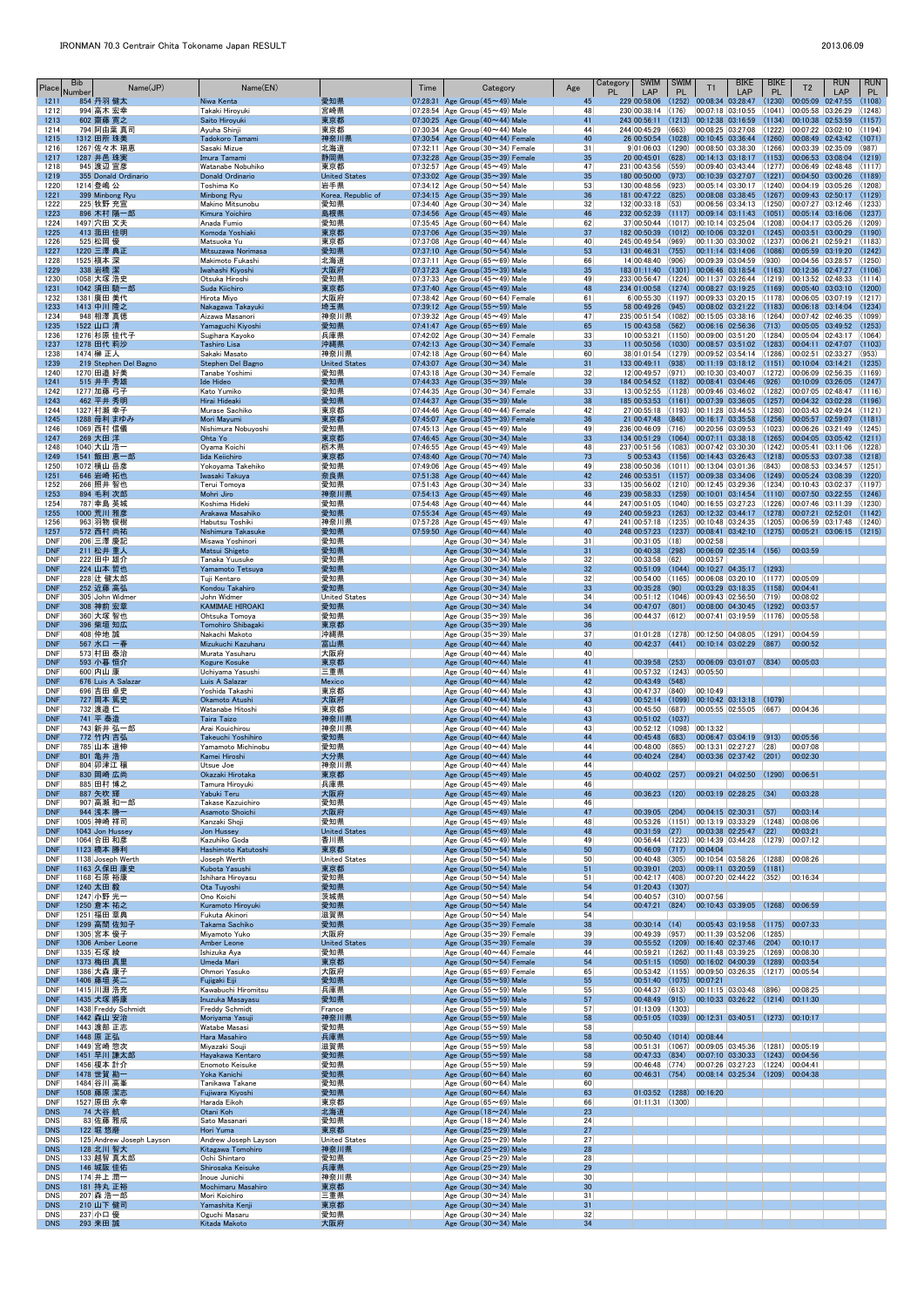| Place                    | <b>Bib</b><br>Name(JP)<br>Number    | Name(EN)                                    |                                       | Time | Category                                                                  | Age      | Category<br><b>PL</b> | <b>SWIM</b><br>LAP | <b>SWIM</b><br><b>PL</b> | T1 | <b>BIKE</b><br>LAP | <b>BIKE</b><br>PL | T <sub>2</sub> | <b>RUN</b><br><b>LAP</b> | <b>RUN</b><br>PL |
|--------------------------|-------------------------------------|---------------------------------------------|---------------------------------------|------|---------------------------------------------------------------------------|----------|-----------------------|--------------------|--------------------------|----|--------------------|-------------------|----------------|--------------------------|------------------|
| <b>DNS</b><br><b>DNS</b> | 313 井上 達勇<br>322 篠原 雅人              | Inoue Tatsuo<br>Shinohara Masato            | 大阪府<br>神奈川県                           |      | $ Age~Group(35\sim39)$ Male<br>Age Group $(35 \sim 39)$ Male              | 35<br>35 |                       |                    |                          |    |                    |                   |                |                          |                  |
| <b>DNS</b>               | 374 大塚 靖夫                           | Otsuka Yasuo                                | 兵庫県                                   |      | $ Age~Group(35\sim39)$ Male                                               | 36       |                       |                    |                          |    |                    |                   |                |                          |                  |
| <b>DNS</b><br><b>DNS</b> | 380 丸尾 倫一<br>385 山場 康弘              | Maruo Tomokazu<br>Yamaba Yasuhiro           | 兵庫県<br>東京都                            |      | Age Group $(35 \sim 39)$ Male<br>$ Age~Group(35\sim39)$ Male              | 36<br>36 |                       |                    |                          |    |                    |                   |                |                          |                  |
| <b>DNS</b><br><b>DNS</b> | 389 新野 繁<br>398 Michael Vollmer     | Arano Shigueru<br><b>Michael Vollmer</b>    | <b>Brazil</b><br><b>United States</b> |      | Age Group $(35 \sim 39)$ Male<br>Age Group $(35 \sim 39)$ Male            | 36<br>36 |                       |                    |                          |    |                    |                   |                |                          |                  |
| <b>DNS</b>               | 401 Yu-Nan Tai                      | Yu-Nan Tai                                  | Taiwan                                |      | Age Group $(35 \sim 39)$ Male                                             | 36       |                       |                    |                          |    |                    |                   |                |                          |                  |
| <b>DNS</b><br><b>DNS</b> | 414 関口 裕孝<br>423 兵頭 貴志              | Sekiguchi Hirotaka<br>Hyodo Takashi         | 長野県<br>滋賀県                            |      | $ {\sf Age}$ Group (35 $\sim$ 39) Male<br>Age Group $(35 \sim 39)$ Male   | 37<br>37 |                       |                    |                          |    |                    |                   |                |                          |                  |
| <b>DNS</b>               | 429 Liam Cohen Ruhle                | Liam Cohen Ruhle                            | Australia                             |      | $ Age\$ Group (35 $\sim$ 39) Male<br>Age Group $(35 \sim 39)$ Male        | 37       |                       |                    |                          |    |                    |                   |                |                          |                  |
| <b>DNS</b><br><b>DNS</b> | 438 石田洋平<br>464 大久保 知弥              | Ishida Yohei<br>Okubo Tomoya                | 東京都<br> 神奈川県                          |      | $ Age~Group(35\sim39)$ Male                                               | 38<br>38 |                       |                    |                          |    |                    |                   |                |                          |                  |
| <b>DNS</b><br><b>DNS</b> | 465 持田 智之<br>497 細谷 嘉行              | Mochida Tomoyuki<br>Hosoya Yoshiyuki        | 東京都<br>東京都                            |      | Age Group $(35 \sim 39)$ Male<br>$ Age~Group(35\sim39)$ Male              | 38<br>39 |                       |                    |                          |    |                    |                   |                |                          |                  |
| <b>DNS</b>               | 498 内河 俊輔                           | Uchikawa Shunsuke                           | 東京都                                   |      | Age Group (35~39) Male                                                    | 39       |                       |                    |                          |    |                    |                   |                |                          |                  |
| <b>DNS</b><br><b>DNS</b> | 504 太田 裕二<br>511 松本 健作              | Ohta Yuji<br>Matsumoto Kensaku              | 福岡県<br>Korea, Republic of             |      | $ Age\$ Group (35 $\sim$ 39) Male<br>Age Group $(35 \sim 39)$ Male        | 39<br>39 |                       |                    |                          |    |                    |                   |                |                          |                  |
| <b>DNS</b><br><b>DNS</b> | 512 福成 洋<br>519 Alejandro Martin    | Fukunari Hiroshi<br>Alejandro Martin        | 東京都<br>Argentina                      |      | $ Age~Group(35\sim39)$ Male<br>Age Group $(35 \sim 39)$ Male              | 39<br>39 |                       |                    |                          |    |                    |                   |                |                          |                  |
| <b>DNS</b>               | 529 増田 幸太                           | Masuda Kota                                 | 神奈川県                                  |      | $ Age~Group(40\sim44)$ Male                                               | 40       |                       |                    |                          |    |                    |                   |                |                          |                  |
| <b>DNS</b><br><b>DNS</b> | 537 高津 智仁<br>547 望月 挙               | Takatsu Tomohito<br>Mochizuki Aguru         | 東京都<br> 神奈川県                          |      | Age Group $(40 \sim 44)$ Male<br>Age Group (40 $\sim$ 44) Male            | 40<br>40 |                       |                    |                          |    |                    |                   |                |                          |                  |
| <b>DNS</b><br><b>DNS</b> | 569 高橋 秀弥<br>578 溝端 祐一              | Takahashi Hideya<br>Mizobata Yuichi         | 東京都<br>大阪府                            |      | Age Group $(40 \sim 44)$ Male<br>$ Age~Group(40\sim44)$ Male              | 40<br>40 |                       |                    |                          |    |                    |                   |                |                          |                  |
| <b>DNS</b>               | 582 Bradly Wilkins                  | <b>Bradly Wilkins</b>                       | South Africa                          |      | Age Group $(40 \sim 44)$ Male                                             | 40       |                       |                    |                          |    |                    |                   |                |                          |                  |
| <b>DNS</b><br><b>DNS</b> | 611 畝田 慎一郎<br>620 Thomas Connolly   | Seta Shinichiro<br><b>Thomas Connolly</b>   | 東京都<br>Ireland                        |      | $ Age~Group(40\sim44)$ Male<br>Age Group $(40 \sim 44)$ Male              | 41<br>41 |                       |                    |                          |    |                    |                   |                |                          |                  |
| <b>DNS</b><br><b>DNS</b> | 623 井早 朗<br>633 奈良 拓                | Ihaya Akira<br>Nara Taku                    | 京都府<br>兵庫県                            |      | $ Age~Group(40\sim44)$ Male<br>Age Group $(40 \sim 44)$ Male              | 42<br>42 |                       |                    |                          |    |                    |                   |                |                          |                  |
| <b>DNS</b>               | 636 平野 文高                           | Hirano Fumitaka                             | 愛知県                                   |      | $ Age~Group(40\sim44)$ Male                                               | 42       |                       |                    |                          |    |                    |                   |                |                          |                  |
| <b>DNS</b><br><b>DNS</b> | 637 田副 史貴<br>658 前田 隆               | <b>Tazoe Fumitaka</b><br>Maeda Takashi      | 愛知県<br> 福岡県                           |      | Age Group $(40 \sim 44)$ Male<br>$ Age~Group(40\sim44)$ Male              | 42<br>42 |                       |                    |                          |    |                    |                   |                |                          |                  |
| <b>DNS</b><br><b>DNS</b> | 660 折原 大吾<br>663 永山 研一              | Orihara Daigo<br>Nagayama Kenichi           | 京都府<br> 東京都                           |      | Age Group $(40 \sim 44)$ Male<br>$ Age~Group(40\sim44)$ Male              | 42<br>42 |                       |                    |                          |    |                    |                   |                |                          |                  |
| <b>DNS</b>               | 675 Bradley Wainwright              | <b>Bradley Wainwright</b>                   | <b>United Kingdom</b>                 |      | Age Group $(40 \sim 44)$ Male                                             | 42       |                       |                    |                          |    |                    |                   |                |                          |                  |
| <b>DNS</b><br><b>DNS</b> | 680 Christopher Colman<br>692 吉岡 茂行 | Christopher Colman<br>Yoshioka Shigeyuki    | <b>United Kingdom</b><br>滋賀県          |      | $ Age~Group(40\sim44)$ Male<br>Age Group $(40 \sim 44)$ Male              | 42<br>43 |                       |                    |                          |    |                    |                   |                |                          |                  |
| <b>DNS</b><br><b>DNS</b> | 697 長坂 剛<br>700 小林 章浩               | Nagasaka Go<br>Kobayashi Akihiro            | 東京都<br>兵庫県                            |      | $ Age~Group(40\sim44)$ Male<br>Age Group $(40 \sim 44)$ Male              | 43<br>43 |                       |                    |                          |    |                    |                   |                |                          |                  |
| <b>DNS</b>               | 710 平川 敏夫                           | Hirakawa Toshio                             | 東京都                                   |      | $ {\sf Age}$ Group (40 $\sim$ 44) Male                                    | 43       |                       |                    |                          |    |                    |                   |                |                          |                  |
| <b>DNS</b><br><b>DNS</b> | 737 武井 信之<br>744 Steve Willmott     | Takei Nobuyuki<br><b>Steve Willmott</b>     | 東京都<br><b>United Kingdom</b>          |      | Age Group $(40 \sim 44)$ Male<br>Age Group (40 $\sim$ 44) Male            | 43<br>43 |                       |                    |                          |    |                    |                   |                |                          |                  |
| <b>DNS</b><br><b>DNS</b> | 747 John Coffeng<br>752   姜 昌勲      | John Coffeng<br>Kyo Masanori                | Canada<br>Korea, Republic of          |      | Age Group $(40 \sim 44)$ Male<br>$ Age\$ Group (40 $\sim$ 44) Male        | 43<br>44 |                       |                    |                          |    |                    |                   |                |                          |                  |
| <b>DNS</b>               | 757 伊藤 幸司                           | Ito Koji                                    | 東京都                                   |      | Age Group $(40 \sim 44)$ Male                                             | 44       |                       |                    |                          |    |                    |                   |                |                          |                  |
| <b>DNS</b><br><b>DNS</b> | 761 Junius David<br>764 米山 久        | Junius David<br>Yoneyama Hisashi            | <b>United States</b><br>東京都           |      | $ Age\$ Group (40 $\sim$ 44) Male<br>Age Group $(40 \sim 44)$ Male        | 44<br>44 |                       |                    |                          |    |                    |                   |                |                          |                  |
| <b>DNS</b>               | 769 桑山 貴洋<br>786 中井 浩太              | Kuwayama Takahiro                           | 東京都                                   |      | $ Age~Group(40\sim44)$ Male<br>Age Group $(40 \sim 44)$ Male              | 44<br>44 |                       |                    |                          |    |                    |                   |                |                          |                  |
| <b>DNS</b><br><b>DNS</b> | 788 杉浦 正彦                           | Nakai Kouta<br>Sugiura Masahiko             | 東京都<br>大阪府                            |      | $ Age~Group(40\sim44)$ Male                                               | 44       |                       |                    |                          |    |                    |                   |                |                          |                  |
| <b>DNS</b><br><b>DNS</b> | 790 永井 新二<br>816 Kevin Hause        | Nagai Shinji<br>Kevin Hause                 | 香川県<br><b>United States</b>           |      | Age Group $(40 \sim 44)$ Male<br>Age Group (40~44) Male                   | 44<br>44 |                       |                    |                          |    |                    |                   |                |                          |                  |
| <b>DNS</b>               | 817 Gilberto Mendoza                | Gilberto Mendoza                            | Venezuela                             |      | Age Group $(40 \sim 44)$ Male                                             | 44       |                       |                    |                          |    |                    |                   |                |                          |                  |
| <b>DNS</b><br><b>DNS</b> | 818 渡辺 克樹<br>831 井上 浩一郎             | Watanabe Katsuki<br><b>Inoue Koichiro</b>   | Japan<br>東京都                          |      | $ Age\$ Group (40 $\sim$ 44) Male<br>Age Group $(45 \sim 49)$ Male        | 40<br>45 |                       |                    |                          |    |                    |                   |                |                          |                  |
| <b>DNS</b><br><b>DNS</b> | 832 石橋 景祥<br>850 平川 昌紀              | Ishibashi Keisho<br>Hirakawa Masanori       | 東京都<br>兵庫県                            |      | $ Age~Group(45\sim49)$ Male<br>Age Group $(45 \sim 49)$ Male              | 45<br>45 |                       |                    |                          |    |                    |                   |                |                          |                  |
| <b>DNS</b>               | 861 田中 伸樹                           | Tanaka Nobuki                               | 高知県                                   |      | $ {\sf Age}$ Group (45 $\sim$ 49) Male                                    | 45<br>45 |                       |                    |                          |    |                    |                   |                |                          |                  |
| <b>DNS</b><br><b>DNS</b> | 866 中原 和人<br>886 中島 晋哉              | Nakahara Kazuto<br>Nakajima Shinya          | 愛知県<br>東京都                            |      | Age Group $(45 \sim 49)$ Male<br>$ Age~Group(45\sim49)$ Male              | 46       |                       |                    |                          |    |                    |                   |                |                          |                  |
| <b>DNS</b><br><b>DNS</b> | 888 山中 純平<br>892 高橋 知孝              | Yamanaka Zyunnpei<br>Takahashi Tomotaka     | 京都府<br> 長野県                           |      | Age Group $(45 \sim 49)$ Male<br>$ Age~Group(45\sim49)$ Male              | 45<br>46 |                       |                    |                          |    |                    |                   |                |                          |                  |
| <b>DNS</b><br><b>DNS</b> | 915 Richard Nicholas<br>918 早川 公明   | <b>Richard Nicholas</b><br>Hayakawa Kimiaki | <b>United Kingdom</b><br> 山梨県         |      | Age Group $(45 \sim 49)$ Male<br>$ Age~Group(45\sim49)$ Male              | 46<br>47 |                       |                    |                          |    |                    |                   |                |                          |                  |
| <b>DNS</b>               | 928 松尾洋利                            | Matsuo Hirotoshi                            | 愛知県                                   |      | Age Group $(45 \sim 49)$ Male                                             | 47       |                       |                    |                          |    |                    |                   |                |                          |                  |
| <b>DNS</b><br><b>DNS</b> | 929 星野 祐司<br>931 小林 正晴              | Hoshino Yuuji<br>Kobayashi Masaharu         | 東京都<br>東京都                            |      | $ {\sf Age}$ Group (45 $\sim$ 49) Male<br>Age Group $(45 \sim 49)$ Male   | 47<br>47 |                       |                    |                          |    |                    |                   |                |                          |                  |
| <b>DNS</b><br><b>DNS</b> | 965 大矢 金太郎<br>992 Andreas Neuber    | Ohya Kintaro<br>Andreas Neuber              | 愛知県<br>Germany                        |      | $ Age~Group(45\sim49)$ Male<br>Age Group $(45 \sim 49)$ Male              | 47<br>47 |                       |                    |                          |    |                    |                   |                |                          |                  |
| <b>DNS</b>               | 1006 渡部 克也                          | Watanabe Katsuya                            | 神奈川県                                  |      | $ Age~Group(45\sim49)$ Male                                               | 48       |                       |                    |                          |    |                    |                   |                |                          |                  |
| <b>DNS</b><br><b>DNS</b> | 1021 箱井 昭夫<br>1024 大谷 清隆            | Hakoi Akio<br>Otani Kiyotaka                | 東京都<br> 大阪府                           |      | Age Group $(45 \sim 49)$ Male<br>$ Age~Group(45\sim49)$ Male              | 48<br>48 |                       |                    |                          |    |                    |                   |                |                          |                  |
| <b>DNS</b><br><b>DNS</b> | 1044 Matthew Mcguire<br>1048 長谷川 俊哉 | <b>Matthew Mcguire</b><br>Hasegawa Toshiya  | <b>United States</b><br>東京都           |      | Age Group $(45 \sim 49)$ Male<br>$ Age~Group(45\sim49)$ Male              | 48<br>49 |                       |                    |                          |    |                    |                   |                |                          |                  |
| <b>DNS</b>               | 1059 八田 好之                          | Hatta Yoshiyuki                             | 滋賀県                                   |      | Age Group $(45 \sim 49)$ Male                                             | 49       |                       |                    |                          |    |                    |                   |                |                          |                  |
| <b>DNS</b><br><b>DNS</b> | 1082 瀧澤 聡<br>1101 花木 俊也             | Takizawa Satoshi<br>Hanaki Toshiya          | 長野県<br>愛知県                            |      | $ Age~Group(45\sim49)$ Male<br>Age Group $(50 \sim 54)$ Male              | 49<br>50 |                       |                    |                          |    |                    |                   |                |                          |                  |
| <b>DNS</b><br><b>DNS</b> | 1104 鈴木 規之<br>1128 工藤 洋一            | Suzuki Noriyuki<br>Kudo Youichi             | 愛知県<br>埼玉県                            |      | $ Age\$ Group (50 $\sim$ 54) Male<br>Age Group (50~54) Male               | 50<br>50 |                       |                    |                          |    |                    |                   |                |                          |                  |
| <b>DNS</b>               | 1131 野中 博文                          | Nonaka Hirofumi                             | 東京都                                   |      | $ Age\$ Group (50 $\sim$ 54) Male                                         | 50       |                       |                    |                          |    |                    |                   |                |                          |                  |
| <b>DNS</b><br><b>DNS</b> | 1134 池口 秀志<br>1157 滝澤 結             | Ikeguchi Hideshi<br>Takizawa Hitoshi        | 東京都<br>群馬県                            |      | Age Group $(50 \sim 54)$ Male<br>$ Age~Group(50 \sim 54)$ Male            | 50<br>51 |                       |                    |                          |    |                    |                   |                |                          |                  |
| <b>DNS</b><br><b>DNS</b> | 1159 飯塚 友朗<br>1160 橋本 祐一            | Iizuka Tomoaki<br>Hashimoto Yuichi          | 愛知県<br> 埼玉県                           |      | Age Group $(50 \sim 54)$ Male<br>$ Age\$ Group (50 $\sim$ 54) Male        | 51<br>51 |                       |                    |                          |    |                    |                   |                |                          |                  |
| <b>DNS</b>               | 1164 岩切 敏晃                          | Iwakiri Toshiteru                           | 埼玉県                                   |      | Age Group (50~54) Male                                                    | 51       |                       |                    |                          |    |                    |                   |                |                          |                  |
| <b>DNS</b><br><b>DNS</b> | 1188 中野 誠<br>1199 加藤 満              | Nakano Makoto<br>Katoh Mitsuru              | 神奈川県<br>神奈川県                          |      | $ Age\$ Group (50 $\sim$ 54) Male<br>Age Group $(50 \sim 54)$ Male        | 52<br>52 |                       |                    |                          |    |                    |                   |                |                          |                  |
| <b>DNS</b><br><b>DNS</b> | 1209 田口 義隆<br>1225 野本 哲郎            | Taguchi Yoshitaka<br>Nomoto Tetsuro         | 岐阜県<br>愛媛県                            |      | $ Age\$ Group (50 $\sim$ 54) Male<br>Age Group $(50 \sim 54)$ Male        | 53<br>53 |                       |                    |                          |    |                    |                   |                |                          |                  |
| <b>DNS</b>               | 1227 梅野 晴一郎                         | Umeno Seiichiro                             | 東京都                                   |      | $ Age~Group(50 \sim 54)$ Male                                             | 53       |                       |                    |                          |    |                    |                   |                |                          |                  |
| <b>DNS</b><br><b>DNS</b> | 1232 山中 宏耕<br>1236 松井 常松            | Yamanaka Hiroyasu<br>Matsui Tsunematsu      | 東京都<br> 神奈川県                          |      | Age Group $(50 \sim 54)$ Male<br>$ Age\$ Group (50 $\sim$ 54) Male        | 54<br>54 |                       |                    |                          |    |                    |                   |                |                          |                  |
| <b>DNS</b><br><b>DNS</b> | 1241 南 宏尚<br>1265 山口 恵美             | Minami Hirotaka<br>Yamaguchi Emi            | 大阪府<br> 滋賀県                           |      | Age Group $(50 \sim 54)$ Male<br>$ {\sf Age}$ Group (25 $\sim$ 29) Female | 54<br>29 |                       |                    |                          |    |                    |                   |                |                          |                  |
| <b>DNS</b>               | 1271 塩川 奈津子                         | Shiokawa Natsuko                            | 京都府                                   |      | Age Group $(30 \sim 34)$ Female                                           | 32       |                       |                    |                          |    |                    |                   |                |                          |                  |
| <b>DNS</b><br><b>DNS</b> | 1272 南 真理子<br> 1294  松原 その子         | Minami Mariko<br>Matsubara Sonoko           | 東京都<br>東京都                            |      | $ Age~Group(30\sim34)$ Female<br>Age Group $(35 \sim 39)$ Female          | 32<br>37 |                       |                    |                          |    |                    |                   |                |                          |                  |
| <b>DNS</b><br><b>DNS</b> | 1324 奥田 りか<br>1332 Laure Lagrange   | Okuda Rika<br>Laure Lagrange                | 東京都<br>France                         |      | $ Age~Group(40\sim44)$ Female<br>Age Group $(40 \sim 44)$ Female          | 42<br>43 |                       |                    |                          |    |                    |                   |                |                          |                  |
| <b>DNS</b>               | 1334 古川 千恵子                         | Furukawa Chieko                             | 大阪府                                   |      | $ Age~Group(40\sim44)$ Female                                             | 44       |                       |                    |                          |    |                    |                   |                |                          |                  |
| <b>DNS</b><br><b>DNS</b> | 1339 柴田 佳代子<br>1354 熊﨑 佳美           | Shibata Kayoko<br>Kumazaki Yoshimi          | 東京都<br> 大阪府                           |      | Age Group $(45 \sim 49)$ Female<br>$ A$ ge Group (45 $\sim$ 49) Female    | 45<br>49 |                       |                    |                          |    |                    |                   |                |                          |                  |
| <b>DNS</b><br>DNS        | 1367 一村 多美代<br>1398 舘山 佳季           | Ichimura Tamiyo<br>Tateyama Yoshiki         | 熊本県<br>北海道                            |      | Age Group (50~54) Female<br>$ Age~Group(55\sim59)$ Male                   | 52<br>55 |                       |                    |                          |    |                    |                   |                |                          |                  |
| <b>DNS</b>               | 1400 伊東 明洋                          | Ito Akihiro                                 | 愛知県                                   |      | Age Group $(55 \sim 59)$ Male                                             | 55       |                       |                    |                          |    |                    |                   |                |                          |                  |
| <b>DNS</b><br><b>DNS</b> | 1418 伊藤 善也<br>1436 神谷 和宏            | Ito Zenya<br>Kamiya Kazuhiro                | 愛知県<br>愛知県                            |      | $ Age~Group(55\sim59)$ Male<br>Age Group $(55 \sim 59)$ Male              | 56<br>57 |                       |                    |                          |    |                    |                   |                |                          |                  |
| <b>DNS</b><br><b>DNS</b> | 1465 牧野 晃<br>1486 佐藤 充重             | Makino Akira<br>Sato Mitsushige             | 愛知県<br>東京都                            |      | $ Age~Group(55\sim59)$ Male<br>Age Group $(60 \sim 64)$ Male              | 59<br>60 |                       |                    |                          |    |                    |                   |                |                          |                  |
| DNS                      | 1487 新宅 正明                          | Shintaku Masaaki                            | 東京都                                   |      | $ Age~Group(60 \sim 64)$ Male                                             | 60       |                       |                    |                          |    |                    |                   |                |                          |                  |
| <b>DNS</b><br>DNS        | 1511 近藤 高雄<br>1531 泉 恵孝             | Kondou Takao<br>Izumi Shigetaka             | 愛知県<br>島根県                            |      | Age Group $(60 \sim 64)$ Male<br>$ Age~Group(65\sim69)$ Male              | 64<br>67 |                       |                    |                          |    |                    |                   |                |                          |                  |
| <b>DNS</b><br>DNS        | 1537 小茂出 勝次<br>1543 島 隆司            | Komode Katsuji<br>Shima Takashi             | 愛知県<br>大阪府                            |      | Age Group $(65 \sim 69)$ Male<br>Age Group (75~79) Male                   | 69<br>77 |                       |                    |                          |    |                    |                   |                |                          |                  |